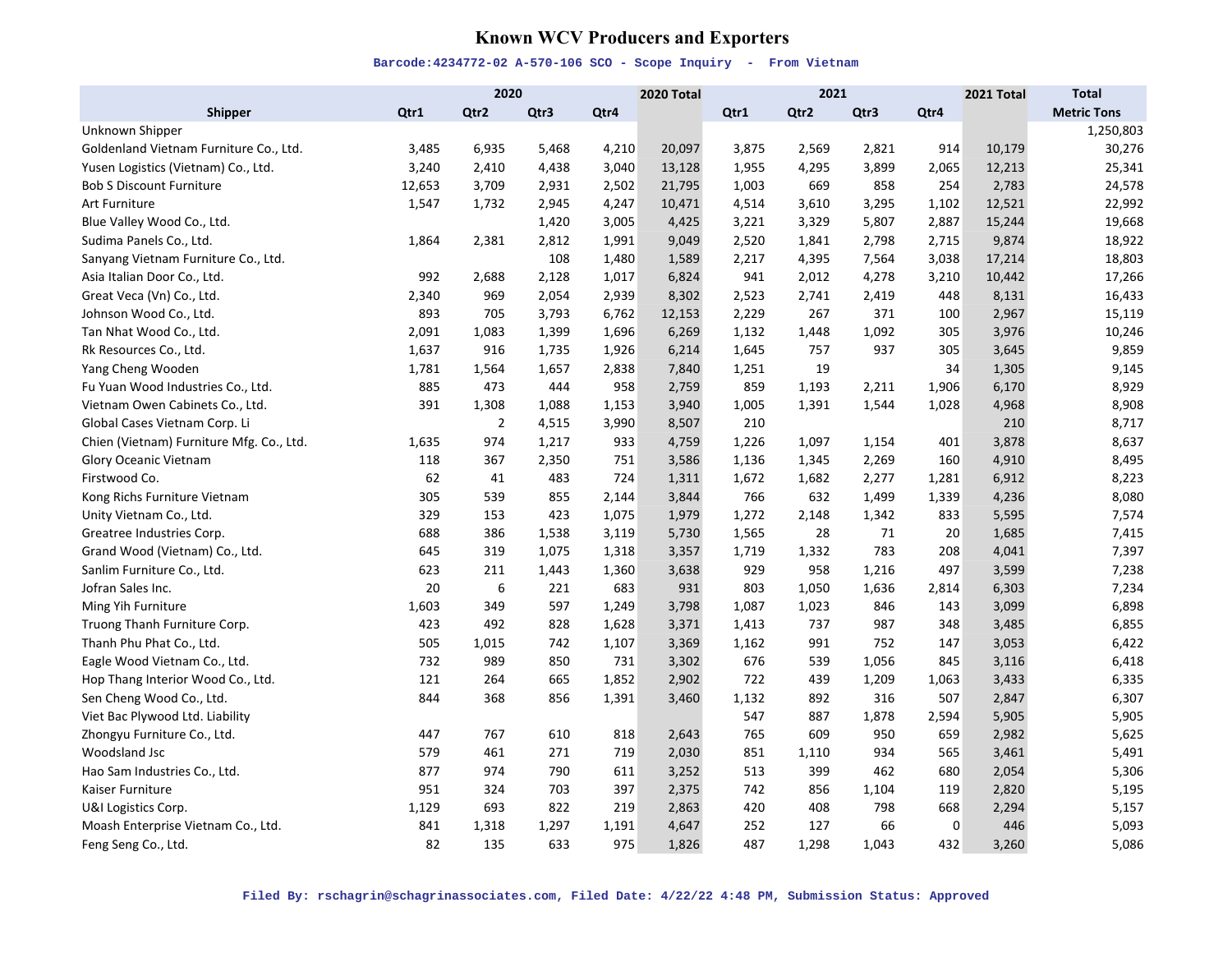| Timber Industries (Vietnam) Co., Ltd.       | 191   | 82    | 50    | 861   | 1,184 | 1,437 | 1,292 | 1,018 | 102   | 3,849 | 5,033 |
|---------------------------------------------|-------|-------|-------|-------|-------|-------|-------|-------|-------|-------|-------|
| Best Furniture International Corp (Vietnam) | 258   | 266   | 556   | 761   | 1,841 | 1,098 | 697   | 1,117 | 198   | 3,110 | 4,951 |
| Fusion Vina Co., Ltd.                       |       | 190   |       | 269   | 459   | 364   | 804   | 1,495 | 1,742 | 4,405 | 4,864 |
| Thinh Lam Production Trading Servic         |       | 215   | 290   | 257   | 762   | 509   | 766   | 1,153 | 1,644 | 4,072 | 4,834 |
| <b>Shingmark Enterprises</b>                | 1,191 | 716   | 750   | 621   | 3,279 | 458   | 627   | 407   | 42    | 1,535 | 4,813 |
| Ming You Furniture Co., Ltd.                | 1,160 | 265   | 431   | 984   | 2,840 | 670   | 428   | 742   | 132   | 1,971 | 4,811 |
| Star Un Co., Ltd.                           | 132   | 643   | 792   | 565   | 2,132 | 880   | 381   | 563   | 706   | 2,530 | 4,662 |
| Vietnam Anaq Co., Ltd.                      | 94    | 109   | 170   | 143   | 516   | 95    | 1,312 | 2,637 | 23    | 4,067 | 4,584 |
| Happy Furniture Co., Ltd.                   | 470   | 478   | 602   | 628   | 2,177 | 519   | 746   | 722   | 334   | 2,321 | 4,498 |
| Thanh Thang Thang Long Furniture            | 832   | 827   | 1,160 | 554   | 3,372 | 323   | 197   | 184   | 377   | 1,081 | 4,454 |
| San Fa Vn Co., Ltd.                         | 713   | 625   | 957   | 723   | 3,019 | 392   | 776   | 201   | 34    | 1,402 | 4,421 |
| Jofran Representatives Office & Warehouse   | 1,699 | 1,162 | 1,410 | 97    | 4,367 | 18    | 4     | 5     | 12    | 39    | 4,407 |
| Hong Sheng Vietnam Industries Co.           |       |       | 38    | 570   | 608   | 662   | 877   | 1,137 | 1,118 | 3,794 | 4,402 |
| Mori Shige Co., Ltd.                        | 345   | 133   | 817   | 811   | 2,106 | 1,100 | 524   | 610   | 43    | 2,277 | 4,383 |
| Hong Khai Wood Co., Ltd.                    | 509   | 581   | 578   | 800   | 2,468 | 645   | 285   | 419   | 494   | 1,843 | 4,311 |
| Vhg Styles Vietnam Jsc                      | 122   | 500   | 510   | 549   | 1,681 | 617   | 899   | 613   | 477   | 2,606 | 4,288 |
| An Cuong Wood Working Joint Stock           | 338   | 407   | 378   | 423   | 1,546 | 647   | 592   | 775   | 662   | 2,675 | 4,221 |
| Green River Furniture Corp.                 | 929   | 373   | 684   | 218   | 2,204 | 367   | 1,034 | 424   | 162   | 1,987 | 4,191 |
| Hoca (Vietnam) Kitchen And Bath Produ       | 154   | 625   | 633   | 818   | 2,230 | 404   | 776   | 702   |       | 1,882 | 4,112 |
| Omexey Home Furnishing (Vietnam) Co., Ltd.  | 540   | 221   | 608   | 989   | 2,358 | 900   | 474   | 225   | 90    | 1,688 | 4,047 |
| Viet Bac Plywood Jsc                        |       |       | 1,399 | 1,256 | 2,655 | 443   | 178   | 153   | 483   | 1,258 | 3,913 |
| Hongyu Vietnam Co., Ltd.                    | 575   | 997   | 779   | 568   | 2,920 | 179   | 258   | 290   | 242   | 970   | 3,890 |
| Full Ding Furniture Co., Ltd.               | 387   | 164   | 774   | 580   | 1,905 | 469   | 526   | 786   | 115   | 1,896 | 3,801 |
| Innocraft Wood Industries Vietnam Com       |       |       | 282   | 730   | 1,012 | 698   | 656   | 975   | 380   | 2,709 | 3,721 |
| Starwood Furniture Mfg Vn                   | 285   | 284   | 665   | 586   | 1,820 | 464   | 477   | 355   | 492   | 1,788 | 3,608 |
| Thiet Dan Pvt. Enterprise                   | 1,402 | 934   | 285   |       | 2,621 | 242   | 76    | 198   | 429   | 944   | 3,565 |
| Nam Dinh Forest Products Joint Stoc         | 1,334 | 829   | 58    | 265   | 2,486 | 680   | 94    | 42    | 256   | 1,072 | 3,558 |
| The Country Co., Ltd.                       | 465   | 227   | 320   | 435   | 1,447 | 472   | 624   | 649   | 333   | 2,077 | 3,525 |
| Pou Hung Vietnam Co., Ltd.                  | 205   | 34    | 2,144 | 25    | 2,408 | 1,065 | 11    | 17    |       | 1,092 | 3,501 |
| Cheng Ye Wood Co., Ltd.                     | 472   | 83    | 273   | 207   | 1,035 | 327   | 378   | 1,383 | 374   | 2,462 | 3,498 |
| <b>River Rich</b>                           | 449   | 362   | 662   | 733   | 2,206 | 742   | 233   | 276   | 40    | 1,290 | 3,496 |
| Cong Ty Tnhh Tu Bep Duc Thinh               | 357   | 340   | 401   | 520   | 1,618 | 316   | 425   | 399   | 646   | 1,786 | 3,404 |
| Home Voyage Inc. Vietnam                    | 1,039 | 525   | 362   | 381   | 2,307 | 374   | 262   | 373   | 41    | 1,050 | 3,357 |
| Koda Saigon Co., Ltd.                       | 571   | 504   | 533   | 742   | 2,349 | 674   | 96    | 79    | 137   | 986   | 3,336 |
| King Jade Industrial Co., Ltd. (Vn).        | 637   | 502   | 427   | 401   | 1,967 | 301   | 434   | 394   | 194   | 1,323 | 3,290 |
| You Jia Vietnam Furniture Co., Ltd.         | 128   | 365   | 469   | 345   | 1,307 | 362   | 394   | 727   | 479   | 1,962 | 3,269 |
| Thinh Lam Production Trading                |       |       | 790   | 640   | 1,431 | 386   | 580   | 731   | 122   | 1,818 | 3,249 |
| Loctek Ergonomics Vietnam Co., Ltd.         |       | 78    | 119   | 152   | 350   | 102   | 299   | 1,095 | 1,369 | 2,864 | 3,214 |
| Hometec Llc Co., Ltd.                       | 463   | 465   |       | 1,031 | 1,959 | 1,083 | 94    |       |       | 1,177 | 3,136 |
| Thomas Carey Corp.                          | 277   | 367   | 684   | 467   | 1,796 | 541   | 588   | 189   |       | 1,318 | 3,114 |
| Onp Vietnam Llc                             | 171   | 185   | 274   | 399   | 1,029 | 467   | 498   | 406   | 583   | 1,953 | 2,982 |
| Ho Nai Company Limited                      | 324   | 390   | 483   | 263   | 1,459 | 381   | 406   | 651   | 54    | 1,492 | 2,951 |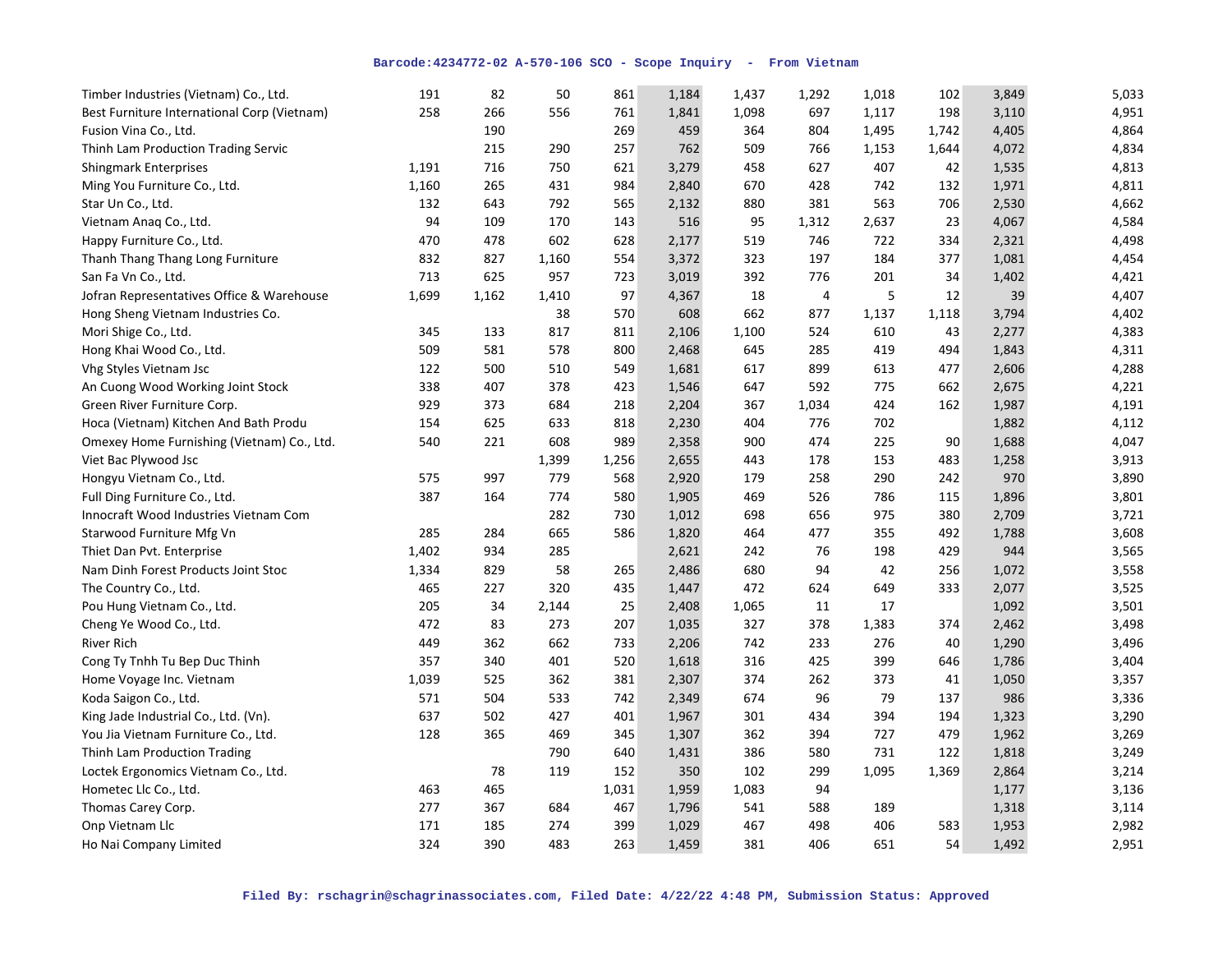| Hang Xuong Furniture Co., Ltd.                | 468          | 283         | 409   | 587   | 1,748 | 369   | 544   | 233   | 45  | 1,192 | 2,939 |
|-----------------------------------------------|--------------|-------------|-------|-------|-------|-------|-------|-------|-----|-------|-------|
| Wang Feng 1 Co., Ltd.                         | 135          | 174         | 530   | 537   | 1,376 | 414   | 569   | 545   | 21  | 1,549 | 2,926 |
| Lodestar Co., Ltd.                            | 398          | 146         | 628   | 636   | 1,809 | 205   | 533   | 360   | 17  | 1,115 | 2,923 |
| Cong Ty Tnhh Ying Dong                        | 54           | 74          | 38    | 233   | 400   | 606   | 903   | 703   | 248 | 2,460 | 2,859 |
| <b>Timber Industries</b>                      | 299          | 54          | 244   | 294   | 891   | 304   | 603   | 758   | 269 | 1,934 | 2,824 |
| Thang Loi Factory Phu Tai Jsc                 | 529          | 91          | 272   | 116   | 1,008 | 28    | 338   | 782   | 646 | 1,793 | 2,801 |
| Delta Wooden Furniture Co., Ltd.              | 216          | 352         | 617   | 520   | 1,704 | 643   | 156   | 166   | 78  | 1,043 | 2,747 |
| Vietnam Huayi Furniture Co., Ltd.             | 123          | 117         | 257   | 450   | 947   | 269   | 419   | 574   | 533 | 1,795 | 2,741 |
| Hang Xuyen Co., Ltd.                          | 366          | 515         | 750   | 262   | 1,892 | 284   | 280   | 173   | 93  | 830   | 2,722 |
| Coaster Co.Of America                         | 142          | 225         | 1,114 | 407   | 1,888 | 195   | 330   | 245   | 59  | 830   | 2,717 |
| Kim Phong Co., Ltd.                           | 78           | 43          | 119   | 32    | 273   | 56    | 453   | 1,915 |     | 2,425 | 2,697 |
| Bouvrie International Vietnam Co.             | 470          | 226         | 778   | 1,008 | 2,481 | 178   |       | 13    |     | 191   | 2,672 |
| Woodworth Wooden Industries Vietnam Co., Ltd. | 128          | 70          | 358   | 423   | 979   | 352   | 1,185 | 152   |     | 1,689 | 2,668 |
| Hsin Yuan Chi (Vietnam) Timber Industries     | 195          | 194         | 517   | 280   | 1,187 | 673   | 426   | 340   | 39  | 1,477 | 2,664 |
| Theodore Alexander Hcm Co., Ltd.              | $\mathbf{1}$ | $\mathbf 0$ | 425   | 531   | 956   | 633   | 501   | 390   | 129 | 1,653 | 2,610 |
| Diamond Cabinetry Vietnam Co., Ltd.           | 228          | 272         | 112   | 135   | 746   | 175   | 520   | 562   | 602 | 1,859 | 2,605 |
| <b>Advanced Cabinets Supply Vietnam</b>       | 268          | 248         | 162   | 169   | 847   | 399   | 608   | 536   | 178 | 1,721 | 2,568 |
| Golden Forest Co., Ltd.                       | 535          | 240         | 318   | 476   | 1,569 | 77    | 194   | 476   | 219 | 966   | 2,535 |
| Scan Com Vietnam Ltd.                         | 395          | 461         | 254   | 258   | 1,368 | 489   | 259   | 159   | 245 | 1,152 | 2,519 |
| Sang Shun Enterprise Co., Ltd.                | 692          | 280         | 325   | 144   | 1,440 | 107   | 304   | 639   | 22  | 1,072 | 2,512 |
| Tan Phong Van Co., Ltd.                       | 266          | 249         | 404   | 170   | 1,089 | 62    | 171   | 214   | 937 | 1,384 | 2,472 |
| Scansia Pacific Co., Ltd.                     | 789          | 143         | 51    | 164   | 1,148 | 660   | 142   | 172   | 343 | 1,318 | 2,465 |
| Rochdale Spears Co., Ltd.                     | 486          | 311         | 83    | 97    | 976   | 319   | 417   | 483   | 265 | 1,484 | 2,460 |
| Shun Hong Vietnam Co., Ltd.                   | 317          | 200         | 275   | 407   | 1,199 | 251   | 323   | 391   | 253 | 1,218 | 2,417 |
| Nguyen Thanh Furniture Co., Ltd.              | 530          | 771         | 405   | 104   | 1,811 | 102   | 109   | 208   | 186 | 605   | 2,415 |
| Jun Feng Vietnam Co., Ltd.                    | 295          | 98          | 475   | 270   | 1,137 | 398   | 388   | 226   | 201 | 1,213 | 2,350 |
| Anvifu Co., Ltd.                              | 315          | 347         | 107   | 98    | 868   | 205   | 304   | 629   | 314 | 1,453 | 2,321 |
| Damco Vietnam Co., Ltd.                       | 479          | 27          | 192   | 513   | 1,210 | 123   | 111   | 768   | 105 | 1,107 | 2,318 |
| Van Thinh Phat Furniture Co.                  | 500          | 133         | 207   | 418   | 1,258 | 355   | 309   | 281   | 112 | 1,056 | 2,314 |
| Hoang Lam Co., Ltd.                           | 322          | 164         |       | 144   | 630   | 12    | 174   | 727   | 759 | 1,672 | 2,302 |
| Poh Huat Furniture Industries Vietnam         | 373          | 202         | 387   | 334   | 1,296 | 229   | 190   | 381   | 183 | 982   | 2,279 |
| Global Cases Corp. Ltd. C                     |              |             |       | 611   | 611   | 1,668 |       |       |     | 1,668 | 2,278 |
| Leefu Wood Product (Vietnam) Co.              | 152          | 264         | 78    | 359   | 853   | 225   | 822   | 223   | 142 | 1,411 | 2,264 |
| Grand Art Furniture (Vietnam) Co.             | 221          | 150         | 170   | 362   | 904   | 393   | 454   | 230   | 276 | 1,353 | 2,257 |
| Yuhong Vietnam Furniture Co., Ltd.            |              |             | 178   | 345   | 524   | 669   | 428   | 350   | 236 | 1,684 | 2,208 |
| Woodpark Furniture Vietnam Co., Ltd.          | 338          | 133         | 427   | 488   | 1,386 | 438   | 151   | 163   | 32  | 783   | 2,169 |
| Dona Bochang Rattan Wood Mfg. Co.             | 954          | 979         | 211   |       | 2,144 |       |       |       |     |       | 2,144 |
| Kim Tin Greenwood Jsc                         | 152          | 193         | 340   | 606   | 1,292 | 216   | 211   | 203   | 207 | 837   | 2,129 |
| Return Gold                                   | 288          | 395         | 200   | 287   | 1,169 | 490   | 295   | 147   | 8   | 939   | 2,108 |
| Jia Mei International Trading Co., Ltd.       | 217          | 283         | 192   | 306   | 998   | 354   | 508   | 130   | 92  | 1,084 | 2,082 |
| Chuang Yuan2 Vietnam                          | 213          | 61          | 168   | 647   | 1,089 | 581   | 191   | 114   |     | 887   | 1,976 |
| Vrdc Tan Phat Tai Co., Ltd.                   | 508          | 472         | 109   | 36    | 1,125 | 127   | 163   | 345   | 200 | 835   | 1,960 |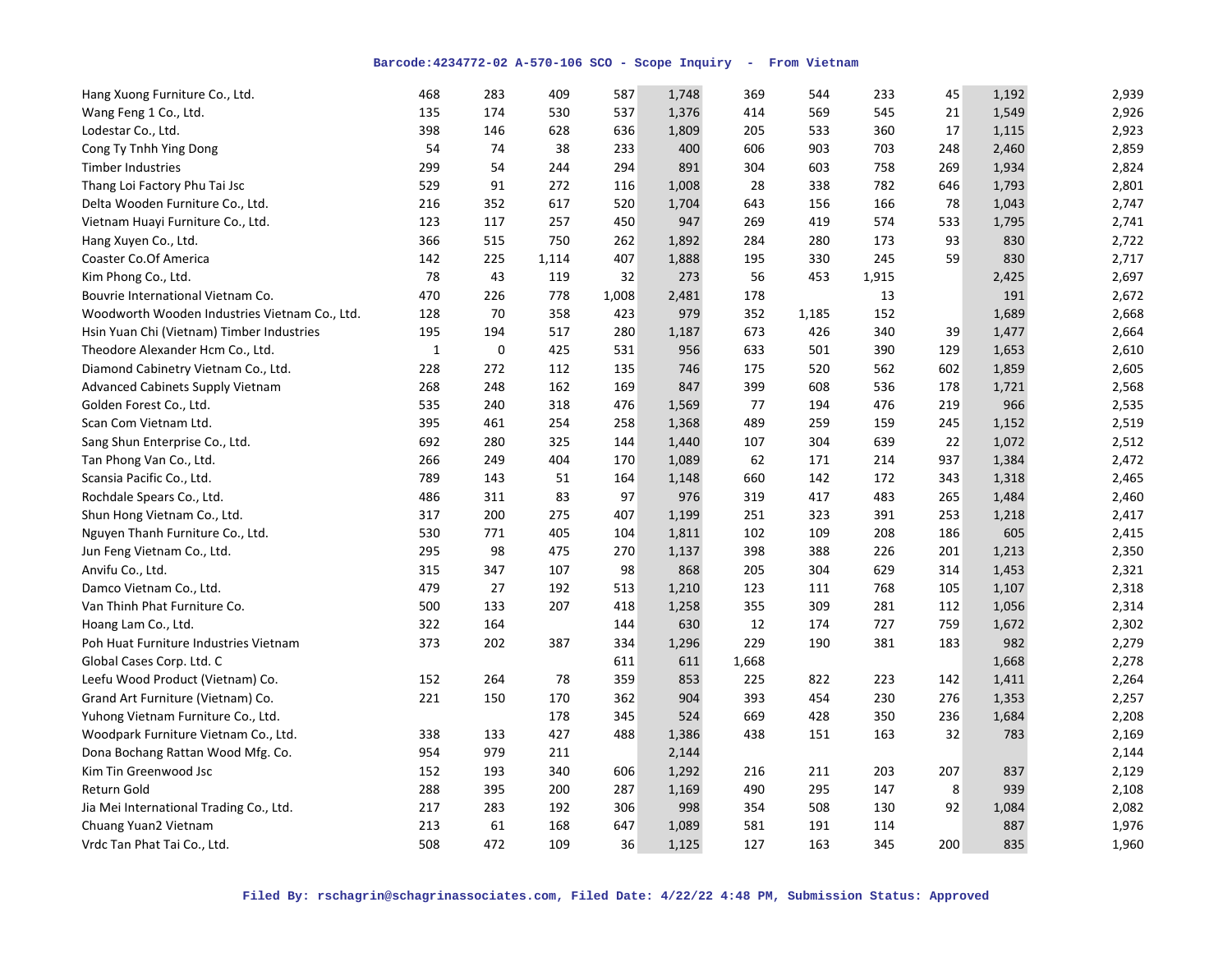| Latitude Tree(Vietnam) Co., Ltd.          | 307 | 151 | 284 | 277 | 1,018 | 236 | 415 | 192   | 97    | 941   | 1,959 |
|-------------------------------------------|-----|-----|-----|-----|-------|-----|-----|-------|-------|-------|-------|
| Dhl Isc                                   | 5   | 387 | 596 |     | 988   |     |     | 129   | 827   | 956   | 1,944 |
| Thinh Viet Mfg. Co., Ltd.                 | 85  | 57  | 246 | 50  | 438   | 154 | 335 | 439   | 576   | 1,504 | 1,943 |
| Cong Danh Co., Ltd.                       | 13  | 229 | 192 | 164 | 597   | 203 | 367 | 377   | 397   | 1,344 | 1,941 |
| Yie Cherng                                | 306 | 140 | 445 | 207 | 1,098 | 383 | 214 | 214   | 32    | 843   | 1,940 |
| Ming Dian Furniture Co., Ltd.             | 556 | 362 | 34  | 47  | 999   |     | 289 | 606   | 44    | 939   | 1,938 |
| Phuc Thang Fine Furniture                 | 92  | 162 | 391 | 88  | 733   | 302 | 190 | 405   | 294   | 1,192 | 1,925 |
| Minh Hanh Co., Ltd.                       | 529 | 916 | 372 |     | 1,817 | 32  | 8   |       | 50    | 90    | 1,907 |
| Ca Na Mfg. Trading Co.                    | 157 | 240 | 289 | 252 | 938   | 431 | 244 | 152   | 133   | 960   | 1,898 |
| Minh Huy Wooden Furniture Co. L           | 86  | 142 | 323 | 223 | 773   | 172 | 245 | 299   | 393   | 1,109 | 1,882 |
| Cong Ty Tnhh Amedan Furniture Mfg.        | 176 | 109 | 43  |     | 328   | 11  | 292 | 1,181 | 45    | 1,528 | 1,856 |
| Minh Anh Production And Trading           | 89  | 288 | 246 | 74  | 697   | 175 | 303 | 676   |       | 1,154 | 1,851 |
| Hieu Long Furniture Wooden Co.            | 278 | 102 | 132 | 232 | 744   | 574 | 390 | 82    | 52    | 1,099 | 1,843 |
| Dong Tay Clean Agricultural Mfg.          |     |     |     |     |       |     |     | 1,831 |       | 1,831 | 1,831 |
| Hao Phong I Co., Ltd.                     | 116 | 45  | 472 | 361 | 994   | 261 | 370 | 203   |       | 835   | 1,829 |
| Tinh Nhat Pham Co., Ltd.                  | 413 | 222 | 257 | 196 | 1,088 | 250 | 127 | 212   | 124   | 713   | 1,801 |
| Hiep Hoa Phat Furniture Decoration Jsc    | 224 | 306 | 95  | 234 | 859   | 169 | 14  | 375   | 383   | 940   | 1,799 |
| Inni Home Co., Ltd.                       | 249 | 225 | 211 | 311 | 996   | 351 | 130 | 251   | 60    | 793   | 1,789 |
| <b>Pdt Professional Developing Trader</b> |     |     |     |     |       | 309 | 501 | 630   | 345   | 1,785 | 1,785 |
| Tai Seng Co., Ltd.                        |     |     |     |     |       |     |     | 140   | 1,615 | 1,754 | 1,754 |
| Hsinya Wood Industries Co., Ltd.          | 70  |     | 504 | 465 | 1,038 | 568 | 79  | 66    |       | 714   | 1,752 |
| Thanh Hung Furniture Co., Ltd.            | 268 | 115 | 248 | 305 | 937   | 153 | 250 | 297   | 45    | 745   | 1,682 |
| Royal Corinthian Vietnam Co. Li           | 141 | 52  | 134 | 533 | 860   | 436 | 216 | 95    | 19    | 765   | 1,625 |
| Minh Hung Tien Co., Ltd.                  | 101 | 175 | 178 | 277 | 731   | 255 | 222 | 222   | 177   | 875   | 1,606 |
| Hoa Binh Co., Ltd.                        | 298 | 33  | 182 | 393 | 906   | 351 | 167 | 70    | 92    | 680   | 1,586 |
| Burden Furniture Co., Ltd.                | 76  |     | 161 | 201 | 439   | 433 | 371 | 248   | 86    | 1,138 | 1,577 |
| Viet Collection Development Co. Lt        | 162 | 229 | 379 | 299 | 1,068 | 90  | 211 | 104   | 100   | 506   | 1,574 |
| Discovery Global Partners Ltd. L          |     |     |     |     |       |     | 472 | 738   | 337   | 1,547 | 1,547 |
| Hang Nghia Furniture Co., Ltd.            | 333 | 350 | 221 | 150 | 1,053 | 152 | 72  | 144   | 120   | 488   | 1,541 |
| Xin Guan Xing Vietnam International       | 703 | 154 | 628 |     | 1,485 |     |     |       |       |       | 1,485 |
| Bac Hoang Co., Ltd.                       | 345 | 160 | 402 | 204 | 1,111 | 167 | 111 | 65    | 30    | 372   | 1,483 |
| Yong Sheng Furniture Co., Ltd.            | 177 | 114 | 160 | 269 | 719   | 316 | 277 | 73    | 89    | 755   | 1,474 |
| Hong Yi Furniture Co., Ltd.               | 15  | 42  | 269 | 433 | 760   | 85  | 149 | 101   | 365   | 700   | 1,460 |
| Golden Friends International Llc          | 236 | 61  | 459 | 244 | 1,000 | 207 | 171 | 49    | 18    | 446   | 1,446 |
| Hong Sheng (Vietnam) Industries Co.       |     | 96  | 412 | 141 | 650   | 97  | 174 | 155   | 367   | 793   | 1,443 |
| Lam Hong Inc. International Co., Ltd.     | 248 | 100 | 203 | 340 | 891   | 232 | 104 | 143   | 52    | 532   | 1,423 |
| Cong Ty Tnhh Feng Seng                    |     |     | 179 | 529 | 708   | 338 | 167 | 156   | 48    | 709   | 1,417 |
| Vietnam Guang Lin Co., Ltd.               | 301 | 307 | 197 | 130 | 935   | 204 | 103 | 59    | 88    | 454   | 1,389 |
| Jw Stone Vietnam Co., Ltd.                |     | 6   | 9   | 205 | 220   | 215 | 246 | 393   | 313   | 1,168 | 1,388 |
| Tien Dai Phat Production Trading          |     |     |     |     |       | 190 | 190 | 603   | 404   | 1,387 | 1,387 |
| Thien Hoa Technology Co., Ltd.            |     |     |     |     |       | 147 | 551 | 442   | 219   | 1,358 | 1,358 |
| Alc Corporation                           |     |     |     |     |       |     |     | 711   | 634   | 1,344 | 1,344 |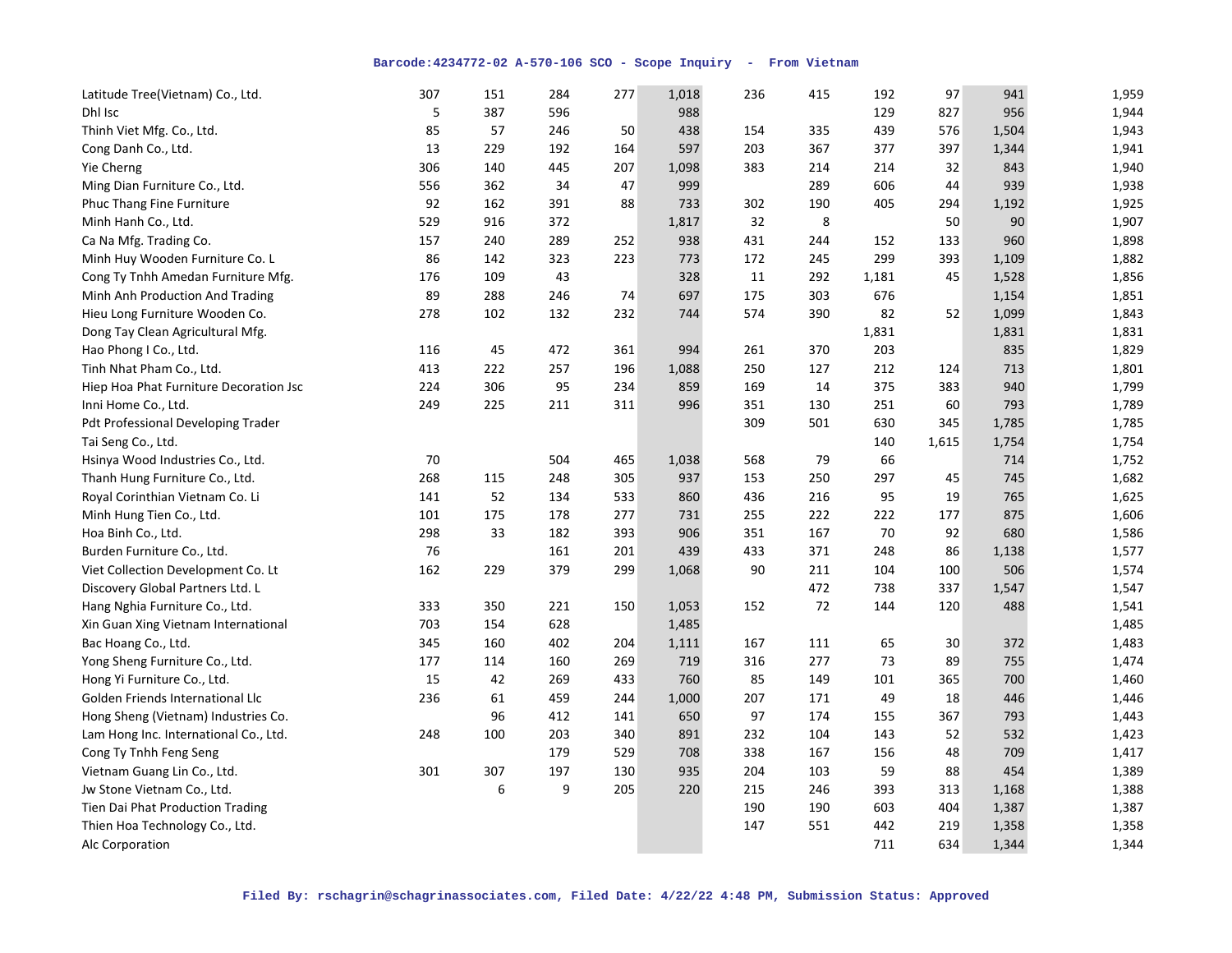| Feng Heng Metal Products Co., Ltd.      | 15  | 49  | 528 | 220 | 811   | 59  | 130 | 273 | 69             | 531   | 1,343 |
|-----------------------------------------|-----|-----|-----|-----|-------|-----|-----|-----|----------------|-------|-------|
| Ying Dong Co., Ltd.                     | 22  | 234 | 197 | 523 | 976   | 127 | 177 | 55  |                | 359   | 1,335 |
| Cong Ty Tnhh Noi That Aaa               | 19  | 111 | 135 | 482 | 746   | 212 | 230 | 122 | 8              | 573   | 1,319 |
| 72 Dai Nghia                            |     |     |     |     |       |     | 410 | 904 |                | 1,314 | 1,314 |
| Thang Dat Co., Ltd.                     | 170 | 96  | 329 | 327 | 922   | 217 | 148 |     |                | 365   | 1,287 |
| Fortune Furniture Co., Ltd.             | 252 | 214 | 393 | 20  | 880   | 105 | 131 | 130 | 23             | 389   | 1,269 |
| H E Industries Vietnam Co., Ltd.        |     | 33  | 121 | 191 | 346   | 173 | 119 | 419 | 207            | 917   | 1,263 |
| Tran Duc 1 Co., Ltd.                    | 144 | 83  | 187 | 193 | 607   | 142 | 44  | 173 | 296            | 654   | 1,261 |
| <b>Ashley Furniture</b>                 | 476 | 234 | 215 | 128 | 1,052 | 124 | 38  | 18  | 9              | 189   | 1,242 |
| Nghia Ky Co., Ltd.                      | 285 | 289 | 121 | 143 | 838   | 68  | 30  | 176 | 106            | 380   | 1,218 |
| Tdh Green Building Solution Co.         | 280 | 177 | 80  | 161 | 697   | 445 |     | 52  |                | 497   | 1,195 |
| Hu Chen Wood Co., Ltd.                  | 212 | 167 | 234 | 69  | 683   | 148 | 208 | 128 | 6              | 492   | 1,174 |
| Cong Ty Tnhh San Xuat                   |     | 97  | 213 | 126 | 436   | 210 | 298 | 144 | 79             | 730   | 1,167 |
| Kim Huy Co., Ltd.                       | 276 | 163 | 323 | 90  | 853   | 25  | 257 | 29  |                | 311   | 1,164 |
| Efs Furniture Vietnam Co., Ltd.         | 434 | 242 | 170 | 106 | 952   | 119 | 50  | 19  | 19             | 208   | 1,160 |
| Phu Kim Imp. Exp. Investment            |     |     | 124 | 212 | 336   | 161 | 168 | 278 | 205            | 812   | 1,148 |
| Xin Hong Co., Ltd.                      |     |     | 37  | 144 | 181   | 158 | 262 | 303 | 227            | 949   | 1,130 |
| Lehome Furniture Co., Ltd.              | 82  | 70  | 168 | 133 | 452   | 152 | 288 | 125 | 111            | 676   | 1,128 |
| Cty Tnhh Do Go Noi That Nha Vinh.       | 96  | 112 | 322 | 317 | 847   | 175 | 98  |     |                | 273   | 1,120 |
| Century Distribution Systems Inc.       |     |     | 70  | 268 | 338   | 170 | 172 | 53  | 386            | 781   | 1,119 |
| Nha Vinh Wooden Furniture Co., Ltd.     | 62  | 98  | 181 | 130 | 471   | 196 | 205 | 166 | 72             | 639   | 1,110 |
| Hukon International (Vietnam) Co., Ltd. | 115 | 174 | 196 | 277 | 761   | 232 |     | 50  | 59             | 341   | 1,103 |
| J.S Furniture Co., Ltd.                 |     |     |     | 177 | 177   | 155 | 319 | 292 | 160            | 926   | 1,102 |
| Phu Tai Dong Nai Co., Ltd.              | 140 | 80  | 20  | 161 | 401   | 278 | 172 | 93  | 152            | 695   | 1,095 |
| Lien Phong Trade One Member Co.         | 92  | 20  | 198 | 140 | 450   | 209 | 83  | 290 | 53             | 635   | 1,085 |
| Jing Bo Vietnam Co., Ltd.               | 137 | 31  | 191 | 77  | 436   | 329 | 75  | 209 | 19             | 631   | 1,067 |
| Minh Thanh Co., Ltd.                    | 433 | 128 | 184 | 86  | 831   | 42  | 76  | 110 | $\overline{4}$ | 233   | 1,064 |
| Kuka Sofa Vietnam Co., Ltd.             |     |     |     | 17  | 17    | 693 | 186 | 141 | 22             | 1,042 | 1,059 |
| Fookyik (Vietnam) Furniture             | 290 | 50  | 229 | 158 | 727   | 76  | 31  | 151 | 64             | 322   | 1,049 |
| Cheng Chia Wood                         | 259 | 391 | 190 | 9   | 850   | 43  | 21  | 49  | 82             | 195   | 1,045 |
| <b>Gemadept Logistics One Member</b>    | 206 | 116 | 121 | 183 | 626   | 157 | 84  | 117 | 56             | 414   | 1,040 |
| <b>Thanh Minh Trading</b>               | 92  | 160 | 236 | 131 | 619   | 35  | 138 | 124 | 119            | 417   | 1,036 |
| Nguyen Lam Vietnam Wood Co., Ltd.       | 169 | 107 | 80  | 111 | 466   | 309 | 98  | 113 | 40             | 560   | 1,027 |
| Nano Architecture & Furniture Jsc       | 165 | 85  | 299 | 141 | 690   | 73  | 27  | 203 | 33             | 336   | 1,026 |
| Fine Hospitality Furnishings Co.        | 180 | 131 | 18  | 145 | 473   | 247 | 100 | 148 | 55             | 550   | 1,023 |
| Well Known Homeart Enterprise Co., Ltd. | 275 | 149 | 122 | 172 | 719   | 58  | 95  | 150 |                | 303   | 1,021 |
| Chuang Yuan 2 Vn Furniture Co., Ltd.    | 41  | 319 | 234 | 182 | 777   | 150 | 73  | 22  |                | 245   | 1,021 |
| Nhat Minh Wood Production Trading       |     |     |     |     |       | 18  | 45  | 502 | 455            | 1,020 | 1,020 |
| Anzhi Shang Home Technology Co., Ltd.   | 162 | 93  | 217 | 314 | 786   | 227 | 5   |     |                | 232   | 1,018 |
| V Nonh Wood Co., Ltd.                   |     | 43  | 177 | 176 | 396   | 195 | 167 | 170 | 76             | 608   | 1,004 |
| Vinh Tien Nguyen Co., Ltd.              | 177 | 373 | 158 |     | 709   | 71  | 17  | 76  | 122            | 286   | 995   |
| Trieu Phu Loc Trading Service           |     |     | 12  | 142 | 155   | 171 | 41  | 365 | 262            | 839   | 994   |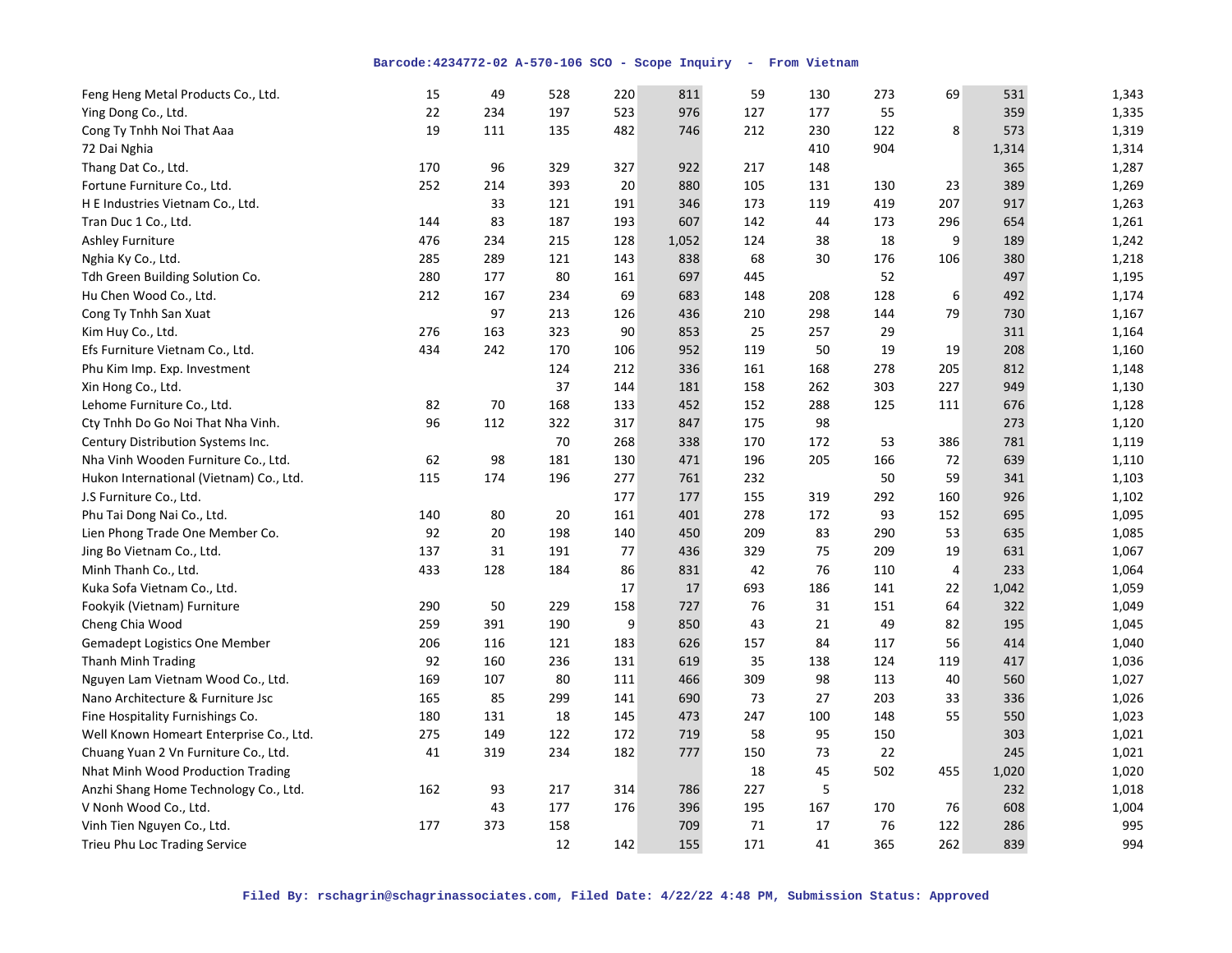| Vietnam Thien An Wood Co., Ltd.            |     |     |     |     |     |                |     |     | 986            | 986 | 986 |
|--------------------------------------------|-----|-----|-----|-----|-----|----------------|-----|-----|----------------|-----|-----|
| T.H.I. Group Vietnam Co., Ltd.             | 170 | 107 | 80  | 52  | 409 | 87             | 338 | 142 | $\overline{7}$ | 574 | 983 |
| Sks Furniture Co., Ltd.                    | 121 | 104 | 35  | 139 | 399 | 292            | 230 | 51  |                | 573 | 973 |
| Dungkhanh Co., Ltd.                        | 27  | 50  | 67  | 37  | 181 | 232            | 252 | 233 | 73             | 791 | 972 |
| Bpa Mfg. & Trading Co.                     |     |     |     |     |     |                |     | 182 | 776            | 958 | 958 |
| Vietnam Bluelake Furniture Co., Ltd.       | 104 | 66  |     | 23  | 194 | 91             | 117 | 270 | 282            | 759 | 953 |
| Afm Co., Ltd.                              | 110 | 155 | 173 | 127 | 565 | 65             | 85  | 167 | 70             | 387 | 952 |
| 22444 Nghia Son Wood Furniture             | 909 |     |     |     | 909 | 20             |     |     | 20             | 40  | 949 |
| Tien Trien Vietnam Co., Ltd.               | 238 | 29  | 87  | 68  | 422 | 105            | 68  | 300 | 47             | 520 | 942 |
| Lam Duong                                  | 378 | 108 | 39  | 135 | 660 | 130            | 66  | 38  | 44             | 278 | 938 |
| Golden Fortune (Vietnam) Co., Ltd.         | 389 | 410 | 126 |     | 924 |                |     |     |                |     | 924 |
| Bolin Furniture Co., Ltd.                  |     | 10  | 154 | 175 | 339 | 280            | 139 | 111 | 54             | 584 | 923 |
| Roller One Co., Ltd.                       | 250 | 56  | 187 |     | 494 | 286            | 140 |     |                | 426 | 920 |
| Exact Wood (Vietnam) Co., Ltd.             | 309 | 317 | 195 | 29  | 850 |                | 19  | 25  | 11             | 55  | 905 |
| The Country Mfg. And Tradi                 | 409 | 88  | 64  | 128 | 689 | 72             | 26  | 48  | 49             | 195 | 884 |
| Gloryhouse Co., Ltd.                       | 357 | 231 | 240 | 55  | 883 |                | 0   |     |                | 0   | 883 |
| Thien Dinh Wood Production And             | 318 | 327 | 125 |     | 770 | 10             | 14  | 12  | 75             | 112 | 882 |
| El Mondo Co. Ltd. Cty Tnhh Anh             | 13  | 214 | 90  | 200 | 518 | 140            | 124 | 100 |                | 363 | 881 |
| Vietnam Lifa Wood Industries Co., Ltd.     |     |     |     | 250 | 250 | 241            | 285 | 105 |                | 631 | 881 |
| Tan Nhat Trung Co., Ltd.                   | 300 | 338 | 240 |     | 879 |                |     |     |                |     | 879 |
| Minh Duong Furniture                       | 223 | 209 | 185 | 84  | 701 | $\overline{7}$ | 43  | 19  | 105            | 174 | 874 |
| Viet Thinh Furniture Co., Ltd.             | 199 | 25  | 59  | 94  | 376 | 149            | 111 | 105 | 129            | 493 | 870 |
| Duc Thanh Co., Ltd.                        | 195 | 47  | 176 | 116 | 533 | 127            | 73  | 89  | 43             | 332 | 866 |
| Peng Yuan Vietnam Co., Ltd.                | 180 | 67  | 43  | 16  | 306 | 78             | 55  | 317 | 108            | 559 | 865 |
| Thai Thinh Co., Ltd.                       | 61  | 62  | 216 | 48  | 386 | 68             | 41  | 169 | 198            | 476 | 862 |
| Guanye Industries Group Vietnam            | 169 | 137 | 112 | 28  | 446 | 21             | 73  | 74  | 247            | 415 | 861 |
| Niusaiqu Vietnam Co., Ltd.                 | 394 | 247 | 220 |     | 861 |                |     |     |                |     | 861 |
| Phong Thuan Hoa Co., Ltd.                  | 125 | 226 | 172 | 107 | 630 | 20             | 42  | 42  | 117            | 222 | 851 |
| Hong Ha Wooden Board One Member Co.        | 23  | 54  | 126 | 142 | 346 | 208            | 93  | 109 | 94             | 503 | 849 |
| Yang Cheng Wooden Industries International | 217 | 430 | 192 |     | 839 |                |     |     |                |     | 839 |
| Nhat Minh Wood Co., Ltd.                   | 126 | 108 | 91  | 140 | 465 | 71             | 148 |     | 153            | 372 | 837 |
| Sv International Vietnam Jsc               | 19  |     |     | 130 | 148 | 157            | 469 | 61  |                | 687 | 835 |
| Phu The Hung Jsc                           | 274 | 227 | 74  | 39  | 614 | 111            | 72  |     | 19             | 201 | 815 |
| Vei May Wooden Appliances Co. L            | 202 | 69  |     | 50  | 320 | 110            | 66  | 270 | 46             | 492 | 812 |
| Nhat Nam Jsc                               | 164 | 162 | 143 | 120 | 589 | 105            | 75  | 30  |                | 210 | 799 |
| Yuu Yue Furniture Co., Ltd.                | 69  | 64  | 73  | 92  | 298 | 89             | 100 | 121 | 180            | 490 | 788 |
| Inh Imp. Exp. Corp.                        | 81  | 144 | 41  | 55  | 322 | 40             | 124 | 193 | 108            | 465 | 787 |
| Master Craft Furniture Co., Ltd.           | 13  | 37  | 47  | 164 | 261 | 190            | 166 | 113 | 47             | 516 | 778 |
| Beautter Home Co., Ltd.                    |     |     |     |     |     | 40             | 264 | 381 | 89             | 774 | 774 |
| Dung Khanh Co., Ltd.                       | 369 | 45  | 25  | 38  | 476 | 48             | 108 | 106 | 34             | 295 | 772 |
| Song Ngan Industries Wood Co., Ltd.        |     | 18  | 107 | 167 | 293 | 105            | 107 | 189 | 74             | 475 | 768 |
| John Richard Vietnam Co., Ltd.             | 283 | 203 | 84  |     | 570 | 45             | 13  | 15  | 113            | 186 | 755 |
|                                            |     |     |     |     |     |                |     |     |                |     |     |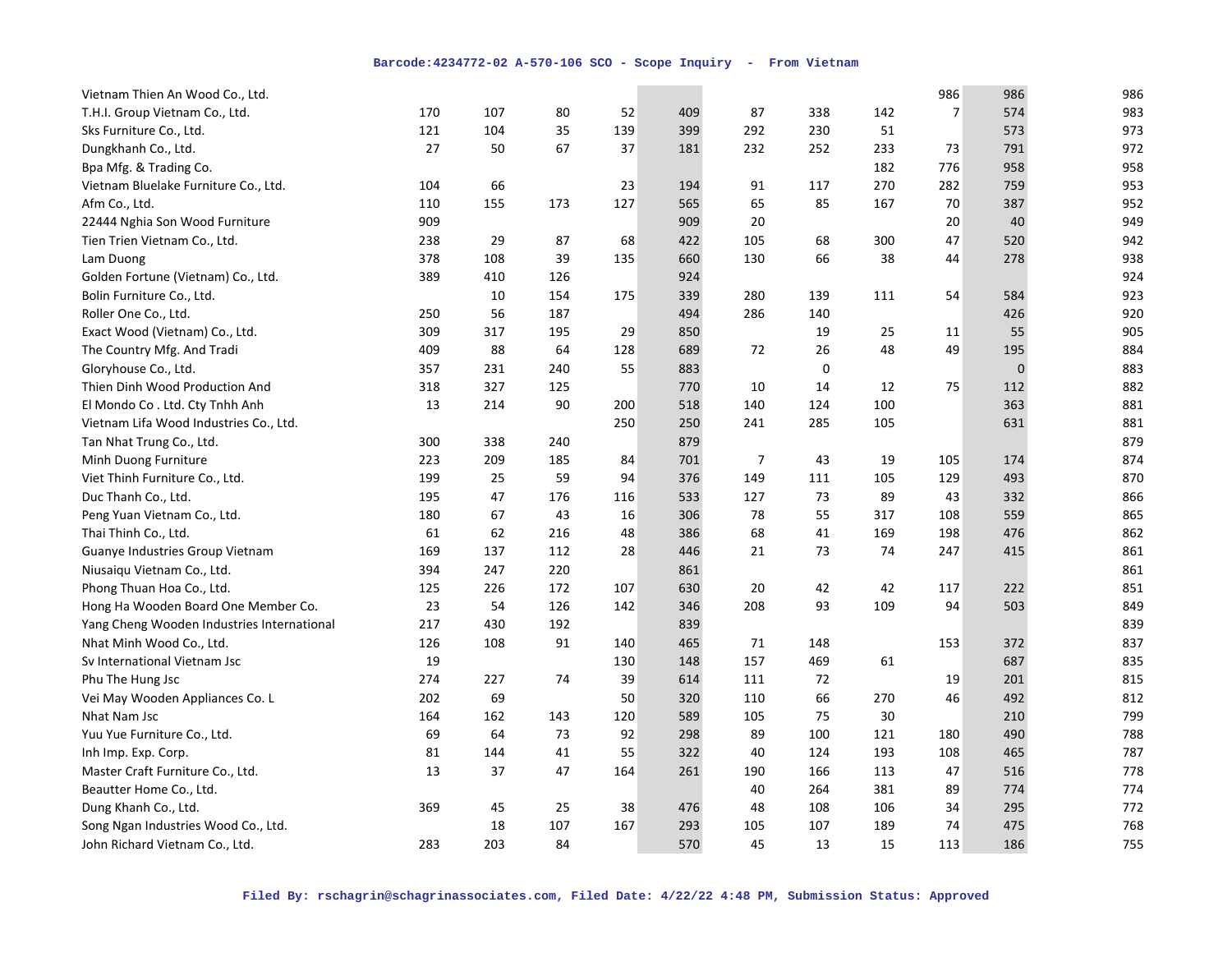| Thanh Khue One Member Co., Ltd.                  | 200 | 272 | 49  | 43  | 563 | 54  | 89          | 41          | 8              | 191 | 754 |
|--------------------------------------------------|-----|-----|-----|-----|-----|-----|-------------|-------------|----------------|-----|-----|
| Hoang Sinh Exp. Imp. Joint                       | 71  | 22  | 121 | 219 | 433 | 18  | 262         |             | 40             | 321 | 754 |
| Vy Kiet Co., Ltd.                                |     | 56  | 115 | 154 | 324 | 76  | 117         | 75          | 158            | 426 | 750 |
| Hsien Yang Industries (Viet Nam) Co., Ltd.       | 107 | 14  | 122 | 131 | 374 | 55  | 206         | 94          | 20             | 375 | 749 |
| Fu Mao Co., Ltd.                                 | 99  | 31  | 149 | 145 | 423 | 103 | 91          | 65          | 66             | 325 | 748 |
| Kim Tin Marble Jsc                               | 50  | 70  | 102 | 278 | 501 | 35  |             | 88          | 123            | 246 | 747 |
| Khang Thinh Phat Wooden Trading                  | 37  | 52  | 62  | 128 | 280 | 123 | 54          | 136         | 143            | 456 | 735 |
| Good Champion Furniture Vietnam                  | 480 | 37  | 20  | 80  | 617 | 77  | 14          | 9           | 17             | 116 | 733 |
| Truong Vinh Trading Industrial Garment Co., Ltd. |     | 73  | 341 | 156 | 570 | 119 | 15          | 29          |                | 163 | 733 |
| Mission Wood Furniture (Vietnam) C               | 63  | 21  | 191 | 111 | 386 | 155 | 61          | 102         | 28             | 346 | 732 |
| Hop Thang Wood Processing Co., Ltd.              | 75  | 22  | 43  | 144 | 284 | 161 | 91          | 167         | 25             | 444 | 728 |
| Bpa Mfg. & Trading Co. L                         |     |     |     |     |     |     |             | 58          | 669            | 727 | 727 |
| Najarian Furniture Co.                           | 92  | 49  | 224 | 82  | 447 | 18  | 69          | 122         | 66             | 275 | 722 |
| Dong Nai Branch Nghia Son Wooden                 | 698 |     |     |     | 698 |     | $\mathbf 1$ | $\mathbf 0$ | $\overline{7}$ | 8   | 706 |
| Ultra Top Corp.                                  | 5   |     |     | 22  | 27  | 144 | 216         | 294         | 25             | 678 | 705 |
| Nefs Furniture Vietnam Co., Ltd.                 | 310 | 62  | 87  | 60  | 519 | 77  | 43          | 33          | 26             | 178 | 698 |
| Tan Vuong Co., Ltd.                              |     | 30  | 14  | 128 | 172 | 153 | 149         | 185         | 35             | 523 | 695 |
| Thuan An Wood Processing Joint                   | 175 | 185 | 37  | 47  | 443 | 53  | 89          | 21          | 85             | 247 | 690 |
| Eastwood Furniture Industries (Vn) Co., Ltd.     | 116 | 136 | 59  | 47  | 359 | 94  | 55          | 103         | 78             | 330 | 689 |
| Wanlihang Enterprise. Ltd.                       | 5   | 5   | 184 | 344 | 538 | 149 |             |             |                | 149 | 687 |
| Nam Hai Co., Ltd.                                | 65  | 98  | 80  | 65  | 308 | 95  | 131         | 57          | 91             | 375 | 683 |
| Zhi Sheng Vietnam Co., Ltd.                      | 149 | 82  | 112 | 97  | 439 | 32  |             | 199         |                | 231 | 670 |
| Maple Mfg. Trading Wooden                        | 87  | 229 | 58  | 81  | 456 | 66  | 27          | 43          | 76             | 213 | 669 |
| Trendex Co., Ltd.                                | 165 | 77  | 107 | 70  | 419 | 86  | 42          | 73          | 48             | 249 | 668 |
| Bach Tung Co., Ltd.                              | 19  | 153 | 71  | 92  | 335 | 79  | 34          | 116         | 97             | 326 | 660 |
| Phi Khang Co., Ltd.                              | 96  | 139 | 110 | 32  | 377 | 87  | 124         | 33          | 37             | 282 | 659 |
| Anco Co., Ltd.                                   | 37  | 256 | 55  | 225 | 573 | 54  |             |             | 28             | 82  | 655 |
| Rk Resources Comapny Ltd.                        | 212 | 252 | 71  | 5   | 540 | 9   |             | 19          | 82             | 110 | 650 |
| Hsin Ya Wood Industries Co., Ltd.                | 146 | 109 | 68  | 38  | 360 | 85  | 144         | 59          |                | 288 | 649 |
| Viet Furniture Co., Ltd.                         | 75  | 54  | 125 | 242 | 496 | 149 |             |             |                | 149 | 644 |
| Ho Nai 2 Co., Ltd.                               | 93  | 76  | 73  | 119 | 361 | 91  | 93          | 22          | 78             | 283 | 644 |
| Hung Hung Exp. Imp. Ltd.                         | 139 | 93  |     | 70  | 302 | 9   | 56          | 224         | 53             | 341 | 643 |
| Khoi Tri Furniture Co., Ltd.                     |     |     |     |     |     | 331 | 83          | 178         | 50             | 643 | 643 |
| Lam Viet Jsc                                     | 143 | 102 | 113 |     | 358 | 15  |             | 152         | 115            | 282 | 640 |
| Vinabedding Co., Ltd.                            |     |     |     | 59  | 59  | 269 | 270         | 41          |                | 579 | 638 |
| Groll Ply & Cabinetry Co., Ltd.                  |     |     | 12  | 288 | 300 | 136 | 113         | 73          |                | 321 | 621 |
| View Full Vietnam Co., Ltd.                      | 227 | 75  | 121 | 39  | 462 | 59  | 30          | 68          |                | 157 | 619 |
| Vietnam Shuntong Metal Products Co.              |     |     |     | 112 | 112 | 353 | 111         | 40          |                | 504 | 616 |
| Phan Le Production Co., Ltd.                     | 315 | 197 | 63  | 31  | 606 |     |             |             | 9              | 9   | 615 |
| Eagle Building Material Corp.                    | 11  | 54  | 77  | 117 | 259 | 265 | 19          | 71          |                | 356 | 615 |
| American Funiture Mfg.                           |     |     | 93  | 154 | 247 | 57  | 191         | 109         | 8              | 365 | 612 |
| Guan Rui Furniture Vietnam Co., Ltd.             |     |     |     |     |     |     |             | 230         | 381            | 611 | 611 |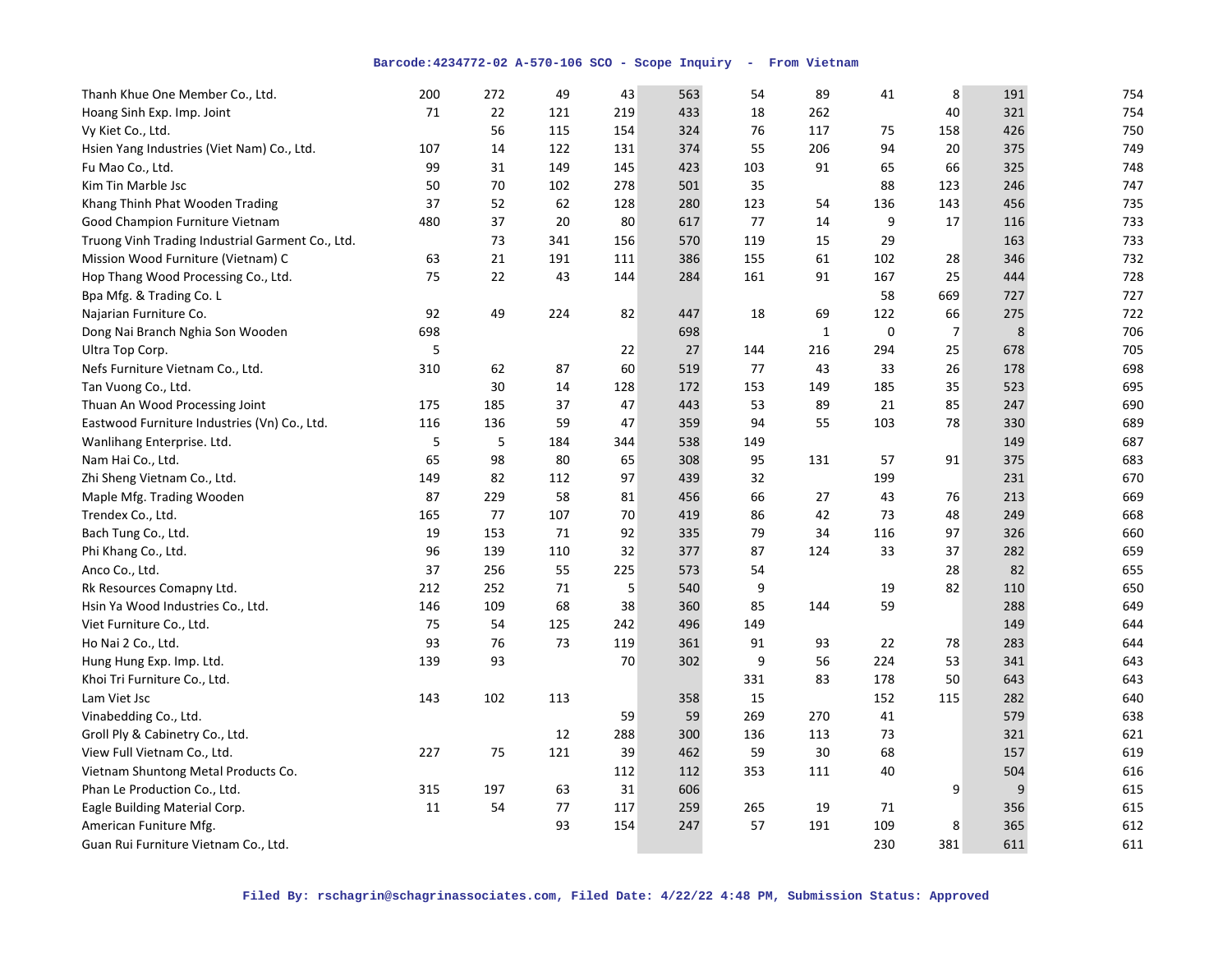| Chan Kiet                             | 145 | 56  | 132 | 25  | 358 | 102 | 78             | 49  | 20  | 249 | 608 |
|---------------------------------------|-----|-----|-----|-----|-----|-----|----------------|-----|-----|-----|-----|
| Avera Vietnam Co., Ltd.               | 380 | 206 | 10  | 9   | 606 |     |                |     |     |     | 606 |
| Viha Thong Nhat Jsc                   | 329 | 145 |     | 28  | 502 | 16  | 66             | 3   | 12  | 97  | 599 |
| Lap Dat Furniture Co., Ltd.           | 40  | 50  | 53  | 16  | 159 | 156 | 177            | 105 |     | 438 | 597 |
| <b>Truong Thanh</b>                   | 213 | 40  |     | 28  | 281 | 164 | 54             | 86  | 11  | 315 | 595 |
| Ha Thanh General Trading Co. Li       | 35  | 28  | 90  | 98  | 252 | 9   | 205            | 33  | 91  | 338 | 590 |
| Nghia Son Wooden Furniture Co., Ltd.  | 321 | 82  | 10  | 44  | 457 | 97  | 19             |     | 15  | 131 | 589 |
| Go Le Phu Co., Ltd.                   | 181 | 255 | 42  |     | 478 | 16  |                | 13  | 78  | 107 | 585 |
| Intimex Myphuoc                       |     |     |     |     |     |     |                | 207 | 378 | 585 | 585 |
| Alpha Express                         | 202 | 154 | 103 | 32  | 492 | 39  | 22             | 25  |     | 86  | 577 |
| Pgt Reclaimed (Vietnam) Co.           | 134 | 91  | 141 | 116 | 482 | 80  |                |     | 16  | 96  | 577 |
| Muhchwuan Co., Ltd.                   | 119 |     |     | 71  | 190 |     | 299            | 82  | 5   | 386 | 576 |
| Anviet Furniture Co., Ltd.            | 129 | 40  | 36  | 102 | 307 | 115 | 34             | 78  | 40  | 268 | 575 |
| Bao Bao Production Trading Co., Ltd.  |     |     |     | 141 | 141 | 81  | $\overline{7}$ | 302 | 40  | 430 | 571 |
| Main Good Vietnam Co., Ltd.           | 97  | 67  | 52  | 81  | 297 | 140 |                | 85  | 48  | 273 | 570 |
| Sedo Vina Co., Ltd.                   | 33  | 35  | 51  | 118 | 237 | 113 | 87             | 105 | 27  | 331 | 568 |
| Thanh Hoang Lam Production Trading    | 34  |     |     | 9   | 43  | 102 | 126            | 159 | 137 | 524 | 567 |
| An Cuong Wood Working Mfg.            |     | 45  | 85  | 113 | 243 | 36  | 23             | 65  | 196 | 320 | 564 |
| Vietnam Housewares Co., Ltd.          | 22  | 24  | 46  | 178 | 270 | 90  | 104            | 80  | 18  | 292 | 562 |
| Golden Dongnai Furniture Co., Ltd.    |     |     |     |     |     | 57  | 198            | 205 | 97  | 559 | 559 |
| Hoa Nhuan Wood Co., Ltd.              | 102 | 69  | 78  | 35  | 284 | 68  | 107            | 50  | 48  | 273 | 557 |
| Huayi Vietnam Mfg. Wooden             | 43  | 50  | 61  | 115 | 268 | 144 | 85             | 52  |     | 281 | 549 |
| Sintai Furniture (Vietnam) Co., Ltd.  |     | 33  | 93  | 148 | 274 | 133 | 80             | 52  | 8   | 274 | 548 |
| Binh B.F.C Co. Ltd                    | 100 | 114 | 95  | 105 | 414 | 106 | 9              | 9   | 9   | 133 | 546 |
| Dang Long Co., Ltd.                   | 200 | 64  | 90  | 24  | 378 |     | 68             | 80  | 21  | 169 | 546 |
| Khac Viet Co., Ltd.                   | 77  | 49  | 110 | 117 | 353 | 101 | 46             | 34  | 11  | 192 | 545 |
| Leaping Ape (Vietnam) Logistics Co.   |     |     |     |     |     | 135 | 172            | 146 | 91  | 544 | 544 |
| Hung Gia Thinh Furniture Co., Ltd.    | 50  | 134 | 123 | 30  | 338 | 76  | 14             | 11  | 102 | 204 | 542 |
| Hoang My Potters Co., Ltd.            | 57  | 40  | 19  | 168 | 283 | 256 |                |     |     | 256 | 540 |
| Vietnam Polygrace Furniture Co., Ltd. |     | 6   | 22  | 57  | 85  | 186 | 42             | 209 | 17  | 453 | 538 |
| Tam Ich Mot One Member Co.            | 43  | 9   | 81  | 81  | 213 | 80  | 176            | 42  | 26  | 324 | 537 |
| Shing Mark Enterprise Co., Ltd.       |     | 216 | 178 | 12  | 405 | 44  | 45             | 14  | 20  | 123 | 527 |
| J.H Furniture Manufacturer Co., Ltd.  | 213 | 67  | 98  | 125 | 503 | 20  |                |     |     | 20  | 523 |
| New Hope Furniture Co., Ltd.          |     | 22  | 195 | 55  | 272 | 49  | 201            |     |     | 249 | 521 |
| Jason Industries Vietnam Co.          | 4   | 15  | 75  | 83  | 177 | 309 | 29             |     |     | 338 | 515 |
| El Mondo Co. Ltd.                     | 128 | 85  | 112 | 52  | 377 |     | 91             | 46  |     | 138 | 515 |
| Ding Sheng Vietnam Ltd. Co.           |     |     | 149 | 110 | 259 | 95  | 22             | 81  | 58  | 255 | 514 |
| Master Shine Ltd.                     |     |     | 73  | 14  | 88  | 36  | 43             | 188 | 159 | 426 | 514 |
| Bison Advance Technology Panel Jsc    | 83  | 183 | 55  | 192 | 513 |     |                |     |     |     | 513 |
| Arda Co., Ltd.                        | 23  | 27  | 26  | 65  | 142 | 143 | 66             | 91  | 72  | 371 | 512 |
| Phu Khang Phat Co., Ltd.              | 5   |     | 51  | 22  | 78  | 278 | 113            | 6   | 36  | 433 | 511 |
| Muh Chwuan                            | 25  | 105 | 34  | 75  | 239 | 100 | 60             | 113 |     | 272 | 511 |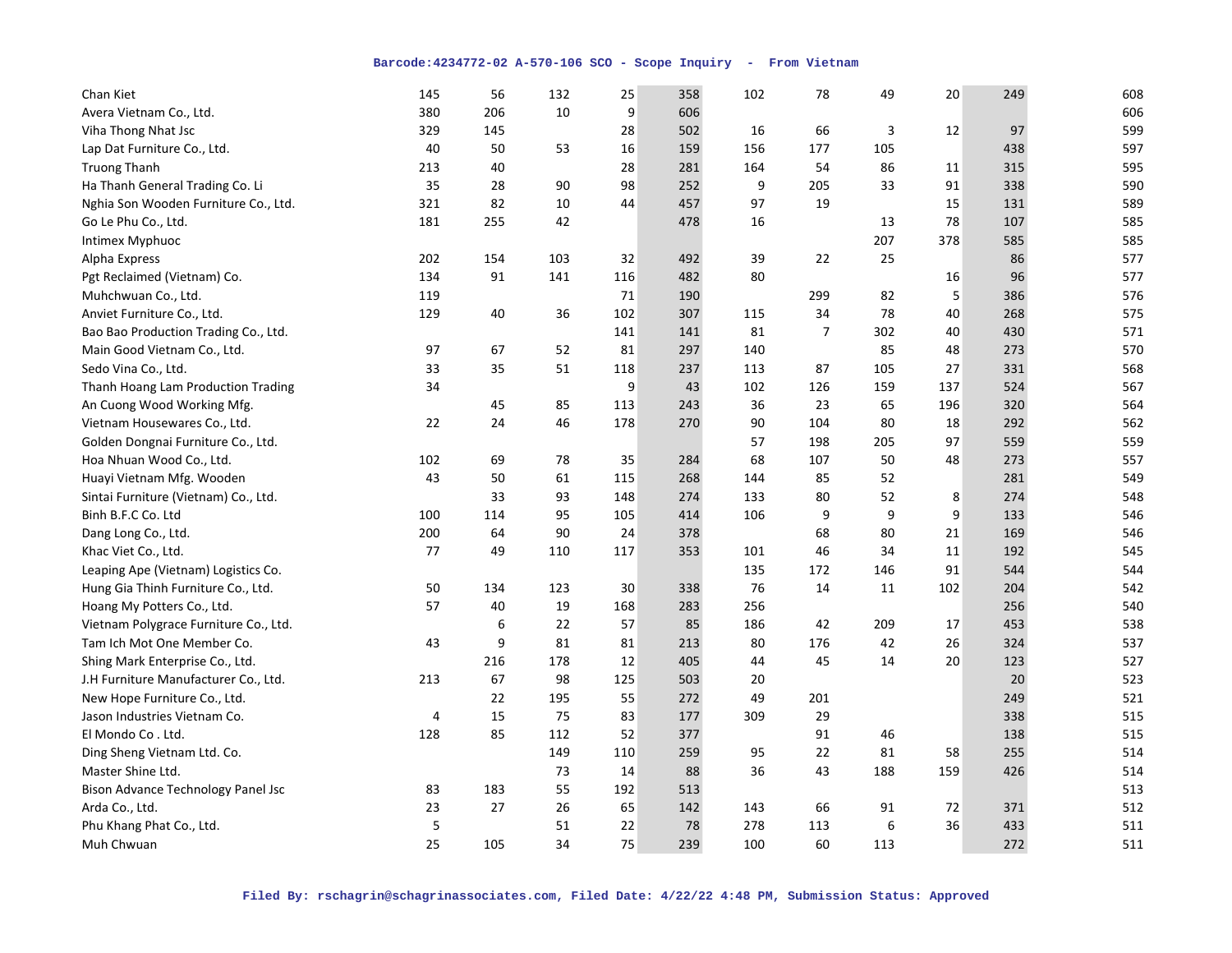| Furntech Co., Ltd.                    |     | 19  | 31  | 47  | 96  | 170 | 34  |                | 199            | 404 | 500 |
|---------------------------------------|-----|-----|-----|-----|-----|-----|-----|----------------|----------------|-----|-----|
| Ngu Kim Huang Ding                    |     |     |     |     |     | 95  | 201 | 133            | 69             | 497 | 497 |
| Interwood Vietnam Co., Ltd.           | 59  | 20  | 53  | 41  | 172 | 43  | 91  | 123            | 68             | 324 | 497 |
| Phu Thai Industries Co., Ltd.         |     | 169 | 76  | 30  | 274 | 129 | 30  | 55             | 5              | 220 | 495 |
| Rong He Furniture Co., Ltd.           | 68  | 93  | 65  | 60  | 287 | 11  | 164 |                | 32             | 207 | 493 |
| Dai Thuan Furniture Co., Ltd.         | 32  |     | 136 | 162 | 331 | 153 |     |                | $\overline{7}$ | 160 | 491 |
| Branch Of Gia Gia Phat Mfg.           | 265 |     | 41  |     | 305 | 31  | 67  | 84             |                | 182 | 487 |
| Cong Ty Tnhh Dong Luc Quoc Te         | 76  | 63  | 79  | 136 | 353 | 10  | 103 | 17             |                | 130 | 483 |
| H U Vietnam Steel Co., Ltd.           | 248 | 76  | 109 |     | 433 |     |     | 48             |                | 48  | 481 |
| Vinh Dat Co., Ltd.                    | 95  | 108 | 112 |     | 316 | 16  | 26  | 43             | 79             | 164 | 480 |
| Unique Furniture Co., Ltd.            | 32  | 48  | 57  | 67  | 204 | 68  | 98  | 56             | 50             | 273 | 476 |
| An Thinh Wood Co., Ltd.               | 186 | 156 | 77  |     | 419 | 29  | 8   | 10             | 9              | 57  | 475 |
| Gold Well Co., Ltd.                   | 62  | 164 | 11  | 153 | 390 | 83  |     | 3              |                | 86  | 475 |
| <b>United Potteries Saigon</b>        | 54  |     | 175 | 54  | 283 | 180 |     | $\overline{7}$ |                | 186 | 469 |
| Timberland                            |     | 19  | 126 | 32  | 178 | 40  | 187 |                | 65             | 292 | 469 |
| Thuan Tham One Member Co., Ltd.       | 289 | 133 | 31  | 9   | 462 |     | 5   |                |                | 5   | 467 |
| Farmhouse Co., Ltd.                   | 29  | 25  | 38  | 179 | 272 | 29  | 37  | 93             | 32             | 191 | 463 |
| Huu Thinh Production And Trading      | 88  | 78  | 43  | 53  | 262 | 79  | 41  | 50             | 30             | 199 | 462 |
| Sieu Nghe Co., Ltd.                   | 117 | 106 | 112 | 102 | 437 | 15  |     |                |                | 15  | 452 |
| Dai Thanh Furniture                   | 31  | 13  | 6   | 5   | 55  | 44  | 76  | 227            | 47             | 394 | 449 |
| Nghia Hoang Phuc Jsc                  | 6   | 13  | 8   | 53  | 80  | 148 | 78  | 90             | 43             | 359 | 439 |
| Peevi Industries (Cambodia) Co., Ltd. |     |     | 26  | 92  | 118 | 44  | 18  | 230            | 28             | 320 | 438 |
| Hoang Gia Co., Ltd.                   | 61  |     |     |     | 61  |     |     | 59             | 315            | 375 | 435 |
| Trend Exp. Industries Co.             | 133 | 53  | 21  | 170 | 378 | 39  | 8   | 11             |                | 57  | 435 |
| Omay Vietnam Wood Co., Ltd.           | 112 | 132 | 90  | 20  | 355 | 56  |     | 12             | 12             | 79  | 434 |
| Woodsland Tuyen Quang Joint Stock     | 33  | 220 | 88  | 92  | 433 |     |     |                |                |     | 433 |
| Yusen Logistics (China) Co., Ltd.     | 37  | 393 |     |     | 430 |     |     |                |                |     | 430 |
| Noble Q Co., Ltd.                     |     |     |     |     |     |     |     | 149            | 281            | 430 | 430 |
| Lac Long Co., Ltd.                    | 309 | 21  |     | 12  | 343 | 38  | 21  |                | 28             | 86  | 429 |
| Minh Quang Handicrafts Co., Ltd.      | 34  | 78  | 163 | 32  | 307 | 8   | 54  | 19             | 40             | 120 | 427 |
| Sapsimex Furniture Co., Ltd.          | 65  | 75  | 70  | 31  | 241 | 55  | 68  | 38             | 22             | 183 | 425 |
| Minh Hao Sofa Mattress One Member C   |     | 17  | 113 | 103 | 233 | 48  | 104 | 0              | 34             | 187 | 420 |
| Hoang Moc Phat Co., Ltd.              | 41  | 127 | 230 | 21  | 420 |     |     |                |                |     | 420 |
| Le Thi Dung Pvt. Co.                  | 57  | 44  | 48  | 43  | 194 | 40  | 94  | 41             | 49             | 223 | 417 |
| Sacred Earth Vietnam Ltd.             | 80  | 89  |     | 50  | 220 | 152 | 28  | 17             |                | 197 | 416 |
| <b>Tekcom Corporation</b>             |     |     | 46  | 71  | 117 |     |     | 138            | 161            | 299 | 415 |
| Home Design Wood Mfg.                 | 37  | 31  | 6   | 81  | 156 | 50  | 64  | 126            | 15             | 255 | 411 |
| Cong Ty Tnhh Ngu Kim Huang Ding       |     |     | 86  | 248 | 334 |     | 49  | 26             |                | 75  | 409 |
| Vietnam Jusong Furniture Ltd. Co.     |     |     |     | 37  | 37  | 25  | 126 | 96             | 120            | 367 | 404 |
| Continent Packaging Corp.             | 104 | 38  | 16  | 16  | 174 | 30  | 54  | 80             | 65             | 229 | 403 |
| Hong Mei Vn Co., Ltd.                 | 28  | 57  | 35  | 30  | 150 | 70  | 44  | 117            | 22             | 252 | 402 |
| Jia Cheng Vietnam Co., Ltd.           | 78  | 8   | 76  | 11  | 173 | 31  | 29  | 135            | 32             | 228 | 401 |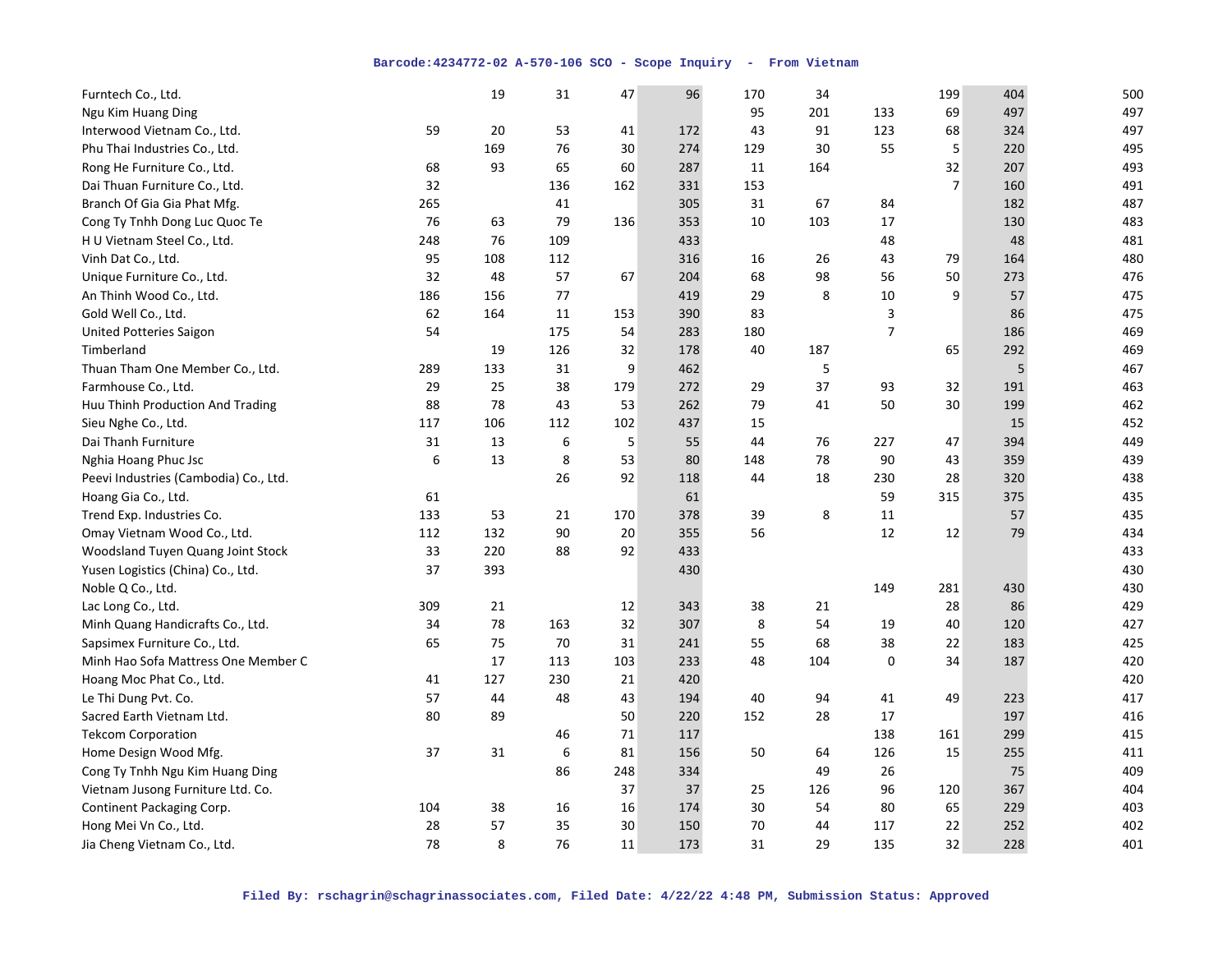| Dinh Zhi Furniture Co., Ltd.               | 25             | 30             | 23             | 62  | 140 | 38             | 144 | 66          | 12  | 259            | 399 |
|--------------------------------------------|----------------|----------------|----------------|-----|-----|----------------|-----|-------------|-----|----------------|-----|
| Cong Ty Tnhh Kim Phat Vietnam              | 154            | 150            | 60             | 28  | 391 | $\overline{7}$ |     |             |     | $\overline{7}$ | 398 |
| Wimbledon International Co., Ltd.          | 66             | 47             | 88             | 43  | 243 | 19             | 86  | 38          | 11  | 154            | 397 |
| Kmg Vina Co., Ltd.                         | 58             | 60             | 30             | 47  | 195 | 21             | 106 | 15          | 60  | 201            | 397 |
| <b>Best Furniture</b>                      | 32             |                | 42             | 33  | 107 | 206            | 58  | 25          |     | 288            | 395 |
| <b>Pottery Craft Asia</b>                  | 68             | $\overline{7}$ | 69             | 82  | 225 | 122            | 18  | 19          |     | 160            | 385 |
| Lam Anh Long Co., Ltd.                     | 57             | 65             | 119            | 112 | 353 | 13             | 10  | 4           |     | 27             | 379 |
| An Phat Cuong Corp.                        | 46             | 38             | 9              | 69  | 162 | 41             | 58  | 48          | 69  | 216            | 378 |
| Hiep Long Fine Furniture Co.               | 61             | 27             | 13             | 39  | 140 | 5              | 101 | 88          | 35  | 228            | 368 |
| Kingtec Group Vietnam Co., Ltd.            | 16             | 52             | 56             | 48  | 172 | 84             | 65  | 44          |     | 193            | 365 |
| <b>Vhg Styles Vietnam Joint Stock</b>      |                |                | $\overline{2}$ | 12  | 14  | 203            | 74  | 52          | 21  | 350            | 363 |
| Fortune Plus Corp.                         | 5              | 88             | 11             | 79  | 183 | 180            |     |             |     | 180            | 363 |
| Greenstone Co., Ltd.                       | 85             | 182            | 84             |     | 351 |                | 11  | $\mathbf 0$ |     | 12             | 362 |
| Teng Da Furniture Co., Ltd.                | 26             | 14             | 3              |     | 43  | 13             | 83  | 162         | 61  | 319            | 362 |
| Jofran Inc.                                | 42             | 29             | 81             | 45  | 196 | 21             | 33  | 48          | 63  | 165            | 361 |
| Ho Nai M&M Furniture Co., Ltd.             | 12             | 6              |                |     | 17  | 50             | 189 | 80          | 21  | 341            | 358 |
| Phuoc Phong Mfg. Trading                   | 33             | 82             | 44             | 62  | 221 | 51             | 49  | 35          |     | 135            | 356 |
| Sai Thanh Wood Jsc                         | 64             | 141            | 88             | 9   | 302 | 18             | 26  |             | 8   | 51             | 353 |
| Tien Thuan Wood Co., Ltd.                  | 64             | 130            |                | 107 | 301 |                |     | 50          |     | 50             | 351 |
| Vietnam Eastern International              | 265            | $\overline{7}$ | 9              | 17  | 298 | 43             | 8   |             |     | 51             | 349 |
| Bac Ha Co., Ltd.                           | 105            | 113            | 19             |     | 236 | 20             |     | 37          | 55  | 112            | 348 |
| Duc Loi 2 Co., Ltd.                        | 52             | 20             | 79             | 130 | 280 | 43             | 9   |             | 13  | 65             | 345 |
| Ashton Furniture Consolidation             | 116            | 107            | 17             | 37  | 277 | 28             | 19  | 6           | 14  | 67             | 344 |
| Classic Furniture Co., Ltd.                | 6              |                |                |     | 6   | 19             | 9   | 5           | 305 | 338            | 344 |
| Saigon River Factory Vietnam               | 96             | 172            | 27             | 16  | 312 | 8              |     | 23          |     | 31             | 343 |
| <b>Branch New Pacific Trading Producti</b> |                | 24             | 74             | 104 | 202 |                | 25  | 88          | 27  | 140            | 342 |
| Kuangxing Co., Ltd.                        | 26             | 13             | 28             | 36  | 103 | 147            | 50  | 29          | 12  | 238            | 341 |
| Vina G7 Jsc                                |                | 17             | 52             |     | 70  | 52             |     |             | 215 | 267            | 337 |
| Giai My P&B Co., Ltd.                      | 155            |                |                |     | 155 |                | 19  | 65          | 98  | 182            | 336 |
| Vietnam Furniture Resources Co., Ltd.      | 83             | 102            | 18             | 16  | 218 | 5              | 77  | 22          | 15  | 118            | 336 |
| <b>Expeditors Vietnam</b>                  | 56             | 18             | 39             | 56  | 168 |                | 34  | 134         |     | 167            | 335 |
| Hong Van Co., Ltd.                         | 18             | 18             | 6              | 84  | 126 | 151            | 36  |             | 21  | 209            | 335 |
| Liann Wan Shoes (Vietnam) Co., Ltd.        | $\overline{7}$ | 5              |                |     | 12  |                |     | 69          | 253 | 322            | 334 |
| Great Veca Co., Ltd.                       |                | 28             | 112            | 76  | 215 | 90             |     | 10          | 18  | 118            | 333 |
| Lin Ta Hsing Jsc                           | 78             | 78             | 96             |     | 251 | 49             | 30  |             |     | 79             | 330 |
| Vinh Phat Furniture Co., Ltd.              | 11             | 23             | 32             | 67  | 133 | 40             | 57  | 68          | 31  | 196            | 329 |
| Glory House Co., Ltd.                      | 104            | $\overline{7}$ | 49             | 57  | 217 | 111            |     |             |     | 111            | 328 |
| Gia Han Furniture Co., Ltd.                | 9              | 37             | 36             | 3   | 86  | 45             | 4   | 170         | 24  | 242            | 328 |
| Ct Tnhh Go Cong Nghiep Song Ngan           |                | 20             |                | 37  | 56  | 58             | 19  | 135         | 58  | 271            | 327 |
| Thai Binh Group                            | 29             | 18             | 44             | 29  | 120 | 29             | 44  | 59          | 72  | 204            | 324 |
| C.R.M.G Imp. Exp. Trading Co.              | 29             | $\overline{7}$ | 14             | 53  | 104 | 55             | 68  | 70          | 27  | 220            | 323 |
| Minh Tien Imp. Exp. Production             | 46             | 42             | 80             | 6   | 175 | 28             | 56  | 30          | 34  | 148            | 323 |
|                                            |                |                |                |     |     |                |     |             |     |                |     |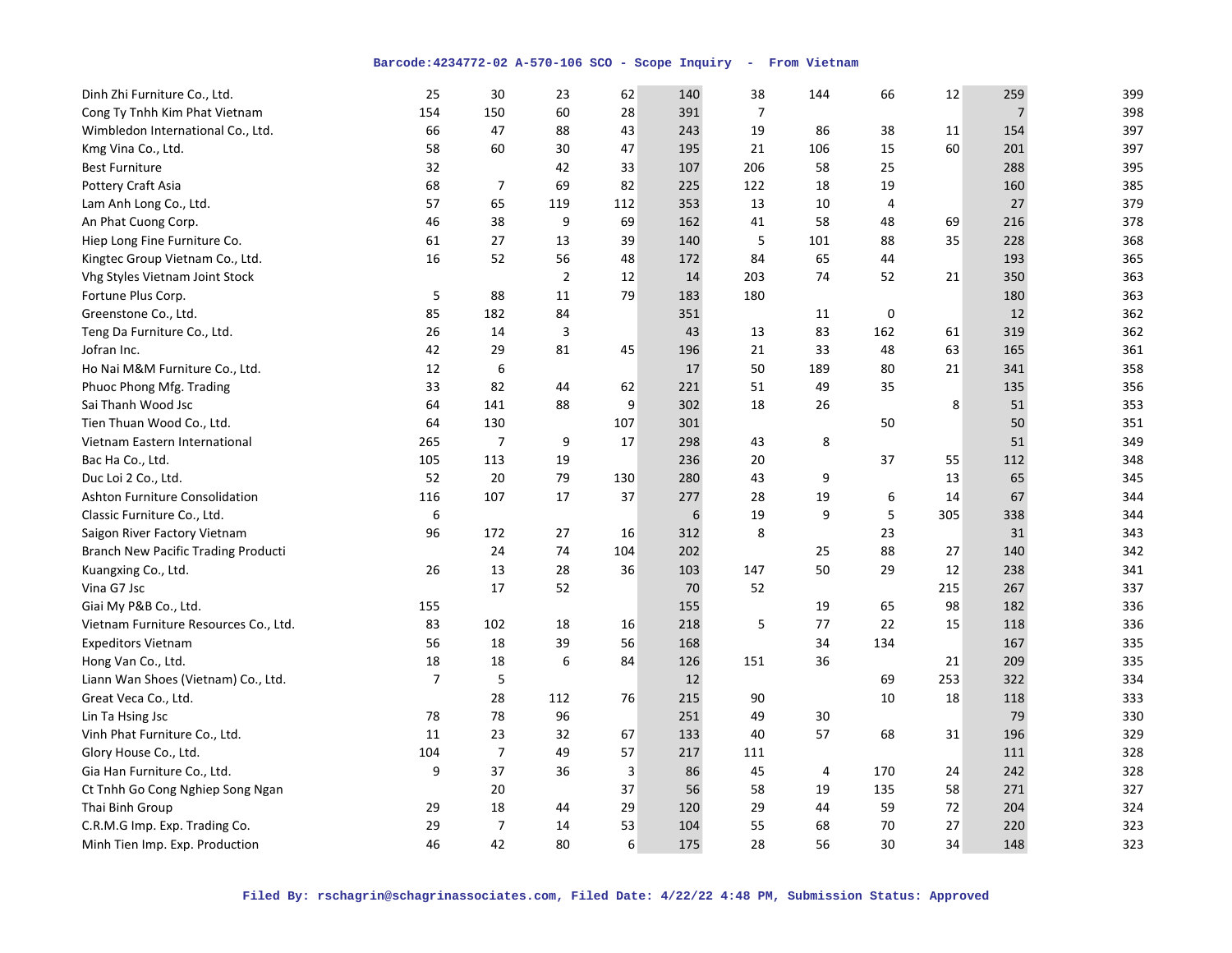| Hong Fu (Vietnam) Co., Ltd.               | 95             | 48           |     | 12             | 156 | 114            | 17             | 35  |     | 166            | 322 |
|-------------------------------------------|----------------|--------------|-----|----------------|-----|----------------|----------------|-----|-----|----------------|-----|
| Ever Gallant Industries Co., Ltd.         | 151            | 23           | 15  | 84             | 272 | 49             |                |     |     | 49             | 321 |
| Vietboard Jsc                             | 87             | 61           | 47  | 11             | 206 | 35             | 19             | 46  | 14  | 114            | 320 |
| Ngo Chau Trading Co., Ltd.                | 30             | 11           | 26  | 6              | 73  | 77             | 65             | 76  | 29  | 247            | 320 |
| Duc Sinh Furniture One Member Co. L       | 1              | 31           | 15  | 27             | 73  | 211            | 25             |     | 10  | 247            | 319 |
| Nguyen Hung Stone                         | 94             | 137          | 32  |                | 264 |                | 13             |     | 43  | 56             | 319 |
| Tuong An Wood Production Co., Ltd.        | 78             | 28           | 99  | 55             | 260 |                | 10             | 49  |     | 59             | 319 |
| Morishige Co., Ltd.                       | 57             | 16           | 46  | 27             | 145 | 16             | 8              | 140 | 8   | 173            | 318 |
| New Hope (Vietnam) Industries Ltd.        | 137            | 24           | 6   |                | 167 | 83             | 68             |     |     | 150            | 317 |
| High Point Furniture Global Co., Ltd.     | 60             | 92           | 81  | 46             | 279 | 13             |                | 25  |     | 37             | 316 |
| Phu Cat Wooden Processing Factory         |                |              |     |                |     |                | 19             | 254 | 39  | 313            | 313 |
| Yusen Logistics Solutions (Vietnam)       | $\overline{7}$ |              |     | 97             | 104 |                |                | 58  | 148 | 207            | 311 |
| Ntn Co., Ltd.                             | 146            | 98           | 24  | 8              | 277 | 33             |                |     | 0   | 33             | 310 |
| Workway (Vietnam) Co., Ltd.               | 117            | 51           | 132 | $10\,$         | 309 |                |                |     |     |                | 309 |
| Vietnam Hang Lam Furniture Co.            |                |              |     |                |     |                | 64             | 42  | 202 | 308            | 308 |
| Square Roots Co., Ltd.                    | 23             | 47           | 74  | 45             | 189 | 59             | 18             | 42  |     | 119            | 308 |
| Song Ngan Co., Ltd.                       | 167            | 77           | 36  | 22             | 303 |                |                |     |     |                | 303 |
| Vietnam Kingsman Wood Co., Ltd.           | 109            | 52           | 100 | 8              | 269 | 13             | $\overline{7}$ |     | 14  | 34             | 303 |
| Yusen Logistics (Vn) Co., Ltd. Hcm Branch |                |              |     |                |     |                |                | 302 |     | 302            | 302 |
| Falcon Vietnam (Dai An) Co., Ltd.         | 6              | $\mathbf{1}$ |     | 28             | 34  | 27             | $\overline{2}$ | 97  | 138 | 264            | 299 |
| <b>High Harvest</b>                       | 12             | 35           | 24  | 57             | 128 | 70             | 25             | 76  |     | 171            | 299 |
| Minh Phat 2 Co., Ltd. (Mifaco)            | 6              | 86           | 104 | 29             | 225 |                | 20             | 13  | 41  | 73             | 298 |
| Duc Thanh Furniture                       |                |              |     | 25             | 25  | 196            |                | 29  | 47  | 273            | 298 |
| Whittier Wood Products (Vietnam)          | 165            | 100          | 14  |                | 279 |                |                |     | 19  | 19             | 297 |
| Hung Vuong Sofa Co., Ltd.                 | 169            | 88           | 31  |                | 289 | $\overline{7}$ |                |     |     | $\overline{7}$ | 296 |
| H.Nicholas & Co. Jsc                      |                | 6            | 9   | $\overline{4}$ | 19  | 113            | 4              | 79  | 79  | 276            | 295 |
| Pht Jsc                                   |                |              |     | 72             | 72  | 148            | 18             |     | 54  | 220            | 292 |
| Vietnam Fish Co., Ltd.                    |                | 112          | 91  |                | 203 | 58             | 13             | 18  |     | 89             | 292 |
| Nam Viet Joint Stock Company              | 194            | 85           | 13  |                | 292 |                |                |     |     |                | 292 |
| Zhong Lin Kitchen Cabinet Co. L           |                |              |     | 75             | 75  | 101            | 78             | 35  |     | 215            | 290 |
| Forest Products Exp. Joint Stock          | 182            | 107          |     |                | 289 |                |                |     |     |                | 289 |
| Vinh Long Joint Stock Trading Mfg.        | 13             | 0            |     | 53             | 66  | 186            | 32             |     |     | 218            | 284 |
| Agility Ltd.                              |                |              |     |                |     | 64             | 18             | 94  | 102 | 278            | 278 |
| Mv Investment Co., Ltd.                   | 65             |              | 20  | 76             | 162 | 66             | 49             |     |     | 115            | 277 |
| Rapexco Dai Nam Llc                       | 35             | 16           | 32  | 54             | 137 | 32             | 24             | 63  | 19  | 138            | 275 |
| Dong Hoa Wood Processing One Member       | 6              | 96           | 19  | 8              | 130 | 28             | 47             | 38  | 31  | 143            | 273 |
| Nguyen Man Iron Co., Ltd.                 |                |              |     | 39             | 39  | 58             |                | 78  | 98  | 234            | 273 |
| 50017 Nghia Hoang Phuc Joint Sto          |                |              |     | 11             | 11  | 91             | 19             |     | 152 | 262            | 272 |
| Hk Home Co., Ltd.                         |                | 0            |     | 83             | 83  | 37             | 19             | 47  | 83  | 187            | 270 |
| The Country M&T Jsc                       |                |              |     |                |     | 12             | 111            | 62  | 84  | 269            | 269 |
| Shuntai Co., Ltd.                         | 91             |              | 35  | 28             | 153 | 19             | 53             | 34  | 9   | 115            | 269 |
| Gia Gia Phat Mfg. Trading                 | 74             | 50           | 10  | 52             | 186 | 10             | 40             | 20  | 10  | 81             | 268 |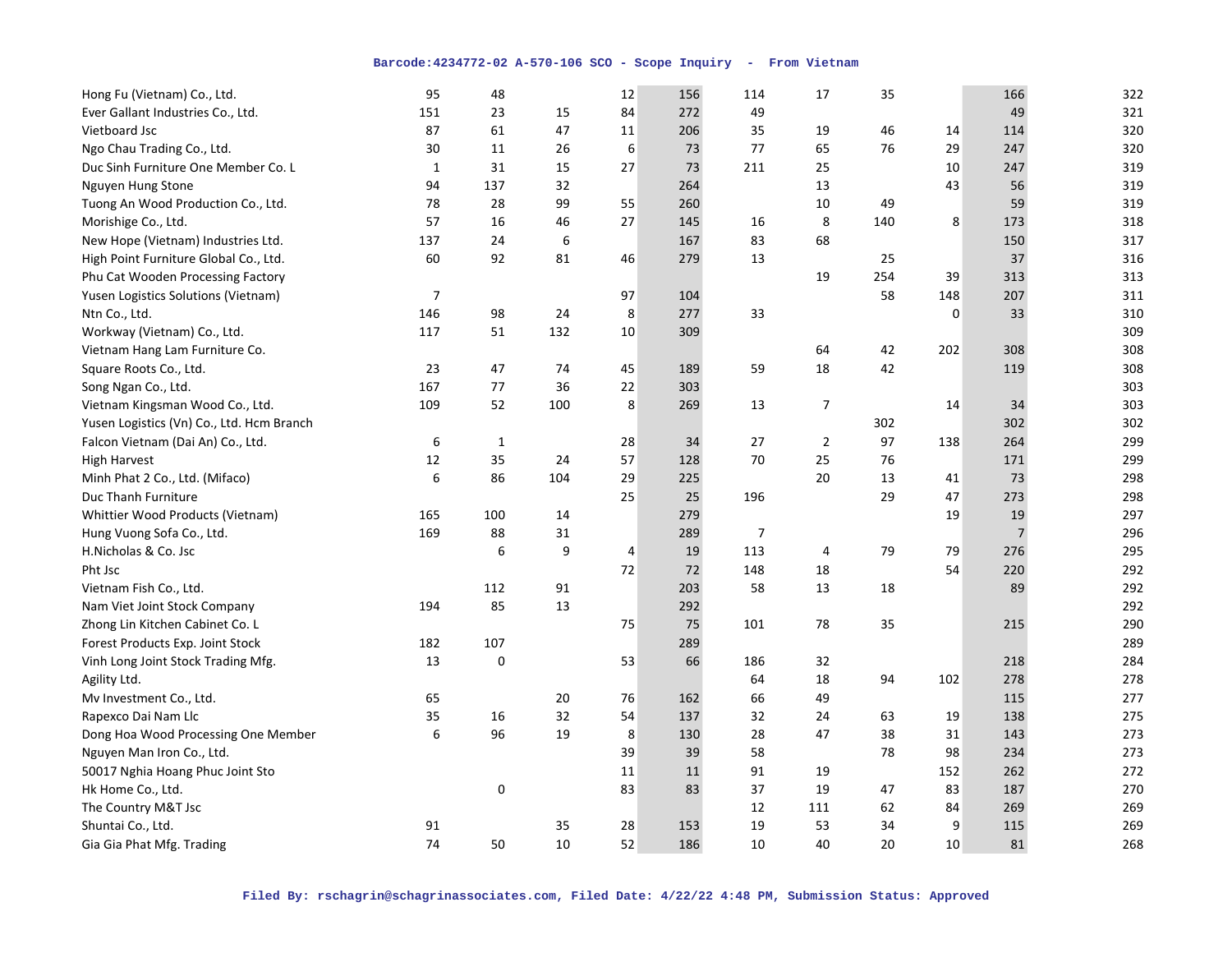| Seah Steel Vina Corp                                   |     |     |                |              |     | 98             | 167            |     |     | 264            | 264 |
|--------------------------------------------------------|-----|-----|----------------|--------------|-----|----------------|----------------|-----|-----|----------------|-----|
| Duc Thanh Production Trading Co., Ltd                  |     |     | 156            | 73           | 229 | 35             |                |     |     | 35             | 263 |
| Gilimex                                                | 55  | 18  | 15             | $\mathbf{1}$ | 90  | $\mathbf{1}$   | 75             | 68  | 28  | 172            | 262 |
| Eagle Wood (Vietnam) Co.                               |     |     |                |              |     |                | 99             | 104 | 59  | 262            | 262 |
| Tan Phuoc Co., Ltd.                                    | 30  | 125 | 62             |              | 217 |                | 35             |     | 10  | 45             | 262 |
| Catdang Handicraft Co., Ltd.                           | 42  | 16  | 45             | 36           | 139 | 85             | 0              | 19  | 17  | 121            | 260 |
| Saigon Trade And Production                            | 36  | 52  | 49             | 8            | 145 | 8              | 35             | 48  | 23  | 114            | 259 |
| Center Point Global Furniture Co.                      | 11  | 47  | 44             | 38           | 139 | 61             | 57             |     |     | 119            | 258 |
| Ngu Lam Viet Commercial Production                     | 40  | 25  | 43             |              | 107 | 33             | 16             | 60  | 42  | 151            | 258 |
| Jin Yi Fong Enterprise Co., Ltd.                       | 19  | 72  | 98             | 64           | 253 |                |                | 4   |     | $\overline{4}$ | 258 |
| <b>Standard Furniture</b>                              | 192 | 42  | 16             |              | 249 |                | $\overline{7}$ |     |     | $\overline{7}$ | 257 |
| Woodworth Wooden Inds Vn                               |     |     |                |              |     |                | 255            |     |     | 255            | 255 |
| Thanh Thang Co., Ltd.                                  |     |     |                |              |     |                |                | 19  | 236 | 255            | 255 |
| Hung Sam Viet (Vietnam) Co. Li                         |     | 59  | 152            | 42           | 253 |                |                |     |     |                | 253 |
| Dhl Isc 11 Fl. E Town 2 Building 3 64 Cong Hoa St. Tar | 253 |     |                |              | 253 |                |                |     |     |                | 253 |
| Kimball Hospitality Inc.                               |     |     |                |              |     |                | 16             | 196 | 40  | 252            | 252 |
| Golden Friends Internation L.L.C                       |     | 139 | 51             |              | 190 | 62             |                |     |     | 62             | 251 |
| Victory Industries Co., Ltd.                           |     |     |                |              |     | 42             | 208            |     |     | 249            | 249 |
| Ngoc Son Ha Nam Jsc                                    | 148 | 82  | $\overline{2}$ | 16           | 248 |                | 0              | 0   |     | $\mathbf{0}$   | 249 |
| Thinh Phu Phat Furniture Co., Ltd.                     |     |     | 26             | 90           | 115 | 13             | 10             | 21  | 86  | 130            | 246 |
| Minh Thanh Co. (Mithaco)                               | 19  |     | 121            | 74           | 215 | 31             |                |     |     | 31             | 246 |
| Home Meridian International                            |     |     |                | 66           | 66  |                | $\overline{7}$ | 171 |     | 178            | 244 |
| Cong Ty Tnhh Mtv San Xuat Thuong                       | 11  | 39  | 102            | 5            | 156 | 35             | 42             | 10  |     | 87             | 244 |
| Nano Furniture. Jsc                                    |     |     | 149            | 66           | 215 |                |                | 28  |     | 28             | 243 |
| Phuc Anh Art Co., Ltd.                                 |     | 19  |                |              | 19  | $\overline{7}$ | 95             | 65  | 58  | 224            | 243 |
| Wendao Woodwork Ltd. Co.                               |     |     |                |              |     | 38             | 103            | 39  | 59  | 239            | 239 |
| Savimex                                                | 92  | 97  | 18             | 19           | 226 | 13             |                |     |     | 13             | 239 |
| Sam Vuong Co., Ltd.                                    | 101 | 52  | 26             |              | 179 | 27             |                | 32  |     | 60             | 239 |
| Long Wealth Wood Vietnam Co., Ltd.                     |     |     | 19             |              | 19  | 130            | 64             | 27  |     | 220            | 239 |
| Sanyang Vietnamfurniture Co., Ltd.                     |     |     |                | 74           | 74  |                | 56             | 109 |     | 164            | 238 |
| Yiecherng Co., Ltd.                                    | 179 | 59  |                |              | 238 |                |                |     |     |                | 238 |
| Ldc Logistics Vietnam Ltd. Co.                         |     |     |                |              |     |                |                |     | 238 | 238            | 238 |
| Cong Ty Tnhh Thuong Mai San Xuat                       |     |     |                | 14           | 14  |                |                | 84  | 138 | 222            | 236 |
| Speedmark Logistics Co., Ltd.                          | 50  | 83  | 56             | 10           | 198 | 10             |                |     | 28  | 37             | 235 |
| Duc Hoa Co., Ltd.                                      |     |     |                | 97           | 97  | 134            |                |     |     | 134            | 232 |
| Moc Hoang Lam Co., Ltd.                                | 71  | 20  | 48             | 33           | 172 | 21             |                | 31  | 8   | 60             | 232 |
| Binh Phu Co., Ltd.                                     | 97  | 14  |                | 28           | 139 | 40             | 42             |     | 8   | 90             | 229 |
| Hung Thinh Metal International Co.                     |     |     |                |              |     |                | 57             | 31  | 141 | 228            | 228 |
| Response Vietnam Co., Ltd.                             | 47  | 16  | 20             | 4            | 88  | 49             | 46             | 20  | 25  | 139            | 227 |
| Bat Phuong Co., Ltd.                                   | 101 | 49  | 9              | 48           | 207 | 5              |                | 13  |     | 19             | 226 |
| Dong Phu Co., Ltd.                                     | 110 | 19  | 31             | 47           | 207 |                | 18             |     |     | 18             | 225 |
| Thuan Phong Co., Ltd.                                  | 71  | 6   | 23             | 90           | 190 | 32             | $\overline{2}$ | 0   |     | 35             | 225 |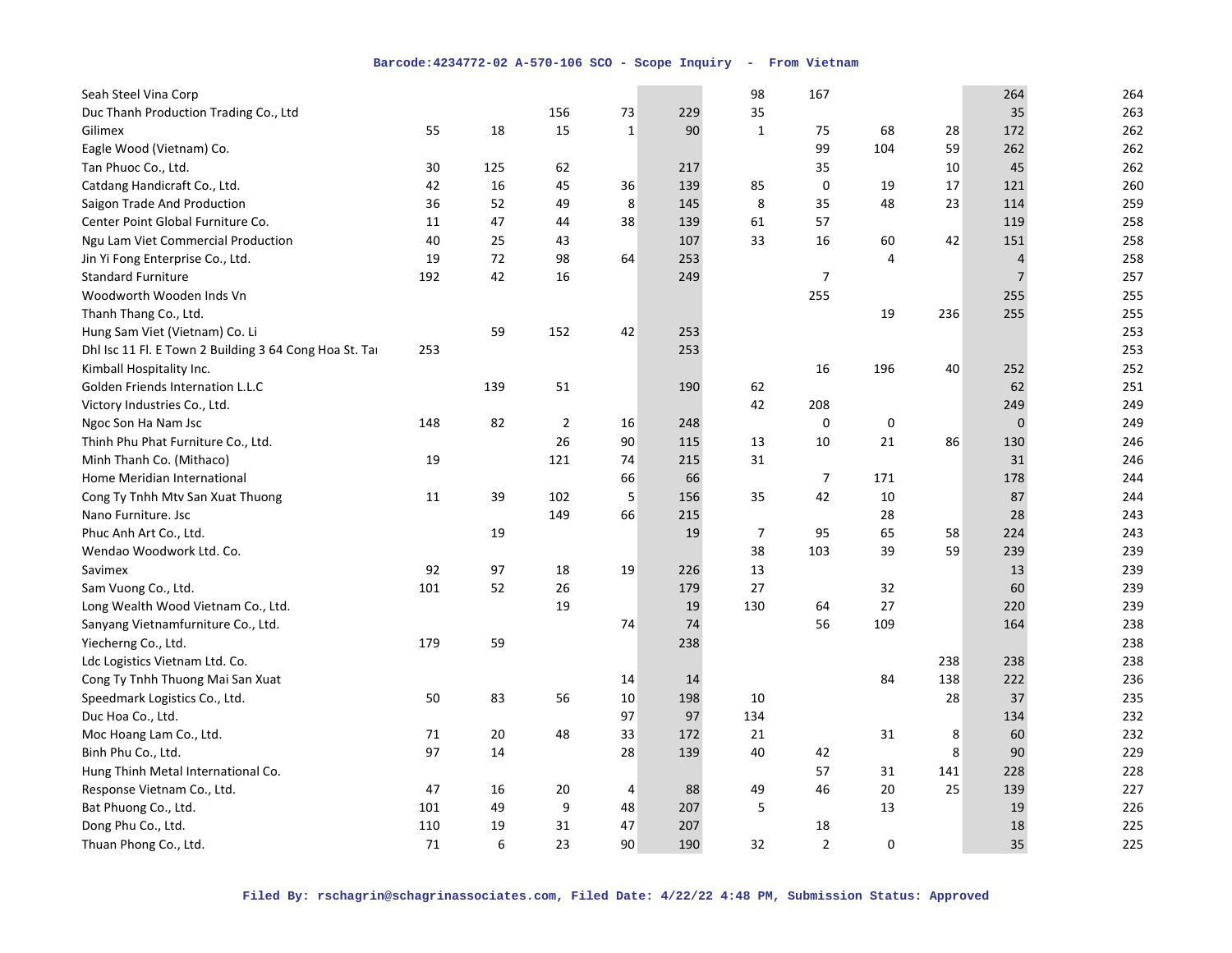| Giai Sam Co., Ltd.                     | 188 | 6   |             |     | 195 | 10             |    | 19             |             | 30           | 225 |
|----------------------------------------|-----|-----|-------------|-----|-----|----------------|----|----------------|-------------|--------------|-----|
| William Montague Ltd.                  | 141 | 62  | 20          |     | 223 |                | 0  |                |             | $\mathbf{0}$ | 223 |
| <b>Tien Dung Product Trading</b>       |     | 61  | 20          | 16  | 97  | 28             | 63 | 18             | 14          | 123          | 220 |
| Yuuchang Internation Co., Ltd.         |     | 174 |             |     | 174 | 30             | 16 |                |             | 46           | 220 |
| Tranle International Commerce Co.      | 20  |     | 22          |     | 41  |                | 56 | 15             | 107         | 178          | 220 |
| Kingston Industries Vietnam Ltd.       | 103 | 23  |             |     | 126 | 9              | 22 | 31             | 31          | 93           | 219 |
| Pacific Co., Ltd.                      |     |     | 34          |     | 34  | 95             | 89 |                |             | 185          | 219 |
| Oocl Logistics (Asia Pacific) Ltd.     |     |     | 53          |     | 53  |                |    | 5              | 159         | 164          | 217 |
| Dong Quoc Hung Furniture Co., Ltd.     | 42  | 29  | 31          | 29  | 131 | 29             | 9  | 47             |             | 85           | 216 |
| Cong Ty Tnhh Phu Dien                  | 53  | 43  | 43          | 33  | 171 | 26             | 18 |                |             | 44           | 215 |
| Branch Hoang Thong Wood One Member     |     |     |             | 194 | 194 |                |    | 19             |             | 19           | 213 |
| Cong Ty Tnhh Mot Thanh Vien Chau Ha    |     |     | 14          | 14  | 28  |                | 37 | 109            | 36          | 183          | 211 |
| T.C Jsc                                |     |     | 73          | 64  | 137 | 28             | 44 |                |             | 72           | 210 |
| Portland Furniture Corp.               |     |     | 65          | 124 | 189 | 19             |    | $\mathbf 1$    |             | 20           | 209 |
| Eagle Wood (Vn) Co., Ltd.              |     |     | 38          | 137 | 175 | 33             |    |                |             | 33           | 208 |
| Cong Ty Tnhh Cach Tu Doa               |     |     |             |     |     |                | 28 | 180            |             | 208          | 208 |
| Shing Mark Vina Co., Ltd.              |     |     |             |     |     |                |    | 135            | 72          | 208          | 208 |
| Cong Ty Tnhh Mtv Bestmate Vietnam      | 151 |     | 34          |     | 185 | 3              | 18 |                |             | 22           | 207 |
| Phuoc Hiep Thanh Co., Ltd.             | 22  | 10  | 5           | 56  | 94  | 25             | 48 | 39             |             | 113          | 207 |
| Thanh Thang Thang Long Cn Binh Duon    |     | 90  | 113         |     | 203 | 3              |    |                |             | 3            | 206 |
| Vinh Phong Indoor Furniture Co. Lt     | 92  | 86  |             |     | 178 | 5              |    | 20             |             | 25           | 203 |
| Toll Global Forwarding (Vietnam) Co.   |     |     | 70          | 75  | 145 | 12             | 6  |                | 41          | 58           | 203 |
| Avalon Furniture International         | 61  | 26  | 23          |     | 110 | 22             | 21 | 8              | 42          | 93           | 202 |
| Ger Vietnam Co., Ltd.                  | 54  | 81  | 13          |     | 149 | 12             |    | 32             | 9           | 53           | 202 |
| Far Eastern Handicraft Joint Stock Co. | 4   | 3   |             | 24  | 32  | 117            | 14 | 24             | 14          | 169          | 201 |
| Trieu Phu Loc Furniture Co., Ltd.      |     |     |             |     |     |                |    | 107            | 94          | 201          | 201 |
| Twin Star Furniture. Ltd.              |     |     | 56          | 124 | 181 | 20             |    |                |             | 20           | 201 |
| Viet Tin Wood Co., Ltd.                | 17  | 26  | 15          | 8   | 66  | 53             | 64 | $\overline{7}$ | 10          | 134          | 200 |
| Diamond Cabinetry Vietnam Co. L        |     |     |             |     |     | 147            | 53 |                |             | 200          | 200 |
| Ghp International Vietnam Co., Ltd.    | 17  | 37  | 39          | 42  | 135 | 55             |    | 9              |             | 65           | 199 |
| Masterwork Cabinets Tops Co.           |     |     | 61          | 20  | 80  | 60             | 19 |                | 40          | 119          | 199 |
| Intl Art Creation Co., Ltd.            |     |     | 69          | 130 | 199 |                |    |                |             |              | 199 |
| Dennys Furniture Associates Corp.      |     |     | 35          | 51  | 85  | $\overline{7}$ |    | 83             | 22          | 112          | 198 |
| <b>Fushan Furniture</b>                |     |     |             |     |     | 56             | 92 | 50             |             | 197          | 197 |
| Saveri Home And Garden Vietnam Ltd.    | 70  | 105 | 21          |     | 197 |                |    |                |             |              | 197 |
| Hong Sheng Vn Industries Co. Li        |     |     | 117         | 59  | 176 | 18             |    |                |             | 18           | 194 |
| Kenries International Co. Ltd.         |     |     |             |     |     |                | 22 | 157            | 14          | 192          | 192 |
| Ying Dong Companyaalimited             |     |     | 112         | 55  | 167 |                |    |                | 25          | 25           | 192 |
| Thien Kim Long An                      | 99  | 78  | $\mathbf 1$ |     | 179 |                |    | 12             | $\mathbf 0$ | 12           | 191 |
| Phuong Nguyen Co., Ltd.                | 17  |     |             | 56  | 73  | 49             | 8  | 61             |             | 118          | 191 |
| Cong Ty Tnhh Ace Furniture             |     |     |             |     |     |                | 50 | 119            | 21          | 191          | 191 |
| Changfeng Co., Ltd.                    | 15  | 59  | 21          | 54  | 148 | 13             | 16 |                | 13          | 42           | 191 |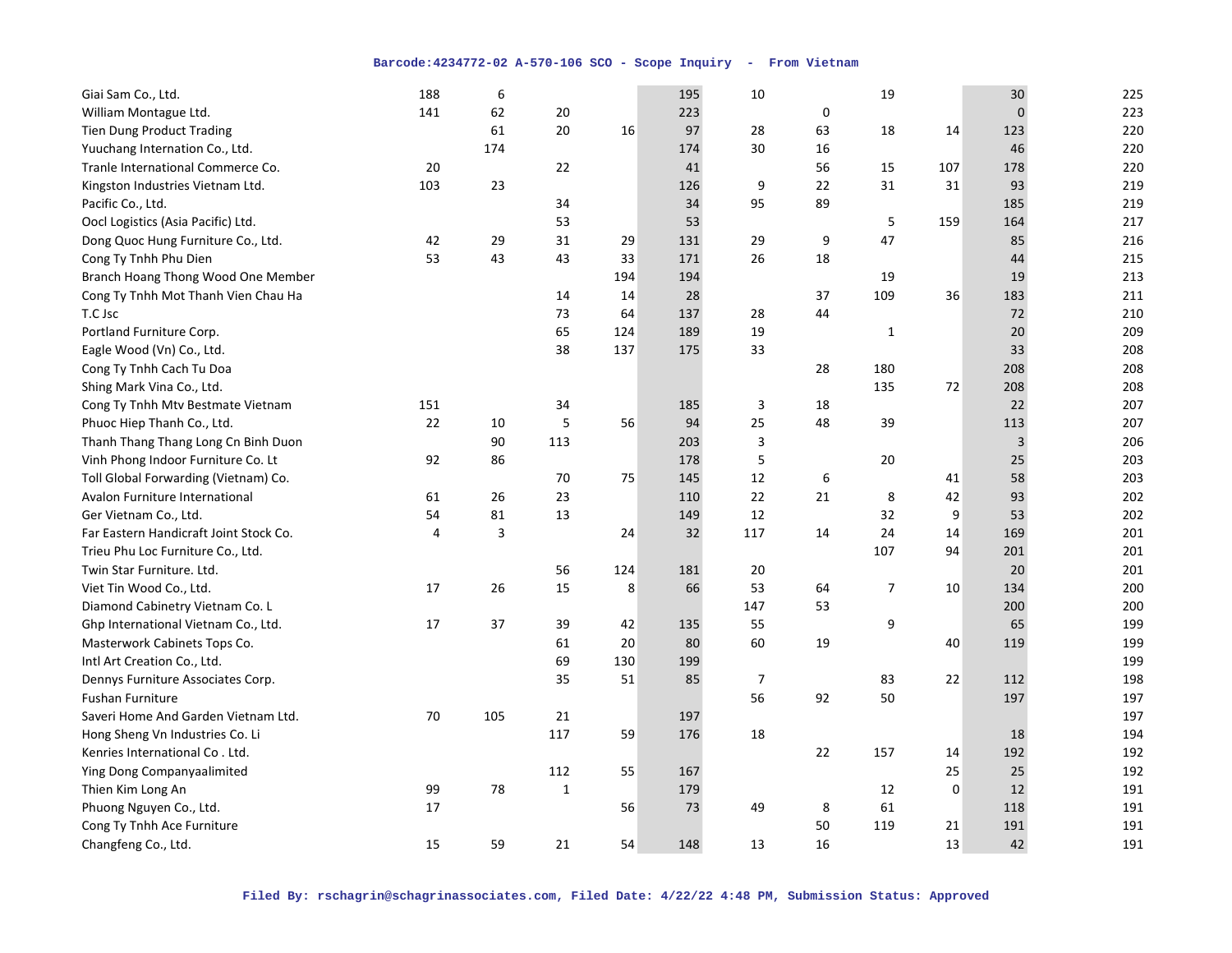| Cong Ty Tnhh Rong He Furniture                   |     |     | 18               | 116 | 134 | 15             | $\overline{7}$ | 25  | 9  | 56             | 190 |
|--------------------------------------------------|-----|-----|------------------|-----|-----|----------------|----------------|-----|----|----------------|-----|
| Leather Master Co., Ltd.                         |     |     | 190              |     | 190 |                |                |     |    |                | 190 |
| T.I.C Co., Ltd.                                  | 16  | 13  | 9                | 13  | 51  | 33             | 42             | 32  | 32 | 139            | 190 |
| Hapyy Life Furniture Co., Ltd. (Hk)              |     | 116 | 64               | 10  | 190 |                |                |     |    |                | 190 |
| Thanh Thuy Co., Ltd.                             |     | 46  | 96               | 13  | 154 | 10             | 25             |     |    | 35             | 189 |
| Nguyen Hoang Development Jsc                     | 27  | 15  | 32               |     | 74  | 29             | $\overline{7}$ | 20  | 58 | 115            | 189 |
| Fleming International Vietnam Ltd.               |     |     | 97               | 45  | 143 | 46             |                |     |    | 46             | 188 |
| Sanh Phat Co., Ltd.                              | 9   | 13  | 32               | 10  | 64  | 34             | 34             | 57  |    | 124            | 188 |
| Triumph Furniture Processing Exp.                | 33  | 133 |                  |     | 165 | $\overline{7}$ |                |     | 16 | 22             | 188 |
| Brothers Furniture Co., Ltd.                     | 82  | 52  | 53               |     | 188 |                |                |     |    |                | 188 |
| Cong Ty Tnhh Sai Gon Wood                        | 14  | 13  | 13               | 50  | 90  | 21             | 32             | 26  | 18 | 97             | 187 |
| Viet Anh Co., Ltd.                               | 16  | 62  | 55               | 9   | 143 | 9              |                |     | 35 | 44             | 187 |
| Xinguang (Vietnam) Logistic Equipme              |     |     |                  |     |     |                |                | 150 | 37 | 187            | 187 |
| American Home Vietnam Co., Ltd.                  |     |     |                  |     |     | 35             | 76             | 30  | 43 | 185            | 185 |
| Magnussen Home Furnishings Inc.                  | 19  |     | 6                | 37  | 62  | 34             | 38             | 30  | 21 | 123            | 185 |
| Hua Xin Co., Ltd.                                | 27  |     | 66               | 52  | 145 | 12             | 27             |     |    | 39             | 184 |
| Vinfuture Industries Co., Ltd.                   | 20  | 10  | $\boldsymbol{7}$ |     | 37  | 31             |                | 68  | 45 | 144            | 180 |
| Winland Furnishings Co.                          |     |     |                  |     |     | 69             | 96             | 13  |    | 179            | 179 |
| Minh Tri Imp. Exp. Co. Li                        | 54  | 51  | 32               |     | 137 | 11             | 9              | 21  |    | 41             | 178 |
| Hoang Son 1 Co., Ltd.                            | 29  | 40  | $\overline{7}$   | 12  | 88  | 11             | 16             | 11  | 52 | 90             | 178 |
| Wanek Furniture Co., Ltd.                        | 10  | 9   | 138              | 10  | 168 | 9              |                |     |    | 9              | 177 |
| Seven Furniture Wood Co.                         |     |     |                  |     |     | 14             | 89             | 15  | 58 | 175            | 175 |
| Fairy Forest Co., Ltd.                           |     |     | 11               | 147 | 158 |                | 17             |     |    | 17             | 175 |
| Aria Designs Llc                                 | 130 | 8   | 8                | 26  | 172 | $\overline{2}$ |                |     |    | $\overline{2}$ | 174 |
| Development Co., Ltd.                            |     | 20  | 48               | 23  | 91  | 24             | 24             | 9   | 25 | 82             | 174 |
| Royal Corinthian Vietnamcorporation              |     | 14  | 32               | 10  | 56  |                |                | 117 |    | 117            | 173 |
| La Z Boy Casegoods Inc.                          | 65  | 31  | 12               |     | 108 |                | 65             |     |    | 65             | 173 |
| Bradsense Co., Ltd.                              |     |     |                  | 38  | 38  | 93             |                | 38  |    | 131            | 170 |
| Sdv Vietnam Co., Ltd.                            | 63  | 14  |                  | 26  | 103 | 49             |                | 17  |    | 66             | 169 |
| Tan Anh Kiet Binh Duong Furniture                |     |     |                  |     |     |                | 16             | 85  | 68 | 169            | 169 |
| Pma Industrier Vietnam Co., Ltd.                 | 43  | 29  | 9                | 9   | 90  |                | 32             | 38  | 10 | 79             | 169 |
| Duc Tam Wood Mfg. And Exp.                       | 87  | 12  |                  |     | 98  |                |                | 64  | 6  | 70             | 168 |
| Lien Phong Trade One Member Co. 49 3 Tan Thang C | 168 |     |                  |     | 168 |                |                |     |    |                | 168 |
| Dhl Isc Vietnam 1 Factory                        | 112 | 55  |                  |     | 167 |                |                |     |    |                | 167 |
| Canasa Furniture Co., Ltd.                       | 72  | 55  | 30               | 7   | 165 |                |                |     |    |                | 165 |
| Tay Ninh Mechanical Company                      |     | 10  | 34               | 58  | 103 | 15             | 47             |     |    | 62             | 165 |
| Cong Ty Tnhh Winchance                           |     |     |                  |     |     |                |                | 125 | 40 | 165            | 165 |
| Dorothy Indoor Furniture Co. L                   |     | 12  | 11               | 20  | 43  | 20             | 23             | 64  | 14 | 121            | 165 |
| Cheng Ye Wood Co., Ltd. (Vietnam)                | 5   | 88  | 35               | 37  | 164 |                |                |     |    |                | 164 |
| Smith Mfg Vietnam Co., Ltd.                      | 4   | 48  | 82               |     | 133 |                |                | 30  |    | 30             | 163 |
| Polygold Trading Co., Ltd.                       | 49  | 21  | 31               | 11  | 112 | 11             | 33             |     | 8  | 52             | 163 |
| Viga Wood Co., Ltd.                              | 17  | 18  | 18               | 28  | 82  | 62             | 19             |     |    | 80             | 162 |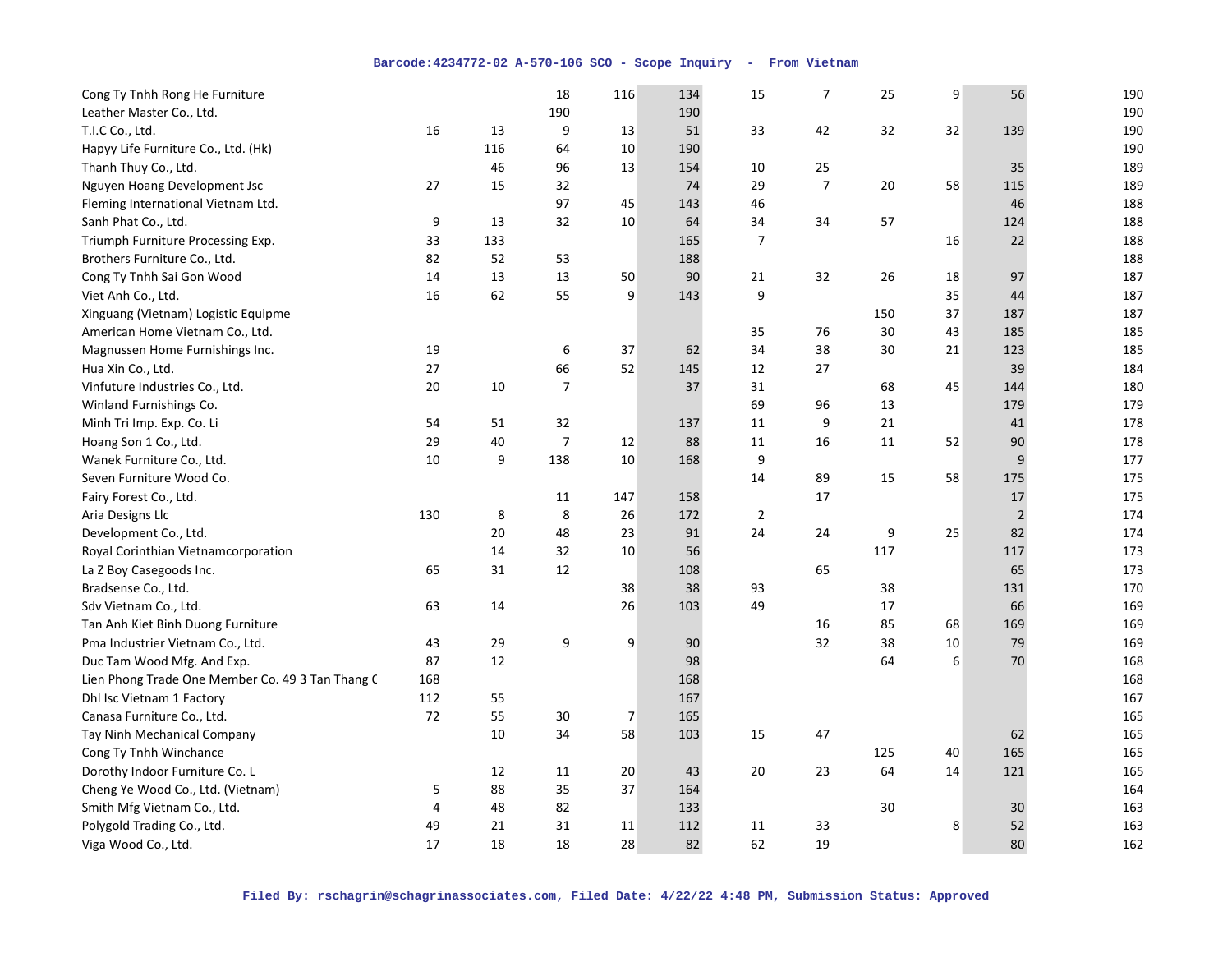| <b>Bao Hung</b>                             | 32             |    | 13  |                         | 45  |     | 9  | 86             | 22             | 117            | 162 |
|---------------------------------------------|----------------|----|-----|-------------------------|-----|-----|----|----------------|----------------|----------------|-----|
| Thanh Thang Thang Long                      |                |    | 9   | 12                      | 22  |     |    |                | 139            | 139            | 160 |
| Goodwood Interiors Co., Ltd.                | 21             | 7  | 16  | 16                      | 60  | 24  | 26 | 24             | 24             | 99             | 159 |
| Khai Nguyen Co., Ltd.                       |                |    |     |                         |     |     |    |                | 158            | 158            | 158 |
| Pham Gia Co., Ltd.                          | 19             | 19 | 40  | 57                      | 135 | 17  | 6  |                |                | 24             | 158 |
| 72 Dai Nghia Co., Ltd.                      | 158            |    |     |                         | 158 |     |    |                |                |                | 158 |
| Minh Hung Tien Co., Ltd. 79 B 4 Long        |                |    |     | 51                      | 51  | 39  | 57 | 12             |                | 107            | 158 |
| Excellent Kitchen Cabinets. Ltd.            |                |    |     |                         |     |     |    | 45             | 112            | 157            | 157 |
| Thomas Carey Corporation ot A5 Road         |                |    |     | 105                     | 105 | 52  |    |                |                | 52             | 157 |
| Interglobo Vietnam Co., Ltd.                | 59             | 22 | 44  | $\mathbf 2$             | 128 | 13  | 6  | $\sqrt{5}$     | 5              | 29             | 157 |
| Hong Yi Metal (Vn) Co. Ltd.                 | 0              | 60 |     | 28                      | 89  |     | 34 | 14             | 18             | 67             | 156 |
| 76 One Member Ltd. Liability                | 81             |    | 29  | 36                      | 146 | 6   | 1  | $\mathbf{1}$   | $\mathbf{1}$   | 9              | 155 |
| Nguyen Ngoc Furniture Co., Ltd.             | 13             | 39 | 14  | 33                      | 99  |     |    | 42             | 14             | 56             | 155 |
| Vinh Son Wood One Member Co.                | 11             | 75 |     |                         | 86  |     | 45 | 9              | 13             | 67             | 153 |
| Dong Phat Co., Ltd.                         |                |    |     |                         |     | 16  | 34 | 41             | 61             | 152            | 152 |
| Luu Quynh Anh Co., Ltd.                     | 131            | 20 |     |                         | 151 |     |    |                |                |                | 151 |
| Associate Yang Vietnam Enterprise Co., Ltd. | 58             | 29 | 59  |                         | 147 |     |    | 4              |                | $\overline{4}$ | 151 |
| Giang Minh Co., Ltd.                        |                | 3  | 51  | $\mathbf 1$             | 55  |     | 44 | 29             | 22             | 95             | 150 |
| Ttt Corp.                                   |                |    |     |                         |     |     |    |                | 150            | 150            | 150 |
| Tom International Co., Ltd.                 | 64             | 85 |     |                         | 150 |     |    |                |                |                | 150 |
| Cong Ty Tnhh San Xuat Tan                   | 142            | 6  |     |                         | 148 |     |    |                |                |                | 148 |
| Icd Tan Cang Long Binh                      | 56             | 20 |     |                         | 76  |     |    | 38             | 34             | 72             | 148 |
| Elements International Group Llc            | $\overline{7}$ | 24 | 10  | 44                      | 86  | 36  | 4  | 22             |                | 62             | 148 |
| Chinese Countertops Ltd.                    |                |    |     |                         |     | 76  | 70 |                |                | 146            | 146 |
| Doan Gia Phat Saigon Co., Ltd.              |                |    |     |                         |     | 89  |    | 56             |                | 145            | 145 |
| Khanh Phat Woodworking Co., Ltd.            | 18             | 11 | 25  | 30                      | 84  | 26  | 34 |                |                | 60             | 145 |
| Lakeland (Vietnam) Industries Co. L         |                |    |     |                         |     | 145 |    |                |                | 145            | 145 |
| Aydin Enterprise Ltd.                       |                |    | 12  | 35                      | 47  | 39  | 18 | $\overline{7}$ | 31             | 96             | 143 |
| Ducar Technology Co., Ltd.                  |                |    |     | 121                     | 121 | 22  |    |                |                | 22             | 143 |
| Inter Furnitech Co., Ltd.                   |                |    |     |                         |     |     |    |                | 141            | 141            | 141 |
| Dt Co., Ltd.                                |                | 1  | 12  | 23                      | 37  | 18  | 45 | 28             | 14             | 104            | 141 |
| United Jumbo Co., Ltd.                      | 28             | 14 | 9   | $\overline{\mathbf{3}}$ | 53  | 13  | 53 | 15             | $\overline{7}$ | 87             | 140 |
| Sagarit Bathroom Manufacturer Ltd.          | 26             | 6  | 25  | 18                      | 75  | 59  | 6  |                |                | 65             | 140 |
| Thanh Nghia Wood Co., Ltd.                  |                |    | 48  | 24                      | 72  | 23  |    | 36             | 7              | 67             | 139 |
| Anh Khoa Co.                                |                | 12 | 24  | 12                      | 47  | 23  | 12 | 47             | 8              | 91             | 138 |
| Kiet Nghia Co., Ltd.                        |                | 10 | 20  | 44                      | 75  | 20  | 11 | 11             | 20             | 63             | 137 |
| Binh Thang Co., Ltd.                        | 12             |    | 73  |                         | 84  |     |    | 53             |                | 53             | 137 |
| Merry Products Inc.                         |                |    | 100 |                         | 100 | 13  |    |                | 23             | 37             | 137 |
| Hong Fu Co.                                 | 96             | 6  |     |                         | 102 |     | 34 |                |                | 34             | 136 |
| Thang Loi Enterprise Phu Tai J.S.Co         | 36             |    |     | 13                      | 48  |     |    | 75             | 12             | 88             | 136 |
| Song Tain Ind (Vn) Enterprises Ltd.         |                |    |     |                         |     |     | 76 | 59             |                | 136            | 136 |
| Moc Ba Sau Tam Co., Ltd.                    |                | 19 | 56  |                         | 74  |     |    |                | 61             | 61             | 135 |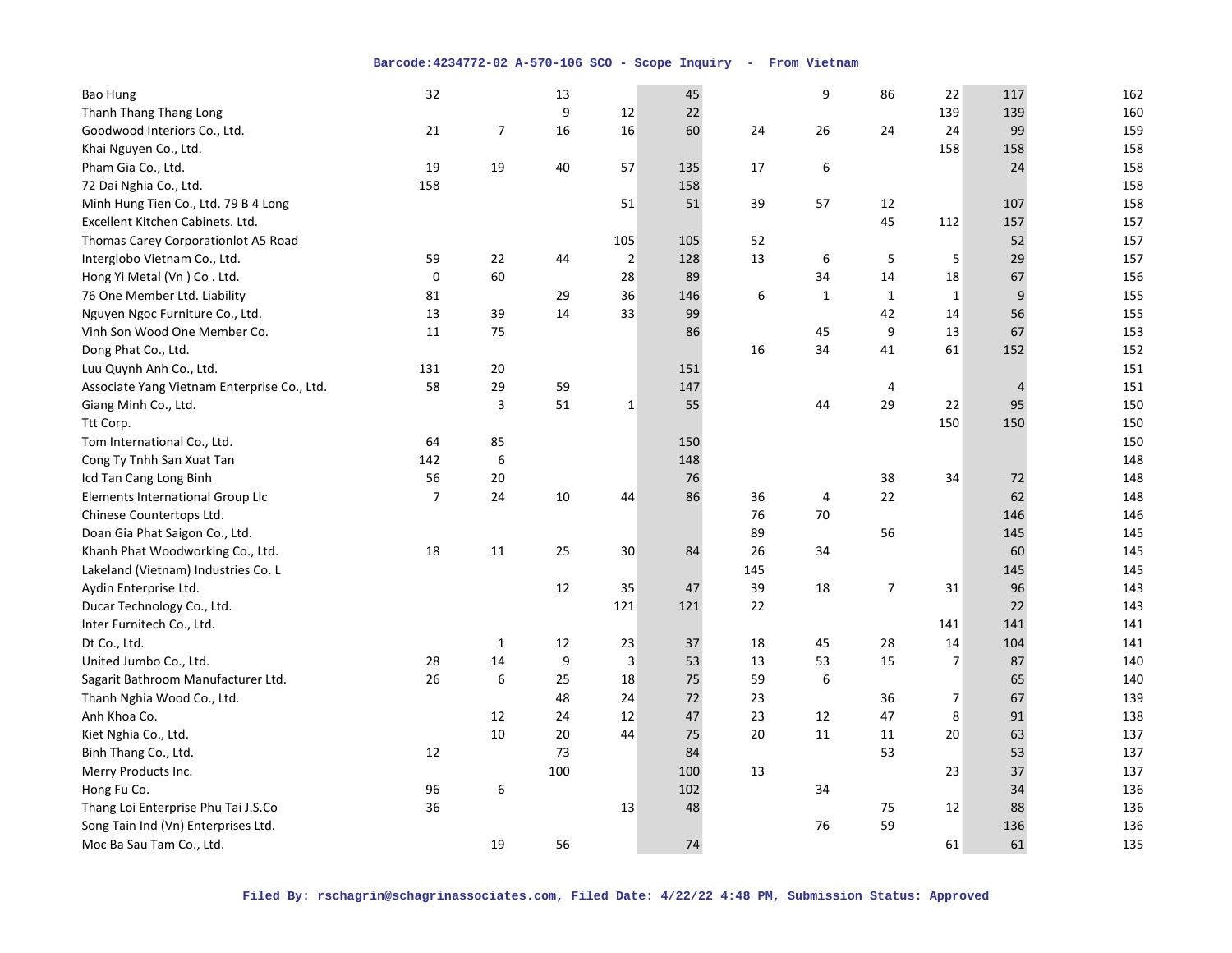| Nada Home Llc                                  |                |              |    | 26 | 26          | 46             | 55 | 8     |                | 109    | 135 |
|------------------------------------------------|----------------|--------------|----|----|-------------|----------------|----|-------|----------------|--------|-----|
| Cong Ty Tnhh Dau Tu Thiet Ke Xay Du            |                |              |    | 39 | 39          |                | 77 | 19    |                | 96     | 135 |
| Tin Phong Wooden Production Trading            | 57             | 77           |    |    | 135         |                |    |       |                |        | 135 |
| Vietnam Factory                                |                |              | 88 | 40 | 128         |                | 6  |       |                | 6      | 134 |
| Quang Dung Pvt. Enterprise                     |                | 30           | 34 |    | 63          |                |    |       | 71             | 71     | 134 |
| Chanh Dat Production Trading One               | 47             |              | 27 | 14 | 87          |                | 14 | 32    |                | 46     | 133 |
| Khanh Viet Wood Co., Ltd.                      |                |              | 32 | 69 | 101         | 32             |    |       |                | 32     | 133 |
| Qieng Chang Co., Ltd.                          | 14             | 77           | 10 |    | 100         | 19             |    |       | 14             | 32     | 133 |
| Ngoclam Phuoc Tan Co.                          | 45             | 38           | 32 |    | 116         | 8              | 9  |       |                | $17\,$ | 132 |
| Rise Winner Ltd.                               | 27             | 6            |    | 6  | 40          |                | 82 | 11    |                | 93     | 132 |
| Vietnam Rpg Co., Ltd.                          | 93             | 20           |    | 20 | 132         |                |    |       |                |        | 132 |
| Ocean Rainbow Exp. Coporation                  | 24             | 72           |    | 18 | 113         |                |    | 17    |                | 17     | 131 |
| Greensink Trading And Mfg.                     | 40             | 19           | 72 |    | 130         |                |    |       |                |        | 130 |
| Tan Vinh Cuu Jsc                               |                |              |    |    |             |                |    | 31    | 99             | 130    | 130 |
| Sai Gon Mechanics Industries Co., Ltd.         | 15             | 36           | 28 |    | 79          | 14             | 4  | 18    | 15             | 51     | 130 |
| Khang Sheng Co., Ltd.                          | 19             |              |    | 13 | 31          | 38             | 13 | 45    |                | 96     | 127 |
| Hong Ngoc Co., Ltd.                            | 34             | 53           | 21 | 10 | 117         |                |    |       | 9              | 9      | 126 |
| Silverline Furniture Vn Co., Ltd.              |                |              |    |    |             |                |    | 18    | 108            | 126    | 126 |
| Yuan Chen Furniture Vietnam Co., Ltd.          |                |              |    |    |             | 40             | 85 |       |                | 126    | 126 |
| Bhd Vietnam Racking Factory Co.                |                |              |    |    |             |                |    |       | 125            | 125    | 125 |
| Lam Thinh                                      | 18             | 18           | 21 | 35 | 92          |                | 22 | $1\,$ | 10             | 32     | 125 |
| Fuyuan Wood Industries Co., Ltd.Binh K         |                |              |    |    |             | 124            |    |       |                | 124    | 124 |
| Flourish Timber (M) Sdn. Bhd.                  |                |              |    |    |             |                | 20 | 105   |                | 124    | 124 |
| Bridger Upholstery Co., Ltd.                   |                |              |    |    |             |                |    |       | 124            | 124    | 124 |
| Tan Nhat Wood Co., Ltd.Dh409 Street            |                |              |    |    |             | 81             | 21 |       | 22             | 124    | 124 |
| Le Hoang Minh Co. Lt                           | 66             | 22           | 21 |    | 110         | $\overline{7}$ | 4  |       | $\overline{4}$ | 14     | 124 |
| Minh Tung Imex Co., Ltd.                       |                | 11           |    | 42 | 53          | 29             | 22 | 5     | 13             | 70     | 123 |
| Yu Xing Vietnam Wood Co. Ltd.                  |                |              |    |    |             |                | 36 | 87    |                | 122    | 122 |
| Phuoc Long Phat Trading And                    | 28             |              | 93 |    | 121         |                |    |       |                |        | 121 |
| Tien Thanh Son Co., Ltd.                       |                | 32           | 7  |    | 39          | 14             | 19 | 49    |                | 81     | 121 |
| Thanh Phu Furniture Production Co.             |                |              | 5  | 17 | 22          | 6              | 34 | 15    | 44             | 99     | 120 |
| Ttf Trading Co., Ltd.                          |                |              |    |    |             |                |    | 15    | 105            | 120    | 120 |
| Mzm Contract And Home Furnishing Pt            |                |              |    |    |             |                | 37 | 68    | 16             | 120    | 120 |
| Hoang Moc Furniture Co., Ltd.                  | $\overline{7}$ | 21           | 15 | 15 | 57          | 33             | 14 |       | 14             | 62     | 119 |
| Dakman Vietnam                                 |                |              |    |    |             | 119            |    |       |                | 119    | 119 |
| Hong Sheng (Vietnam) Industrial Co., Ltd.      |                |              |    |    |             | 18             |    | 101   |                | 119    | 119 |
| Dhl Isc Vietnam 1. Green River Furniture Corp. | 119            |              |    |    | 119         |                |    |       |                |        | 119 |
| Blue Valley Wood Co., Ltd. Lot 1 B6            |                |              |    | 59 | 59          | 59             |    |       |                | 59     | 119 |
| Canh Hao One Member Co. Branch                 | 26             |              |    |    | 26          |                |    |       | 93             | 93     | 118 |
| Sany Angvietnam Furniture Co., Ltd.            |                |              |    | 25 | 25          |                | 19 | 75    |                | 93     | 118 |
| Artisan Furniture Co., Ltd.                    |                | $\mathbf{1}$ |    |    | $\mathbf 1$ | 9              | 9  |       | 98             | 116    | 117 |
| Rehab Italian Design Co., Ltd.                 | 117            |              |    |    | 117         |                |    |       |                |        | 117 |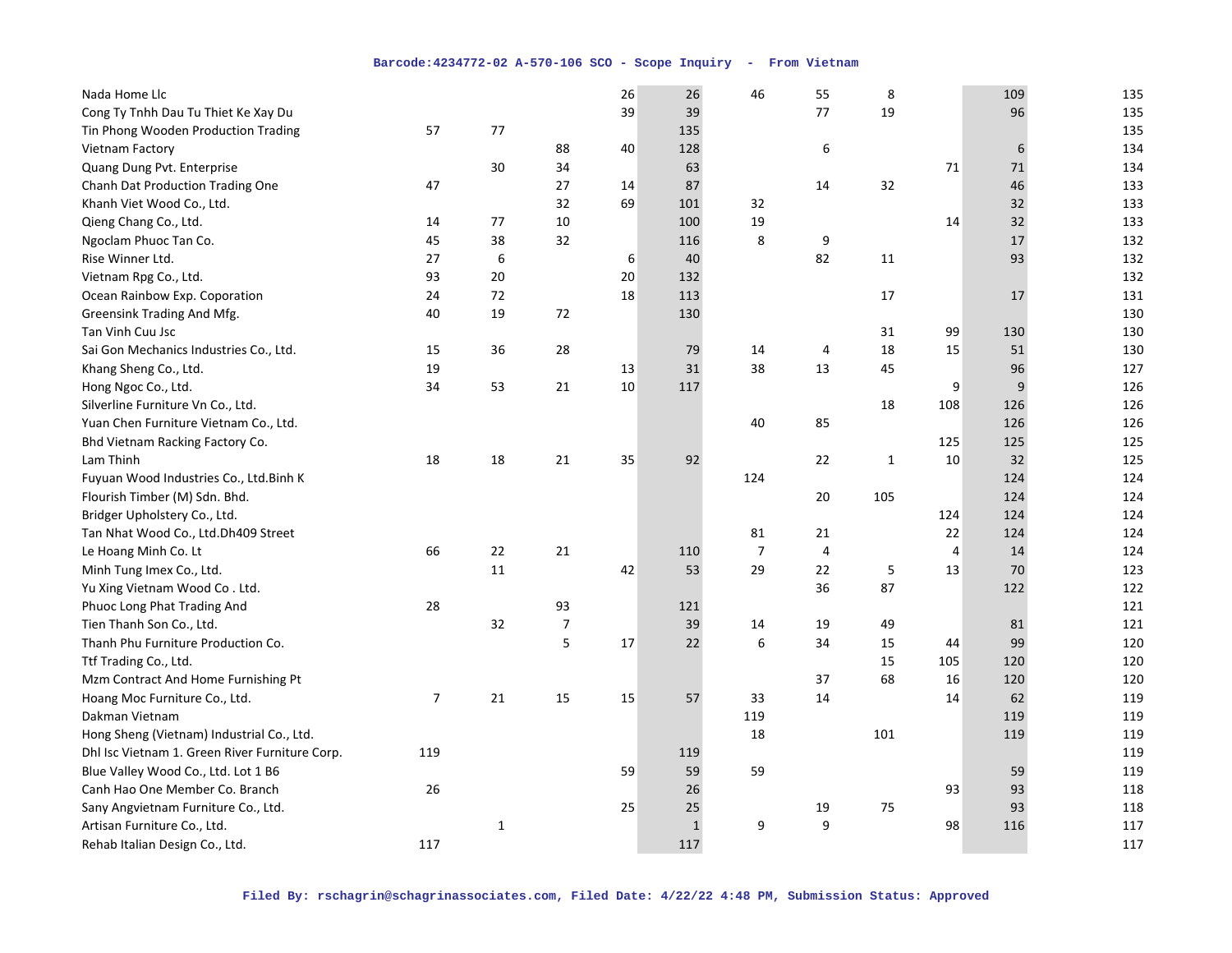| Hasa Production Exp. Co., Ltd.        |                |             |     | $\overline{7}$ | $\sqrt{ }$ |     | 9      | 39     | 61  | 109 | 116 |
|---------------------------------------|----------------|-------------|-----|----------------|------------|-----|--------|--------|-----|-----|-----|
| Kien Hang Industries Co., Ltd.        | 60             | 34          | 10  | 8              | 112        | 4   |        |        |     | 4   | 116 |
| Hong Sheng (Vn) Industrialco. Ltd.    |                |             |     |                |            |     |        | 97     | 17  | 114 | 114 |
| Vien Lam Co., Ltd.                    | 46             |             | 25  |                | 71         | 28  |        | 15     |     | 43  | 114 |
| Maple Mfg Trading Wooden Furniture    | 5              | 93          | 16  |                | 114        |     |        |        |     |     | 114 |
| Duc Thien Co., Ltd.                   |                | 12          | 34  |                | 46         |     | 17     | 17     | 34  | 68  | 114 |
| Goldenland. Ltd.                      |                |             |     |                |            | 46  | 68     |        |     | 114 | 114 |
| Dai Hoang My Co., Ltd.                | 26             | $\mathbf 2$ | 13  | 15             | 56         | 27  | 12     | 8      | 10  | 57  | 113 |
| Saigon Marble Co., Ltd.               | 88             |             |     |                | 88         |     | 9      | 15     |     | 24  | 112 |
| Tan Phu Furniture Co.                 |                |             |     |                |            | 19  |        |        | 93  | 112 | 112 |
| Acacia Woodcraft Vietnam Co., Ltd.    | 31             | 11          | 11  | 23             | 76         |     |        | 12     | 24  | 36  | 112 |
| Dafi Co., Ltd.                        | $\overline{7}$ | $\mathbf 2$ | 18  | 11             | 39         | 11  | 49     | 4      | 8   | 73  | 112 |
| Jofran Inc. Rep Office And Warehouse  | 23             | 27          | 5   | 6              | 61         |     |        |        | 51  | 51  | 112 |
| Bao Nguyen Vietnam Aluminum           |                |             |     | 19             | 19         | 56  | 19     |        | 19  | 93  | 112 |
| Thanh Thi Co., Ltd.                   | 83             | 23          | 5   |                | 111        |     |        |        |     |     | 111 |
| Hoa Phong Wood Co., Ltd.              |                |             |     |                |            | 16  | 48     | 32     | 16  | 111 | 111 |
| Sagacity Sailing Industries Co., Ltd. | 61             | 49          |     |                | 111        |     |        |        |     |     | 111 |
| Hoang Ha Bp Imp. & Exp. . Jsc         |                |             |     |                |            |     |        | 9      | 101 | 110 | 110 |
| Truong Son Co., Ltd.                  |                |             |     |                |            | 40  | $31\,$ | $12\,$ | 27  | 110 | 110 |
| Us Tamex Corp.                        | 12             |             | 34  |                | 46         | 38  | 17     | 9      |     | 64  | 110 |
| Lixil Vietnam Corporation             |                |             | 109 |                | 109        |     |        |        |     |     | 109 |
| Vtb Truong Thinh Jsc                  |                |             |     | 14             | 14         | 19  | 19     | 47     | 11  | 95  | 109 |
| Kim Phat Vietnam Co., Ltd.            | 54             | 37          |     |                | 91         |     | 17     |        |     | 17  | 108 |
| Long Nguyen Tradingservice Co., Ltd.  |                | 107         |     |                | 107        |     |        |        |     |     | 107 |
| Happy Life Furniture Co. Li (Hk)      |                |             |     |                |            |     |        | 22     | 84  | 106 | 106 |
| Song Kon Trade Mfg. Co. L             | 33             | 15          | 17  | 24             | 89         | 17  |        |        |     | 17  | 106 |
| Sagarit Bathroom Mfg. Ltd.            |                |             |     |                |            |     | 106    |        |     | 106 | 106 |
| Vung Tau Bao Huy Co., Ltd.            |                |             |     |                |            | 17  |        | 32     | 56  | 106 | 106 |
| Camha Jsc                             | 51             | 54          |     |                | 105        |     |        |        |     |     | 105 |
| Hang Xuyen Co., Ltd. Land Plot        |                | 37          | 68  |                | 105        |     |        |        |     |     | 105 |
| Vietnam Dat Vang Furniture Co.        |                |             | 21  | 64             | 85         | 14  | 6      |        |     | 20  | 105 |
| C.R.M.G Imp. Exp. Tradingcompan       | 36             | 22          | 15  | 27             | 100        | 5   |        |        |     | 5   | 105 |
| Thinh Phu Imp. Exp. Co., Ltd.         | 6              | 12          | 20  |                | 38         | 66  |        |        |     | 66  | 104 |
| <b>Branch Hoang Thong Wood</b>        |                |             |     |                |            |     |        | 60     | 44  | 104 | 104 |
| Hien Dat Imp. Exp. Trading            |                | 32          |     | 15             | 47         | 8   |        | 38     | 11  | 57  | 103 |
| Kingston Industries Vietnam Co. L     |                |             |     |                |            | 49  | 55     |        |     | 103 | 103 |
| Cong Ty Tnhh Can Vien                 | 52             | 51          |     |                | 103        |     |        |        |     |     | 103 |
| Kim Moc Jsc                           |                | 6           | 5   | 11             | 22         | 17  | 22     | 27     | 15  | 81  | 103 |
| Daisy Honey Bee Jsc                   |                |             |     |                |            |     |        |        | 103 | 103 | 103 |
| Timber Industries Co., Ltd. 6 Th Road |                |             |     |                |            | 103 |        |        |     | 103 | 103 |
| Samson International Enterprises Ltd. |                |             |     |                |            |     |        | 28     | 75  | 103 | 103 |
| Bo Lin Bp Co., Ltd.                   |                | 15          |     |                | 15         |     | 87     |        |     | 87  | 102 |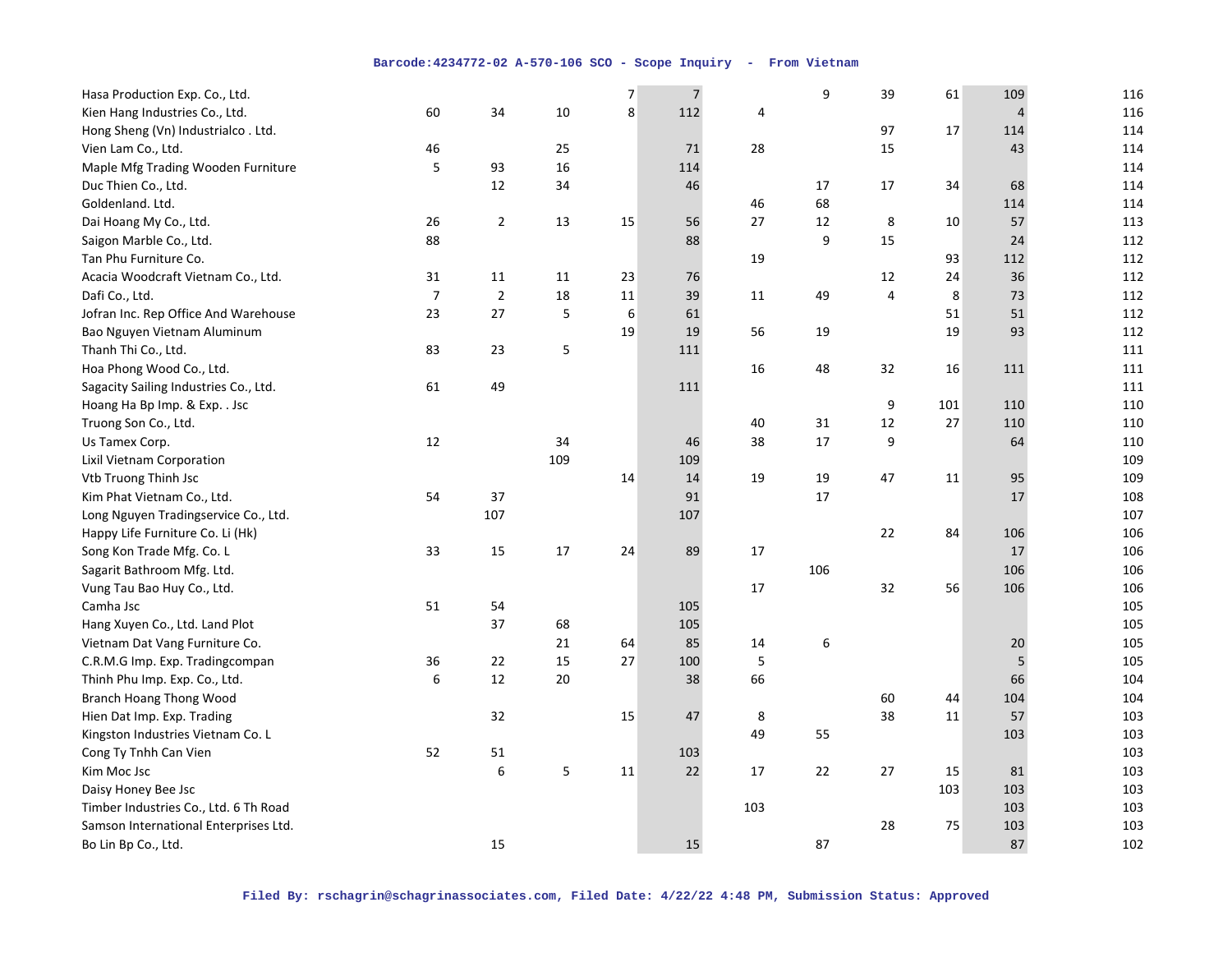| Vietnam Eastfar Trading And Prod                 |     |    | 60               | 42          | 102         |                |    |                |    |        | 102 |
|--------------------------------------------------|-----|----|------------------|-------------|-------------|----------------|----|----------------|----|--------|-----|
| Clearwater Metal Co., Ltd.                       |     |    | 3                |             | $\mathsf 3$ |                | 63 | 35             |    | 98     | 101 |
| Hoang Sa Furniture Co., Ltd.                     | 7   | 49 | 5                |             | 61          | 28             | 12 |                |    | 40     | 101 |
| Phu Mau Co., Ltd.                                | 25  | 9  | $\boldsymbol{6}$ |             | 40          | 25             | 26 | 8              |    | 60     | 100 |
| Hong Khai Wood Co., Ltd. 168 Khanh Loc Commune I | 100 |    |                  |             | 100         |                |    |                |    |        | 100 |
| Sunwood Vina Co., Ltd.                           | 28  |    | 26               |             | 54          | 46             |    |                |    | 46     | 100 |
| Tuan Loc Co., Ltd.)                              | 100 |    |                  |             | 100         |                |    |                |    |        | 100 |
| Sapali Group Jsc                                 |     |    |                  |             |             |                |    | 79             | 20 | 99     | 99  |
| Lode Star Co., Ltd. Tax Code 37005               |     | 99 |                  |             | 99          |                |    |                |    |        | 99  |
| Jingyiping Co. Co. Ltd.                          | 99  |    |                  |             | 99          |                |    |                |    |        | 99  |
| Minh Anh Co., Ltd.                               |     |    | 35               | 34          | 69          | 5              |    | 20             | 5  | 30     | 99  |
| Hillsdale Furniture Llc                          | 12  | 19 | 11               | 30          | 71          | 11             |    | 12             | 4  | 27     | 98  |
| Cong Ty Tnhh San Xuat Thuong Mai                 |     |    |                  | 40          | 40          | 58             |    |                |    | 58     | 98  |
| Great Kingdom Giang Dien Co., Ltd.               |     |    | 12               | 55          | 66          |                | 32 |                |    | 32     | 98  |
| Wilsons Hill Vietnam                             | 37  | 37 | 9                | $\mathbf 0$ | 84          |                | 9  | 5              |    | 13     | 97  |
| Hai Dang                                         | 27  | 14 | 32               | 24          | 97          |                |    |                |    |        | 97  |
| Nqh Co., Ltd.                                    | 14  | 6  | 20               | 41          | 81          | 16             |    |                |    | 16     | 97  |
| Eco Tech Co., Ltd.                               |     | 5  |                  |             | 5           | 8              | 10 |                | 74 | 92     | 96  |
| Jia Ding Industries Co., Ltd.                    |     |    | 33               |             | 33          | 23             |    | 8              | 32 | 63     | 96  |
| Minh Huy Co., Ltd.                               |     |    |                  |             |             | 96             |    |                |    | 96     | 96  |
| Hong Yu Vietnam Co., Ltd.                        |     |    |                  | 43          | 43          |                | 22 | 23             | 8  | 53     | 96  |
| Haprosimex Saigon                                | 21  | 24 | 11               |             | 56          | 18             | 16 | 5              |    | 39     | 95  |
| Yuu Chang International Co., Ltd.                |     |    |                  | 95          | 95          |                |    |                |    |        | 95  |
| Linh Giang Production Trade                      | 8   | 17 | 25               |             | 51          |                |    |                | 44 | 44     | 95  |
| An Ha Long An Co., Ltd.                          |     |    | 77               | 6           | 83          | $\overline{7}$ |    | $\overline{4}$ |    | 11     | 94  |
| <b>Toan Thanh Decoration Service</b>             | 40  |    |                  |             | 40          | 28             | 13 |                | 13 | 54     | 94  |
| Viva Furniture & Design Co., Ltd.                |     | 3  | 45               | 5           | 53          |                | 22 | 9              | 10 | 41     | 94  |
| Tlt Ltd. Co.                                     | 0   |    | $\mathbf{1}$     | 21          | 22          | 20             | 36 | 16             |    | 72     | 94  |
| Posco Vietnam Processing                         |     |    |                  |             |             |                |    |                | 94 | 94     | 94  |
| Billion Max Vietnam Mfg. C                       |     |    |                  |             |             | 32             | 62 |                |    | 94     | 94  |
| Chin My Son Stone Sculpt Co. Li                  |     |    |                  |             |             | 55             |    | 19             | 19 | 94     | 94  |
| Kim Do Wood Production Co., Ltd.                 | 18  | 16 | 12               | 18          | 64          | 5              | 13 | 10             |    | 29     | 93  |
| Shengjia Co., Ltd.                               |     |    |                  |             |             |                |    | 93             |    | 93     | 93  |
| Huang Ding Hardware Co., Ltd.                    |     |    |                  |             |             |                |    |                | 93 | 93     | 93  |
| Long Uyen Co., Ltd.                              |     |    |                  |             |             | 54             | 38 |                |    | 92     | 92  |
| Cong Ty Tnhh Kiet Nghia                          |     |    | 8                | 16          | 24          | 24             |    |                | 44 | 68     | 92  |
| M&T Exp. Trading Production                      |     | 13 | 36               | 23          | 71          | 21             |    |                |    | 21     | 92  |
| Ming Ze Furniture Co., Ltd.                      |     |    | 60               | 8           | 68          |                | 13 | 5              | 5  | 23     | 91  |
| Leglor International Trading Co. L               |     |    |                  | 20          | 20          | 48             |    | 23             |    | $71\,$ | 91  |
| Thien Thien Nhan Co., Ltd.                       |     |    | 22               | 47          | 69          | 11             |    | 11             |    | 22     | 91  |
| Tran Duc Co 69 13 Bc 42 Street                   |     |    | 59               |             | 59          | 14             | 17 |                |    | 31     | 90  |
| Cong Ty Tnhh Sofa Huong Bien                     |     |    |                  |             |             |                | 27 |                | 62 | 90     | 90  |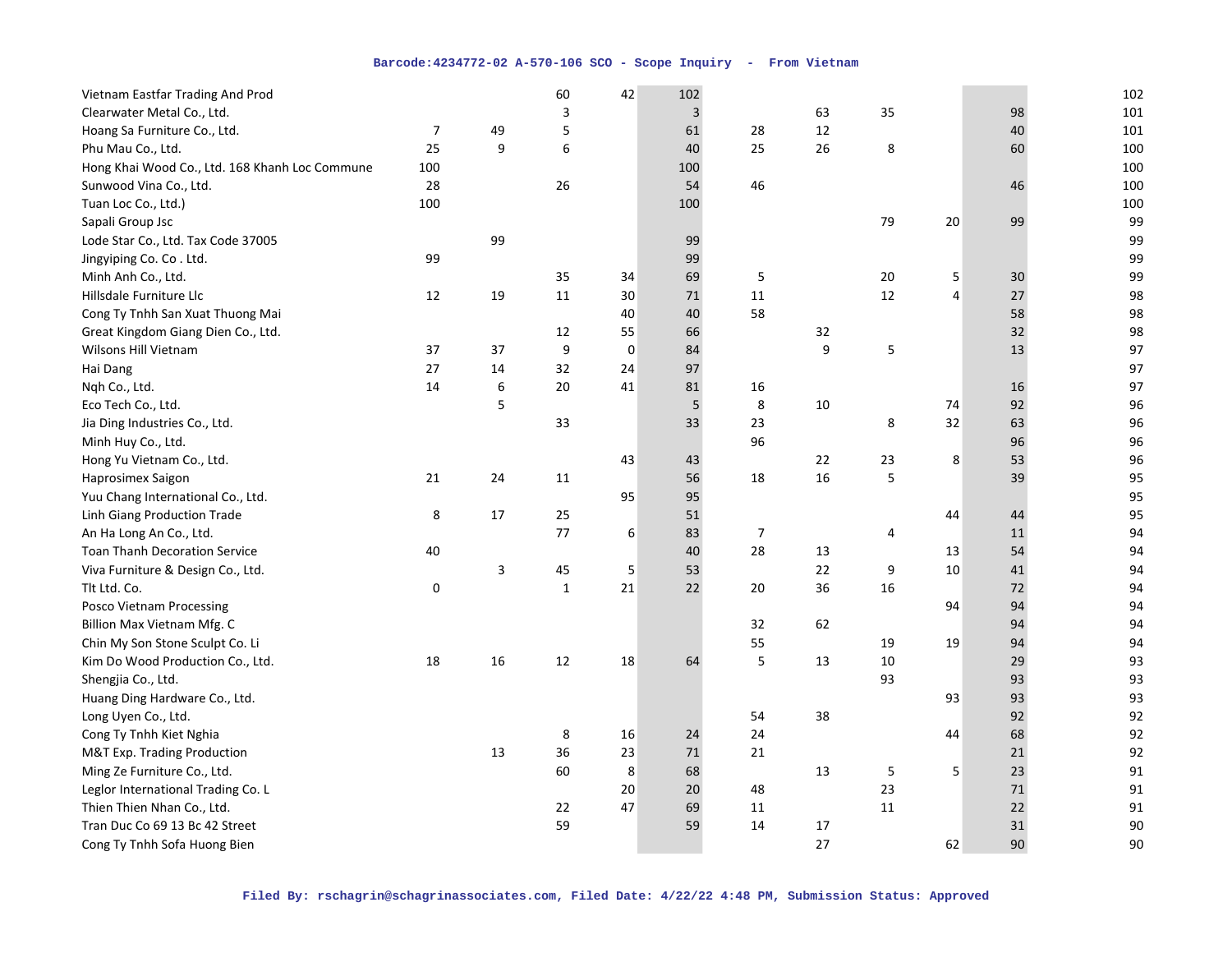| Hocavietnamkitchen And Bath Produ                  |                |    |             |                |                 |                | 34             | 56             |                | 90             | 90 |
|----------------------------------------------------|----------------|----|-------------|----------------|-----------------|----------------|----------------|----------------|----------------|----------------|----|
| Go My Products Co., Ltd.                           |                | 12 | 14          | 8              | 34              | 6              | 14             | 29             | 6              | 55             | 89 |
| Cong Ty Tnhh Chat Luong Noble                      |                |    |             |                |                 |                |                |                | 89             | 89             | 89 |
| Simexco Daklak Ltd.                                |                |    |             |                |                 |                |                | 89             |                | 89             | 89 |
| Vietnam Owen Cabinets Co.􀀀                         |                |    |             |                |                 |                |                | 88             |                | 88             | 88 |
| Trien Thang Wood Production Trading                |                |    |             | 7              | $\overline{7}$  | 18             | 18             | $\overline{7}$ | 37             | 81             | 88 |
| Asia Furniture And Wooden House Com                |                |    |             |                |                 |                |                | 64             | 23             | 88             | 88 |
| Hai Duong Wood Imp. Exp. Co.                       |                |    |             | 27             | 27              |                |                |                | 60             | 60             | 87 |
| Jiamei International Trading Co., Ltd.             | 73             |    |             |                | 73              | $\overline{7}$ | $\overline{7}$ |                |                | 13             | 87 |
| Botai Mfg. Trading And Ser                         | 25             | 43 | 18          |                | 87              |                |                |                |                |                | 87 |
| Binh Binh Nguyen Only Member Co.                   | 65             | 10 | 11          |                | 86              |                |                |                |                |                | 86 |
| Lnc Logistics Co., Ltd.                            | 12             | 11 | 27          |                | 50              | $\mathbf{1}$   | 19             |                | 16             | 36             | 86 |
| Vietcast Co., Ltd.                                 | 8              | 9  | 8           |                | 25              |                | 8              | 15             | 38             | 61             | 86 |
| Bacninh                                            |                |    | 9           | 13             | 23              | 11             |                | 45             | $\overline{7}$ | 63             | 86 |
| Dai Thanh Furniture Joint Stock Com                |                |    |             |                |                 | 42             | 43             |                |                | 85             | 85 |
| Triple J. Enterprise Co., Ltd.                     |                |    |             |                |                 |                |                | 85             |                | 85             | 85 |
| Phuc Anh Phat.J.S.Co                               |                | 85 |             |                | 85              |                |                |                |                |                | 85 |
| Samil Tongsang Vina Co., Ltd.                      |                |    | 24          | 52             | 76              |                |                | 8              |                | 8              | 85 |
| Chanfong Furniture Co., Ltd.                       |                |    | 6           | 51             | 57              | 19             |                | 9              |                | 28             | 84 |
| Hoan Vu Co., Ltd.                                  |                | 29 | 55          |                | 84              |                |                |                |                |                | 84 |
| Kim Thinh Co., Ltd.                                |                |    |             |                |                 |                |                | 70             | 14             | 84             | 84 |
| Dhl Isc Vietnam 1 Minh Huy Wooden 2 Green River    |                | 83 |             |                | 83              |                |                |                |                |                | 83 |
| Jewel Trading Co., Ltd.                            |                |    |             | 12             | 12              | 46             | 26             |                |                | 72             | 83 |
| Xin Rong Arts Co., Ltd.                            |                |    | 12          |                | 12              |                |                | 71             |                | 71             | 83 |
| Omexey Home Furnishing Corp. Tan Hiep Village (Kha | 71             | 6  | $\,$ 6 $\,$ |                | 83              |                |                |                |                |                | 83 |
| Bo Lin Bp Furniture Co., Ltd.                      |                |    | 6           |                | 6               | 66             | $10\,$         |                |                | 77             | 82 |
| Hyosung Dong Nai Co., Ltd.                         |                |    |             |                |                 |                | 82             |                |                | 82             | 82 |
| Phu Kiet Timber Co., Ltd.                          |                | 58 |             |                | 58              |                |                | 24             |                | 24             | 82 |
| May Truong Son Production & Trading                |                |    | 75          |                | 75              |                | 7              |                |                | $\overline{7}$ | 81 |
| Tav Office Furniture Pte                           | 45             |    | 0           | 19             | 65              | 16             |                |                |                | 16             | 81 |
| An Cuong Wood                                      |                | 28 |             |                | 28              | 14             | 13             |                | 27             | 54             | 81 |
| Vietnam Hang Phong Furniture                       | 9              |    | 25          | 38             | 72              | 9              |                |                |                | 9              | 81 |
| Khang My Furniture Co., Ltd.                       |                |    |             | 6              | 6               | 9              | 11             | 19             | 36             | 75             | 81 |
| Thai Hoang Trading And Cons                        |                |    | 81          |                | 81              |                |                |                |                |                | 81 |
| Xuan Hoa Vietnam Jsc                               |                |    | 29          |                | 29              | 43             | 9              |                |                | 52             | 81 |
| Ming Dian Furniture Ltd. Co.                       |                |    |             |                |                 |                |                |                | 81             | 81             | 81 |
| Eista Investment Co., Ltd.                         | $\overline{7}$ |    |             |                | $7\overline{ }$ | 18             | 46             | 9              |                | 74             | 81 |
| Hoa Phat Steel Co., Ltd.                           |                |    |             |                |                 | 80             |                |                |                | 80             | 80 |
| Dai Dung Fine Furniture Co., Ltd.                  | 21             | 23 | 11          | $\overline{7}$ | 62              | 18             |                |                |                | 18             | 80 |
| Hai My Industries Co., Ltd.                        |                |    |             | 80             | 80              |                |                |                |                |                | 80 |
| Scancom (Asia) Trading Co., Ltd.                   | 10             | 42 | 15          | $\overline{7}$ | 75              | 5              |                |                |                | 5              | 80 |
| Andy Nguyen Wood Co., Ltd.                         | $\overline{7}$ | 13 | 13          | 12             | 45              | 35             |                |                |                | 35             | 80 |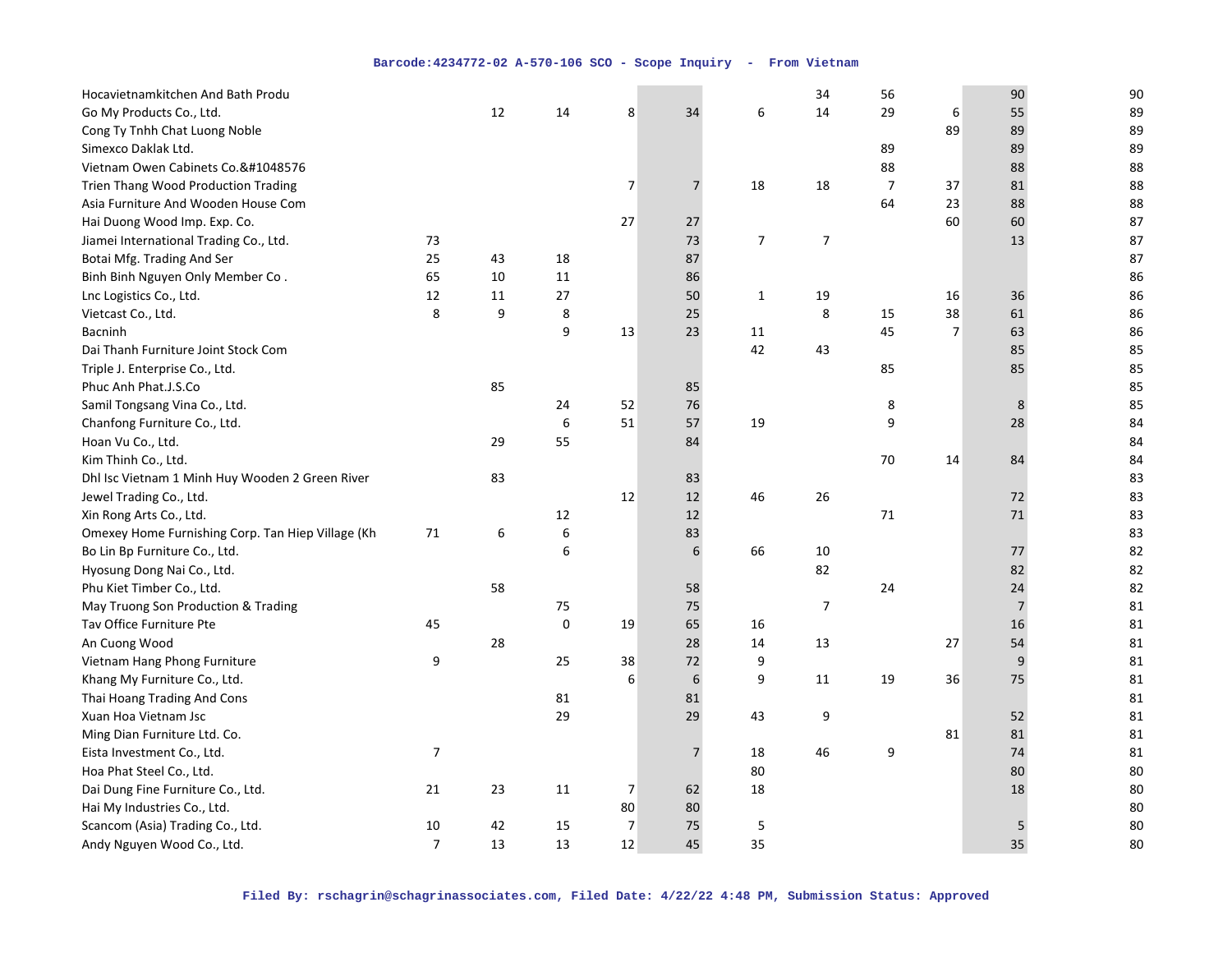| Dhl Isc Teking Jade Industries Co., Ltd. (Vn)   | 79           |    |                |             | 79 |    |                  |                |                |    | 79   |
|-------------------------------------------------|--------------|----|----------------|-------------|----|----|------------------|----------------|----------------|----|------|
| Godrej (Vietnam) Co., Ltd.                      | 13           |    | 28             | 13          | 54 |    |                  |                | 24             | 24 | 79   |
| Dai Tin Furniture Trading Imp. An               |              | 10 |                |             | 10 |    |                  | 34             | 34             | 68 | 78   |
| Branch Of Donata Co., Ltd. In                   |              | 32 | 39             |             | 71 | 8  |                  |                |                | 8  | 78   |
| Good Champion Furniture Vietnam Co Ong Dong Nei | 78           |    |                |             | 78 |    |                  |                |                |    | 78   |
| Golden Land. Ltd.                               |              |    |                |             |    | 78 |                  |                |                | 78 | 78   |
| Dai Nghia Co.                                   |              |    |                |             |    |    |                  | 78             |                | 78 | 78   |
| Techlink International (Vietnam)                | 65           | 13 |                |             | 78 |    |                  |                |                |    | 78   |
| Win Win Stone Co., Ltd.                         | 18           | 20 |                | 27          | 65 |    |                  |                | 13             | 13 | 78   |
| Pioneer Furniture Co., Ltd.                     |              |    |                |             |    |    |                  | 60             | 17             | 77 | 77   |
| Faraday Products Co., Ltd.                      |              |    |                |             |    |    |                  | 77             |                | 77 | 77   |
| Sangshun Enterprise Co., Ltd.                   | 25           | 14 | 38             |             | 77 |    |                  |                |                |    | 77   |
| Axcess Inc. Pte., Ltd. Mco                      | 11           | 55 | 11             |             | 77 |    |                  |                |                |    | 77   |
| Nts Jsc Branch                                  | 70           |    |                |             | 70 |    | $\boldsymbol{7}$ |                |                | 7  | 77   |
| G.S Vietnam Mfg. Trading C                      |              |    |                | 44          | 44 | 12 | 9                | 11             |                | 32 | $77$ |
| Ying Dong Co. A Alimited                        |              |    | 34             | 43          | 77 |    |                  |                |                |    | 77   |
| Rongjia Woods Vietnam Co., Ltd.                 |              |    |                |             |    |    | 77               |                |                | 77 | $77$ |
| Tam Hop Phat Co., Ltd.                          | 8            | 12 | 37             | 6           | 64 | 13 |                  |                |                | 13 | 76   |
| Tdf Long An Co., Ltd.                           |              |    |                |             |    |    |                  |                | 76             | 76 | 76   |
| Bond Industries Co., Ltd.                       |              |    |                |             |    |    |                  |                | 76             | 76 | 76   |
| Dhl Isc Vietnam 1 Branch Of Gia 2 Sang Shun 3   | 76           |    |                |             | 76 |    |                  |                |                |    | 76   |
| Lam Thanh Wood & Plastic Processing Co., Ltd.   |              |    |                |             |    | 8  | 34               | 35             |                | 76 | 76   |
| Phu Son                                         |              |    |                | 18          | 18 | 15 | 36               | $\overline{7}$ |                | 57 | 75   |
| Cty Tnhh Sx Tt Noi That Nhat Nam                | 75           |    |                |             | 75 |    |                  |                |                |    | 75   |
| Phuoc Nguyen Co., Ltd.                          |              | 67 | 9              |             | 75 |    |                  |                |                |    | 75   |
| Lam Hiep Hung Co., Ltd.                         | $\mathbf{1}$ |    | 16             | 8           | 24 | 4  | 22               | 18             | $\overline{7}$ | 51 | 75   |
| Fannwood Co., Ltd.                              | 22           | 25 | $\overline{2}$ | 6           | 56 | 5  | 14               |                |                | 19 | 75   |
| Horizon Fixture Group Co., Ltd.                 | 74           |    |                |             | 74 |    |                  |                |                |    | 74   |
| Tan Vinh Nghia Furniture Indoor                 | 8            | 10 | 1              |             | 19 |    | 32               | 21             | $\overline{2}$ | 55 | 74   |
| Allport Cargo Services (Thailand) Co., Ltd.     | 74           |    |                |             | 74 |    |                  |                |                |    | 74   |
| Farm House Co., Ltd.                            | 10           |    |                | 6           | 16 | 39 | 18               |                |                | 57 | 73   |
| Ngoc Nga Trading Imp. Exp.                      | 32           | 10 | 31             |             | 73 |    |                  |                |                |    | 73   |
| Sky Dragon Vietnam Co., Ltd.                    |              |    |                |             |    |    | 73               |                |                | 73 | 73   |
| Cuong Thinh Co., Ltd.                           |              |    | 30             |             | 30 | 10 | 18               | 16             |                | 43 | 73   |
| Legends Furniture                               | 40           | 5  |                |             | 45 | 12 |                  | 16             |                | 28 | 73   |
| Win Wood Vietnam Co., Ltd.                      |              |    |                | 22          | 22 | 50 |                  |                |                | 50 | 73   |
| Sai Thanh Wood Joint Stock Co.                  |              |    |                |             |    |    | 36               | 28             | 9              | 72 | 72   |
| Vietnam Waytex International                    |              |    | 14             | 25          | 39 | 9  | $10\,$           | 14             |                | 33 | 72   |
| Khanh Hoi 2 Wood Processing Jsc                 |              |    | 34             | 38          | 72 |    |                  |                |                |    | 72   |
| Phu My Gia Co., Ltd.                            | 20           | 13 | 14             | $\mathbf 0$ | 47 | 24 | 0                |                |                | 25 | 72   |
| Gemadept Logistics Co., Ltd.                    | 19           | 5  |                | 20          | 44 | 15 | 4                |                | 4              | 28 | 72   |
| Tran Tin Phat Co., Ltd.                         | 72           |    |                |             | 72 |    |                  |                |                |    | 72   |
|                                                 |              |    |                |             |    |    |                  |                |                |    |      |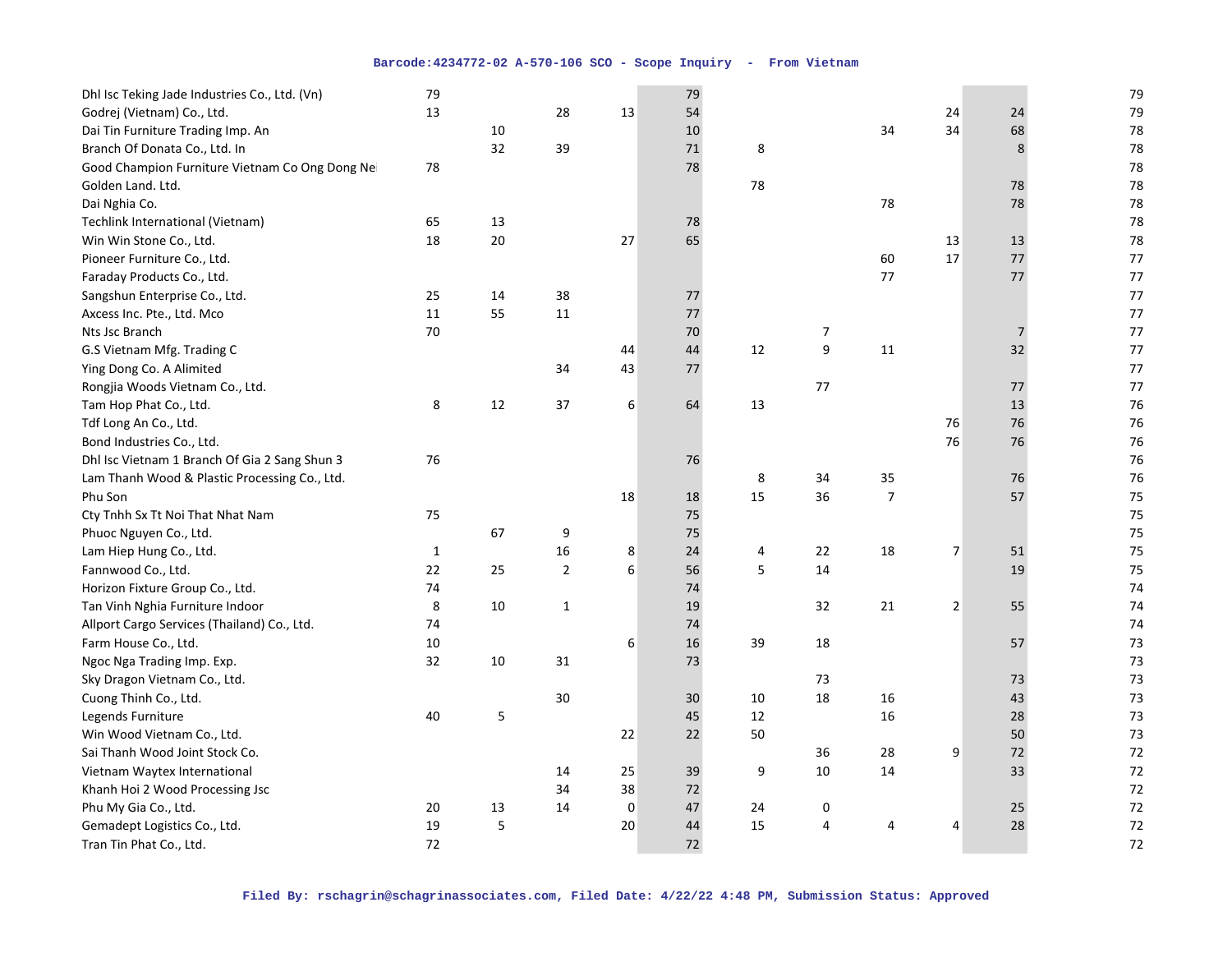| Nature Craft Co., Ltd.                             |    | 5              | 23             | 23 | 52             | 13          |                |    | $\overline{7}$ | 20 | 71 |
|----------------------------------------------------|----|----------------|----------------|----|----------------|-------------|----------------|----|----------------|----|----|
| Benk. Jsc                                          |    |                |                |    |                |             | 25             | 31 | 16             | 71 | 71 |
| Udm Co., Ltd.                                      |    |                |                |    |                |             |                | 9  | 62             | 71 | 71 |
| Binh An Interior Co., Ltd.                         | 16 | 30             |                | 10 | 56             |             | 15             |    |                | 15 | 71 |
| Yie Cherng Co., Ltd. Area 1 B Chanh Phu Hoa Ward B | 70 |                |                |    | 70             |             |                |    |                |    | 70 |
| Saigon Trade And Production Development            | 29 | 15             | 15             | 12 | 70             |             |                |    |                |    | 70 |
| Hiep Hoa Phat Furniture                            |    |                |                |    |                | 69          |                |    |                | 69 | 69 |
| Aps Southeast Asia                                 |    | $\mathsf 0$    |                |    | $\pmb{0}$      | 68          |                |    |                | 68 | 68 |
| Van Thinh Phat Co., Ltd.                           | 19 |                |                |    | 19             |             | 21             | 20 | 7              | 48 | 67 |
| Au Viet Furniture Production                       |    | 8              |                |    | $\bf 8$        | 19          |                | 16 | 24             | 59 | 67 |
| Minh Phat Ceramics Co., Ltd.                       | 14 |                |                | 23 | 38             | 29          |                |    |                | 29 | 67 |
| <b>Mol Consolidation Service</b>                   |    | 43             |                |    | 43             |             |                |    | 23             | 23 | 67 |
| Jun Hoang Furniture Co., Ltd.                      |    |                |                | 15 | 15             | 37          | 14             |    |                | 51 | 67 |
| Vinalink Hanoi                                     |    |                | 21             | 25 | 47             | $\mathbf 0$ | 17             | 3  |                | 20 | 66 |
| Vinh Hiep Production Trading Co., Ltd.             |    |                |                |    |                |             |                | 66 |                | 66 | 66 |
| Outsourc Inc. Co., Ltd.                            |    |                |                |    |                | 4           | $\bf 8$        | 50 | 4              | 66 | 66 |
| Dhl Isc Ob Hop Thang Interior Wood                 | 66 |                |                |    | 66             |             |                |    |                |    | 66 |
| Hoang Thong Wood Co., Ltd.                         |    |                |                |    |                | 65          |                |    |                | 65 | 65 |
| Palmetto Home                                      |    |                | $\overline{7}$ | 8  | 14             | 16          |                |    | 35             | 51 | 65 |
| Thang Long Jsc                                     | 0  | $\pmb{0}$      |                |    | $\mathbf{1}$   | 25          | 10             | 11 | 18             | 64 | 65 |
| Thien Bac Co., Ltd.                                |    |                |                |    |                |             | $\overline{7}$ | 37 | 21             | 65 | 65 |
| Ching Xin International Co., Ltd.                  | 19 |                |                |    | 19             | 45          |                |    |                | 45 | 64 |
| Nghia Son Jsc                                      | 4  |                |                |    | $\overline{4}$ |             | $\mathbf{2}$   | 12 | 46             | 61 | 64 |
| Niusaiqu Vietnam Companylimited                    |    | 44             | 20             |    | 64             |             |                |    |                |    | 64 |
| The Saigon Pottery Co.                             |    |                | 12             | 52 | 64             |             |                |    |                |    | 64 |
| Thanh Thanh International One                      |    |                |                |    |                |             | 47             | 17 |                | 64 | 64 |
| <b>Return Gold Internation</b>                     |    |                | 56             | 8  | 63             |             |                |    |                |    | 63 |
| Tam Ich Mot Co., Ltd.                              | 21 | 21             | 21             |    | 63             |             |                |    |                |    | 63 |
| Khoa Duong Furniture Co., Ltd.                     |    |                |                |    |                |             | 14             | 50 |                | 63 | 63 |
| Hiep Hoang Kim Co., Ltd.                           | 18 | 13             | 8              | 16 | 55             | 8           |                |    |                | 8  | 63 |
| Minh Tri Co., Ltd.                                 | 40 |                |                | 23 | 63             |             |                |    |                |    | 63 |
| Vinh Dat Thanh Co., Ltd.                           |    |                |                |    |                |             |                | 48 | 15             | 63 | 63 |
| Bo Mei Co., Ltd.                                   | 22 | 9              | 4              | 5  | 41             | 5           |                | 17 |                | 21 | 63 |
| Ssr Vina Co., Ltd.                                 |    | 19             | 44             |    | 63             |             |                |    |                |    | 63 |
| Fine Furniture Mfg. And                            |    | 62             |                |    | 62             |             |                |    |                |    | 62 |
| <b>Advanced Cabinets Supply</b>                    |    |                |                |    |                |             | 19             | 44 |                | 62 | 62 |
| Aadh Corp.                                         |    |                | 20             | 42 | 62             |             |                |    |                |    | 62 |
| Cty Tnhh Che Bien Lam San Thong Nha                |    |                |                | 21 | 21             | 41          |                |    |                | 41 | 62 |
| Dhl Isc Vietnam 1 King Jade 2 Timber 3 Vietnam     | 62 |                |                |    | 62             |             |                |    |                |    | 62 |
| Spectrum Sourcing Solutions Co., Ltd.              | 51 | $\overline{7}$ | 3              |    | 61             |             | 1              |    |                | 1  | 62 |
| Aa Tay Ninh Corp.                                  |    | 0              |                |    | $\pmb{0}$      | 26          | 16             | 12 | 6              | 61 | 61 |
| Tana Trade Mfg. Co., Ltd.                          |    | 12             | 10             | 19 | 41             |             | 20             |    |                | 20 | 61 |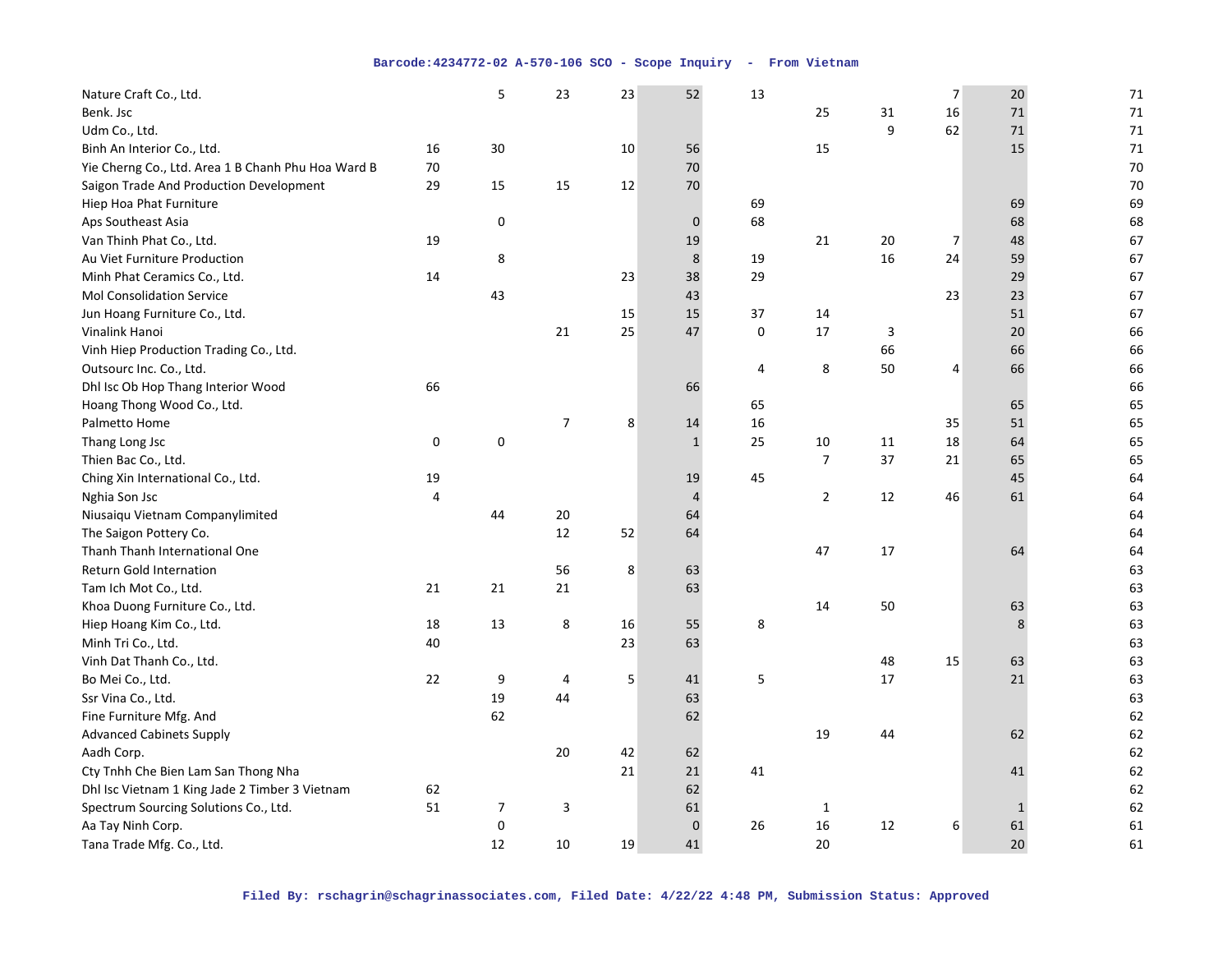| Flowy Line Design Co., Ltd.            |    |             |              |                |           |                         | $\overline{7}$ | 19 | 33 | 60 | 60 |
|----------------------------------------|----|-------------|--------------|----------------|-----------|-------------------------|----------------|----|----|----|----|
| Bao Tien Industries Co., Ltd.          |    |             |              |                |           |                         | 25             | 35 |    | 60 | 60 |
| Image & Design (Vn) Co., Ltd.          |    | 51          | 8            |                | 59        |                         |                |    |    |    | 59 |
| Hoang Di Co., Ltd.                     | 28 | 15          |              | $\overline{7}$ | 49        | 9                       |                |    |    | 9  | 59 |
| Cong Ty Tnhh Dau Tu Thiet              |    |             |              |                |           | 19                      | 39             |    |    | 58 | 58 |
| Cach Tu Do Co., Ltd.                   |    |             |              |                |           |                         |                | 19 | 39 | 58 | 58 |
| Hava's Co., Ltd.                       |    |             | 18           | 40             | 58        |                         |                |    |    |    | 58 |
| Great Cabinets (Cambodia) Co., Ltd.    |    |             |              |                |           |                         | 58             |    |    | 58 | 58 |
| Hanh My Production & Trading Co., Ltd. | 37 | 9           |              | 6              | 52        |                         | 6              |    |    | 6  | 58 |
| Husq Vietnam Co., Ltd.                 |    |             |              |                |           |                         | 58             |    |    | 58 | 58 |
| Chuong Thanh Cong Co., Ltd.            | 11 |             |              |                | 11        | 7                       |                |    | 40 | 47 | 58 |
| <b>Alliance Construction Trading</b>   |    |             |              |                |           | $\overline{\mathbf{3}}$ | 48             | 6  |    | 58 | 58 |
| Vt Logistics Co., Ltd.                 |    |             |              |                |           |                         | 57             |    |    | 57 | 57 |
| Ge Vietnam Ltd.                        |    |             |              | 57             | 57        |                         |                |    |    |    | 57 |
| New Hope (Vietnam) Indsutry Ltd.       |    |             |              |                |           |                         | 57             |    |    | 57 | 57 |
| Kanaan Saigon Co., Ltd.                | 14 | 3           |              | $\mathbf{1}$   | 18        | $1\,$                   | 6              | 21 | 11 | 39 | 57 |
| Cam Ha Jsc                             |    |             |              |                |           |                         | 57             |    |    | 57 | 57 |
| T&L Metal Furniture Co.                |    | $\mathbf 0$ | $\mathbf{1}$ | 23             | 25        |                         |                | 15 | 17 | 32 | 57 |
| Elements Internationnal Group Llc      | 57 |             |              |                | 57        |                         |                |    |    |    | 57 |
| Hoang Anh Quy Nhon Co., Ltd.           | 8  | 17          | 6            | 6              | 37        |                         | 6              | 11 | 3  | 19 | 56 |
| Cong Ty Tnhh Mtv Go Phuong Hong Anh    |    |             |              |                |           | 19                      | 37             |    |    | 56 | 56 |
| Sadaco                                 | 42 | 13          |              |                | 56        |                         |                |    |    |    | 56 |
| Highend Vina Co., Ltd.                 |    |             |              |                |           |                         |                | 36 | 20 | 56 | 56 |
| Coaster Co. Of America                 |    | 13          |              |                | 13        |                         | 6              | 25 | 11 | 42 | 55 |
| Loi Hao Vietnam Produce Trade Co.      |    |             |              |                |           |                         |                |    | 55 | 55 | 55 |
| King Yuan Tong Wood Co., Ltd.          | 55 |             |              |                | 55        |                         |                |    |    |    | 55 |
| Long Viet Veneer Technology            |    |             | 0            |                | $\pmb{0}$ |                         | 55             |    |    | 55 | 55 |
| Alliance Vantage Ltd.                  | 19 |             |              | 6              | 24        |                         | 30             |    |    | 30 | 55 |
| Cong Ty Tnhh Mot Thanh Vien May        | 36 |             |              | 9              | 45        | 9                       |                |    |    | 9  | 54 |
| Pham Gia General Trading Production    | 19 |             |              |                | 19        | 29                      | 6              |    |    | 35 | 54 |
| Phu Tai Binh Dinh Wood Co. B12         |    |             |              |                |           |                         |                |    | 54 | 54 | 54 |
| Cuong Phat Ceramics Co., Ltd.          | 2  | 13          |              |                | 15        | 11                      | 4              | 10 | 14 | 39 | 54 |
| Jarsam Wood Co., Ltd.                  | 18 |             | 11           | 11             | 41        | $\overline{7}$          |                |    | 6  | 13 | 54 |
| Phuoc Long Phat Mtv Trading And Man    |    |             | 54           |                | 54        |                         |                |    |    |    | 54 |
| Gia Bao Furnishing Co.                 | 21 | 32          |              |                | 54        |                         |                |    |    |    | 54 |
| Nada Home Brands Llc                   | 42 | 12          |              |                | 53        |                         |                |    |    |    | 53 |
| Toc Enterprise (Vietnam) Co., Ltd.     |    |             |              |                |           | 28                      | 15             | 10 |    | 53 | 53 |
| Icd Tancang Songthan Bonded            |    |             |              |                |           |                         | 9              | 24 | 19 | 53 | 53 |
| Cong Ty Tnhh Noi That Hang Phu Viet    | 53 |             |              |                | 53        |                         |                |    |    |    | 53 |
| Hoa Quoc Phong Song Than Co., Ltd.     |    |             |              |                |           |                         | 53             |    |    | 53 | 53 |
| Ty Bach Co., Ltd.                      |    |             |              | 22             | 22        | 30                      |                |    |    | 30 | 52 |
| Homelegance By Titan                   |    |             |              |                |           |                         |                | 6  | 46 | 52 | 52 |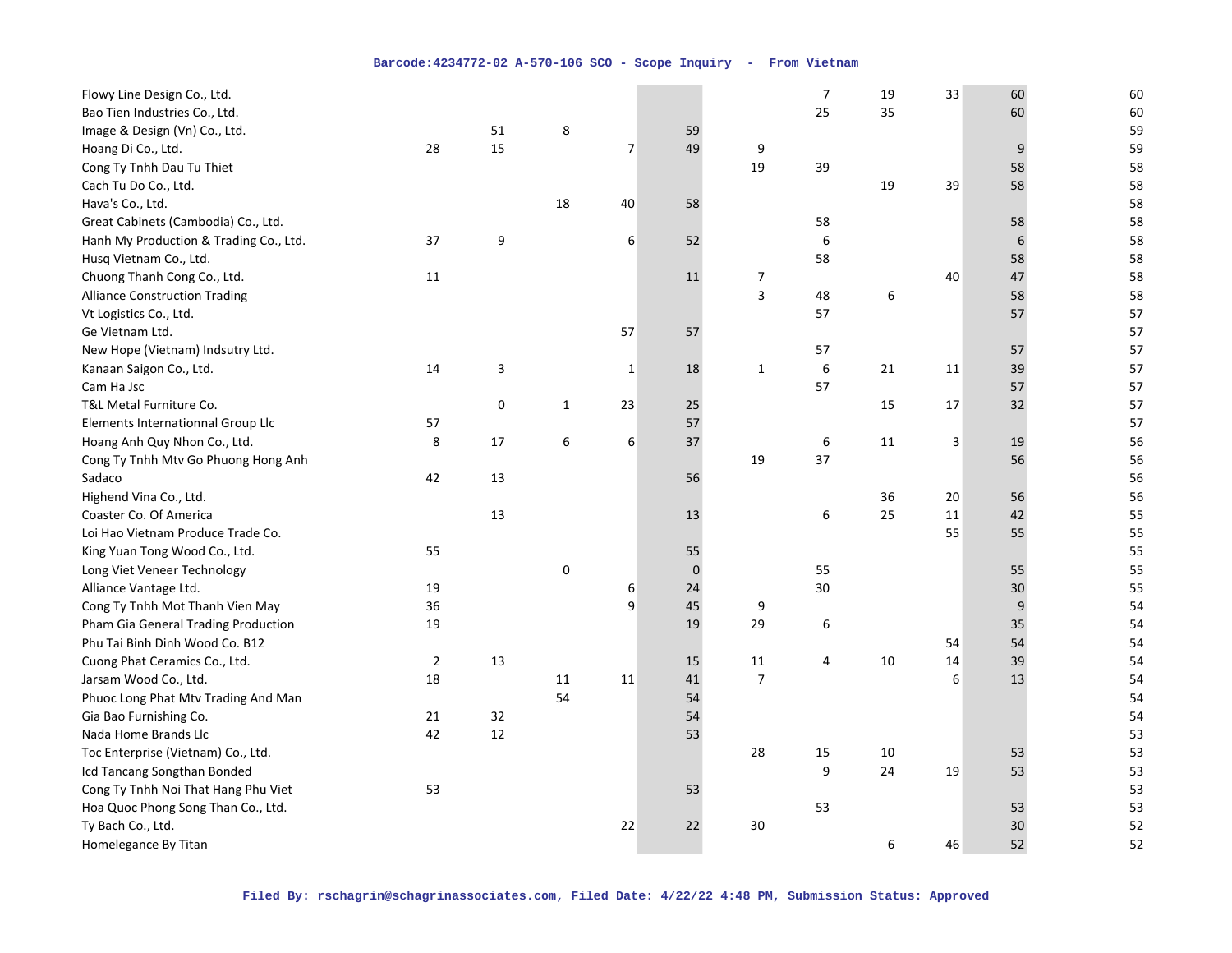| Van Hao Furniture Co., Ltd.                  |                | $\mathbf{1}$ |    | 21                      | 22          | $\overline{7}$ |                | 23           |    | $30\,$      | 52 |
|----------------------------------------------|----------------|--------------|----|-------------------------|-------------|----------------|----------------|--------------|----|-------------|----|
| Toan Tam Phat Production Trading             |                |              |    |                         |             |                |                |              | 52 | 52          | 52 |
| Co. Name Shenzhen Weishidaitrad              |                |              |    | 52                      | 52          |                |                |              |    |             | 52 |
| Hoang Phat Co., Ltd                          |                |              |    |                         |             | 22             |                | 16           | 14 | 51          | 51 |
| Nam Dinh Forest Products Joint Stock Company |                |              |    |                         |             | 33             | 18             |              |    | 51          | 51 |
| Hama Co., Ltd.                               |                | 24           | 6  | 12                      | 42          |                | $\mathbf 1$    | 9            |    | 9           | 51 |
| Lien Minh Wood Process Co., Ltd.             | 5              |              | 6  | 10                      | 21          | 30             |                |              |    | 30          | 51 |
| Ct Tnhh Doan Gia Phat Sai Gon                |                |              |    |                         |             |                |                | 51           |    | 51          | 51 |
| Vietnam Horizon Fixture Group Co.            | 17             | 34           |    |                         | 51          |                |                |              |    |             | 51 |
| <b>Funing Precision Component</b>            |                |              | 21 | 27                      | 48          | $\overline{2}$ |                | $\mathbf{1}$ |    | 3           | 51 |
| Chung Tham International Co., Ltd.           |                |              |    |                         |             |                |                |              | 51 | 51          | 51 |
| In Home Co.                                  |                | 29           | 11 | 11                      | 51          |                |                |              |    |             | 51 |
| Flowyline Design Co., Ltd.                   | $\overline{2}$ | 3            | 11 |                         | 16          | 18             | 17             |              |    | 35          | 51 |
| Fullway Co., Ltd.                            |                |              | 50 |                         | 50          |                |                |              |    |             | 50 |
| Global Wood Investment And Imp.              |                | 18           |    |                         | 18          |                |                |              | 32 | 32          | 50 |
| Kingmaker Footwear Co., Ltd.                 |                |              |    |                         |             |                | 50             |              |    | 50          | 50 |
| Cong Ty Tnhh Greatriver Wood                 |                |              |    |                         |             |                |                | 50           |    | 50          | 50 |
| Thien Phat Trading Production                |                |              |    |                         |             |                | 8              | 28           | 14 | 50          | 50 |
| Rita Food & Drink Co., Ltd.                  |                |              |    |                         |             |                |                | 50           |    | 50          | 50 |
| <b>Parker House Furniture</b>                | 14             |              | 36 |                         | 50          |                |                |              |    |             | 50 |
| Van Ky Wooden Exp. Service Tradin            |                | 37           |    |                         | 37          |                |                |              | 13 | 13          | 50 |
| Mocal Creative Co., Ltd.                     |                |              |    |                         |             | 39             | 10             |              |    | 50          | 50 |
| Dihafo Co., Ltd.                             |                |              | 10 | 8                       | 17          | 12             | 21             |              |    | 32          | 50 |
| Y And H World Wide Co., Ltd.                 |                |              | 16 | 28                      | 44          | 6              |                |              |    | 6           | 50 |
| Viet Vuong Co., Ltd.                         |                | 27           |    |                         | 27          |                |                |              | 23 | 23          | 49 |
| Lien Thanh Corporation                       |                |              |    | 13                      | 13          |                | 36             |              |    | 36          | 49 |
| Vietnam Top Vision                           | 19             | 16           |    | 4                       | 39          | 3              | 4              | 3            |    | 10          | 49 |
| Florence Smith Vietnam Co., Ltd.             | $\overline{7}$ | 8            | 9  | $\overline{\mathbf{3}}$ | 27          | 20             |                | 3            |    | 23          | 49 |
| Dibi Co., Ltd.                               |                |              |    | $\mathbf 0$             | $\mathbf 0$ |                |                | 15           | 34 | 49          | 49 |
| Tuan Phat Wood Processing Mfg.               |                |              |    |                         |             | 34             | 15             |              |    | 49          | 49 |
| Jun Feng Vietnam Co., Ltd. Lot G5            |                |              |    |                         |             | 49             |                |              |    | 49          | 49 |
| Ngoc Tuan Tm Sx Co., Ltd.                    |                |              |    |                         |             |                |                | 8            | 41 | 49          | 49 |
| Fairmont Contract Furniture Vietnam          | 6              |              |    |                         | 6           | 30             | 13             |              |    | 42          | 48 |
| Fuxinglong Packing Co., Ltd.                 |                |              | 48 |                         | 48          |                |                |              |    |             | 48 |
| Chang Feng Co., Ltd.                         |                |              |    | 12                      | 12          | 36             |                |              |    | 36          | 48 |
| Cong Ty Tnhh Do Go Hang Dat                  | 20             |              | 10 | 17                      | 48          |                |                |              |    |             | 48 |
| Tien Dung Mfg. Trading Servi                 | 37             |              |    |                         | 37          |                |                | $11\,$       |    | 11          | 48 |
| Hoang Sinh Jsc Vietnam                       |                |              |    |                         |             | 21             | $\overline{7}$ | 20           |    | 48          | 48 |
| Hk Investment Co., Ltd.                      |                |              |    |                         |             | 48             |                |              |    | 48          | 48 |
| Glory Home Co. Tld                           |                | 13           | 33 | $\mathbf{1}$            | 47          |                | 0              |              |    | $\mathbf 0$ | 48 |
| Uandi Logistics Corp.                        | 6              | 6            |    |                         | 12          |                |                |              | 36 | 36          | 48 |
| Thanh Luan Production And Trading            | 8              |              | 17 |                         | 26          | 22             |                |              |    | 22          | 47 |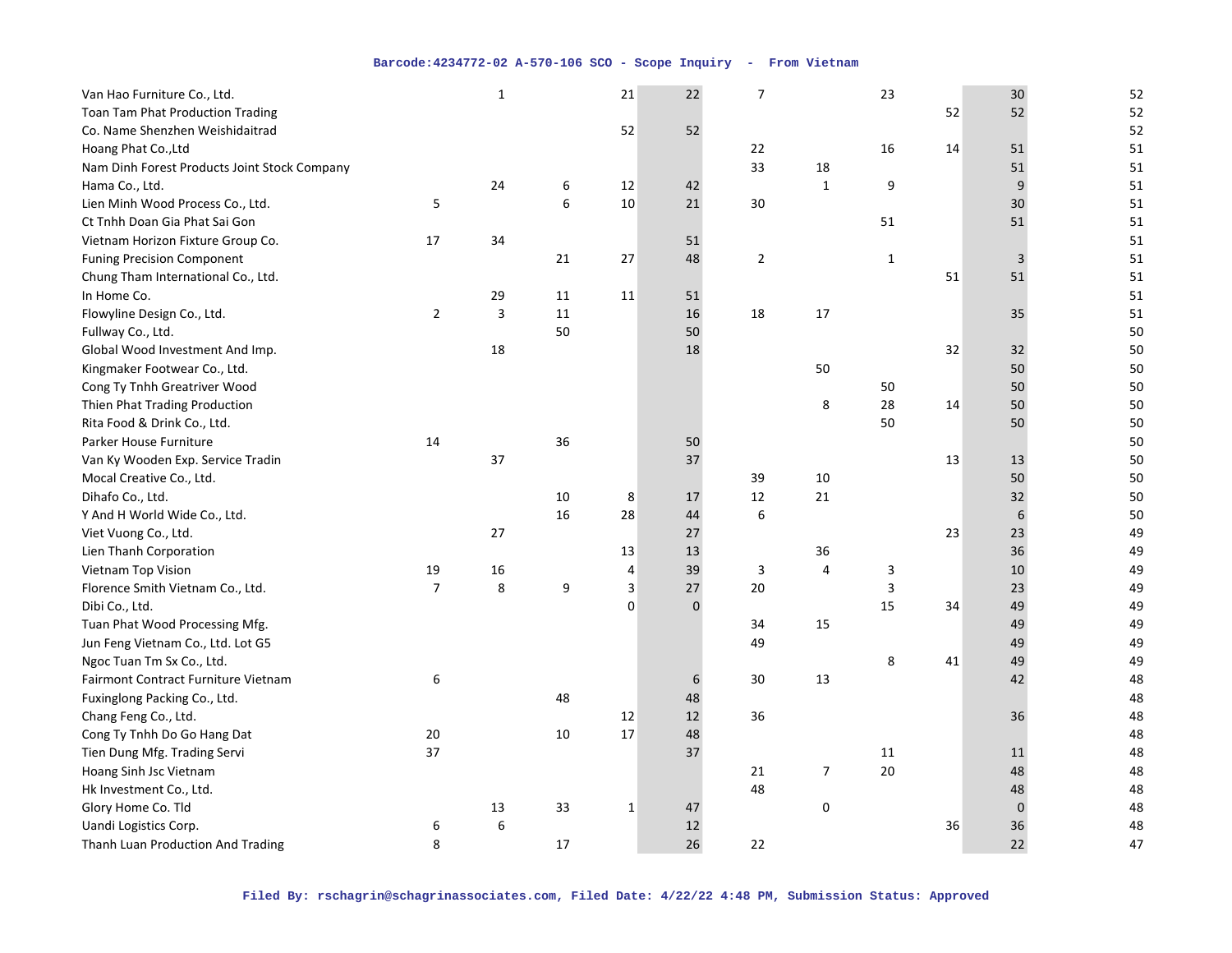| Mercafe Vietnam Co., Ltd.                            |    |    |           |             |                |              |                | 47 |                | 47             | 47 |
|------------------------------------------------------|----|----|-----------|-------------|----------------|--------------|----------------|----|----------------|----------------|----|
| Shun Tai Co., Ltd.                                   | 18 |    | 5         | 10          | 34             |              |                | 13 |                | 13             | 47 |
| Gh Mfg. One Member Co., Ltd.                         |    |    |           |             |                | 5            | 42             |    |                | 47             | 47 |
| Amy Act Co., Ltd.                                    |    |    |           |             |                |              |                |    | 47             | 47             | 47 |
| High Tech Furniture Co., Ltd.                        | 47 |    |           |             | 47             |              |                |    |                |                | 47 |
| <b>Cresent Fine Furniture</b>                        |    | 47 |           |             | 47             |              |                |    |                |                | 47 |
| Fortune Plus Corp. 60 Market Square Belize City Beli | 34 |    | $\pmb{0}$ |             | 34             | 6            | $\overline{7}$ |    |                | 13             | 47 |
| Dhl Isc Vietnam 1 J.H Furniture Manufacturer Co.     | 46 |    |           |             | 46             |              |                |    |                |                | 46 |
| Trinh Thien Co., Ltd.                                | 34 |    |           |             | 34             |              |                |    | 12             | 12             | 46 |
| Thanglong Crafts Mfg.                                |    | 4  |           |             | $\overline{4}$ |              |                | 21 | 21             | 42             | 46 |
| Mega Green Vn Co., Ltd.                              |    | 46 |           |             | 46             |              |                |    |                |                | 46 |
| Xt Co., Ltd.                                         | 15 |    |           |             | 15             |              | 16             | 15 |                | 31             | 46 |
| Minh Hung Co., Ltd.                                  |    |    |           | 6           | 6              | 20           | 19             |    |                | 39             | 46 |
| Chinh Minh Phuoc Co., Ltd.                           | 16 |    | 21        |             | 37             |              | 9              |    |                | 9              | 46 |
| An Seng Enterprises Ltd.                             | 12 | 11 |           | 5           | 27             | 18           |                |    |                | 18             | 46 |
| Da Na Vi Co., Ltd.                                   | 11 | 19 | 13        | 3           | 46             |              |                |    |                |                | 46 |
| Do Thanh Technology Corp.                            |    |    |           |             |                |              |                | 21 | 25             | 46             | 46 |
| Zhongyu Furniture Co., Ltd. Plot No.                 |    |    |           |             |                |              | 45             |    |                | 45             | 45 |
| Az Hospitality                                       |    | 4  | 13        | $\mathbf 1$ | 17             | $\mathbf{1}$ |                | 11 | 16             | 28             | 45 |
| Jofran Sales Inc. Song Than Bonded                   |    |    |           |             |                |              |                | 45 |                | 45             | 45 |
| Tan Phong An Industrialco. Ltd.                      |    |    |           |             |                |              | 16             |    | 30             | 45             | 45 |
| 19 Forestry Jsc                                      |    | 12 |           |             | 12             | 3            | 30             |    |                | 33             | 45 |
| Ky Phat Corp.                                        |    |    |           |             |                |              |                |    | 45             | 45             | 45 |
| Nedcoffee Vietnam                                    |    |    |           |             |                | 45           |                |    |                | 45             | 45 |
| Pacific Production Furniture Co., Ltd.               |    |    |           |             |                |              |                |    | 44             | 44             | 44 |
| Anh Vy Co., Ltd. (Anvico)                            | 18 | 27 |           |             | 44             |              |                |    |                |                | 44 |
| Chinh Huu Sofa Co., Ltd.                             |    | 12 | 3         | 16          | 31             | 11           |                | 3  |                | 14             | 44 |
| Tin Nghia Corp. (Timexcorp)                          |    |    |           |             |                |              | 44             |    |                | 44             | 44 |
| Hinh Vinh International                              | 15 |    |           | 29          | 44             |              |                |    |                |                | 44 |
| Dhl Isc Vietnam 1 Peng Yuan 2 Green River 3 Rk       | 44 |    |           |             | 44             |              |                |    |                |                | 44 |
| Lam Nguyen Co., Ltd.                                 |    | 36 |           |             | 36             |              |                |    | $\overline{7}$ | $\overline{7}$ | 44 |
| Hong Sheng Vietnam Indico Ltd.                       |    |    |           |             |                |              |                | 44 |                | 44             | 44 |
| Duc Chinh Wood Mfg. Co., Ltd.                        | 8  |    | 32        |             | 40             |              |                | 3  | 0              | 3              | 43 |
| Thanh Dat Furniture Jsc                              |    | 26 | 17        |             | 43             |              |                |    |                |                | 43 |
| (Vietnam) Filtrafine Co., Ltd.                       |    |    |           |             |                |              |                | 43 |                | 43             | 43 |
| <b>Twin Star</b>                                     |    |    | 38        |             | 38             |              | 6              |    |                | 6              | 43 |
| <b>B.U.I Furniture Jsc</b>                           | 23 |    |           |             | 23             |              | $20\,$         |    |                | 20             | 43 |
| Hoang Moc Thien Co., Ltd.                            | 5  | 6  | 1         | 4           | 17             |              | 5              | 8  | 13             | 26             | 43 |
| Environstar Ltd. Co.                                 |    |    |           |             |                | 43           |                |    |                | 43             | 43 |
| Khai Vy Group Jsc                                    |    |    |           |             |                |              |                | 43 |                | 43             | 43 |
| Vam Furniture Co., Ltd.                              |    |    |           | 7           | $\overline{7}$ | 10           | 11             |    | 14             | 35             | 43 |
| Scancom Vietnam Co., Ltd. Qui Nhon                   | 12 |    |           | 31          | 42             |              |                |    |                |                | 42 |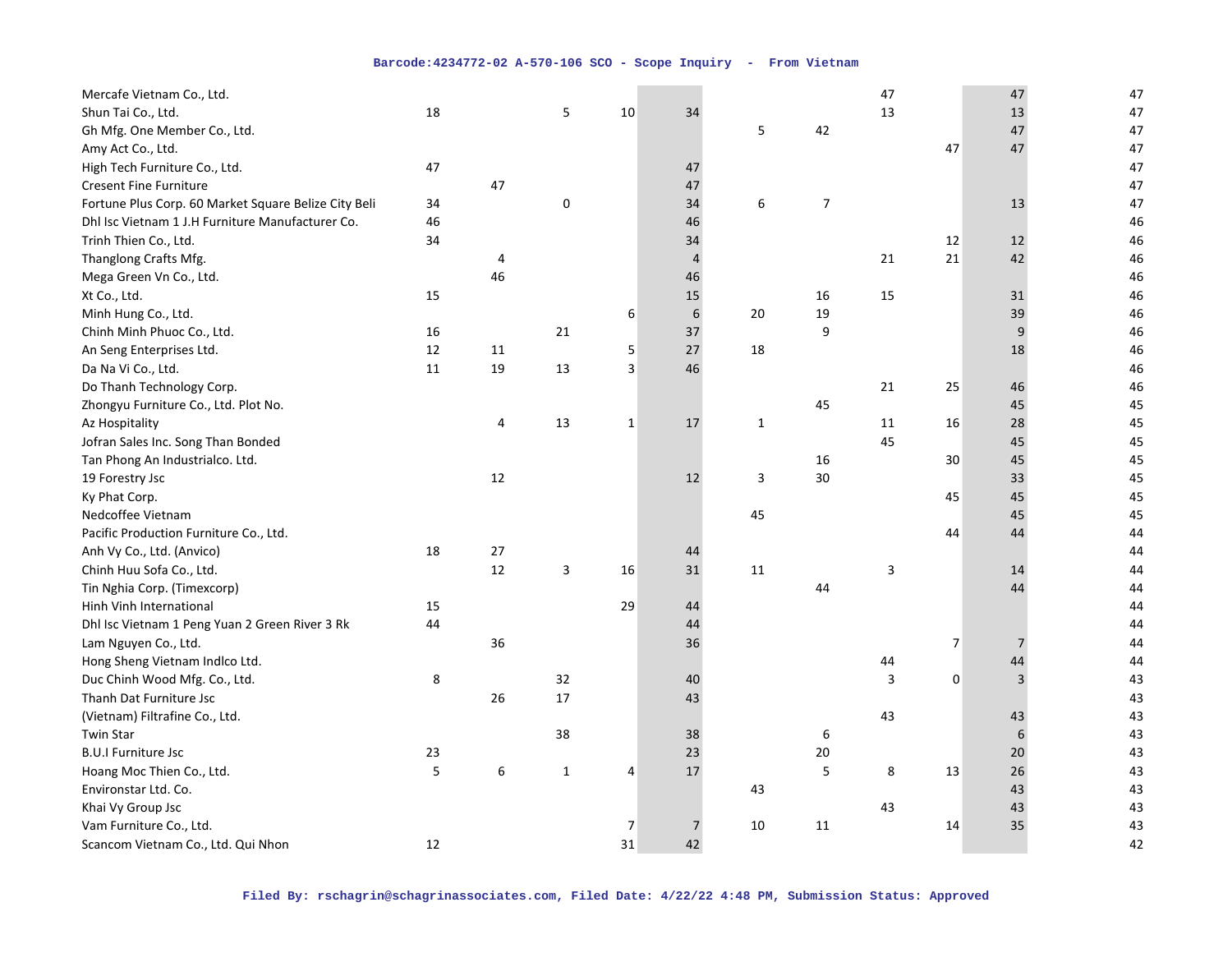| Tien Dung Manufacturetrading Servi<br>26<br>41<br>15<br>41<br>20<br>41<br>Thinh Lam Pron Trading Sers Co. L<br>4<br>17<br>41<br>$\overline{7}$<br>27<br>$\overline{7}$<br>41<br>Tan Hoa Co., Ltd.<br>$\overline{7}$<br>34<br>41<br>41<br>Klaussner<br>41<br>41<br>41<br>Xin Hong Co. Limitedlandlot<br>41<br>Cong Ty Tnhh Lam Anh Long<br>37<br>41<br>4<br>41<br>5<br>29<br>$\overline{7}$<br>41<br>Casarredo Mfg. Co., Ltd.<br>41<br>Stickley International Ltd.<br>41<br>41<br>41<br><b>Vinatrans Danang</b><br>41<br>41<br>41<br>Yuan Lin Vn Furniture Industries Co.<br>20<br>14<br>6<br>41<br>41<br>9<br>9<br>10<br>9<br>$\overline{2}$<br>40<br>Wesbrook Vietnam Co., Ltd.<br>10<br>31<br>40<br>40<br>40<br>Jiahong Co., Ltd. |
|-------------------------------------------------------------------------------------------------------------------------------------------------------------------------------------------------------------------------------------------------------------------------------------------------------------------------------------------------------------------------------------------------------------------------------------------------------------------------------------------------------------------------------------------------------------------------------------------------------------------------------------------------------------------------------------------------------------------------------------|
|                                                                                                                                                                                                                                                                                                                                                                                                                                                                                                                                                                                                                                                                                                                                     |
|                                                                                                                                                                                                                                                                                                                                                                                                                                                                                                                                                                                                                                                                                                                                     |
|                                                                                                                                                                                                                                                                                                                                                                                                                                                                                                                                                                                                                                                                                                                                     |
|                                                                                                                                                                                                                                                                                                                                                                                                                                                                                                                                                                                                                                                                                                                                     |
|                                                                                                                                                                                                                                                                                                                                                                                                                                                                                                                                                                                                                                                                                                                                     |
|                                                                                                                                                                                                                                                                                                                                                                                                                                                                                                                                                                                                                                                                                                                                     |
|                                                                                                                                                                                                                                                                                                                                                                                                                                                                                                                                                                                                                                                                                                                                     |
|                                                                                                                                                                                                                                                                                                                                                                                                                                                                                                                                                                                                                                                                                                                                     |
|                                                                                                                                                                                                                                                                                                                                                                                                                                                                                                                                                                                                                                                                                                                                     |
|                                                                                                                                                                                                                                                                                                                                                                                                                                                                                                                                                                                                                                                                                                                                     |
|                                                                                                                                                                                                                                                                                                                                                                                                                                                                                                                                                                                                                                                                                                                                     |
|                                                                                                                                                                                                                                                                                                                                                                                                                                                                                                                                                                                                                                                                                                                                     |
| $\overline{7}$<br>25<br>25<br>8<br>15<br>40<br>American Home Vietnam                                                                                                                                                                                                                                                                                                                                                                                                                                                                                                                                                                                                                                                                |
| 40<br>Hukon International Co., Ltd.<br>40<br>40                                                                                                                                                                                                                                                                                                                                                                                                                                                                                                                                                                                                                                                                                     |
| 40<br>40<br>40<br>Hung Sam Viet Co., Ltd.                                                                                                                                                                                                                                                                                                                                                                                                                                                                                                                                                                                                                                                                                           |
| Apple Trans Co., Ltd.<br>40<br>40<br>40                                                                                                                                                                                                                                                                                                                                                                                                                                                                                                                                                                                                                                                                                             |
| Teng Da Furinute Co., Ltd.<br>40<br>15<br>11<br>14<br>40                                                                                                                                                                                                                                                                                                                                                                                                                                                                                                                                                                                                                                                                            |
| Daerim Precision Vina Co., Ltd.<br>40<br>40<br>40                                                                                                                                                                                                                                                                                                                                                                                                                                                                                                                                                                                                                                                                                   |
| Kiet Phat One Member Co., Ltd.<br>8<br>40<br>31<br>40                                                                                                                                                                                                                                                                                                                                                                                                                                                                                                                                                                                                                                                                               |
| $\overline{7}$<br>32<br>Phu My Co., Ltd.<br>40<br>40                                                                                                                                                                                                                                                                                                                                                                                                                                                                                                                                                                                                                                                                                |
| Dhl Isc Vietnam 1 Great Veca Vn Co., Ltd.<br>40<br>40<br>40                                                                                                                                                                                                                                                                                                                                                                                                                                                                                                                                                                                                                                                                         |
| Grand Vivi Co., Ltd.<br>40<br>40<br>40                                                                                                                                                                                                                                                                                                                                                                                                                                                                                                                                                                                                                                                                                              |
| 6<br>Tan Thoi One Co., Ltd.<br>34<br>40<br>40                                                                                                                                                                                                                                                                                                                                                                                                                                                                                                                                                                                                                                                                                       |
| Le Phat Wood Co., Ltd.<br>39<br>39<br>39                                                                                                                                                                                                                                                                                                                                                                                                                                                                                                                                                                                                                                                                                            |
| 39<br>39<br>39<br>Hong Shengvnindusco Ltd.                                                                                                                                                                                                                                                                                                                                                                                                                                                                                                                                                                                                                                                                                          |
| 39<br>Phon Vinh Co., Ltd.<br>16<br>6<br>17<br>39                                                                                                                                                                                                                                                                                                                                                                                                                                                                                                                                                                                                                                                                                    |
| 39<br>39<br>Cainver Co., Ltd.<br>39                                                                                                                                                                                                                                                                                                                                                                                                                                                                                                                                                                                                                                                                                                 |
| 9<br>30<br>39<br>39<br>Sunrise Pottery Co., Ltd.                                                                                                                                                                                                                                                                                                                                                                                                                                                                                                                                                                                                                                                                                    |
| 6<br>8<br>$17\,$<br>3<br>6<br>39<br>Wooden Stories Co., Ltd.<br>34<br>6                                                                                                                                                                                                                                                                                                                                                                                                                                                                                                                                                                                                                                                             |
| $\overline{7}$<br>39<br>39<br>Nghia Son Wood Furniture<br>4<br>3<br>26                                                                                                                                                                                                                                                                                                                                                                                                                                                                                                                                                                                                                                                              |
| 9<br>18<br>$11\,$<br>39<br>Lam Thinh Dat Co., Ltd.<br>28<br>11                                                                                                                                                                                                                                                                                                                                                                                                                                                                                                                                                                                                                                                                      |
| 39<br>39<br>Trong Le Co., Ltd.<br>20<br>19                                                                                                                                                                                                                                                                                                                                                                                                                                                                                                                                                                                                                                                                                          |
| Dong Quoc Hung Co., Ltd.<br>39<br>39<br>39                                                                                                                                                                                                                                                                                                                                                                                                                                                                                                                                                                                                                                                                                          |
| P.D.T Professional<br>39<br>39<br>39                                                                                                                                                                                                                                                                                                                                                                                                                                                                                                                                                                                                                                                                                                |
| 39<br>The Branch Of Phu Tai Joint Stock<br>20<br>20<br>19<br>19                                                                                                                                                                                                                                                                                                                                                                                                                                                                                                                                                                                                                                                                     |
| 39<br>39<br>39<br>Dong Tay Clean Agr Mfg Coml Co., Ltd.                                                                                                                                                                                                                                                                                                                                                                                                                                                                                                                                                                                                                                                                             |
| 39<br>39<br>39<br>Hoang Sinh Imp. Exp.                                                                                                                                                                                                                                                                                                                                                                                                                                                                                                                                                                                                                                                                                              |
| Grand Lane Logistics Co. Ltd.<br>39<br>39<br>39                                                                                                                                                                                                                                                                                                                                                                                                                                                                                                                                                                                                                                                                                     |
| 39<br>Name Groll Ply & Cabinetry Co. L<br>19<br>19<br>39                                                                                                                                                                                                                                                                                                                                                                                                                                                                                                                                                                                                                                                                            |
| Dhl Isc Ob Kingtec Group Vietnam<br>38<br>38<br>38                                                                                                                                                                                                                                                                                                                                                                                                                                                                                                                                                                                                                                                                                  |
| Doanket1 Co., Ltd.<br>24<br>38<br>38<br>14                                                                                                                                                                                                                                                                                                                                                                                                                                                                                                                                                                                                                                                                                          |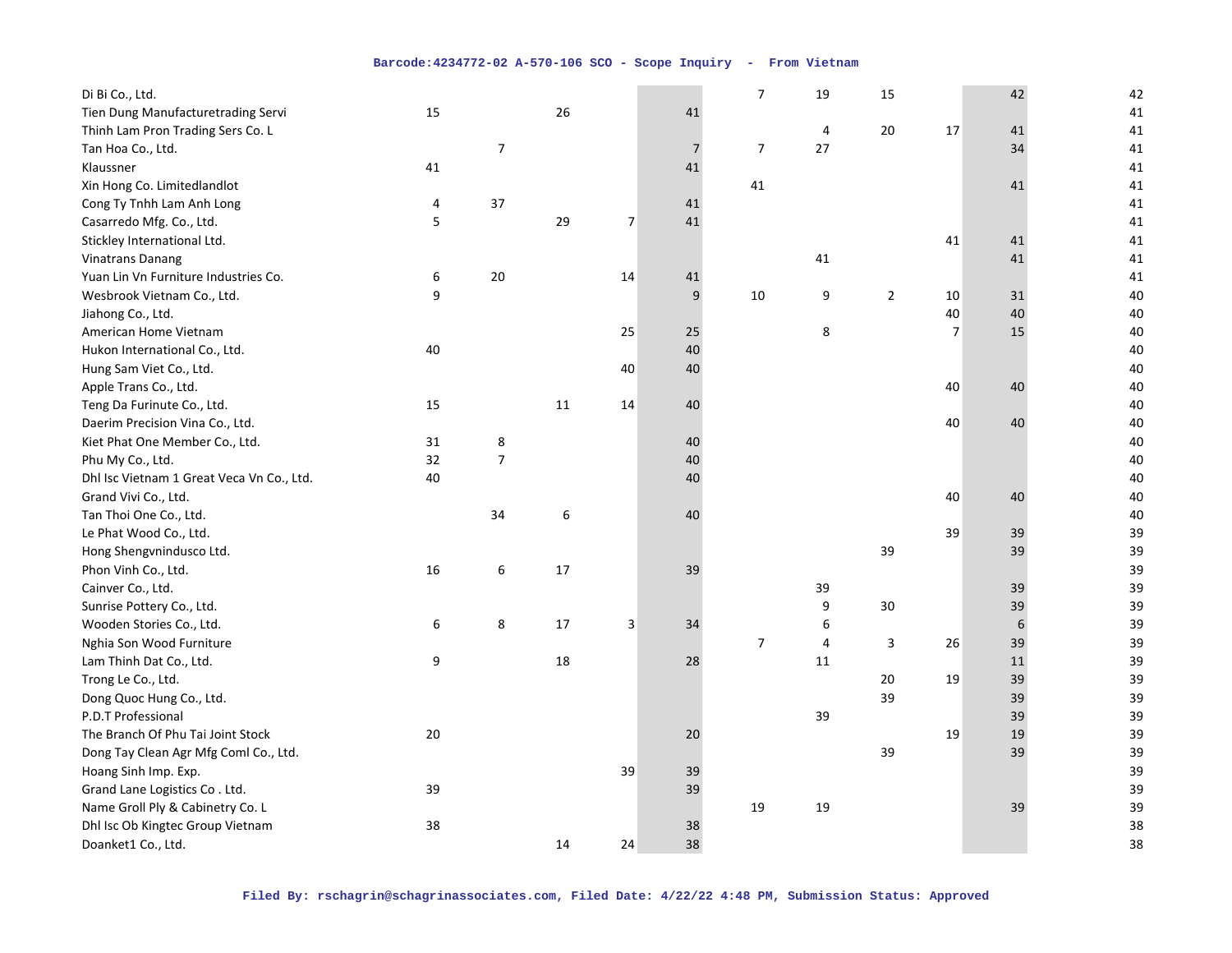| Imiti Co., Ltd.                      | $\mathbf 2$    |              | $\overline{2}$ | $\overline{\mathbf{3}}$ | $\overline{7}$ | 8              | 8  |        | 15     | 31 | 38 |
|--------------------------------------|----------------|--------------|----------------|-------------------------|----------------|----------------|----|--------|--------|----|----|
| Vietnam Infinity Furniture Co., Ltd. |                |              |                |                         |                | 5              | 33 |        |        | 38 | 38 |
| V Mart Lo Co., Ltd.                  |                |              |                |                         |                |                |    | 38     |        | 38 | 38 |
| M&T Exp. Trading                     |                |              |                |                         |                |                | 26 | 12     |        | 38 | 38 |
| Long Nguyen Trading & Service Co.    | 8              | 10           | 8              | 11                      | 38             |                |    |        |        |    | 38 |
| Thanh Thanh Binh Duong Co., Ltd.     |                | 20           |                | 13                      | 33             | 4              |    |        |        | 4  | 38 |
| <b>Honglam Service Trading</b>       |                |              |                |                         |                |                |    |        | 38     | 38 | 38 |
| Shuntai Co., Ltd. Lot A3 N1 Street   | $\overline{7}$ |              | 9              |                         | 16             | 11             |    | $11\,$ |        | 21 | 38 |
| Cong Ty Tnhh Mtv Go Anh Thuong       |                |              |                |                         |                |                |    | 37     |        | 37 | 37 |
| Honai Companylimited                 |                |              |                |                         |                | 37             |    |        |        | 37 | 37 |
| Dau Tieng Woodwork Js Co.            |                |              |                |                         |                |                |    | 9      | 28     | 37 | 37 |
| Vietboard Ltd. Co.                   |                | 23           | 14             |                         | 37             |                |    |        |        |    | 37 |
| Country Wood Furniture               | 18             | 6            |                |                         | 24             | 9              |    |        | 4      | 13 | 37 |
| Kotobuki Sea                         |                |              |                |                         |                | 10             | 6  | 10     | $10\,$ | 37 | 37 |
| Hoang Thien Duy Co., Ltd.            | 8              | 16           | 8              |                         | 32             |                | 5  |        |        | 5  | 37 |
| V Mart Logistics Co., Ltd.           |                |              |                |                         |                |                |    | 37     |        | 37 | 37 |
| Jason Furniture Vietnam Co. Li       |                |              |                |                         |                |                | 31 | 5      |        | 36 | 36 |
| Cong Ty Tnhh San Xuat Dien Tu        |                |              | 18             |                         | 18             |                |    |        | 17     | 17 | 36 |
| Fusionvina Co., Ltd.                 |                |              |                |                         |                |                |    |        | 36     | 36 | 36 |
| Sam Well Furniture Co., Ltd.         |                |              |                |                         |                |                |    |        | 36     | 36 | 36 |
| Minh Tan Imp. Exp. Co.               |                |              |                |                         |                | 18             |    |        | 18     | 36 | 36 |
| Saigon River Co., Ltd.               |                |              |                |                         |                | 36             |    |        |        | 36 | 36 |
| Exp. Furniture Legacy Home Fashio    |                | 36           |                |                         | 36             |                |    |        |        |    | 36 |
| Anpha Co., Ltd.                      |                |              | 36             |                         | 36             |                |    |        |        |    | 36 |
| Shenzhen Weishidai Tradingco. Ltd.   |                |              |                | 36                      | 36             |                |    |        |        |    | 36 |
| Link Usa Co., Ltd.                   | 14             | 21           |                |                         | 36             |                |    |        |        |    | 36 |
| Trang Parawood Co., Ltd.             |                | 23           |                |                         | 23             |                |    | 12     |        | 12 | 36 |
| Ue Furniture Vietnam Co., Ltd.       |                |              | 11             | 24                      | 36             |                |    |        |        |    | 36 |
| Mekong Furniture Shares              |                |              |                |                         |                |                |    |        | 35     | 35 | 35 |
| Tranle Incom Co., Ltd.               |                |              |                |                         |                |                |    | 35     |        | 35 | 35 |
| Tran Duc Co 69 13 Bc 42              |                |              | 23             | 12                      | 35             |                |    |        |        |    | 35 |
| Tan Dai Viet General Trading         |                |              |                |                         |                |                |    | 17     | 18     | 35 | 35 |
| Hometec Llc Companylimited           |                |              |                | 35                      | 35             |                |    |        |        |    | 35 |
| Gft Unique Vietnam                   |                |              |                |                         |                |                | 35 |        |        | 35 | 35 |
| Thang Long Metal Wares Company       |                |              |                | $\mathbf{1}$            | $1\,$          | $\overline{4}$ | 8  | 12     | 10     | 34 | 35 |
| Century Distribution System Inc.     | 35             |              |                |                         | 35             |                |    |        |        |    | 35 |
| Thanh Ngoc Group                     |                | $\mathbf{1}$ | 34             |                         | 35             |                |    |        |        |    | 35 |
| Lv & Oriental Pearl Co., Ltd.        |                |              | 14             | 21                      | 35             |                |    |        |        |    | 35 |
| Tinh That Phap Quang                 |                |              |                |                         |                |                | 35 |        |        | 35 | 35 |
| Vietnam Fortress Tools Jsc           |                |              |                |                         |                |                |    | 24     | 11     | 35 | 35 |
| Ngoc Dong Ha Nam Co., Ltd.           |                |              |                |                         |                | 35             |    |        |        | 35 | 35 |
| Toc Enterprise Vietnam Co., Ltd.     | $\overline{7}$ | 27           |                |                         | 34             |                |    |        |        |    | 34 |
|                                      |                |              |                |                         |                |                |    |        |        |    |    |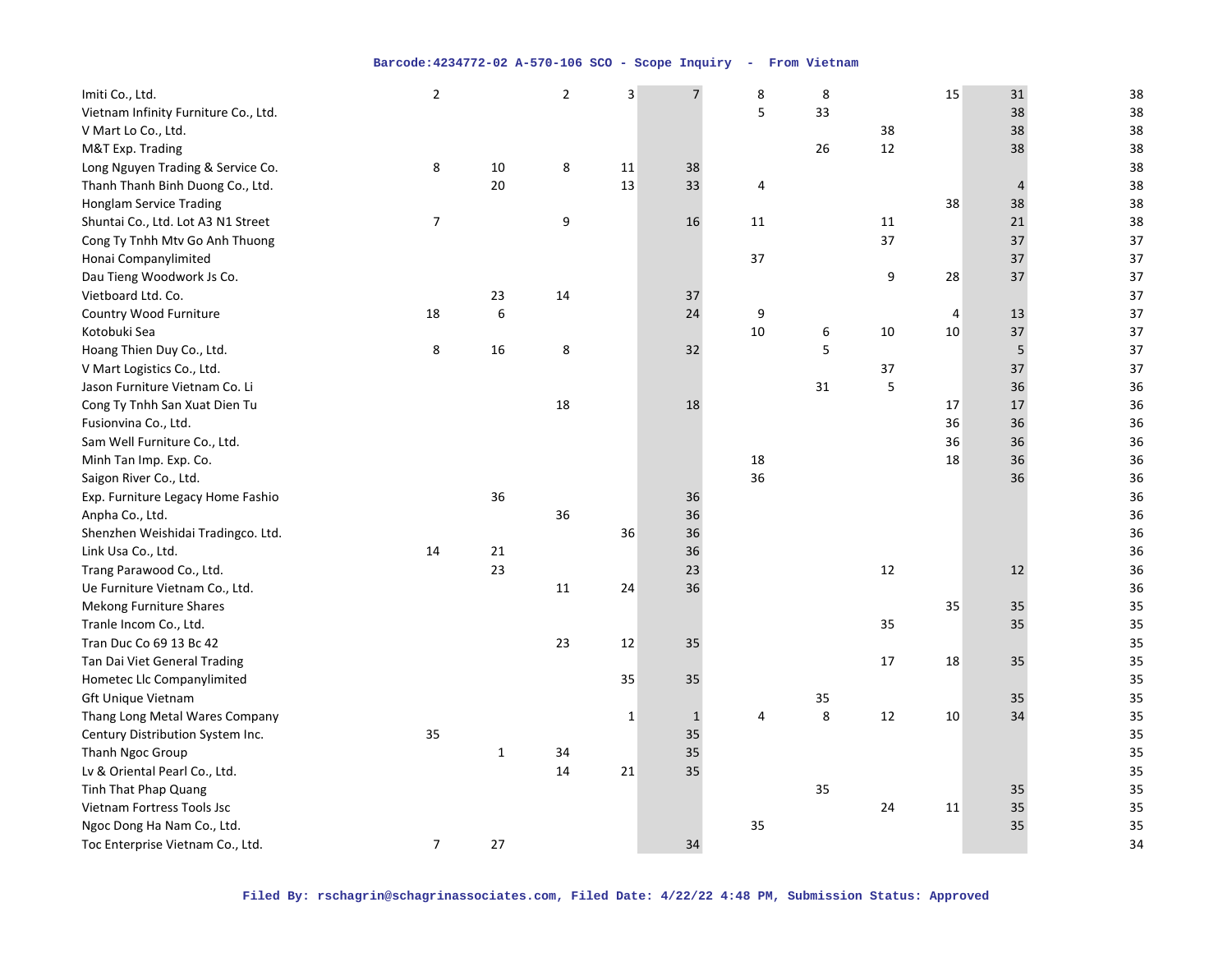| Glory (Vietnam) Industries Co., Ltd.                                                                                                                                                                                                                                                                                                                                                                                                                                                                                                                                                                                                                                                                                           |    |                         |                                              |                   |                                                              | 34                        |                |                                                   |                                            | 34                                                       | 34                                                                                                                                                 |
|--------------------------------------------------------------------------------------------------------------------------------------------------------------------------------------------------------------------------------------------------------------------------------------------------------------------------------------------------------------------------------------------------------------------------------------------------------------------------------------------------------------------------------------------------------------------------------------------------------------------------------------------------------------------------------------------------------------------------------|----|-------------------------|----------------------------------------------|-------------------|--------------------------------------------------------------|---------------------------|----------------|---------------------------------------------------|--------------------------------------------|----------------------------------------------------------|----------------------------------------------------------------------------------------------------------------------------------------------------|
| Greentouch Home Ltd.                                                                                                                                                                                                                                                                                                                                                                                                                                                                                                                                                                                                                                                                                                           |    |                         |                                              |                   |                                                              |                           |                | 34                                                |                                            | 34                                                       | 34                                                                                                                                                 |
| Kim Hong Thanh Co., Ltd.                                                                                                                                                                                                                                                                                                                                                                                                                                                                                                                                                                                                                                                                                                       |    |                         |                                              |                   |                                                              |                           |                | 3                                                 | 31                                         | 34                                                       | 34                                                                                                                                                 |
| Lehome International Co., Ltd.                                                                                                                                                                                                                                                                                                                                                                                                                                                                                                                                                                                                                                                                                                 |    |                         | 9                                            |                   | 9                                                            |                           |                | 9                                                 | 16                                         | 25                                                       | 34                                                                                                                                                 |
| Tuan Phat Wood Ltd.                                                                                                                                                                                                                                                                                                                                                                                                                                                                                                                                                                                                                                                                                                            |    |                         |                                              |                   |                                                              | 34                        |                |                                                   |                                            | 34                                                       | 34                                                                                                                                                 |
| Khoi Nguyen Woods Imp. Exp. Com                                                                                                                                                                                                                                                                                                                                                                                                                                                                                                                                                                                                                                                                                                | 25 | 9                       |                                              |                   | 34                                                           |                           |                |                                                   |                                            |                                                          | 34                                                                                                                                                 |
| Sconcept Vietnam Co., Ltd.                                                                                                                                                                                                                                                                                                                                                                                                                                                                                                                                                                                                                                                                                                     |    | 10                      |                                              |                   | 10                                                           | 1                         |                | $\mathbf{1}$                                      | 21                                         | 23                                                       | 34                                                                                                                                                 |
| Vinawood Production And Exp. Join                                                                                                                                                                                                                                                                                                                                                                                                                                                                                                                                                                                                                                                                                              |    |                         |                                              |                   |                                                              | 20                        |                | 14                                                |                                            | 34                                                       | 34                                                                                                                                                 |
| Minh Tri Mfg. Trading Jsc                                                                                                                                                                                                                                                                                                                                                                                                                                                                                                                                                                                                                                                                                                      | 11 | 11                      |                                              | 11                | 34                                                           |                           |                |                                                   |                                            |                                                          | 34                                                                                                                                                 |
| Pacific Lighting Equipment Producti                                                                                                                                                                                                                                                                                                                                                                                                                                                                                                                                                                                                                                                                                            | 26 | 5                       |                                              |                   | 32                                                           | $\overline{2}$            |                |                                                   |                                            | $\overline{2}$                                           | 34                                                                                                                                                 |
| U&I Logistics Southern Jsc                                                                                                                                                                                                                                                                                                                                                                                                                                                                                                                                                                                                                                                                                                     |    |                         |                                              |                   |                                                              |                           |                | 34                                                |                                            | 34                                                       | 34                                                                                                                                                 |
| Hong Richs Furniture Vietnam Co.                                                                                                                                                                                                                                                                                                                                                                                                                                                                                                                                                                                                                                                                                               |    |                         |                                              |                   |                                                              | 33                        |                |                                                   |                                            | 33                                                       | 33                                                                                                                                                 |
| Tico                                                                                                                                                                                                                                                                                                                                                                                                                                                                                                                                                                                                                                                                                                                           |    |                         |                                              |                   |                                                              | 33                        |                |                                                   |                                            | 33                                                       | 33                                                                                                                                                 |
| Toshiba Industries Products Asia Co.                                                                                                                                                                                                                                                                                                                                                                                                                                                                                                                                                                                                                                                                                           |    |                         |                                              | 33                | 33                                                           |                           |                |                                                   |                                            |                                                          | 33                                                                                                                                                 |
| Marvelous Land International Vietnam Co.                                                                                                                                                                                                                                                                                                                                                                                                                                                                                                                                                                                                                                                                                       |    |                         | 6                                            | 6                 | 12                                                           | $\overline{7}$            | 8              | $\boldsymbol{7}$                                  |                                            | 21                                                       | 33                                                                                                                                                 |
| Le Tran Producing Trading And Servi                                                                                                                                                                                                                                                                                                                                                                                                                                                                                                                                                                                                                                                                                            | 33 |                         |                                              |                   | 33                                                           |                           |                |                                                   |                                            |                                                          | 33                                                                                                                                                 |
| Dukhaco Co., Ltd.                                                                                                                                                                                                                                                                                                                                                                                                                                                                                                                                                                                                                                                                                                              |    |                         |                                              |                   |                                                              |                           | 6              | $27$                                              |                                            | 33                                                       | 33                                                                                                                                                 |
|                                                                                                                                                                                                                                                                                                                                                                                                                                                                                                                                                                                                                                                                                                                                |    |                         | 9                                            |                   | 9                                                            |                           |                |                                                   | 18                                         | 24                                                       |                                                                                                                                                    |
|                                                                                                                                                                                                                                                                                                                                                                                                                                                                                                                                                                                                                                                                                                                                | 19 | $\overline{4}$          |                                              |                   |                                                              |                           | $\overline{2}$ | 6                                                 |                                            | 8                                                        |                                                                                                                                                    |
|                                                                                                                                                                                                                                                                                                                                                                                                                                                                                                                                                                                                                                                                                                                                |    | 26                      |                                              |                   |                                                              |                           |                |                                                   |                                            |                                                          |                                                                                                                                                    |
|                                                                                                                                                                                                                                                                                                                                                                                                                                                                                                                                                                                                                                                                                                                                |    | 33                      |                                              |                   | 33                                                           |                           |                |                                                   |                                            |                                                          |                                                                                                                                                    |
|                                                                                                                                                                                                                                                                                                                                                                                                                                                                                                                                                                                                                                                                                                                                |    |                         |                                              |                   |                                                              |                           | $\overline{7}$ |                                                   |                                            |                                                          |                                                                                                                                                    |
|                                                                                                                                                                                                                                                                                                                                                                                                                                                                                                                                                                                                                                                                                                                                |    |                         |                                              |                   |                                                              |                           |                |                                                   | 16                                         |                                                          |                                                                                                                                                    |
|                                                                                                                                                                                                                                                                                                                                                                                                                                                                                                                                                                                                                                                                                                                                |    |                         |                                              |                   | $\mathbf{1}$                                                 | $\mathbf 1$               |                |                                                   |                                            |                                                          |                                                                                                                                                    |
|                                                                                                                                                                                                                                                                                                                                                                                                                                                                                                                                                                                                                                                                                                                                | 18 |                         |                                              |                   |                                                              |                           | 9              |                                                   |                                            | 12                                                       |                                                                                                                                                    |
|                                                                                                                                                                                                                                                                                                                                                                                                                                                                                                                                                                                                                                                                                                                                |    |                         |                                              |                   |                                                              |                           |                |                                                   |                                            | 25                                                       |                                                                                                                                                    |
|                                                                                                                                                                                                                                                                                                                                                                                                                                                                                                                                                                                                                                                                                                                                | 23 | 9                       |                                              |                   | 32                                                           |                           |                |                                                   |                                            |                                                          |                                                                                                                                                    |
| Great Craft Vn Ltd.                                                                                                                                                                                                                                                                                                                                                                                                                                                                                                                                                                                                                                                                                                            |    |                         |                                              |                   |                                                              |                           |                |                                                   |                                            |                                                          |                                                                                                                                                    |
|                                                                                                                                                                                                                                                                                                                                                                                                                                                                                                                                                                                                                                                                                                                                | 4  | $\overline{2}$          |                                              | 3                 | 9                                                            | 8                         |                | $\overline{7}$                                    | $\overline{2}$                             | 23                                                       |                                                                                                                                                    |
|                                                                                                                                                                                                                                                                                                                                                                                                                                                                                                                                                                                                                                                                                                                                |    |                         |                                              |                   |                                                              |                           | 32             |                                                   |                                            | 32                                                       |                                                                                                                                                    |
|                                                                                                                                                                                                                                                                                                                                                                                                                                                                                                                                                                                                                                                                                                                                |    |                         |                                              |                   |                                                              |                           |                | 10                                                | 22                                         | 32                                                       |                                                                                                                                                    |
|                                                                                                                                                                                                                                                                                                                                                                                                                                                                                                                                                                                                                                                                                                                                |    |                         | 24                                           |                   |                                                              |                           |                |                                                   |                                            |                                                          |                                                                                                                                                    |
|                                                                                                                                                                                                                                                                                                                                                                                                                                                                                                                                                                                                                                                                                                                                |    |                         |                                              |                   |                                                              | 17                        |                |                                                   |                                            | 17                                                       |                                                                                                                                                    |
|                                                                                                                                                                                                                                                                                                                                                                                                                                                                                                                                                                                                                                                                                                                                |    |                         |                                              |                   |                                                              |                           |                |                                                   |                                            |                                                          |                                                                                                                                                    |
|                                                                                                                                                                                                                                                                                                                                                                                                                                                                                                                                                                                                                                                                                                                                |    |                         |                                              |                   |                                                              |                           |                |                                                   |                                            |                                                          |                                                                                                                                                    |
|                                                                                                                                                                                                                                                                                                                                                                                                                                                                                                                                                                                                                                                                                                                                |    |                         |                                              |                   |                                                              |                           |                |                                                   |                                            | 9                                                        |                                                                                                                                                    |
|                                                                                                                                                                                                                                                                                                                                                                                                                                                                                                                                                                                                                                                                                                                                |    |                         |                                              |                   |                                                              |                           |                |                                                   |                                            |                                                          |                                                                                                                                                    |
|                                                                                                                                                                                                                                                                                                                                                                                                                                                                                                                                                                                                                                                                                                                                |    |                         |                                              |                   |                                                              |                           |                |                                                   |                                            |                                                          |                                                                                                                                                    |
|                                                                                                                                                                                                                                                                                                                                                                                                                                                                                                                                                                                                                                                                                                                                |    |                         |                                              |                   |                                                              |                           |                |                                                   |                                            |                                                          |                                                                                                                                                    |
|                                                                                                                                                                                                                                                                                                                                                                                                                                                                                                                                                                                                                                                                                                                                |    |                         |                                              |                   |                                                              |                           |                |                                                   |                                            | 31                                                       |                                                                                                                                                    |
|                                                                                                                                                                                                                                                                                                                                                                                                                                                                                                                                                                                                                                                                                                                                |    |                         |                                              |                   |                                                              |                           |                |                                                   |                                            |                                                          |                                                                                                                                                    |
|                                                                                                                                                                                                                                                                                                                                                                                                                                                                                                                                                                                                                                                                                                                                |    |                         |                                              | 4                 | $\overline{4}$                                               |                           |                |                                                   |                                            |                                                          |                                                                                                                                                    |
| Excellaz Co., Ltd.<br>Sun Vn Transport Corp.<br>Khang Hung Dat Co., Ltd.<br>Princemate Vn Co., Ltd.<br>Tamlong Craft Co., Ltd.<br>Bachtung La Co., Ltd.<br>Duc Thanh Wood Processing Joint Stock Company<br>Nghi Hung Imp. Exp. Co., Ltd.<br>Arin International Trading Ltd.<br>High Harvest Furniture Co., Ltd.<br>9 Hd Co., Ltd.<br>Kingtec (Vn) Technologies Co., Ltd.<br>Whiterock Co., Ltd.<br>Trieu Phu Loc Co., Ltd.<br>Duy Tan Furniture Co., Ltd.<br>Bao Kiet Trading Co., Ltd.<br>Dhl Isc Vietnam 1 Unity Vietnam Co., Ltd.<br>Thong Nhat Co., Ltd.<br>Tien Phong Cam Lo Co., Ltd.<br>G S Vietnam Mfg. Trading C<br>Damco A S<br>Maple Mfg. Trading<br>Cong Ty Tnhh Response Vietnam<br>H. Nicholas & Co Joint Stock | 31 | $\mathbf{1}$<br>3<br>11 | $\overline{2}$<br>$\overline{7}$<br>21<br>11 | 8<br>8<br>8<br>15 | 25<br>33<br>8<br>21<br>$\bf 8$<br>21<br>32<br>15<br>31<br>22 | 17<br>32<br>4<br>15<br>31 | 31<br>6<br>5   | $\overline{7}$<br>10<br>3<br>18<br>12<br>22<br>31 | 9<br>$\overline{7}$<br>31<br>9<br>16<br>27 | 25<br>33<br>32<br>12<br>32<br>31<br>31<br>31<br>31<br>27 | 33<br>33<br>33<br>33<br>33<br>33<br>33<br>33<br>33<br>32<br>32<br>32<br>32<br>32<br>32<br>32<br>32<br>31<br>31<br>31<br>31<br>31<br>31<br>31<br>31 |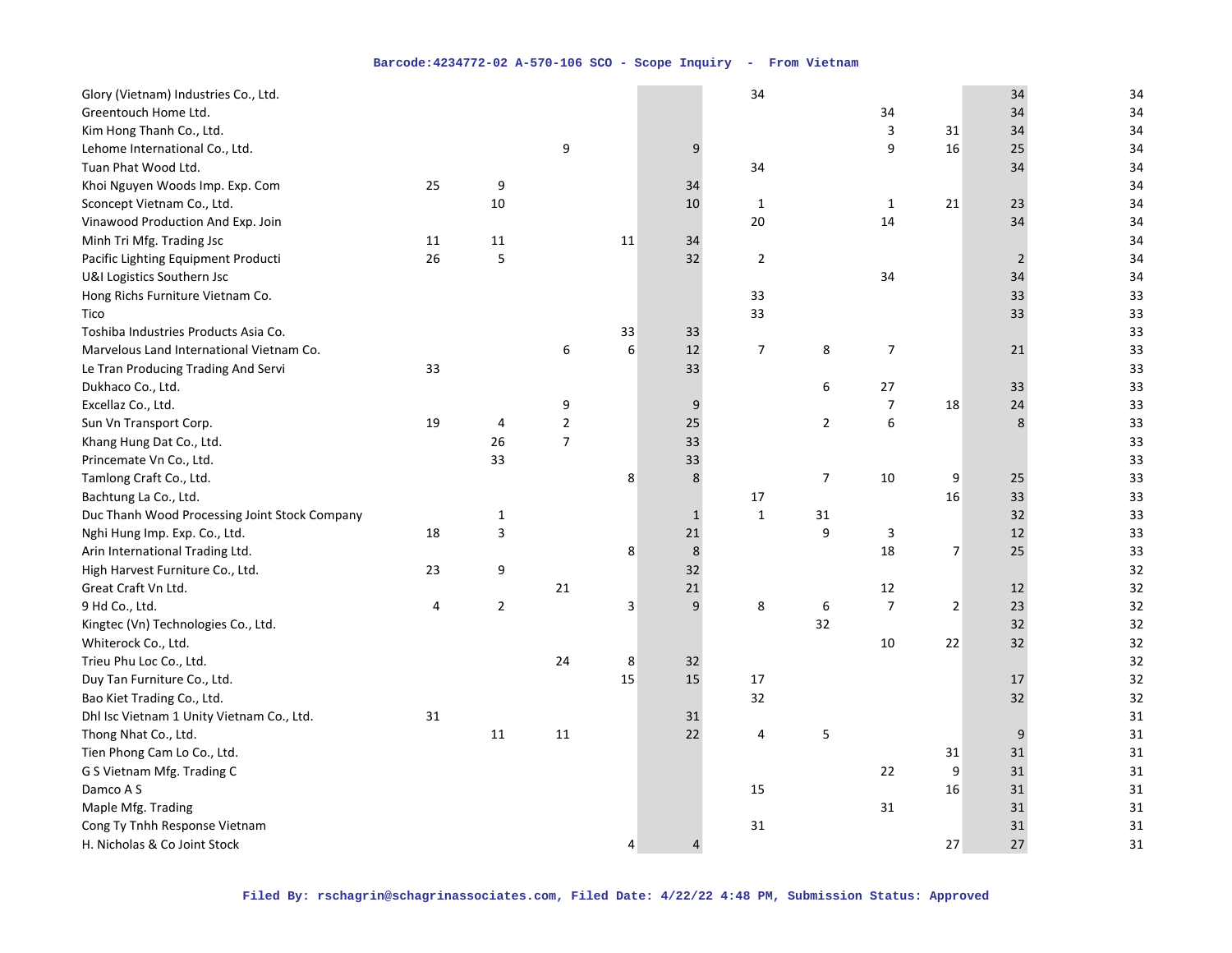| Vietmo Pet Co., Ltd.                 |                |                |                |                |                |                | 31     |    |    | 31             | 31     |
|--------------------------------------|----------------|----------------|----------------|----------------|----------------|----------------|--------|----|----|----------------|--------|
| Hang Xuyen Co., Ltd. No.885 Sheet    |                |                |                |                |                | 16             | 15     |    |    | 31             | 31     |
| Cong Ty Tnhh Thuong Mai Dich Vu Kim  |                |                |                |                |                | 15             | 15     |    |    | 31             | 31     |
| Nam Viet Jsc                         |                |                |                | 7              | 7              | 23             |        |    |    | 23             | 31     |
| <b>Global Furniture Solutions</b>    | 8              | 21             | $\overline{2}$ |                | 30             |                |        |    |    |                | 30     |
| Prestige International Investments   |                |                |                |                |                |                | 5      |    | 25 | 30             | $30\,$ |
| Cao Hoa Co., Ltd.                    |                |                |                |                |                | $30\,$         |        |    |    | 30             | 30     |
| Wendelbo Sea Jsc                     | 0              |                | $\mathbf{1}$   | $\overline{7}$ | $\overline{7}$ | $\overline{7}$ | 6      | 3  | 6  | 23             | 30     |
| Thanh Loc Phat Production Trade      |                |                |                |                |                |                |        |    | 30 | 30             | 30     |
| Aurora Himalaya Jsc                  |                |                |                |                |                |                |        | 15 | 15 | 30             | $30\,$ |
| Kuma Furniture Co., Ltd.             |                | 30             |                |                | 30             |                |        |    |    |                | 30     |
| Cty Tnhh Amedan Furniture Mfg.       |                |                | 12             |                | 12             | 18             |        |    |    | 18             | 30     |
| Haprosimex Jsc                       |                |                | 4              |                | $\overline{4}$ | 25             |        |    |    | 25             | 30     |
| Mekong Furniture Co., Ltd.           |                |                |                | 17             | 17             | 13             |        |    |    | 13             | 30     |
| Delancey Street Furniture Vietnam    |                |                |                | 10             | 10             | 20             |        |    |    | 20             | 30     |
| Trio (Vn) Co., Ltd.                  |                |                |                |                |                |                |        | 16 | 13 | 30             | $30\,$ |
| Vinh Moc Furniture Co., Ltd.         |                |                |                |                |                | 12             | 17     |    |    | 30             | 30     |
| Hometec Llccompany Ltd.              |                |                |                | 30             | 30             |                |        |    |    |                | 30     |
| Vietnam Senyuan Co., Ltd.            |                |                |                |                |                |                |        | 29 |    | 29             | 29     |
| Jing Bo Vn Co., Ltd.                 |                |                |                |                |                |                |        |    | 29 | 29             | 29     |
| Unity Vietnam Co., Ltd. Lot No.48    |                |                |                | 20             | 20             | 10             |        |    |    | 10             | 29     |
| Son Tung Wood Imp. Exp. Ltd.         |                |                |                |                |                | 20             | $10\,$ |    |    | 29             | 29     |
| Hung Loi Phat Metal Trading And      |                |                |                |                |                |                |        |    | 29 | 29             | 29     |
| Banhat Rattan Bamboo High Grade Coo  |                | 15             | 3              |                | 18             |                | 11     |    |    | 11             | 29     |
| Hackney Home Furnishings Inc.        | $\overline{7}$ | $\overline{7}$ | $\overline{7}$ |                | 22             | $\overline{7}$ |        |    |    | $\overline{7}$ | 29     |
| Bamboo Nature Mfg.                   |                |                |                |                |                |                |        | 29 |    | 29             | 29     |
| Nam Hoa Trading And Production Corp. |                |                | $\mathbf{1}$   | 15             | 16             |                |        |    | 13 | 13             | 29     |
| Teamade Stationery Vietnam           |                |                |                |                |                |                |        | 29 |    | 29             | 29     |
| Dang Khanh Co., Ltd.                 |                |                | 12             |                | 12             |                | 16     |    |    | 16             | 29     |
| Sesan Furniture Ltd. Co.             |                |                |                | 19             | 19             | 10             |        |    |    | 10             | 29     |
| Uyen Hung Rong He Furniture Co. Lt   |                |                |                |                |                |                |        |    | 29 | 29             | 29     |
| Dong Phu Wood Jsc                    |                |                |                |                |                |                | 29     |    |    | 29             | 29     |
| Bao Kien Co., Ltd.                   | 9              |                |                |                | 9              |                |        |    | 20 | 20             | 29     |
| Triforce International Co., Ltd.     |                |                |                |                |                |                |        |    | 28 | 28             | 28     |
| Tan Nhat Wood Co. Ltdno C1 C2 C3     |                |                |                |                |                | 19             | 9      |    |    | 28             | 28     |
| Pinetree Co., Ltd.                   |                |                |                |                |                |                |        | 28 |    | 28             | 28     |
| Ty Long Only Member Co., Ltd.        |                |                |                | 8              | 8              | 4              | 16     |    |    | 20             | 28     |
| East                                 |                |                |                |                |                | 6              |        | 22 |    | 28             | 28     |
| Galaxy Furniture Pro Trade Ser Co.   |                |                |                |                |                |                |        |    | 28 | 28             | 28     |
| Keysheen Vietnam Ltd.                |                | 3              |                |                | $\overline{3}$ |                | 25     |    |    | 25             | 28     |
| Kenyield Innovations Ltd.            |                |                |                |                |                |                | 28     |    |    | 28             | 28     |
| A & B Trading Imp. Exp. Service      |                |                |                |                |                |                | 12     | 16 |    | 28             | 28     |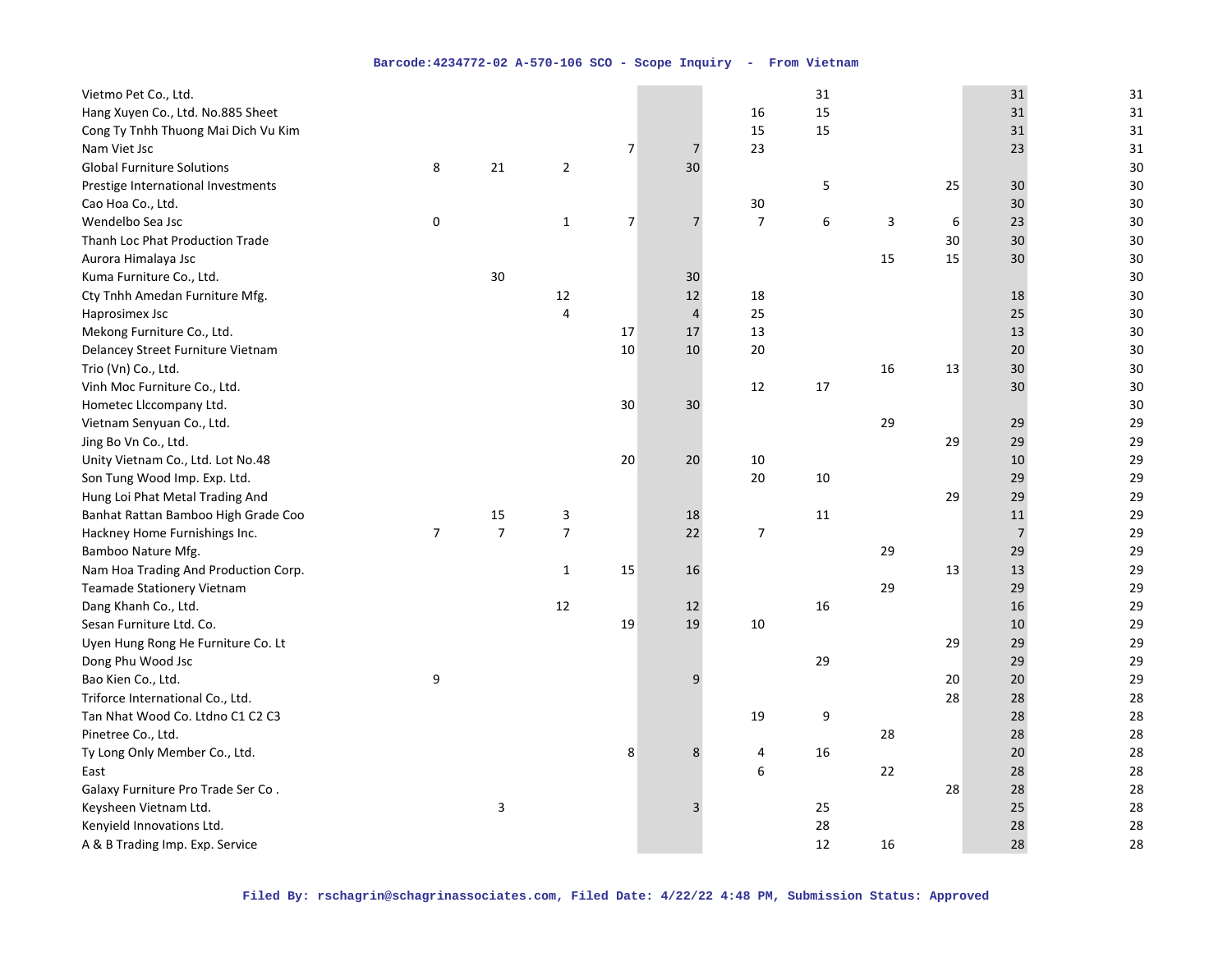| Cong Ty Tnhh Sx & Tm Kim Khi Hung     |                  |                  |    |                |                | 28 |                |        |                | 28             | 28 |
|---------------------------------------|------------------|------------------|----|----------------|----------------|----|----------------|--------|----------------|----------------|----|
| Thanh Nghia Furniture Co., Ltd.       |                  |                  |    |                |                |    |                | 15     | 13             | 28             | 28 |
| Ttp Vinawood Production Trading Ser   |                  |                  |    |                |                |    |                | 14     | 14             | 28             | 28 |
| Cong Ty Tnhh Noi That Winland         |                  | 14               | 14 |                | 28             |    |                |        |                |                | 28 |
| Cong Ty Tnhh Loi Oai                  |                  |                  | 28 |                | 28             |    |                |        |                |                | 28 |
| Moc Phat Imp. Exp. Co., Ltd.          |                  | 28               |    |                | 28             |    |                |        |                |                | 28 |
| Mtp Furniture Co., Ltd.               | $11\,$           | $\overline{4}$   | 9  |                | 24             | 4  |                |        |                | 4              | 27 |
| Binh Thanh Imp. Exp. Producti         |                  |                  |    | 26             | 26             |    |                |        | $\overline{2}$ | $\overline{2}$ | 27 |
| Global Cases Vietnam Co., Ltd.        |                  |                  |    |                |                | 27 |                |        |                | 27             | 27 |
| Vietnam Jsc                           |                  |                  |    | 27             | 27             |    |                |        |                |                | 27 |
| Casadevall Vietnam Co., Ltd.          |                  |                  |    |                |                |    |                | 14     | 13             | 27             | 27 |
| Guan Jun Co., Ltd.                    | $\boldsymbol{6}$ | $\boldsymbol{7}$ | 14 |                | 27             |    |                |        |                |                | 27 |
| Viet Craft Chain Exp. Co., Ltd.       |                  |                  | 13 | 14             | 27             |    |                |        |                |                | 27 |
| Woodsland Joint Venture Co.           |                  |                  |    |                |                |    |                |        | 27             | 27             | 27 |
| <b>Chau Tuan Business</b>             |                  |                  | 13 | 15             | 27             |    |                |        |                |                | 27 |
| Sunrise Imp. Exp. Investment          |                  | 27               |    |                | 27             |    |                |        |                |                | 27 |
| Kimsen Industries Corp.               |                  | $\mathbf 1$      |    |                | $\mathbf 1$    |    | 5              | 11     | 11             | 26             | 27 |
| Carfip Commercial Services Co., Ltd.  | 9                |                  | 18 |                | $27$           |    |                |        |                |                | 27 |
| Anvifu Co. L Td.                      | 27               |                  |    |                | 27             |    |                |        |                |                | 27 |
| Quy Nhon Cushion Joint Stock          |                  |                  |    |                |                | 27 |                |        |                | 27             | 27 |
| Key Bay Furniture Co., Ltd.           |                  |                  |    |                |                | 16 |                | 11     |                | 27             | 27 |
| International Furniture Corporation   | 9                |                  | 13 |                | 21             |    |                | 6      |                | 6              | 27 |
| Vinhdat Co., Ltd.                     |                  |                  |    |                |                |    |                |        | 27             | 27             | 27 |
| Hue Minh Phat Co., Ltd.               |                  | 27               |    |                | 27             |    |                |        |                |                | 27 |
| Thach Anh Stone Mfg. Co.              |                  |                  | 27 |                | 27             |    |                |        |                |                | 27 |
| Hieu Long Wooden Furniture Co.        |                  |                  |    |                |                |    | 9              | 18     |                | 27             | 27 |
| Danh Tung Furniture                   |                  |                  |    | $\overline{7}$ | $\overline{7}$ |    | $\overline{7}$ | 13     |                | 20             | 26 |
| Anh Loi New Tech Co., Ltd.            |                  |                  |    |                |                |    |                |        | 26             | 26             | 26 |
| Uyen Hung Binh Duong Co., Ltd.        |                  |                  |    |                |                |    |                |        | 26             | 26             | 26 |
| Tac Thuan An Wood                     | 26               |                  |    |                | 26             |    |                |        |                |                | 26 |
| Daithanh Furniture Jsc High Way 1 A   |                  |                  |    |                |                |    |                | 13     | 13             | 26             | 26 |
| Danh Tung Prod Trading Serv Co., Ltd. |                  |                  |    |                |                |    | 14             | $12\,$ |                | 26             | 26 |
| Hue Minh Jsc                          | 11               |                  | 15 |                | 26             |    |                |        |                |                | 26 |
| Magnussen International Corp.         | 14               |                  | 6  |                | 20             |    | 6              |        |                | 6              | 26 |
| Huayi Vietnam Furniture Co., Ltd.     |                  |                  |    |                |                | 17 | 9              |        |                | 26             | 26 |
| Cao Nguyen                            |                  |                  |    |                |                |    | $11\,$         |        | 15             | 26             | 26 |
| Thien Phat Wood Co., Ltd.             | 17               |                  |    | 9              | 26             |    |                |        |                |                | 26 |
| Tita Bathroom Ltd.                    |                  |                  |    |                |                |    | 6              | 20     |                | 26             | 26 |
| Minh Tien Co., Ltd.                   |                  |                  |    |                |                | 5  | 21             |        |                | 26             | 26 |
| Thanh Thuy Ptd Co., Ltd.              |                  |                  |    |                |                | 15 | 10             |        |                | 26             | 26 |
| Att Logistics Jsc                     |                  |                  |    |                |                |    |                | 26     |                | $26\,$         | 26 |
| Trien Dau Co., Ltd.                   | 18               |                  | 4  |                | 22             |    |                | 4      |                | $\overline{4}$ | 26 |
|                                       |                  |                  |    |                |                |    |                |        |                |                |    |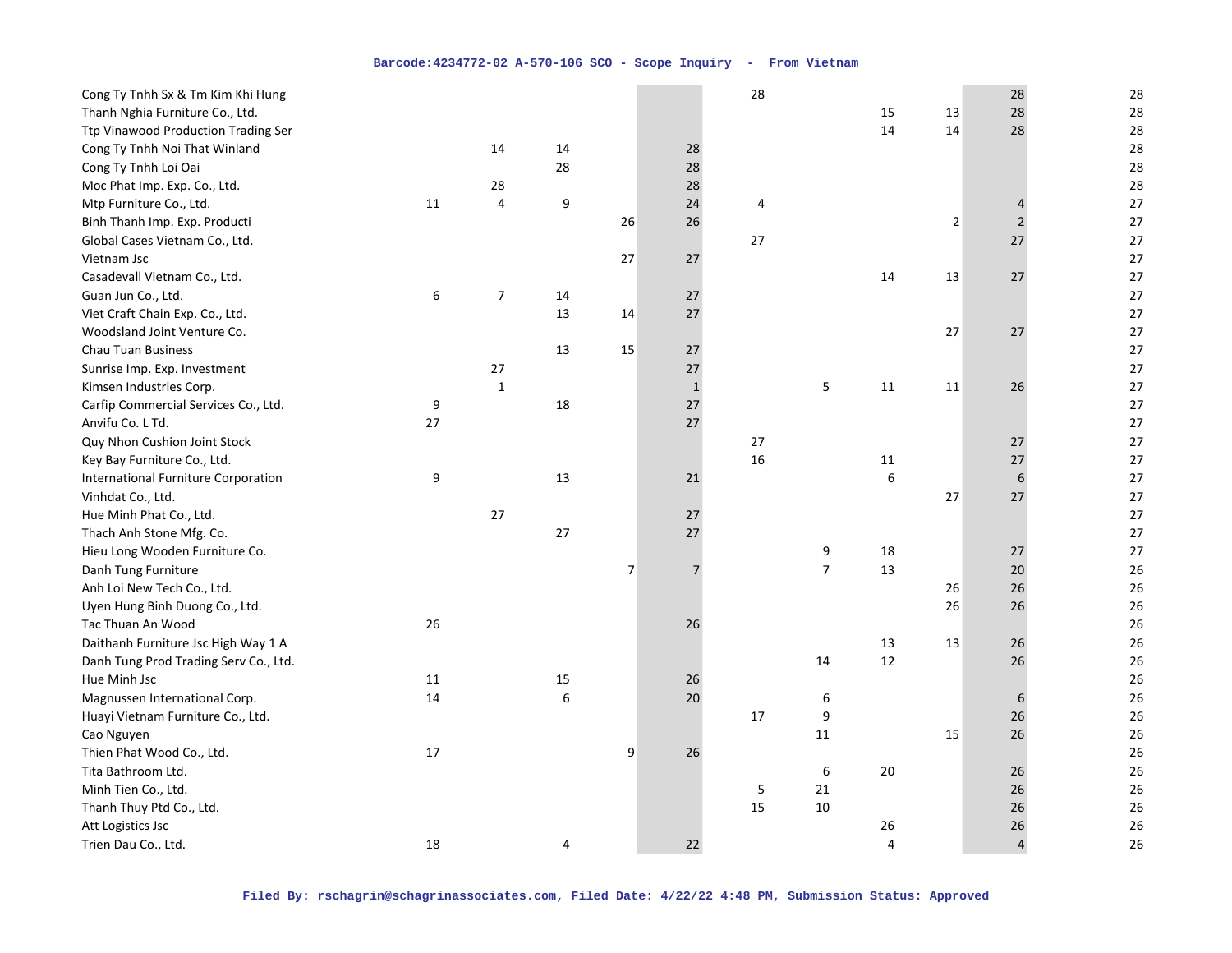| Afm Co., Ltd. Binh Chanh Hamlet                   |                | 25             |    |                | 25 |             |    |                  |                |                | 25 |
|---------------------------------------------------|----------------|----------------|----|----------------|----|-------------|----|------------------|----------------|----------------|----|
| Vpdd Jofran Sales Inc. Tai                        | 19             | 6              |    |                | 25 |             |    |                  |                |                | 25 |
| Thuong My Furniture Co., Ltd.                     |                | 25             |    |                | 25 |             |    |                  |                |                | 25 |
| Hsiang Fu Chia Enterprise Co., Ltd.               |                |                |    |                |    |             | 18 |                  | $\overline{7}$ | 25             | 25 |
| Gia Phu Co., Ltd.                                 | 14             |                | 0  |                | 15 | 10          |    |                  |                | 10             | 25 |
| Ngoc Son Bamboo And Rattan                        | 17             | 6              |    |                | 23 |             |    | $\sqrt{2}$       |                | $\overline{2}$ | 25 |
| Sealift Inc. Jointly And Severally                |                |                |    |                |    |             |    | 25               |                | 25             | 25 |
| Tlt Furniture. Ltd.                               |                |                |    |                |    | 25          |    |                  |                | 25             | 25 |
| Goodfriends Oa Systems                            |                |                |    |                |    | 25          |    |                  |                | 25             | 25 |
| Dae Heung Vina Co., Ltd.                          | 12             | $\overline{7}$ |    |                | 19 | $\mathbf 1$ | 5  |                  |                | 6              | 25 |
| Phuoc Phong Mfg. Tranding                         |                |                |    |                |    | 12          | 12 |                  |                | 25             | 25 |
| Chang Bao Vietnam Co., Ltd.                       |                |                |    |                |    |             |    | 18               | 7              | 25             | 25 |
| Santerlon Travel Goods Ltd.                       |                |                | 25 |                | 25 |             |    |                  |                |                | 25 |
| Ngoc Son Bamboo And Rattan Enterprise             |                |                |    |                |    |             | 6  | $\boldsymbol{9}$ | 10             | 25             | 25 |
| Leotech (Vietnam) Co., Ltd.                       |                |                | 12 | 12             | 25 |             |    |                  |                |                | 25 |
| Shun Hong Co., Ltd.                               |                |                | 10 | 15             | 24 |             |    |                  |                |                | 24 |
| Thanh Hung Co., Ltd.                              |                |                |    |                |    |             |    | 24               |                | 24             | 24 |
| 50017 Nghia Hoang Phuc                            |                |                |    | 24             | 24 |             |    |                  |                |                | 24 |
| Vinh Cuu Corp.                                    |                |                |    |                |    | 18          |    |                  | 6              | 24             | 24 |
| Cong Ty Tnhh Mtv Nem Sofa Minh Hao                |                |                |    |                |    |             |    | 24               |                | 24             | 24 |
| Schenker Vietnam Co., Ltd. Coaster Co. Of America |                |                |    | 24             | 24 |             |    |                  |                |                | 24 |
| Quang Minh Bookstore                              |                |                |    |                |    |             |    | 20               | 5              | 24             | 24 |
| Tam Factory Ii Wood Co., Ltd.                     | 24             |                |    |                | 24 |             |    |                  |                |                | 24 |
| Dong Nai Envirnoment Treatment                    |                |                |    |                |    |             |    | 24               |                | 24             | 24 |
| Minh Tien Ex Imp. Jsc                             |                |                | 8  | 9              | 17 | 8           |    |                  |                | 8              | 24 |
| Khai Thinh Co., Ltd.                              |                |                | 12 |                | 12 |             |    | 12               |                | 12             | 24 |
| Greatriver Wood Co., Ltd.                         |                |                |    |                |    |             |    | 24               |                | 24             | 24 |
| Hong Phuc Thanh Co., Ltd.                         | 24             |                |    |                | 24 |             |    |                  |                |                | 24 |
| Phuoc Long Phat Furniture                         |                |                | 24 |                | 24 |             |    |                  |                |                | 24 |
| Kim Long Vina Co. Limitted                        |                |                |    |                |    |             |    |                  | 24             | 24             | 24 |
| Cong Ty Tnhh Co Khi Hoang V U                     |                |                |    |                |    | 24          |    |                  |                | 24             | 24 |
| Intrabilling Dgf Isc                              | 17             |                |    | $\overline{7}$ | 24 |             |    |                  |                |                | 24 |
| Nhuan Phat New Material Co., Ltd.                 |                |                |    |                |    |             |    |                  | 24             | 24             | 24 |
| Vtb Truong Thinh Joint Stock                      |                |                |    |                |    |             |    | 13               | 11             | 24             | 24 |
| Lamviet Jsc                                       |                |                |    |                |    |             |    |                  | 24             | 24             | 24 |
| Stanley Furniture Co.                             |                |                | 24 |                | 24 |             |    |                  |                |                | 24 |
| Ca Na Manufacturingtrading Co.                    |                |                |    |                |    | 24          |    |                  |                | 24             | 24 |
| Safe Seafood And Construction Co., Ltd.           |                |                | 24 |                | 24 |             |    |                  |                |                | 24 |
| An Phu Thinh Trading Production In                |                |                | 15 |                | 15 | 8           |    |                  |                | 8              | 24 |
| Dhl Isc Vietnam Minh Huy Wooden Furniture Co.     | 24             |                |    |                | 24 |             |    |                  |                |                | 24 |
| Hcm Branch Of Feiliks Supply Chain                |                |                |    |                |    |             | 23 |                  |                | 23             | 23 |
| Lebo Enterprise Pte., Ltd.                        | $\overline{7}$ | 16             |    |                | 23 |             |    |                  |                |                | 23 |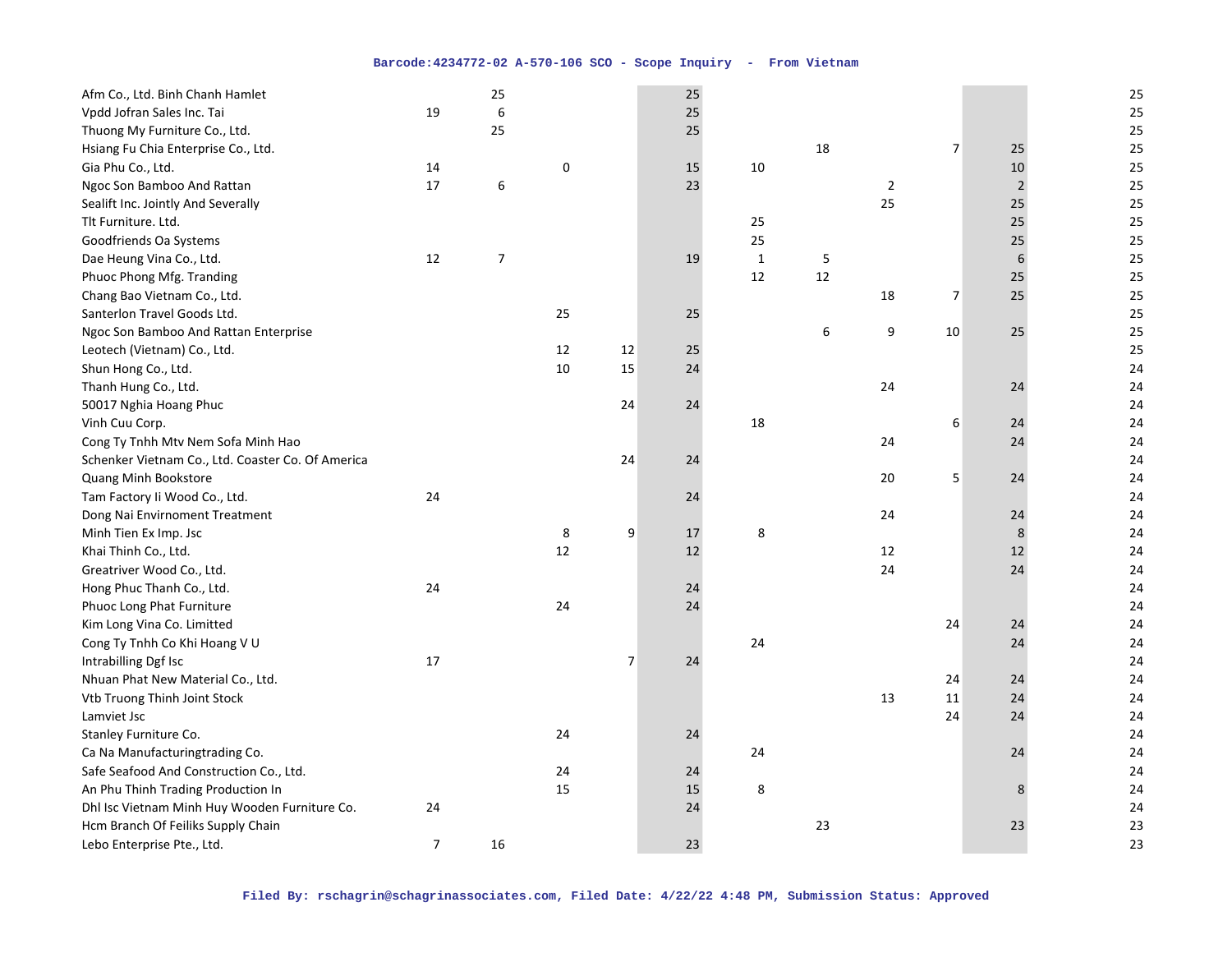| 23<br>Thanh Thanh Inter One Member Ltd. Co.<br>23<br>23<br>12<br>23<br>6<br>6<br>11<br>12<br>Loyan Co., Ltd.<br>9<br>23<br>23<br>15<br>Icsn Tech Vietnam Co. Ltd.<br>1 Starwood Furniture Mfg Vn Corp.<br>23<br>23<br>23<br>23<br>23<br>23<br>Honai Co., Ltd. No 56 8 Dieu<br>23<br>23<br>23<br>Platel Vina Co., Ltd.<br>6<br>3<br>3<br>23<br>Hong Ik Vina<br>14<br>20<br>23<br>23<br>23<br>Viet Collection Co., Ltd.<br>23<br>23<br>23<br>Truong Thanh Incod Co.<br>23<br>23<br>23<br>Ranch Hoang Thong Wood One Member<br>22<br>22<br>22<br>Cong Ty Tnhh Go Chao Yang<br>22<br>Gia Vinh Co., Ltd.<br>14<br>9<br>22<br>$\mathsf 0$<br>$\overline{2}$<br>$\pmb{0}$<br>$\overline{7}$<br>0<br>$\overline{2}$<br>22<br>Bao Dang Co., Ltd.<br>$\mathbf{1}$<br>10<br>21<br>$\mathbf{1}$<br>22<br>22<br>22<br>Chau Hai Phong One Member Co., Ltd.<br>22<br>22<br>22<br>Forever Richful Enterprise Ltd.<br>12<br>22<br>Tuong Hong Wood Co., Ltd.<br>12<br>10<br>10<br>22<br>22<br>22<br>Gia Gia Phat Mfg. Facturing Trading<br>Kien An Plastic Jsc<br>22<br>22<br>22<br>22<br>Auspic Precision Electtonic Co.<br>22<br>22<br>22<br>22<br>22<br>DI Norstone Jsc<br>22<br>22<br>Gia Gia Phat Mfg. Td Co Lt<br>22<br>22<br>22<br>22<br>Dana Vi Service And Trading Co.<br>9<br>22<br>Hang Xuyen Co., Ltd. Sheet Map No.47<br>13<br>22<br>$22\,$<br>22<br>New Orient Co., Ltd.<br>22<br>22<br>Bui Chan Hung Co., Ltd.<br>11<br>11<br>22<br>12<br>9<br>22<br>Trendex Co., Ltd.Lot Cn2 Road No.2<br>12<br>9<br>22<br>22<br>Tuan Ngoc Dong Nai Co., Ltd.<br>22<br>22<br>Boraam Vietnam<br>11<br>11<br>22 | Lam Thanh Co., Ltd.                |  |    |  | 23 |  | 23 | 23 |
|---------------------------------------------------------------------------------------------------------------------------------------------------------------------------------------------------------------------------------------------------------------------------------------------------------------------------------------------------------------------------------------------------------------------------------------------------------------------------------------------------------------------------------------------------------------------------------------------------------------------------------------------------------------------------------------------------------------------------------------------------------------------------------------------------------------------------------------------------------------------------------------------------------------------------------------------------------------------------------------------------------------------------------------------------------------------------------------------------------------------------------------------------------------------------------------------------------------------------------------------------------------------------------------------------------------------------------------------------------------------------------------------------------------------------------------------------------------------------------------------------------------------------------------------------------------------------------------------|------------------------------------|--|----|--|----|--|----|----|
|                                                                                                                                                                                                                                                                                                                                                                                                                                                                                                                                                                                                                                                                                                                                                                                                                                                                                                                                                                                                                                                                                                                                                                                                                                                                                                                                                                                                                                                                                                                                                                                             |                                    |  |    |  |    |  |    |    |
|                                                                                                                                                                                                                                                                                                                                                                                                                                                                                                                                                                                                                                                                                                                                                                                                                                                                                                                                                                                                                                                                                                                                                                                                                                                                                                                                                                                                                                                                                                                                                                                             |                                    |  |    |  |    |  |    |    |
|                                                                                                                                                                                                                                                                                                                                                                                                                                                                                                                                                                                                                                                                                                                                                                                                                                                                                                                                                                                                                                                                                                                                                                                                                                                                                                                                                                                                                                                                                                                                                                                             |                                    |  |    |  |    |  |    |    |
|                                                                                                                                                                                                                                                                                                                                                                                                                                                                                                                                                                                                                                                                                                                                                                                                                                                                                                                                                                                                                                                                                                                                                                                                                                                                                                                                                                                                                                                                                                                                                                                             |                                    |  |    |  |    |  |    |    |
|                                                                                                                                                                                                                                                                                                                                                                                                                                                                                                                                                                                                                                                                                                                                                                                                                                                                                                                                                                                                                                                                                                                                                                                                                                                                                                                                                                                                                                                                                                                                                                                             |                                    |  |    |  |    |  |    |    |
|                                                                                                                                                                                                                                                                                                                                                                                                                                                                                                                                                                                                                                                                                                                                                                                                                                                                                                                                                                                                                                                                                                                                                                                                                                                                                                                                                                                                                                                                                                                                                                                             |                                    |  |    |  |    |  |    |    |
|                                                                                                                                                                                                                                                                                                                                                                                                                                                                                                                                                                                                                                                                                                                                                                                                                                                                                                                                                                                                                                                                                                                                                                                                                                                                                                                                                                                                                                                                                                                                                                                             |                                    |  |    |  |    |  |    |    |
|                                                                                                                                                                                                                                                                                                                                                                                                                                                                                                                                                                                                                                                                                                                                                                                                                                                                                                                                                                                                                                                                                                                                                                                                                                                                                                                                                                                                                                                                                                                                                                                             |                                    |  |    |  |    |  |    |    |
|                                                                                                                                                                                                                                                                                                                                                                                                                                                                                                                                                                                                                                                                                                                                                                                                                                                                                                                                                                                                                                                                                                                                                                                                                                                                                                                                                                                                                                                                                                                                                                                             |                                    |  |    |  |    |  |    |    |
|                                                                                                                                                                                                                                                                                                                                                                                                                                                                                                                                                                                                                                                                                                                                                                                                                                                                                                                                                                                                                                                                                                                                                                                                                                                                                                                                                                                                                                                                                                                                                                                             |                                    |  |    |  |    |  |    |    |
|                                                                                                                                                                                                                                                                                                                                                                                                                                                                                                                                                                                                                                                                                                                                                                                                                                                                                                                                                                                                                                                                                                                                                                                                                                                                                                                                                                                                                                                                                                                                                                                             |                                    |  |    |  |    |  |    |    |
|                                                                                                                                                                                                                                                                                                                                                                                                                                                                                                                                                                                                                                                                                                                                                                                                                                                                                                                                                                                                                                                                                                                                                                                                                                                                                                                                                                                                                                                                                                                                                                                             |                                    |  |    |  |    |  |    |    |
|                                                                                                                                                                                                                                                                                                                                                                                                                                                                                                                                                                                                                                                                                                                                                                                                                                                                                                                                                                                                                                                                                                                                                                                                                                                                                                                                                                                                                                                                                                                                                                                             |                                    |  |    |  |    |  |    |    |
|                                                                                                                                                                                                                                                                                                                                                                                                                                                                                                                                                                                                                                                                                                                                                                                                                                                                                                                                                                                                                                                                                                                                                                                                                                                                                                                                                                                                                                                                                                                                                                                             |                                    |  |    |  |    |  |    |    |
|                                                                                                                                                                                                                                                                                                                                                                                                                                                                                                                                                                                                                                                                                                                                                                                                                                                                                                                                                                                                                                                                                                                                                                                                                                                                                                                                                                                                                                                                                                                                                                                             |                                    |  |    |  |    |  |    |    |
|                                                                                                                                                                                                                                                                                                                                                                                                                                                                                                                                                                                                                                                                                                                                                                                                                                                                                                                                                                                                                                                                                                                                                                                                                                                                                                                                                                                                                                                                                                                                                                                             |                                    |  |    |  |    |  |    |    |
|                                                                                                                                                                                                                                                                                                                                                                                                                                                                                                                                                                                                                                                                                                                                                                                                                                                                                                                                                                                                                                                                                                                                                                                                                                                                                                                                                                                                                                                                                                                                                                                             |                                    |  |    |  |    |  |    |    |
|                                                                                                                                                                                                                                                                                                                                                                                                                                                                                                                                                                                                                                                                                                                                                                                                                                                                                                                                                                                                                                                                                                                                                                                                                                                                                                                                                                                                                                                                                                                                                                                             |                                    |  |    |  |    |  |    |    |
|                                                                                                                                                                                                                                                                                                                                                                                                                                                                                                                                                                                                                                                                                                                                                                                                                                                                                                                                                                                                                                                                                                                                                                                                                                                                                                                                                                                                                                                                                                                                                                                             |                                    |  |    |  |    |  |    |    |
|                                                                                                                                                                                                                                                                                                                                                                                                                                                                                                                                                                                                                                                                                                                                                                                                                                                                                                                                                                                                                                                                                                                                                                                                                                                                                                                                                                                                                                                                                                                                                                                             |                                    |  |    |  |    |  |    |    |
|                                                                                                                                                                                                                                                                                                                                                                                                                                                                                                                                                                                                                                                                                                                                                                                                                                                                                                                                                                                                                                                                                                                                                                                                                                                                                                                                                                                                                                                                                                                                                                                             |                                    |  |    |  |    |  |    |    |
|                                                                                                                                                                                                                                                                                                                                                                                                                                                                                                                                                                                                                                                                                                                                                                                                                                                                                                                                                                                                                                                                                                                                                                                                                                                                                                                                                                                                                                                                                                                                                                                             |                                    |  |    |  |    |  |    |    |
|                                                                                                                                                                                                                                                                                                                                                                                                                                                                                                                                                                                                                                                                                                                                                                                                                                                                                                                                                                                                                                                                                                                                                                                                                                                                                                                                                                                                                                                                                                                                                                                             |                                    |  |    |  |    |  |    |    |
|                                                                                                                                                                                                                                                                                                                                                                                                                                                                                                                                                                                                                                                                                                                                                                                                                                                                                                                                                                                                                                                                                                                                                                                                                                                                                                                                                                                                                                                                                                                                                                                             |                                    |  |    |  |    |  |    |    |
|                                                                                                                                                                                                                                                                                                                                                                                                                                                                                                                                                                                                                                                                                                                                                                                                                                                                                                                                                                                                                                                                                                                                                                                                                                                                                                                                                                                                                                                                                                                                                                                             |                                    |  |    |  |    |  |    |    |
|                                                                                                                                                                                                                                                                                                                                                                                                                                                                                                                                                                                                                                                                                                                                                                                                                                                                                                                                                                                                                                                                                                                                                                                                                                                                                                                                                                                                                                                                                                                                                                                             |                                    |  |    |  |    |  |    |    |
|                                                                                                                                                                                                                                                                                                                                                                                                                                                                                                                                                                                                                                                                                                                                                                                                                                                                                                                                                                                                                                                                                                                                                                                                                                                                                                                                                                                                                                                                                                                                                                                             |                                    |  |    |  |    |  |    |    |
|                                                                                                                                                                                                                                                                                                                                                                                                                                                                                                                                                                                                                                                                                                                                                                                                                                                                                                                                                                                                                                                                                                                                                                                                                                                                                                                                                                                                                                                                                                                                                                                             |                                    |  |    |  |    |  |    |    |
| 22                                                                                                                                                                                                                                                                                                                                                                                                                                                                                                                                                                                                                                                                                                                                                                                                                                                                                                                                                                                                                                                                                                                                                                                                                                                                                                                                                                                                                                                                                                                                                                                          | Vietson Wooden Exp. Mfg. Co., Ltd. |  | 22 |  |    |  |    | 22 |
| 21<br>Coast To Coast@Imp.<br>21<br>21                                                                                                                                                                                                                                                                                                                                                                                                                                                                                                                                                                                                                                                                                                                                                                                                                                                                                                                                                                                                                                                                                                                                                                                                                                                                                                                                                                                                                                                                                                                                                       |                                    |  |    |  |    |  |    |    |
| 9<br>5<br>$\overline{7}$<br>Hoang Quan Furniture Trading Pro<br>14<br>$\overline{7}$<br>21                                                                                                                                                                                                                                                                                                                                                                                                                                                                                                                                                                                                                                                                                                                                                                                                                                                                                                                                                                                                                                                                                                                                                                                                                                                                                                                                                                                                                                                                                                  |                                    |  |    |  |    |  |    |    |
| 9<br>12<br>12<br>9<br>Nhat Quang Phat Only Member Co.<br>21                                                                                                                                                                                                                                                                                                                                                                                                                                                                                                                                                                                                                                                                                                                                                                                                                                                                                                                                                                                                                                                                                                                                                                                                                                                                                                                                                                                                                                                                                                                                 |                                    |  |    |  |    |  |    |    |
| 21<br>Ngan Thinh Imp. Exp. Co.<br>11<br>21<br>11                                                                                                                                                                                                                                                                                                                                                                                                                                                                                                                                                                                                                                                                                                                                                                                                                                                                                                                                                                                                                                                                                                                                                                                                                                                                                                                                                                                                                                                                                                                                            |                                    |  |    |  |    |  |    |    |
| 14<br>$\overline{7}$<br>21<br>Phu Khang Thinh Forestry Co., Ltd.<br>21                                                                                                                                                                                                                                                                                                                                                                                                                                                                                                                                                                                                                                                                                                                                                                                                                                                                                                                                                                                                                                                                                                                                                                                                                                                                                                                                                                                                                                                                                                                      |                                    |  |    |  |    |  |    |    |
| Omexey Ltd.<br>21<br>21<br>21                                                                                                                                                                                                                                                                                                                                                                                                                                                                                                                                                                                                                                                                                                                                                                                                                                                                                                                                                                                                                                                                                                                                                                                                                                                                                                                                                                                                                                                                                                                                                               |                                    |  |    |  |    |  |    |    |
| <b>Oriental Logistics Multimodal</b><br>21<br>21<br>21                                                                                                                                                                                                                                                                                                                                                                                                                                                                                                                                                                                                                                                                                                                                                                                                                                                                                                                                                                                                                                                                                                                                                                                                                                                                                                                                                                                                                                                                                                                                      |                                    |  |    |  |    |  |    |    |
| 20<br>Ngoc Nga Trading Imp. Exp. Wood<br>20<br>20                                                                                                                                                                                                                                                                                                                                                                                                                                                                                                                                                                                                                                                                                                                                                                                                                                                                                                                                                                                                                                                                                                                                                                                                                                                                                                                                                                                                                                                                                                                                           |                                    |  |    |  |    |  |    |    |
| 10<br>20<br>Gia Loc Co.<br>10<br>20                                                                                                                                                                                                                                                                                                                                                                                                                                                                                                                                                                                                                                                                                                                                                                                                                                                                                                                                                                                                                                                                                                                                                                                                                                                                                                                                                                                                                                                                                                                                                         |                                    |  |    |  |    |  |    |    |
| 20<br>Hong Shengvietnam Industries Co., Ltd.<br>20<br>20                                                                                                                                                                                                                                                                                                                                                                                                                                                                                                                                                                                                                                                                                                                                                                                                                                                                                                                                                                                                                                                                                                                                                                                                                                                                                                                                                                                                                                                                                                                                    |                                    |  |    |  |    |  |    |    |
| 20<br>20<br>20                                                                                                                                                                                                                                                                                                                                                                                                                                                                                                                                                                                                                                                                                                                                                                                                                                                                                                                                                                                                                                                                                                                                                                                                                                                                                                                                                                                                                                                                                                                                                                              | Jyn Yang Co., Ltd.                 |  |    |  |    |  |    |    |
| 20<br>The Branch Of Phu Tai Jsc Phu Cat<br>20<br>20                                                                                                                                                                                                                                                                                                                                                                                                                                                                                                                                                                                                                                                                                                                                                                                                                                                                                                                                                                                                                                                                                                                                                                                                                                                                                                                                                                                                                                                                                                                                         |                                    |  |    |  |    |  |    |    |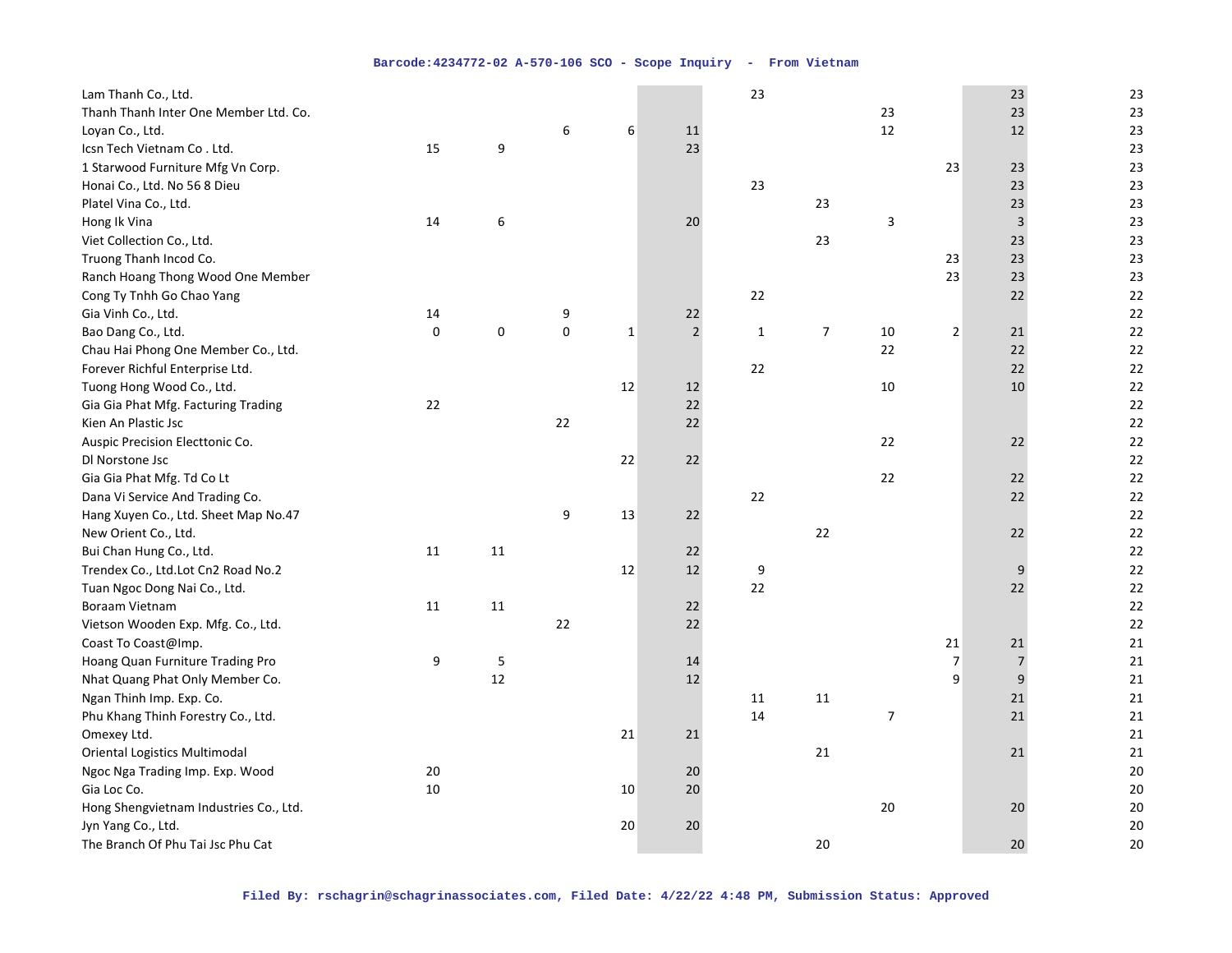| 20<br>Uni Global Logistics Jsc<br>20<br>20<br>H&E Industries Vn Co., Ltd.<br>20<br>20<br>20<br>Hao Phong I Co., Ltd. 56 15 Binh Phuo<br>9<br>20<br>9<br>11<br>11<br>Nam Hai Dang Production Trading<br>20<br>20<br>20<br>5<br>14<br>5<br>20<br>Thanh Phat Tp Exp. Wood Processin<br>14<br>$\overline{7}$<br>8<br>20<br>20<br>Hbnc Furniture Co., Ltd.<br>4<br>16<br>20<br>20<br>Thang Loi Co., Ltd.<br>$\overline{4}$<br>20<br>20<br>Burden Furniture Co., Ltd. No 85<br>20<br>18<br>$\mathbf 1$<br>$\pmb{0}$<br>20<br>20<br><b>Apec Electrical Construction</b> |
|------------------------------------------------------------------------------------------------------------------------------------------------------------------------------------------------------------------------------------------------------------------------------------------------------------------------------------------------------------------------------------------------------------------------------------------------------------------------------------------------------------------------------------------------------------------|
|                                                                                                                                                                                                                                                                                                                                                                                                                                                                                                                                                                  |
|                                                                                                                                                                                                                                                                                                                                                                                                                                                                                                                                                                  |
|                                                                                                                                                                                                                                                                                                                                                                                                                                                                                                                                                                  |
|                                                                                                                                                                                                                                                                                                                                                                                                                                                                                                                                                                  |
|                                                                                                                                                                                                                                                                                                                                                                                                                                                                                                                                                                  |
|                                                                                                                                                                                                                                                                                                                                                                                                                                                                                                                                                                  |
|                                                                                                                                                                                                                                                                                                                                                                                                                                                                                                                                                                  |
|                                                                                                                                                                                                                                                                                                                                                                                                                                                                                                                                                                  |
|                                                                                                                                                                                                                                                                                                                                                                                                                                                                                                                                                                  |
| 20<br>Cong Ty Tnhh Go Cong Nghiep Song Ng<br>20<br>20                                                                                                                                                                                                                                                                                                                                                                                                                                                                                                            |
| 6<br>$\overline{7}$<br>19<br>19<br>M Design Village<br>6                                                                                                                                                                                                                                                                                                                                                                                                                                                                                                         |
| 19<br>19<br>Bright People Enterprises Co., Ltd.<br>19                                                                                                                                                                                                                                                                                                                                                                                                                                                                                                            |
| Sudima Panels Co., Ltd. For Shrewton<br>19<br>19<br>19                                                                                                                                                                                                                                                                                                                                                                                                                                                                                                           |
| 19<br>19<br>Panglory Enterprises Co., Ltd.<br>19                                                                                                                                                                                                                                                                                                                                                                                                                                                                                                                 |
| $\overline{2}$<br>11<br>6<br>19<br>19<br>Huong Son International Co., Ltd.                                                                                                                                                                                                                                                                                                                                                                                                                                                                                       |
| 5<br>5<br>14<br>19<br>Cuong Dinh Co., Ltd.<br>14                                                                                                                                                                                                                                                                                                                                                                                                                                                                                                                 |
| 19<br>19<br>Zinus Xiamen Inc.<br>19                                                                                                                                                                                                                                                                                                                                                                                                                                                                                                                              |
| 19<br>19<br>19<br>Latitude Tree Vietnam                                                                                                                                                                                                                                                                                                                                                                                                                                                                                                                          |
| 19<br>19<br>19<br>Royal Production Trading Service In                                                                                                                                                                                                                                                                                                                                                                                                                                                                                                            |
| 19<br>Cppc Outdoor Wear (Vietnam) Co Ltd.<br>19<br>19                                                                                                                                                                                                                                                                                                                                                                                                                                                                                                            |
| 19<br>Wendao Woodwork Ltd. Com Map Sheet<br>19<br>19                                                                                                                                                                                                                                                                                                                                                                                                                                                                                                             |
| 19<br>Eagle Wood (Vietnam) Companylimited<br>19<br>19                                                                                                                                                                                                                                                                                                                                                                                                                                                                                                            |
| 19<br>19<br>19<br>Kuehne Nagel Co., Ltd.                                                                                                                                                                                                                                                                                                                                                                                                                                                                                                                         |
| 19<br>Kingmore Racking Vietnam Co., Ltd.<br>19<br>19                                                                                                                                                                                                                                                                                                                                                                                                                                                                                                             |
| Tan Cang Long Binh Icd Jsc<br>9<br>9<br>10<br>10<br>19                                                                                                                                                                                                                                                                                                                                                                                                                                                                                                           |
| 19<br>New Star Vn Llc<br>19<br>19                                                                                                                                                                                                                                                                                                                                                                                                                                                                                                                                |
| 19<br>19<br>19<br>Hong Yi International Co., Ltd.                                                                                                                                                                                                                                                                                                                                                                                                                                                                                                                |
| 19<br>16<br>3<br>Lamnguyen Co.<br>19                                                                                                                                                                                                                                                                                                                                                                                                                                                                                                                             |
| Minh Anh General Trading<br>19<br>19<br>19                                                                                                                                                                                                                                                                                                                                                                                                                                                                                                                       |
| 19<br>19<br>Bao Nguyen Aluminum Producing Co.<br>19                                                                                                                                                                                                                                                                                                                                                                                                                                                                                                              |
| 18<br>18<br>Wonderful Industries Co., Ltd.<br>18                                                                                                                                                                                                                                                                                                                                                                                                                                                                                                                 |
| 18<br>Cng Ty Tnhh Vn Garden<br>18<br>18                                                                                                                                                                                                                                                                                                                                                                                                                                                                                                                          |
| 18<br>18<br>Cong Ty Tnhh Timberland<br>14<br>4                                                                                                                                                                                                                                                                                                                                                                                                                                                                                                                   |
| 18<br>18<br>Liondecor . Production Trading<br>18                                                                                                                                                                                                                                                                                                                                                                                                                                                                                                                 |
| 18<br>9<br>6<br>3<br>18<br>Good Old Boys Wood Co.                                                                                                                                                                                                                                                                                                                                                                                                                                                                                                                |
| 8<br>10<br>10<br>18<br>The Country Mfg And Trading J.S.C<br>8                                                                                                                                                                                                                                                                                                                                                                                                                                                                                                    |
| 18<br>18<br>18<br>Dream Plastic Nam Dinh Co., Ltd.                                                                                                                                                                                                                                                                                                                                                                                                                                                                                                               |
| 18<br>18<br>Th Global Exp. Imp. Co., Ltd.<br>18                                                                                                                                                                                                                                                                                                                                                                                                                                                                                                                  |
| 18<br>Yih Shuo Footwear Co., Ltd.<br>18<br>18                                                                                                                                                                                                                                                                                                                                                                                                                                                                                                                    |
| $\,$ 8 $\,$<br>18<br>Dong Luc International Co., Ltd.<br>8<br>10<br>10                                                                                                                                                                                                                                                                                                                                                                                                                                                                                           |
| 13<br>13<br>Motomotion Vietnam Ltd. Co.<br>6<br>18<br>6                                                                                                                                                                                                                                                                                                                                                                                                                                                                                                          |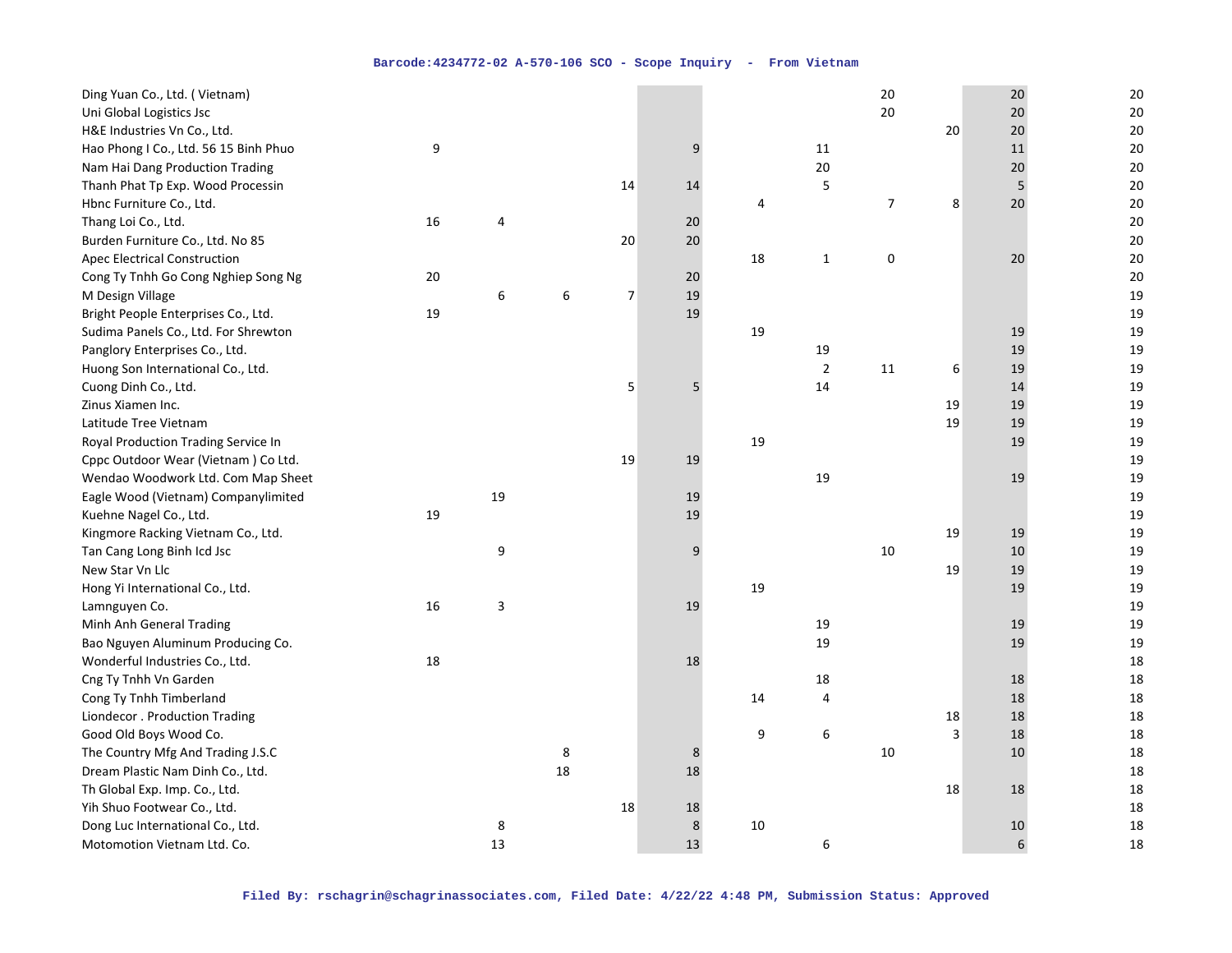| Coepto (Vietnam) Co. Ltd.                      |    |    |                |    |                |                |                  |        | 18 | 18             | 18 |
|------------------------------------------------|----|----|----------------|----|----------------|----------------|------------------|--------|----|----------------|----|
| Dai La Co., Ltd.                               |    |    |                |    |                |                | 18               |        |    | 18             | 18 |
| Lyprodan J S Co.                               |    |    | $\overline{2}$ |    | $\overline{2}$ | 8              |                  | 8      |    | 16             | 18 |
| Arktic Gp Services Co., Ltd.                   |    | 18 |                |    | 18             |                |                  |        |    |                | 18 |
| Tbm Minh Phat Producing Trading Co.            |    |    |                |    |                |                |                  | 18     |    | 18             | 18 |
| Lot 1 Tan Hong Hoan Son                        |    |    |                | 18 | 18             |                |                  |        |    |                | 18 |
| Innocraft Wood Industryvn Co., Ltd.            |    |    |                |    |                |                |                  | 18     |    | 18             | 18 |
| Thinhviet Mfg. Co., Ltd.                       |    |    |                | 4  | $\overline{4}$ |                |                  | 14     |    | 14             | 18 |
| Sam Vinh Co., Ltd.                             | 18 |    |                |    | 18             |                |                  |        |    |                | 18 |
| Thao Cuong Co., Ltd.                           |    |    | 18             |    | 18             |                |                  |        |    |                | 18 |
| Forimex Thinh Hoang Joint Stock Com            |    |    |                |    |                |                |                  |        | 18 | 18             | 18 |
| My Lien Viet Co., Ltd.                         | 9  | 9  |                |    | 18             |                |                  |        |    |                | 18 |
| Elements International Group Llc Vi            |    |    | 9              | 8  | 18             |                |                  |        |    |                | 18 |
| Emo Trans Vietnam Co., Ltd.                    |    |    |                |    |                |                | 18               |        |    | 18             | 18 |
| Tam Phat Gia Co., Ltd.                         |    |    |                |    |                |                |                  | 18     |    | 18             | 18 |
| Globe Express Vietnam Co., Ltd.                | 18 |    |                |    | 18             |                |                  |        |    |                | 18 |
| Samsung Electronics Hcmc Ce Complex            |    | 3  |                |    | $\overline{3}$ | 6              |                  | 8      |    | 14             | 18 |
| Inhome Jsc                                     |    |    |                |    |                | 17             |                  |        |    | 17             | 17 |
| Viva Corp.                                     |    | 17 |                |    | 17             |                |                  |        |    |                | 17 |
| Minh Phat Co., Ltd.                            |    |    | $\pmb{0}$      |    | $\mathbf{0}$   |                |                  |        | 17 | 17             | 17 |
| Ha Tien Packaging Joint Stock                  |    |    |                |    |                |                | 17               |        |    | 17             | 17 |
| Hoa Binh Co., Ltd. Quater 8                    |    |    |                |    |                | 17             |                  |        |    | 17             | 17 |
| Quang Minh Cooperative                         |    |    |                | 17 | 17             |                |                  |        |    |                | 17 |
| Happiness Group Enterprise Ltd.                |    |    | 5              | 5  | 10             | $\overline{7}$ |                  |        |    | $\overline{7}$ | 17 |
| <b>UI Bonded Warehouse</b>                     |    |    |                | 5  | 5              |                | $\boldsymbol{6}$ | 6      |    | 12             | 17 |
| Forimex Thinh Hoang Co., Ltd.                  |    |    | 4              |    | $\overline{4}$ |                | 13               |        |    | 13             | 17 |
| M&T Exp. Trading Pro. Co., Ltd.                |    | 17 |                |    | 17             |                |                  |        |    |                | 17 |
| Alpus Co., Ltd.                                |    |    |                |    |                |                |                  |        | 17 | 17             | 17 |
| Aydin Enterprise Limted                        |    |    |                |    |                |                | 6                | 11     |    | 17             | 17 |
| Thinh Lam Prn Trag Sers Co., Ltd.              |    |    |                |    |                |                |                  | 17     |    | 17             | 17 |
| Cong Ty Tnhh Cheng V                           |    |    |                |    |                |                |                  | 17     |    | 17             | 17 |
| Dinsan Ltd. Co.                                |    |    | 17             |    | 17             |                |                  |        |    |                | 17 |
| Huy Toan Mfg. & Trading Co.                    |    |    |                |    |                |                | $\mathsf S$      | 12     |    | 17             | 17 |
| Vhg Styles Vietnam Joint                       |    |    |                |    |                |                |                  | 17     |    | 17             | 17 |
| Hoang Long Joc                                 |    | 8  |                |    | 8              |                | 9                |        |    | 9              | 17 |
| Minh Phuoc Co., Ltd.                           |    |    |                |    |                |                |                  |        | 17 | 17             | 17 |
| Dhl Isc Vietnam Sang Shun Enterprise Co., Ltd. | 17 |    |                |    | 17             |                |                  |        |    |                | 17 |
| Kyocera Document Technology Viet Na            |    |    |                |    |                |                |                  | $17\,$ |    | 17             | 17 |
| Tlt Litmited Co.                               |    |    |                |    |                |                |                  | 17     |    | 17             | 17 |
| Tan Phuoc Furniture                            |    |    |                |    |                |                | $\boldsymbol{7}$ |        | 9  | 17             | 17 |
| Artex Dong Thap                                | 17 |    |                |    | $17$           |                |                  |        |    |                | 17 |
| Global Home K.S                                |    |    | 8              |    | 8              |                | 8                |        |    | 8              | 17 |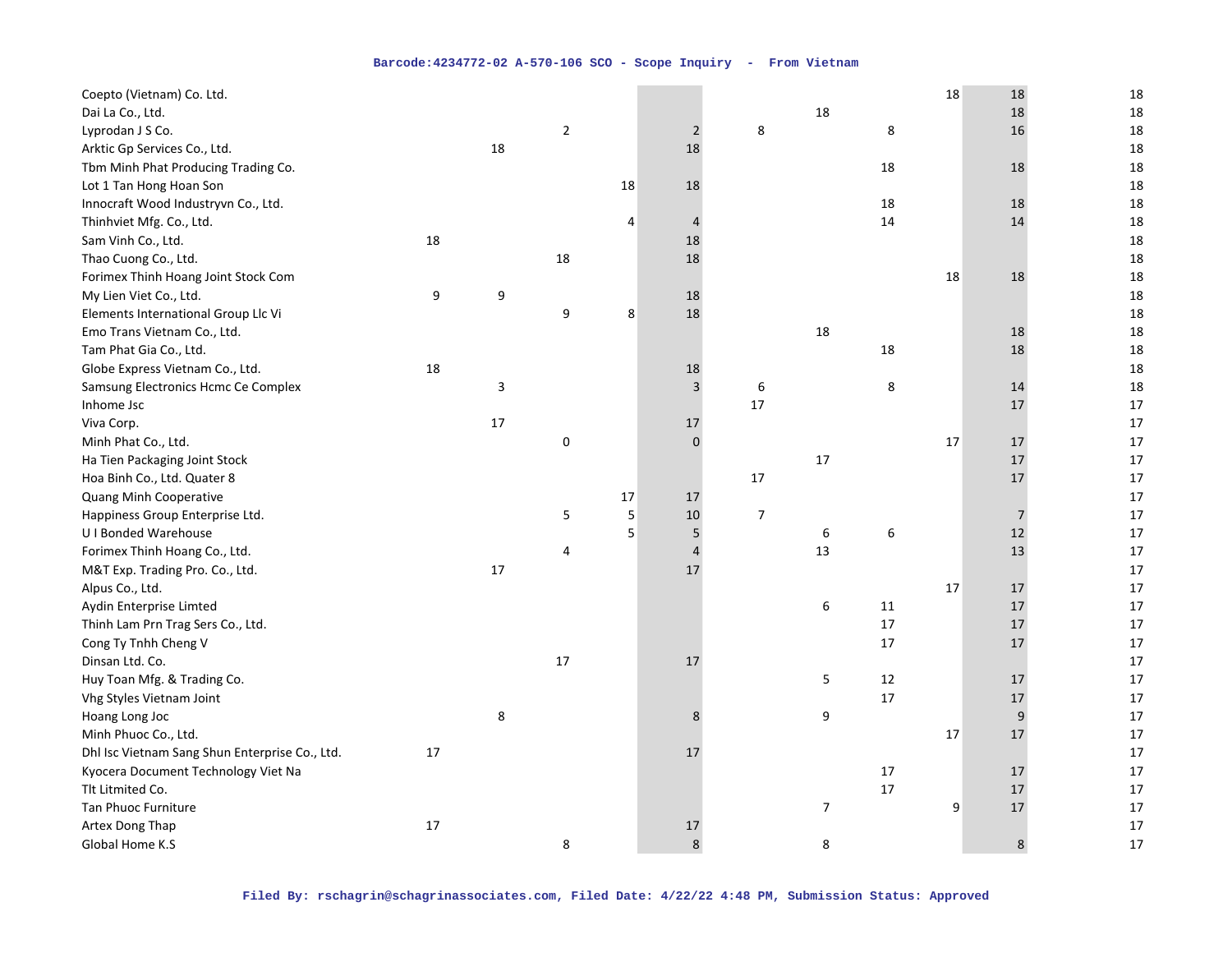| An Viet Co., Ltd.                                      |    |    |    |                |                | 17             |    |    |    | 17       | 17 |
|--------------------------------------------------------|----|----|----|----------------|----------------|----------------|----|----|----|----------|----|
| Cong Ty Tnhh Ding Yuan (Vietnam)                       |    |    |    |                |                |                |    | 16 |    | 16       | 16 |
| My An Trading Producing Co., Ltd.                      |    |    | 16 |                | 16             |                |    |    |    |          | 16 |
| Thanh Thanh International                              |    |    |    |                |                |                |    | 16 |    | 16       | 16 |
| Eins Vina Co., Ltd.                                    |    |    |    |                |                | 16             |    |    |    | 16       | 16 |
| Ace Furniture Co., Ltd.                                |    |    |    | 16             | 16             |                |    |    |    |          | 16 |
| Cotec Plastic Corp. Co., Ltd.                          |    |    |    |                |                | 16             |    |    |    | 16       | 16 |
| Lam Dai Phong Co., Ltd.                                |    | 16 |    |                | 16             | $\Omega$       |    |    |    | $\Omega$ | 16 |
| Toll Global Forwarding (Tgf)                           |    |    |    |                |                |                |    |    | 16 | 16       | 16 |
| Cong Ty Tnhh Ban Mai                                   |    |    |    |                |                |                | 16 |    |    | 16       | 16 |
| Shenzhen Baiyou Furniture Co., Ltd.                    |    |    |    | 16             | 16             |                |    |    |    |          | 16 |
| C Ty Tnhh Sx Tm Dv Vinh Tien Nguyen                    | 16 |    |    |                | 16             |                |    |    |    |          | 16 |
| To Chau Trading Production Co.                         |    |    |    | 3              | $\overline{3}$ | 5              | 4  | 4  |    | 14       | 16 |
| Thinh Nguyen Plastic Co., Ltd.                         |    |    |    |                |                | 16             |    |    |    | 16       | 16 |
| Palliser Furniture Ltd.                                |    |    |    |                |                |                |    | 16 |    | 16       | 16 |
| Codaresources Vietnam Ltd. Liabi                       |    |    |    |                |                |                |    |    | 16 | 16       | 16 |
| Duc Tam Woodmanufacturing And                          |    |    |    |                |                |                |    | 16 |    | 16       | 16 |
| Starlight International Service And                    | 16 |    |    |                | 16             |                |    |    |    |          | 16 |
| Moc Thanh Mfg. Co., Ltd.                               |    |    |    | 10             | 10             | 6              |    |    |    | 6        | 16 |
| Kwong Fong Vietnam Co.                                 |    |    |    |                |                |                |    |    | 16 | 16       | 16 |
| Vietnam Guang Lin Co., Ltd. Hoa Nhut                   | 6  |    | 10 |                | 16             |                |    |    |    |          | 16 |
| Thuan Phat Metal                                       |    |    |    |                |                |                |    |    | 16 | 16       | 16 |
| Vietnam Rehong Garment Co., Ltd.                       |    |    |    |                |                | 16             |    |    |    | 16       | 16 |
| Kiet Phat Co., Ltd.                                    | 16 |    |    |                | 16             |                |    |    |    |          | 16 |
| Thuan Phat Thinh Investment Co.                        |    |    |    |                |                |                |    |    | 16 | 16       | 16 |
| Global Home Usa Inc. 301 Mccullough Drive Suite 400 Ch |    |    |    |                |                | 10             | 6  |    |    | 16       | 16 |
| Ngu Lam Viet Producti Tradi Imp.                       |    |    |    |                |                | 16             |    |    |    | 16       | 16 |
| Cong Tnhh Bo Xin Ya                                    |    |    |    |                |                |                |    |    | 16 | 16       | 16 |
| Xin Hong Co., Ltd. Landlot                             |    |    |    |                |                |                | 16 |    |    | 16       | 16 |
| An Viet Long Co., Ltd.                                 | 8  |    |    |                | $\bf 8$        |                |    | 8  |    | 8        | 16 |
| Viena Handicraft Co., Ltd.                             |    |    |    | $\overline{4}$ | $\overline{4}$ |                |    |    | 12 | 12       | 16 |
| Aaa Furniture & Interior Constructi                    |    |    |    |                |                | 15             |    |    |    | 15       | 15 |
| Vu Hoang Gia Imp. Exp. Co., Ltd.                       |    |    | 15 |                | 15             |                |    |    |    |          | 15 |
| Khai Vy Group Jsc 422 N                                |    |    |    |                |                | 15             |    |    |    | 15       | 15 |
| King Rich International Ltd.                           |    |    | 15 |                | 15             |                |    |    |    |          | 15 |
| Thinh Nguyen Pvt.                                      |    |    |    |                |                | 15             |    |    |    | 15       | 15 |
| Sv International Vietnam Co., Ltd.                     | 15 |    |    |                | 15             |                |    |    |    |          | 15 |
| Wood Line Co., Ltd.                                    |    |    |    |                |                |                |    |    | 15 | 15       | 15 |
| Jiameiinternationaltrading Co., Ltd.                   |    |    |    |                |                |                | 15 |    |    | 15       | 15 |
| Vietnam Waytex International Co., Ltd.                 |    |    |    |                |                | $\overline{2}$ | 13 |    |    | 15       | 15 |
| Shangpin Furniture One Member                          |    |    |    |                |                |                | 15 |    |    | 15       | 15 |
| Viet Global Logistics Co., Ltd.                        |    |    |    | 9              | $\mathsf g$    | 6              |    |    |    | 6        | 15 |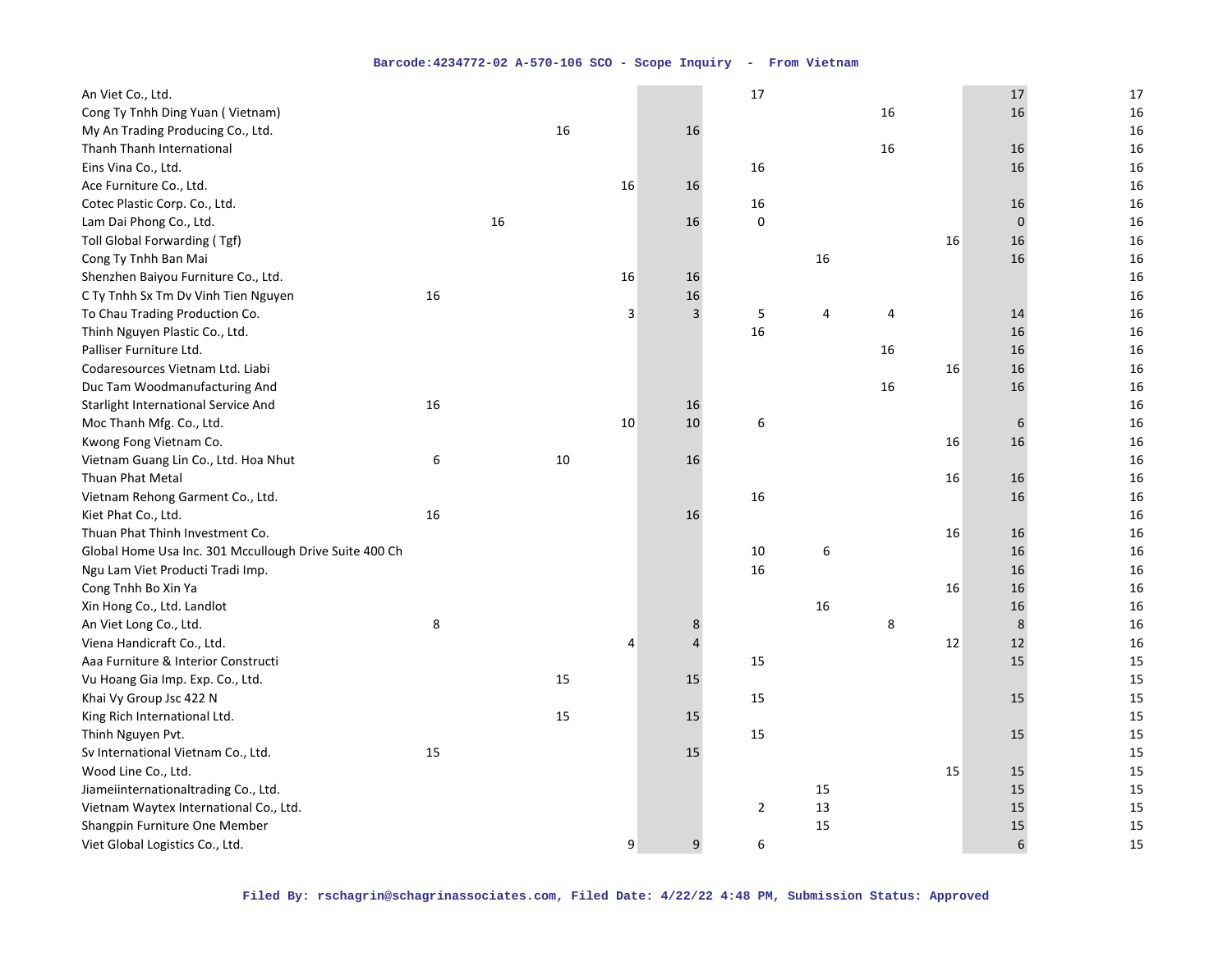| Gwc. Jsc                                           |              |                          |                |                |                |                |                  | 15             |    | 15 | 15 |
|----------------------------------------------------|--------------|--------------------------|----------------|----------------|----------------|----------------|------------------|----------------|----|----|----|
| Maxport Ltd. (Vietnam) 88 Ha                       |              |                          |                | 15             | 15             |                |                  |                |    |    | 15 |
| Go Yang Cheng Vn Co., Ltd.                         |              | 15                       |                |                | 15             |                |                  |                |    |    | 15 |
| Paishing Vietnam Jsc                               |              |                          |                |                |                |                |                  |                | 15 | 15 | 15 |
| Li Bang Responsibility Co., Ltd.                   |              |                          | 15             |                | 15             |                |                  |                |    |    | 15 |
| Sunflower Co., Ltd.                                |              |                          |                |                |                |                | 15               |                |    | 15 | 15 |
| Binh Phuoc General Im Ex                           |              |                          |                |                |                |                |                  | $\overline{7}$ | 8  | 15 | 15 |
| Nhat Quang Furniture Co., Ltd.                     |              |                          |                |                |                |                |                  | 15             |    | 15 | 15 |
| Ocm Nvocc                                          |              |                          |                |                |                | 6              | 8                |                |    | 15 | 15 |
| Pisico Binh Dinh Corp.                             |              | $\overline{\phantom{a}}$ |                | $\overline{7}$ | 15             |                |                  |                |    |    | 15 |
| Cong Ty Tnhh Sieu Nghe                             |              |                          |                | 15             | 15             |                |                  |                |    |    | 15 |
| Dhl Isc Vietnam 1 Branch Of Gia 2 Vietnam Kingsmar | 15           |                          |                |                | 15             |                |                  |                |    |    | 15 |
| Son Gia Cong Thanh Dat Co.                         |              |                          |                |                |                |                |                  |                | 15 | 15 | 15 |
| Name Nam Hai Co., Ltd.                             |              |                          | 15             |                | 15             |                |                  |                |    |    | 15 |
| Onp Vietnam Llcno.38                               |              |                          |                |                |                |                | 15               |                |    | 15 | 15 |
| Vinh Dat Furniture Co., Ltd.                       | 15           |                          |                |                | 15             |                |                  |                |    |    | 15 |
| Menards Inc. Dc# 3239                              |              |                          |                |                |                |                | $\overline{7}$   | $\overline{7}$ |    | 15 | 15 |
| Kodawood Co., Ltd.                                 |              |                          |                |                |                | $\mathbf{1}$   |                  |                | 14 | 14 | 14 |
| Asia Plastic Technology Co., Ltd.                  |              |                          |                | 14             | 14             |                |                  |                |    |    | 14 |
| Golden Phoenix International Corp.                 |              |                          |                | 14             | 14             |                |                  |                |    |    | 14 |
| Cty Tnhh S2 U Design Vietnam                       |              |                          |                |                |                |                |                  | 14             |    | 14 | 14 |
| Hasa Vietnam Arts Crafts Branch                    | 14           |                          |                |                | 14             |                |                  |                |    |    | 14 |
| Well House                                         | 14           |                          |                |                | 14             |                |                  |                |    |    | 14 |
| Phu My Thang Co., Ltd.                             |              |                          |                |                |                | 14             |                  |                |    | 14 | 14 |
| Ui Logistics Corp.                                 |              |                          | $\overline{7}$ |                | $\overline{7}$ |                | 4                | 4              |    | 8  | 14 |
| Bac Ninh Imp. Exp.                                 | $\mathbf{1}$ |                          | 3              |                | $\overline{4}$ | 4              | 5                |                | 1  | 10 | 14 |
| V3 Air Sliding Door Usa                            |              | 14                       |                |                | 14             |                |                  |                |    |    | 14 |
| Orient Handicraft Co., Ltd.                        | 6            |                          | 8              |                | 14             |                |                  |                |    |    | 14 |
| Van Ky Wooden Exp. Service                         |              | 14                       |                |                | 14             |                |                  |                |    |    | 14 |
| First Environmental Protection Co.                 | 3            |                          | 11             |                | 14             |                |                  |                |    |    | 14 |
| Yusen Logistics (Vietnam) Co. Lt                   | 14           |                          |                |                | 14             |                |                  |                |    |    | 14 |
| A & Btrading Imp. Exp. Service                     |              |                          |                |                |                |                | 14               |                |    | 14 | 14 |
| Cong Ty Tnhh Ying Dong Lot F1 F2                   |              |                          |                |                |                |                |                  |                | 14 | 14 | 14 |
| Prince Furniture Co., Ltd.                         | 4            | 8                        |                | $\overline{2}$ | 14             |                |                  |                |    |    | 14 |
| Sovina Jsc                                         |              |                          |                |                |                | $\overline{7}$ | $\boldsymbol{7}$ |                |    | 14 | 14 |
| Khang Phat Vinh Co.                                |              |                          |                |                |                |                |                  | 14             |    | 14 | 14 |
| Viresin Co., Ltd.                                  |              |                          |                |                |                |                | 14               |                |    | 14 | 14 |
| Tam Minh Investment Trade                          | 14           |                          |                |                | 14             |                |                  |                |    |    | 14 |
| Shenzhen Qinji Supply Chain Co., Ltd.              |              |                          |                |                |                | 14             |                  |                |    | 14 | 14 |
| Response Vn Co., Ltd.                              |              |                          |                |                |                |                |                  | 14             |    | 14 | 14 |
| Nghe Hien Investment And New Creati                | 8            | 0                        |                | 6              | 14             |                |                  |                |    |    | 14 |
| Nam Viet Wood Imp. Exp.                            |              |                          |                |                |                |                |                  |                | 13 | 13 | 13 |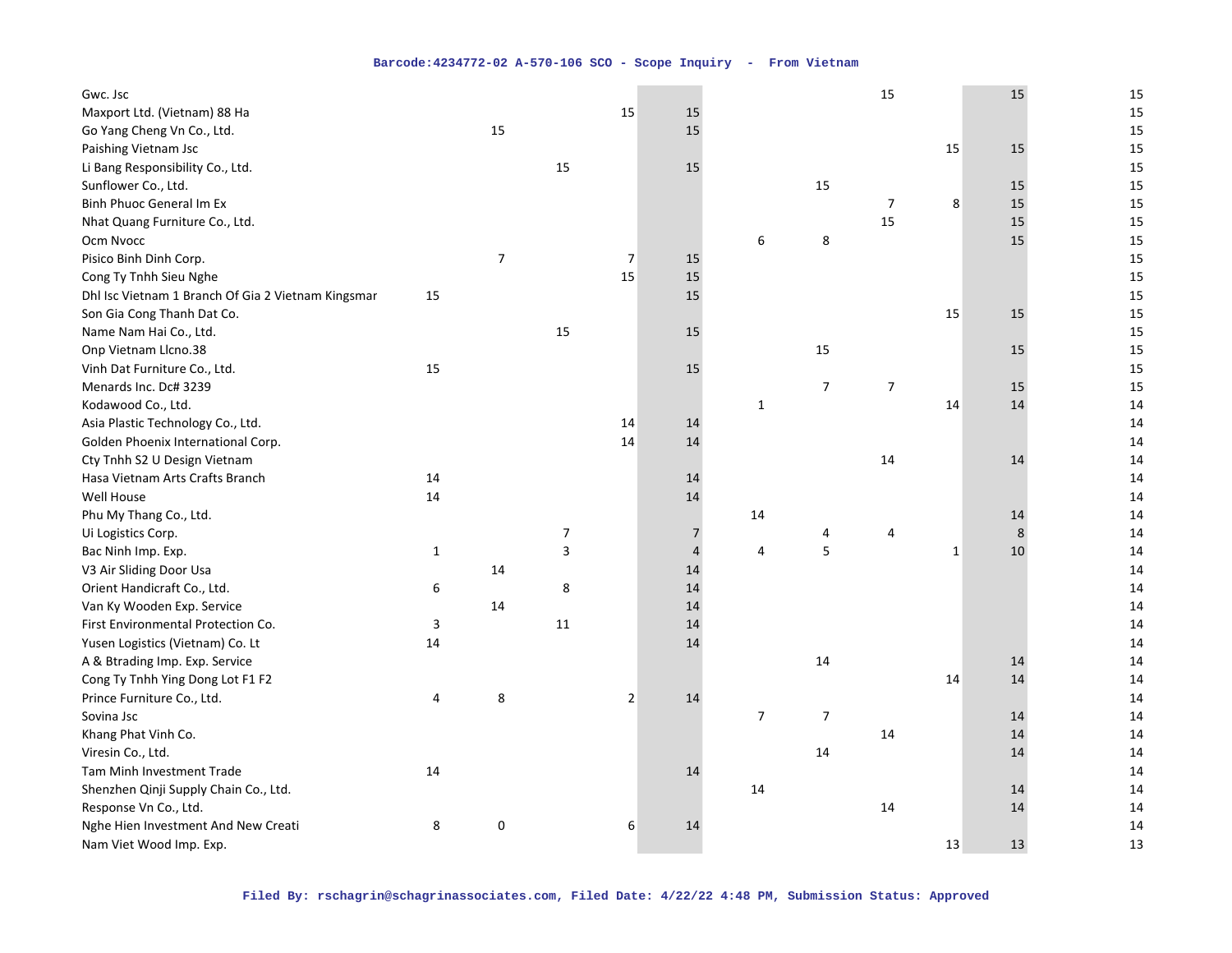| Ampride Electric Machinery            |                |                |                  |              |                | 13 |                |              |    | 13             | 13 |
|---------------------------------------|----------------|----------------|------------------|--------------|----------------|----|----------------|--------------|----|----------------|----|
| Woodsland Joint                       | 13             |                |                  |              | 13             |    |                |              |    |                | 13 |
| Us Nail Manufacturer Co., Ltd.        | 13             |                |                  |              | 13             |    |                |              |    |                | 13 |
| Landstars Shipping Co., Ltd.          |                |                |                  |              |                |    |                | 13           |    | 13             | 13 |
| Giant Global Transport Co., Ltd.      |                | 13             |                  |              | 13             |    |                |              |    |                | 13 |
| Qpack Far East Co., Ltd.              |                |                |                  | 13           | 13             |    |                |              |    |                | 13 |
| Pou Yuen Vietnam Co., Ltd.            |                |                |                  |              |                |    |                |              | 13 | 13             | 13 |
| Cty Tnhh Kim Thinh                    |                | 13             |                  |              | 13             |    |                |              |    |                | 13 |
| Anh Kim Imp. Exp. Investment          |                |                |                  |              |                |    |                |              | 13 | 13             | 13 |
| Cong Ty Tnhh Noi That Tien Phu        |                |                |                  |              |                |    |                |              | 13 | 13             | 13 |
| Wimbledon Internatinal Co., Ltd.      |                |                | 13               |              | 13             |    |                |              |    |                | 13 |
| Global Resources Vietnam              |                |                |                  | 13           | 13             |    |                |              |    |                | 13 |
| Tae Yang Vina                         |                |                |                  | 10           | 10             |    | 3              |              |    | 3              | 13 |
| <b>Hh Interior Trading</b>            |                |                | 13               |              | 13             |    |                |              |    |                | 13 |
| Ad Furniture Corp                     |                |                | 13               |              | 13             |    |                |              |    |                | 13 |
| Jin Hone Enterprise Vn Co., Ltd.      |                |                | 13               |              | 13             |    |                |              |    |                | 13 |
| Nguyen Quynh Anh                      |                |                |                  |              |                |    | $\overline{7}$ | 6            |    | 13             | 13 |
| M Global Co., Ltd.                    | 13             |                |                  |              | 13             |    |                |              |    |                | 13 |
| Win Win Stone Co., Ltd. Land          |                |                | 13               |              | 13             |    |                |              |    |                | 13 |
| Tien Dat Furniture Corp.              |                |                |                  |              |                |    |                |              | 13 | 13             | 13 |
| Hd Furniture Group Jsc                | 9              |                |                  |              | 9              | 3  |                |              |    | 3              | 13 |
| Saigon Equator Co Ltd.                |                | $\overline{7}$ |                  |              | $\overline{7}$ |    |                | 6            |    | 6              | 13 |
| Sakurai Vietnam Co., Ltd.             |                |                |                  |              |                |    |                |              | 13 | 13             | 13 |
| Moc Phat Imp. Trading Production      |                |                | 13               |              | 13             |    |                |              |    |                | 13 |
| Zhi Sheng Trade Co., Ltd.             | 12             |                |                  |              | 12             |    |                |              |    |                | 12 |
| White Rock Co., Ltd.                  |                |                |                  |              |                |    |                |              | 12 | 12             | 12 |
| Sei Optifrontier Vietnam Ltd.         |                |                |                  |              |                |    |                | 12           |    | 12             | 12 |
| Thanh Khue Co., Ltd.                  |                | 12             |                  |              | 12             |    |                |              |    |                | 12 |
| Cong Ty Tnhh Mtv Chau Hai Phong       |                |                | 12               |              | 12             |    |                |              |    |                | 12 |
| Cm Logistics Vietnam Co., Ltd.        |                |                |                  |              |                |    |                |              | 12 | 12             | 12 |
| Tayu Wood (Vietnam) Co., Ltd.         |                |                |                  | 12           | 12             |    |                |              |    |                | 12 |
| Allen Furniture Vietnam Co., Ltd.     |                |                |                  | 12           | 12             |    |                |              |    |                | 12 |
| Scansia Sofa Co.                      |                |                |                  |              |                |    |                |              | 12 | 12             | 12 |
| Cong Ty Tnhh Mtv Thanh Minh           |                |                | $\boldsymbol{7}$ |              | $\overline{7}$ |    |                | 6            |    | 6              | 12 |
| Tds Co., Ltd.                         |                |                |                  | 12           | 12             |    |                |              |    |                | 12 |
| New Century Co., Ltd.                 |                |                |                  |              |                |    | 12             |              |    | 12             | 12 |
| U&I Logistics Corp. No.9              |                |                |                  |              |                |    | $12\,$         |              |    | 12             | 12 |
| Vinawood                              |                |                | 11               | 0            | 12             |    | $\pmb{0}$      |              |    | $\mathbf 0$    | 12 |
| Long Hung Phat Trading Service Co.    | $\overline{7}$ |                | $\mathbf 2$      | $\mathbf{1}$ | 10             | 0  | $\pmb{0}$      | $\mathbf{1}$ |    | $\overline{2}$ | 12 |
| <b>Golden Land Consultant Service</b> |                |                |                  |              |                | 12 |                |              |    | 12             | 12 |
| Van Chinh Pvt. Enterprise             |                | 12             |                  |              | 12             |    |                |              |    |                | 12 |
| The Trees Co., Ltd.                   |                |                |                  |              |                |    | 12             |              |    | 12             | 12 |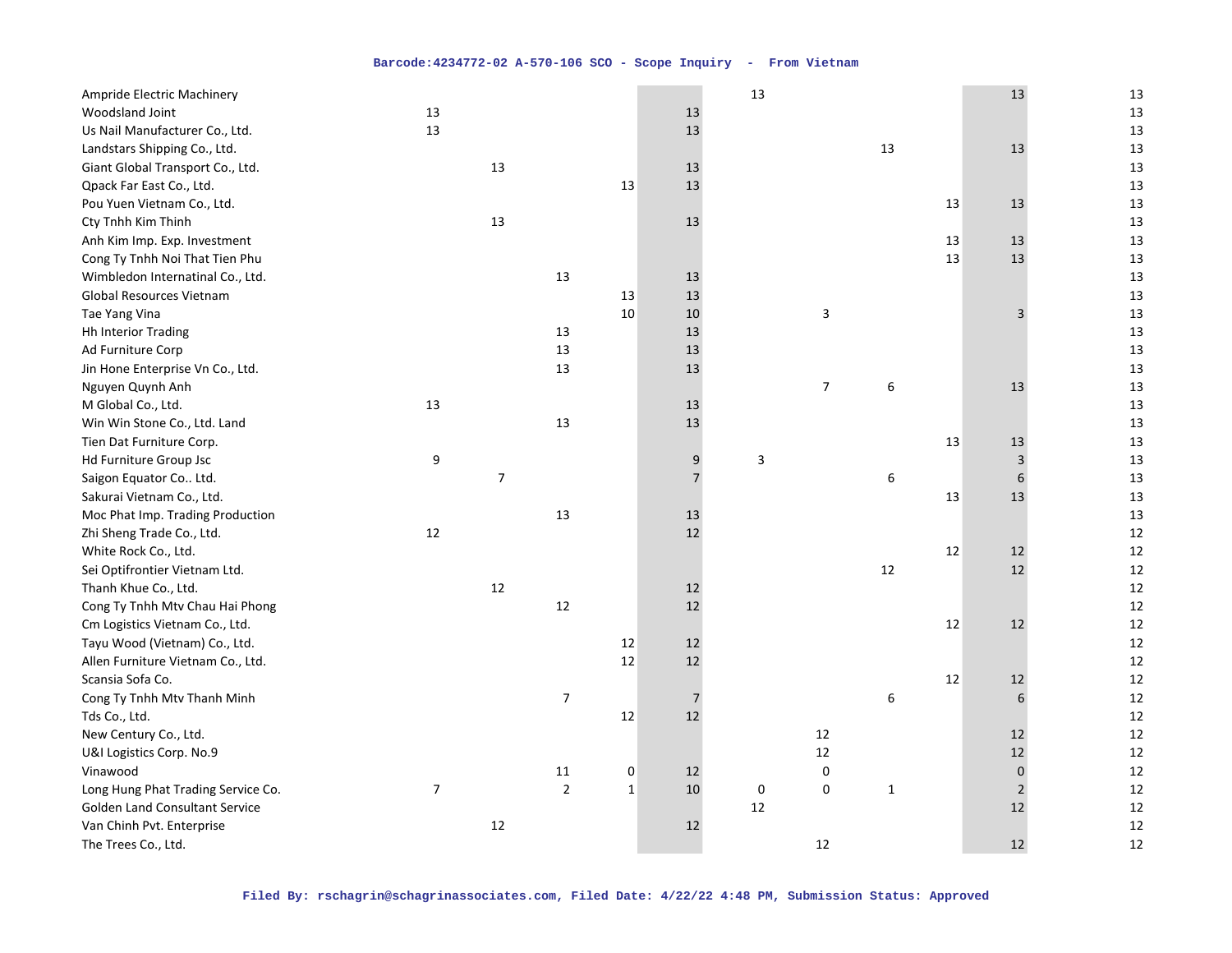| Hop Thanh Co., Ltd.                             |              |                |              |                |                | 12             |        |                |    | 12             | 12     |
|-------------------------------------------------|--------------|----------------|--------------|----------------|----------------|----------------|--------|----------------|----|----------------|--------|
| Hoang Khoi Co., Ltd.                            |              | 12             |              |                | 12             |                |        |                |    |                | 12     |
| Dien Nam Industries Co., Ltd.                   |              | 12             |              |                | 12             |                |        |                |    |                | 12     |
| Cong Ty Tnhh Mot Thanh Vien                     |              |                |              |                |                |                |        | 12             |    | 12             | 12     |
| Hoang My Furninox Co., Ltd.                     | 8            |                |              |                | 8              | 3              |        |                |    | $\mathbf{3}$   | 12     |
| Vuong Thy Co., Ltd.                             |              |                |              |                |                |                |        |                | 12 | 12             | 12     |
| Hinh Nguyen Phong Co., Ltd.                     |              |                |              |                |                |                |        |                | 12 | 12             | 12     |
| M&R Forwarding Co., Ltd. On Behal               |              |                |              |                |                |                |        |                | 12 | 12             | 12     |
| Muh Yang Enterprise Co., Ltd.                   |              | 12             |              |                | 12             |                |        |                |    |                | 12     |
| Denny's International Co., Ltd.                 |              |                |              | 12             | 12             |                |        |                |    |                | 12     |
| Haca Co., Ltd.                                  | 12           |                |              |                | 12             |                |        |                |    |                | 12     |
| G.S Vn Mfg. Trading Cons.I                      |              |                |              | 12             | 12             |                |        |                |    |                | 12     |
| Tenma (Hcm) Vietnam                             |              |                |              |                |                |                |        | 12             |    | 12             | 12     |
| New Waves Imp. Exp. Co., Ltd.                   |              |                |              |                |                |                |        | $6\phantom{a}$ | 5  | 11             | 11     |
| High Harvest Co., Ltd. Vietnam                  |              | 11             |              |                | 11             |                |        |                |    |                | 11     |
| Hoang Kha Production Construction               |              |                |              |                |                |                | $11\,$ |                |    | 11             | 11     |
| U & I Logistics Coporation                      | 11           |                |              |                | 11             |                |        |                |    |                | $11\,$ |
| Minigold Development Vietnam Co.                | 11           |                |              |                | 11             |                |        |                |    |                | 11     |
| Thanh Phong. Pte                                |              |                | 9            | $\overline{2}$ | $11\,$         |                |        |                |    |                | 11     |
| Dai Hoa Nam Tp Co., Ltd.                        | 11           |                |              |                | 11             |                |        |                |    |                | 11     |
| Dong Duong Furniture Designs And Ma             |              |                |              |                |                |                | 11     |                |    | 11             | 11     |
| Hudaso Co., Ltd.                                |              |                |              | 11             | 11             |                |        |                |    |                | 11     |
| Le Beton Co., Ltd.                              | 11           |                |              |                | 11             |                |        |                |    |                | 11     |
| Tai Loc Trading Services Petroleum              |              |                |              |                |                |                | $11\,$ |                |    | 11             | $11\,$ |
| Truong Thanh Wood Industries Joint St           |              |                |              |                |                |                |        |                | 11 | 11             | 11     |
| The Representative Office Of                    |              |                |              |                |                | $11\,$         |        |                |    | 11             | 11     |
| Eng Seng Co., Ltd.                              |              |                |              | 11             | 11             |                |        |                |    |                | 11     |
| Hai An Wood Mfg. Co., Ltd.                      | 11           |                |              |                | 11             |                |        |                |    |                | 11     |
| Joy Furniture Co., Ltd.                         |              |                |              |                |                |                |        | 11             |    | 11             | 11     |
| Starlight Global Ltd.                           | 11           |                |              |                | 11             |                |        |                |    |                | 11     |
| U&I Logistics Corp. Binh Duong Province Vietnam |              |                |              |                |                |                |        |                | 11 | 11             | 11     |
| Cty Tnhh Mtv Tcmn Thanh Truc                    | 5            | 5              |              |                | 11             |                |        |                |    |                | 11     |
| Minh Dat Co., Ltd.                              |              |                | 5            | 5              | $11\,$         |                |        |                |    |                | 11     |
| Techlink Interna Tional (Vietnam)               | 11           |                |              |                | 11             |                |        |                |    |                | 11     |
| Phu Dat Phat Wood Trade Production              |              |                |              |                |                |                |        |                | 11 | 11             | 11     |
| Koda Saigon Co., Ltd. Lot A4 A5                 |              |                |              |                |                | 11             |        |                |    | 11             | 11     |
| Thien Hong Trading Service Co., Ltd.            | $\mathbf{1}$ | $\mathbf{1}$   | $\mathbf{1}$ | $\mathbf{1}$   | $\overline{4}$ | $\overline{2}$ | 4      |                | 0  | $\overline{7}$ | 11     |
| Vinalink Ha Noi                                 |              |                | 6            | $\overline{4}$ | 11             |                |        |                |    |                | 11     |
| Hang Phong Produ                                |              |                |              |                |                |                | 11     |                |    | 11             | 11     |
| Duc Thanh Co., Ltd. Lot No 1250                 |              | $\overline{7}$ | 0            |                | $\overline{7}$ |                |        | 3              |    | $\overline{3}$ | 11     |
| New Elegant Ltd.                                |              |                |              |                |                |                | 10     |                |    | 10             | 10     |
| Hoang Thanh Co., Ltd.                           |              | 10             |              |                | 10             |                |        |                |    |                | 10     |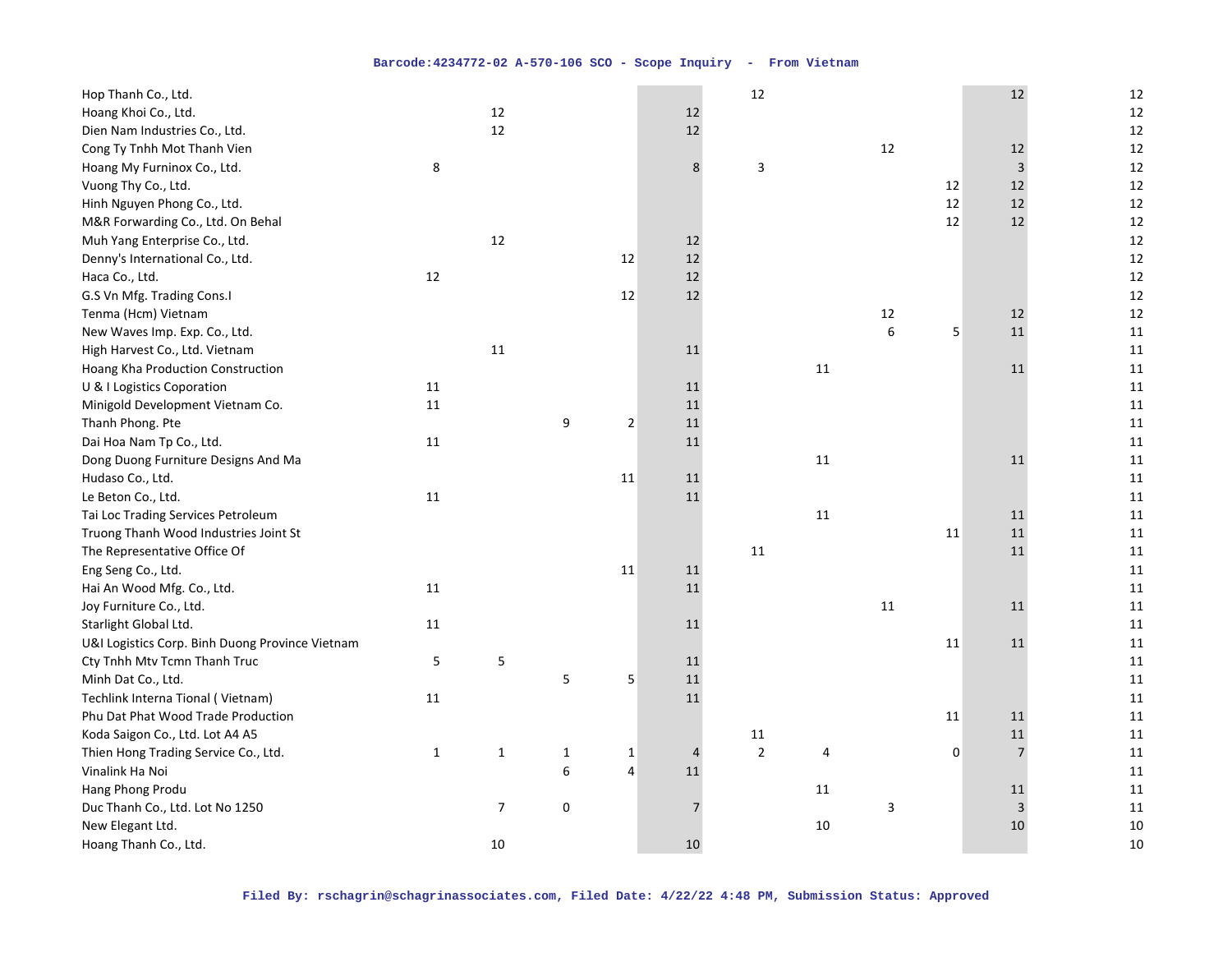| Phuoc An Construction Production     |    | 10             |    |                | 10             |              |    |                  |    |                | 10               |
|--------------------------------------|----|----------------|----|----------------|----------------|--------------|----|------------------|----|----------------|------------------|
| Shipper                              | 10 |                |    |                | 10             |              |    |                  |    |                | $10\,$           |
| Thien Nam Co., Ltd.                  |    |                |    |                |                |              |    | 10               |    | 10             | $10\,$           |
| Smeulders Interieurgroep             | 10 |                |    |                | 10             |              |    |                  |    |                | 10               |
| Domco Bamboo Tre Viet Llc            | 10 |                |    |                | $10\,$         |              |    |                  |    |                | $10\,$           |
| Davis Direct Llc                     |    | $10\,$         |    |                | 10             |              |    |                  |    |                | 10               |
| Cong Ty Tnhh Gia Phu Ltd.            |    | 10             |    |                | 10             |              |    |                  |    |                | $10\,$           |
| Great Veca Vn Co., Ltd. 767 Road Son |    |                |    |                |                | 10           |    |                  |    | 10             | 10               |
| Taeyang Saigon Co., Ltd.             |    |                |    |                |                |              |    | $10\,$           |    | 10             | $10\,$           |
| Thinh Cuong Mechanical Co.           |    | 10             |    |                | 10             |              |    |                  |    |                | $10\,$           |
| Vietnam Oupeng Furniture Co., Ltd.   |    |                | 5  |                | 5              |              | 5  |                  |    | 5              | 10               |
| Honai Co. Limitedno 56 8 Dieu        |    |                |    | 5              | 5              | 5            |    |                  |    | 5              | $10\,$           |
| G.S Vietnam Mfg. Trading             |    |                |    |                |                |              |    | 4                | 6  | 10             | $10\,$           |
| Minh Hung Tien Giang Co., Ltd.       |    |                | 10 |                | 10             |              |    |                  |    |                | 10               |
| Boho Decor Co., Ltd.                 |    |                |    |                |                |              |    | 6                | 4  | 10             | 10               |
| Kpq Pvt. Enterprise                  | 4  |                |    |                | 4              | $\mathbf{1}$ | 5  |                  |    | 6              | 10               |
| Xuan Long Production Trading Servic  | 10 |                |    |                | 10             |              |    |                  |    |                | 10               |
| Pu Rattan Co., Ltd.                  |    |                |    |                |                | 4            |    | $\boldsymbol{6}$ |    | 10             | 10               |
| Ninh Xuan Khai Co., Ltd.             |    |                |    |                |                |              |    | 10               |    | 10             | $10\,$           |
| Fine Home Sofa Vn Co., Ltd.          | 10 |                |    |                | 10             |              |    |                  |    |                | 10               |
| Yong Sheng Furni                     |    | 10             |    |                | 10             |              |    |                  |    |                | $10\,$           |
| Swifter Trade Co., Ltd.              |    |                | 10 |                | 10             |              |    |                  |    |                | 10               |
| Phu Hai Minh Trading And Investment  |    |                |    |                |                |              | 4  | 6                |    | 10             | $10\,$           |
| <b>Bach Viet Shipping</b>            |    |                |    |                |                |              | 10 |                  |    | 10             | 10               |
| <b>Bco Logistics</b>                 |    |                |    |                |                |              |    | 10               |    | 10             | 10               |
| East Power International Co., Ltd.   |    |                |    |                |                |              | 10 |                  |    | 10             | 10               |
| Vit Pas An Tien Service Trading      | 10 |                |    |                | 10             |              |    |                  |    |                | $10\,$           |
| Sunrise Mfg. Construction            |    |                |    |                |                |              | 10 |                  |    | 10             | $10\,$           |
| Duy Tan Plastic Co., Ltd. 298 Ho     | 10 |                |    |                | 10             |              |    |                  |    |                | 10               |
| Maszma                               | 8  | $\mathbf{1}$   |    |                | $10\,$         |              |    |                  |    |                | 10               |
| Duc Hanh Services & Trade Imp. Ex    | 0  | $\overline{2}$ | 3  | 3              | $\bf 8$        |              | 2  |                  |    | $\overline{2}$ | 10               |
| San Fa Vn Co., Ltd. Lot C10 D2 N3    |    |                |    | 10             | 10             |              |    |                  |    |                | $10\,$           |
| H. Nicholas & Co Joint               |    |                |    |                |                |              |    |                  | 10 | 10             | $10\,$           |
| Bamboo Nature Mfg. Tradi             |    |                | 9  |                | 9              |              |    |                  |    |                | $\boldsymbol{9}$ |
| Maszma Marketing Rep.Office          |    |                |    |                |                |              | 9  |                  |    | 9              | 9                |
| Aroma Bay Candles Co., Ltd.          |    |                |    | $\overline{7}$ | $\overline{7}$ | $\mathbf 2$  |    |                  |    | $\overline{2}$ | 9                |
| Inh Imp. Exp. Corporationho          |    |                | 9  |                | 9              |              |    |                  |    |                | 9                |
| Ttf Tradingcompany Ltd.              |    |                |    |                |                |              |    |                  | 9  | 9              | 9                |
| Hong Phat Envir.& Tech. Co., Ltd.    |    |                |    |                |                |              | 9  |                  |    | 9              | 9                |
| Jt Shipping Vietnam Co., Ltd.        |    |                |    |                |                |              |    |                  | 9  | 9              | 9                |
| Tan Phu Quy Imp. Exp. Trading        |    |                |    |                |                |              |    | 9                |    | 9              | 9                |
| Sunpan Trading & Imp. Inc.           | 9  |                |    |                | 9              |              |    |                  |    |                | 9                |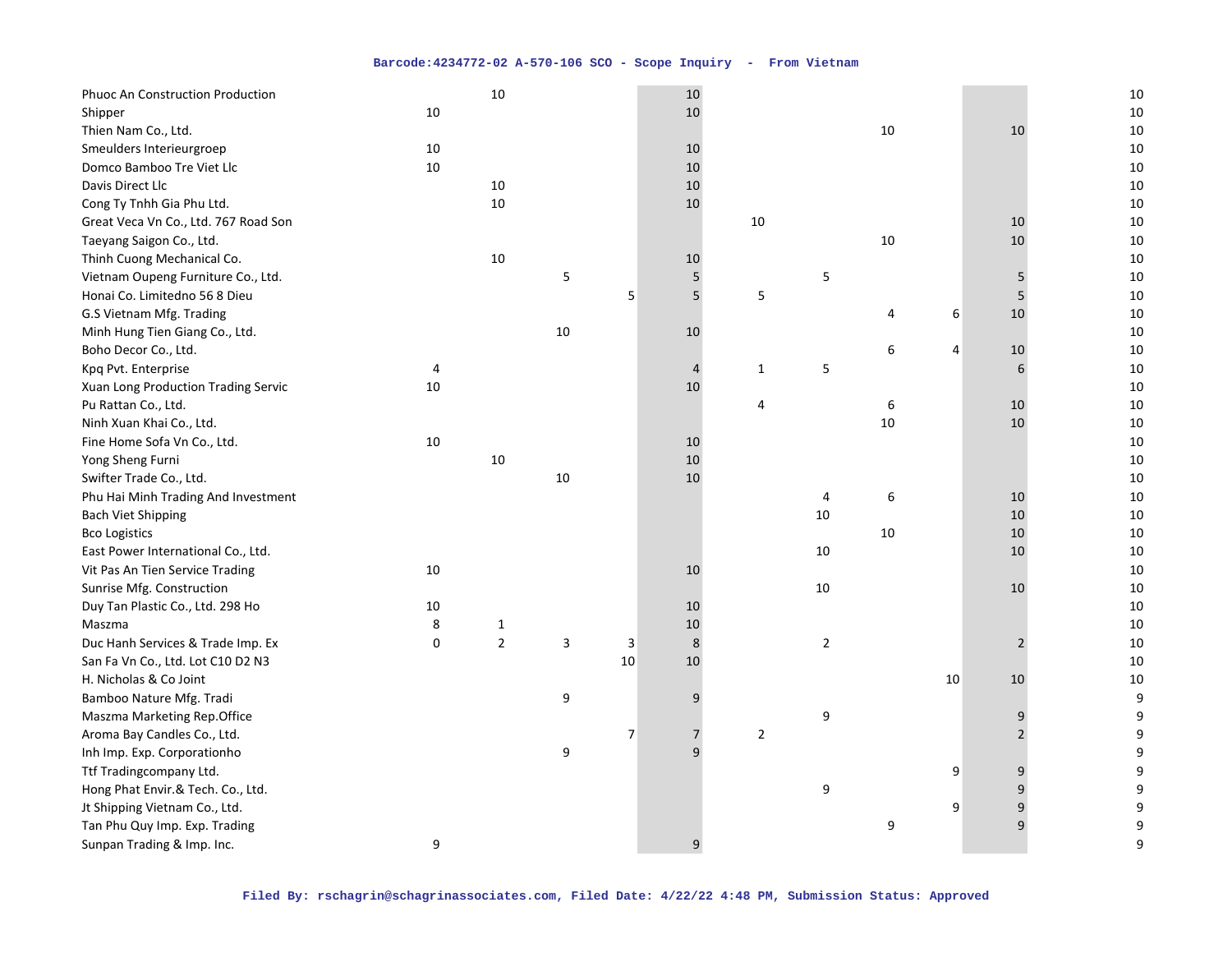| V Nonh Wood Co., Ltd.N7 Road Phu          |                |              | 9 |   | 9 |   |   |                           |   |              | 9       |
|-------------------------------------------|----------------|--------------|---|---|---|---|---|---------------------------|---|--------------|---------|
| Viga Wood Co., Ltd. 184 Nguyen Lam        |                |              | 9 |   | 9 |   |   |                           |   |              | 9       |
| Mvc Furniture Co., Ltd.                   |                | 9            |   |   | 9 |   |   |                           |   |              | 9       |
| Teamson Ltd. (Hk)                         |                |              |   |   |   |   | 9 |                           |   | 9            | 9       |
| Melody Logistics Transportation Co., Ltd. |                |              |   | 9 | 9 |   |   |                           |   |              | 9       |
| Cong Ty Tnhh Go Seven Furniture           |                |              |   | 9 | 9 |   |   |                           |   |              | 9       |
| Thanh Tung Thinh Construction             |                |              | 9 |   | 9 |   |   |                           |   |              | 9       |
| Micasa Co., Ltd.                          |                | 9            |   |   | 9 |   |   |                           |   |              | 9       |
| Anh Thuong Wooden Mtv Co., Ltd.           |                |              |   |   |   |   |   | 9                         |   | 9            | 9       |
| Vietnam Hoa Trien Ltd. Co.                |                |              |   |   |   |   | 9 |                           |   | q            | 9       |
| Tan Phat Co., Ltd.                        | 9              |              |   |   | 9 |   |   |                           |   |              | 9       |
| Tan Hoang Furniture Co., Ltd.             |                | 9            |   |   | 9 |   |   |                           |   |              | 9       |
| Gala Home Furniture Co., Ltd.             |                | 9            |   |   | 9 |   |   |                           |   |              | 9       |
| Huong Dang Artistic Handicrafts           |                |              |   |   |   |   |   |                           | 9 | 9            | 9       |
| Ngoc Trang Co., Ltd.                      |                | 9            |   |   | 9 |   |   |                           |   |              | 9       |
| Vo Tuan                                   | $\overline{2}$ | $\mathbf{1}$ |   | 6 | 9 |   |   |                           |   |              | 9       |
| Cariyan Wooden Co., Ltd.                  |                | 9            |   |   | 9 |   |   |                           |   |              | 9       |
| Vietnature Corp.                          | 9              |              |   |   | 9 |   |   |                           |   |              | 9       |
| Cong Ty Tnhh Hang Xuyen                   |                |              | 9 |   | 9 |   |   |                           |   |              | 9       |
| Ca Na Mfg. Tradingcompany                 |                |              |   |   |   | 9 |   |                           |   | 9            | 9       |
| Tng Investment And Trading Jsc            |                |              |   |   |   |   |   | 9                         |   | $\mathsf{q}$ | 9       |
| Thanh Phat Co., Ltd.                      |                |              |   | 9 | 9 |   |   |                           |   |              | 9       |
| Thinh Long Rooms Co.                      |                |              |   |   |   |   |   |                           | 9 | 9            | 9       |
| Khang Nam International Joint             |                |              |   | 9 | 9 |   |   |                           |   |              | 9       |
| Phuson Co., Ltd.                          |                |              |   |   |   |   |   | 9                         |   | 9            | 9       |
| Truong Phat Co., Ltd.                     |                |              |   |   |   |   |   | 9                         |   | 9            | 9       |
| Thanh Phu Phat Co., Ltd. Lot G1 G2        |                |              |   |   |   |   | 9 |                           |   | 9            | 9       |
| V.Q.N Co., Ltd.                           | 8              |              |   |   | 8 |   |   |                           |   |              | 8       |
| Song Thu Mechanical Joint Stock C         |                |              | 8 |   | 8 |   |   |                           |   |              | 8       |
| Dinh Bach Co., Ltd.                       |                |              |   | 8 | 8 |   |   |                           |   |              | 8       |
| Lacquer Hodastar Co., Ltd.                |                |              |   | 5 | 5 |   |   | $\ensuremath{\mathsf{3}}$ |   | 3            | 8       |
| Yilufa Trading Co., Ltd.                  |                |              |   |   |   | 8 |   |                           |   | 8            | 8       |
| Phuoc Hung Jsc                            |                |              |   |   |   |   |   |                           | 8 | 8            | 8       |
| Vietcast Workshop (Vietcastco Ltd.)       |                |              |   |   |   |   |   |                           | 8 | 8            | 8       |
| Kietphat Furniture                        | 8              |              |   |   | 8 |   |   |                           |   |              | $\,8\,$ |
| J & T Production Trading Pvt.             |                | 8            |   |   | 8 |   |   |                           |   |              | 8       |
| Kim Vinh Phu Co., Ltd.                    |                |              |   |   |   | 8 |   |                           |   | 8            | 8       |
| Nguyen Duc Production And Trading         |                |              |   |   |   | 8 |   |                           |   | 8            | 8       |
| Home Fancy Furniture Vn Co., Ltd.         |                |              |   |   |   |   | 8 |                           |   | 8            | 8       |
| Cong Ty Cp Tm Dv Vt Khai Hoan             |                |              |   |   |   | 8 |   |                           |   | 8            | 8       |
| Sieu Nghe Co., Ltd. H1 Lot N3 Street      |                |              | 8 |   | 8 |   |   |                           |   |              | 8       |
| Shun Hong Vietnam Co., Ltd. Land Plot     |                |              |   |   |   | 8 |   |                           |   | 8            | 8       |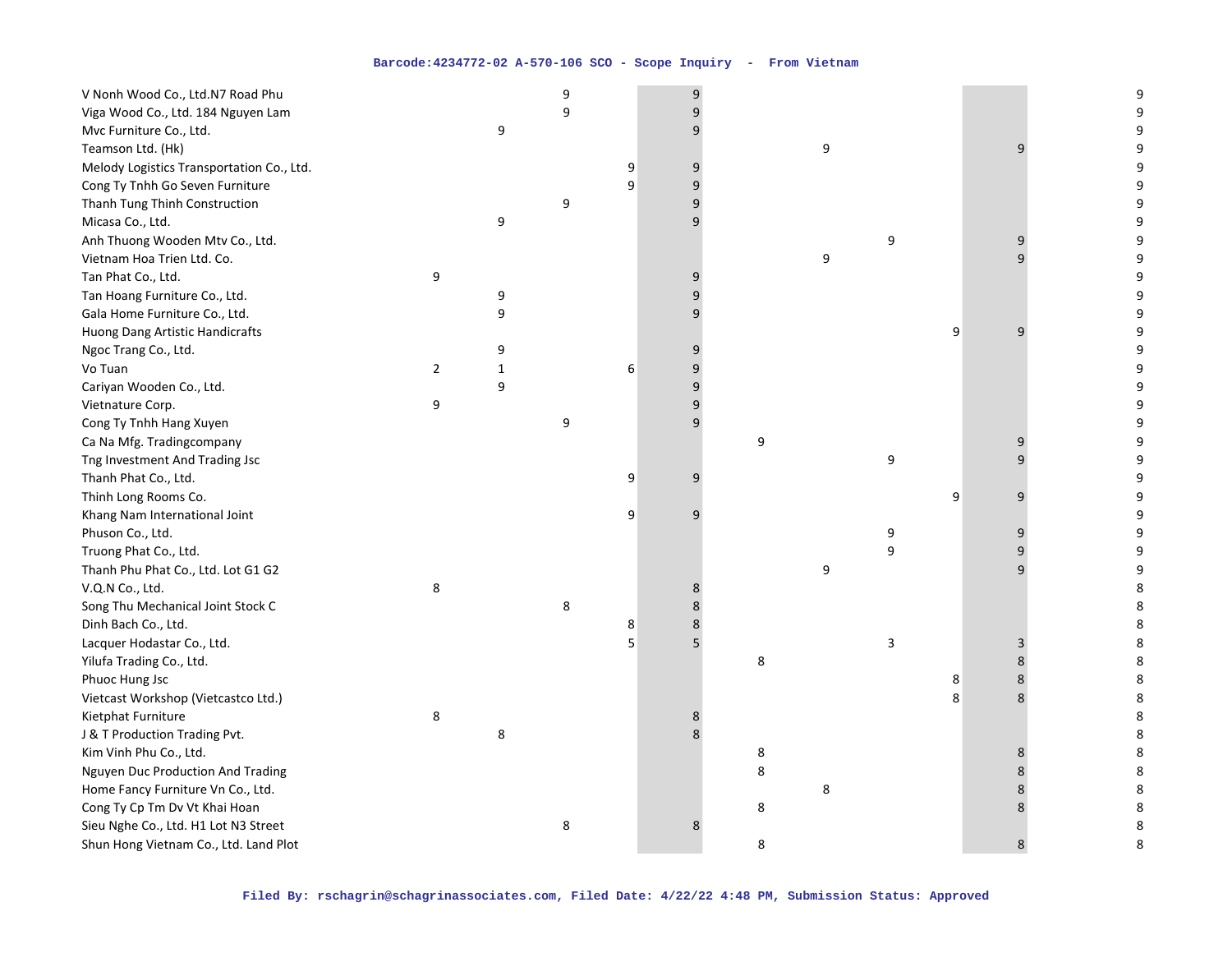| Dong Nai Environment                                |   |                |   |   |         |            | 8 |                  |                | 8                       | 8                |
|-----------------------------------------------------|---|----------------|---|---|---------|------------|---|------------------|----------------|-------------------------|------------------|
| Dinh Nam Imp. Exp. Service Trad                     |   |                | 8 |   | 8       |            |   |                  |                |                         | 8                |
| Hoang Hac Production Investment                     |   |                |   |   |         | 8          |   |                  |                | 8                       | 8                |
| K Line Logistics (Vietnam) Co. L                    |   |                |   | 8 | 8       |            |   |                  |                |                         | 8                |
| Go Big Co.                                          | 8 |                |   |   | 8       |            |   |                  |                |                         | 8                |
| Tung Kuang Industries Jsc                           |   |                |   |   |         |            |   | 8                |                | 8                       | 8                |
| Jgl Worldwide Logistics Vietnam                     |   |                |   |   |         |            |   | 8                |                | 8                       | 8                |
| Karl Gross Logistics Vn Co., Ltd.                   |   |                |   |   |         |            |   | 8                |                | $\mathsf{\overline{8}}$ | 8                |
| E.C. Co., Ltd.                                      | 8 |                |   |   | 8       |            |   |                  |                |                         | 8                |
| Tien Dong Mfg. Tradingservi                         |   |                | 8 |   | 8       |            |   |                  |                |                         | 8                |
| Cong Ty Tnhh San Xuat Thuong Mai Ph                 | 8 |                |   |   | 8       |            |   |                  |                |                         | 8                |
| Cong Ty Tnhh Mtv Tu Van Dau Tu Tk                   |   |                |   |   |         |            |   |                  | 8              | 8                       | 8                |
| <b>Hoang Phat Service Trading</b>                   |   | 8              |   |   | 8       |            |   |                  |                |                         | 8                |
| Muto Vietnam Co., Ltd.                              | 6 |                |   |   | 6       | $\sqrt{2}$ |   |                  |                | $\overline{2}$          | 8                |
| Best Furniture Co., Ltd. D.Sec                      |   |                |   |   |         | 8          |   |                  |                | 8                       | 8                |
| Thanh Phuc Wood Co., Ltd.                           |   | 8              |   |   | 8       |            |   |                  |                |                         | 8                |
| Chien (Vietnam) Furniture Mfg                       |   |                |   | 8 | 8       |            |   |                  |                |                         | 8                |
| District Eight Design Co., Ltd.                     | 8 |                |   |   | 8       |            |   |                  |                |                         | 8                |
| I Pin Electric Engineering & Machin                 | 8 |                |   |   | 8       |            |   |                  |                |                         | 8                |
| Flowy Line Designcompany Ltd.                       |   |                |   |   |         |            |   |                  | 8              | 8                       | 8                |
| U&I Logistics Corp. No.158 Ngo Gia Tu Street Thu Da | 8 |                |   |   | 8       |            |   |                  |                |                         | 8                |
| Icd Tan Cang Long Binh Customs                      |   |                |   | 8 | 8       |            |   |                  |                |                         | 8                |
| Do Go Du Due Co., Ltd.                              |   | 8              |   |   | $\,8\,$ |            |   |                  |                |                         | 8                |
| Mix Match Furniture Co., Ltd.                       |   |                |   | 8 | 8       |            |   |                  |                |                         | 8                |
| Nguyen Ba Wood Co., Ltd.                            |   | 8              |   |   | 8       |            |   |                  |                |                         | 8                |
| Lavihex Co., Ltd.                                   |   |                |   |   |         |            |   | 8                |                | 8                       | 8                |
| Star World Product And Trading Co.                  | 8 |                |   |   | 8       |            |   |                  |                |                         | 8                |
| Best Care Shipping Co., Ltd.                        |   |                |   |   |         |            | 4 |                  | 4              | 8                       | 8                |
| Thang Datcompany Ltd.                               |   |                |   |   |         |            | 8 |                  |                | 8                       | 8                |
| Ju Si Furniture Co., Ltd.                           |   |                |   |   |         |            |   |                  | 8              | 8                       | 8                |
| Vinh Khang Mtv Co., Ltd.                            |   |                |   | 8 | 8       |            |   |                  |                |                         | 8                |
| Queen Furniture Wood Processing Ser                 |   |                |   |   |         |            |   |                  | 8              | 8                       | 8                |
| World Trade Connection Vietnam Co.                  |   |                |   |   |         |            |   | 8                |                | 8                       | 8                |
| Hang Phu Vietnam Furniture                          | 8 |                |   |   | 8       |            |   |                  |                |                         | 8                |
| Hailikesi Co., Ltd.                                 |   |                |   |   |         |            |   |                  | 8              | 8                       | 8                |
| Thami Shipping & Air Freight                        |   |                |   |   |         |            |   |                  | $\overline{7}$ |                         | $\overline{7}$   |
| Mpc Phu Thinh Co., Ltd.                             |   | $\overline{7}$ |   |   | 7       |            |   |                  |                |                         | $\boldsymbol{7}$ |
| Nguyen Phat Business Mfg.                           |   |                |   |   |         |            |   |                  | 7              | $\overline{7}$          | $\overline{7}$   |
| Delson Technology Co., Ltd.                         |   |                |   | 7 |         |            |   |                  |                |                         | $\boldsymbol{7}$ |
| Dai Gia Tien Logistics Trading Co., Ltd.            |   |                |   |   |         |            |   | $\boldsymbol{7}$ |                | 7                       | $\boldsymbol{7}$ |
| Tai Yu Sofa Industries Co., Ltd.                    |   |                |   |   |         |            | 7 |                  |                |                         | $\boldsymbol{7}$ |
| Hang Nghia Furniture Co. Limted                     |   |                |   |   |         |            |   | $\overline{7}$   |                | $\overline{7}$          | 7                |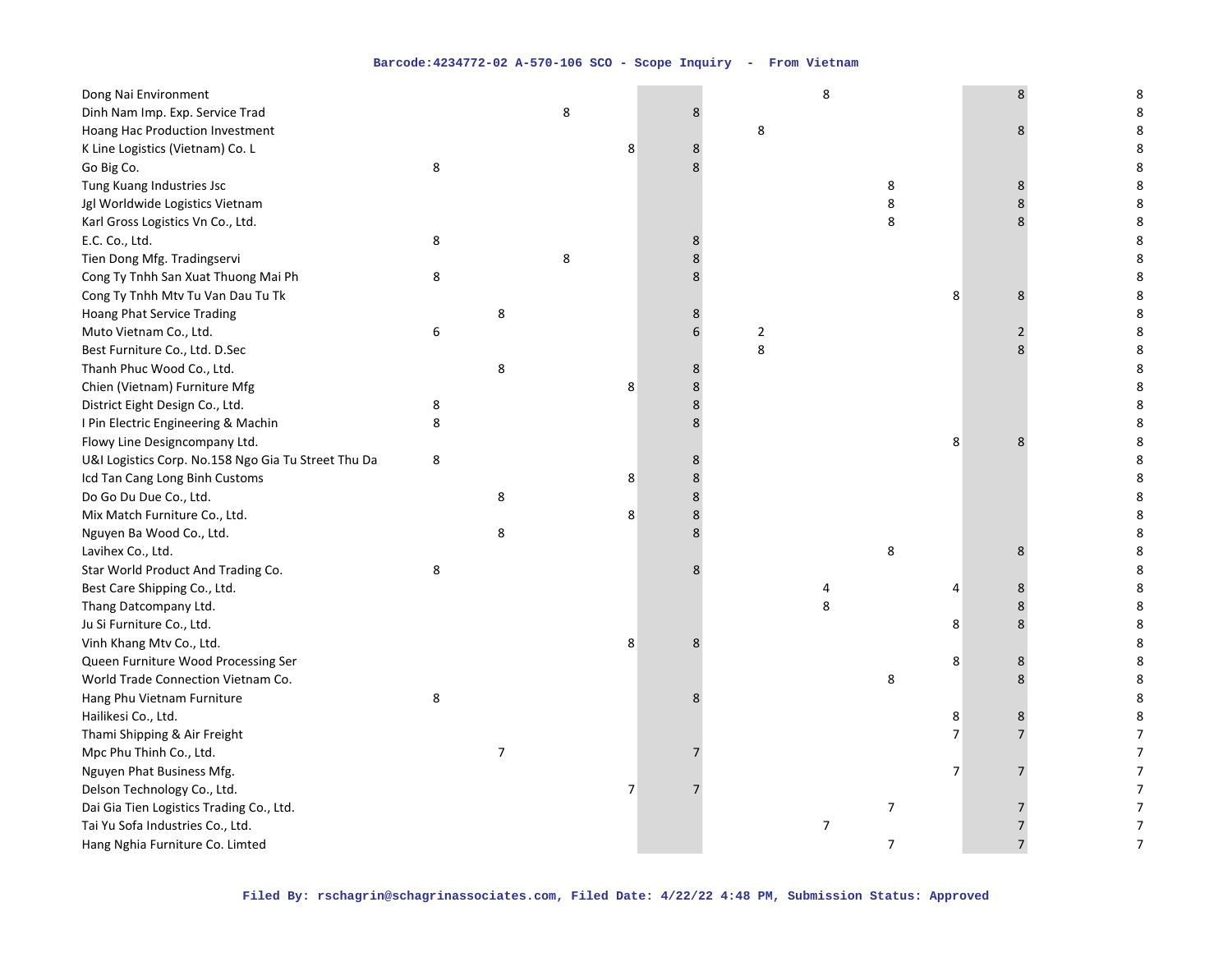| Lam Hong Co. Ltdgroup 5 Khanh Loc         |                |                |                |                |                | 7                |                |                  |                |   | 7              |
|-------------------------------------------|----------------|----------------|----------------|----------------|----------------|------------------|----------------|------------------|----------------|---|----------------|
| Mk Arts Ltd. Liability Co.                |                |                |                |                |                | 3                |                |                  | 4              |   | 7              |
| Viet Pottery Craft                        |                |                | 4              | $\mathbf 1$    | 5              |                  |                | 3                |                | 3 | $\overline{7}$ |
| Qa Furniture Production And Design        |                |                | $\overline{2}$ |                | $\overline{2}$ |                  | 5              |                  |                | 5 | $\overline{7}$ |
| M R Forwarding Co., Ltd.                  |                |                |                |                |                |                  |                |                  | 7              |   | 7              |
| Timber Industries (Vietman) Co. L         | $\overline{7}$ |                |                |                |                |                  |                |                  |                |   | $\overline{7}$ |
| Phi Phi Trading Co., Ltd.                 |                |                |                |                |                |                  | $\overline{7}$ |                  |                |   | $\overline{7}$ |
| Thanh Phu Furniture                       | $\overline{7}$ |                |                |                |                |                  |                |                  |                |   | $\overline{7}$ |
| Tam Minh Investment And Production        |                |                |                |                |                |                  | $\overline{7}$ |                  |                |   | $\overline{7}$ |
| Phuoc Hung Joint Stock Companybran        |                |                |                |                |                |                  |                | $\overline{7}$   |                |   | 7              |
| Imp. Exp. Asia Binh Dinh                  |                |                |                |                |                |                  |                | 7                |                |   | $\overline{7}$ |
| Thanh Thanh Liem Co., Ltd.                |                | $\mathbf{1}$   | 3              |                |                |                  |                | 3                |                | 3 | $\overline{7}$ |
| Thinh Vietmanufacturing Co., Ltd.         |                |                |                |                |                |                  |                | $\overline{7}$   |                |   | $\overline{7}$ |
| Samson.Intl.Enterprises.                  | $\overline{7}$ |                |                |                |                |                  |                |                  |                |   | $\overline{7}$ |
| J And F Co., Ltd.                         |                |                |                |                |                |                  | $\overline{7}$ |                  |                |   | 7              |
| The Vu Co., Ltd.                          |                |                |                |                |                |                  |                |                  | 7              |   | $\overline{7}$ |
| Chuangyuan Vietnam Co., Ltd.              |                |                |                |                |                | $\boldsymbol{7}$ | 0              |                  |                |   | 7              |
| Dhl Isc O Magnussen Home Furnishings Inc. |                |                |                |                |                |                  |                | $\boldsymbol{7}$ |                |   | $\overline{7}$ |
| Khang Sheng Wood Co., Ltd.                |                |                |                |                |                |                  | $\overline{7}$ |                  |                |   | 7              |
| Thinh Dat Mfg. Trade Co.                  |                | $\overline{7}$ |                |                | 7              |                  |                |                  |                |   | $\overline{7}$ |
| Go Hong Khai Co., Ltd.                    |                |                |                |                |                | 7                |                |                  |                |   | $\overline{7}$ |
| Happy Furniture Co., Ltd. Dongnai         |                |                |                |                |                |                  |                | $\overline{7}$   |                |   | $\overline{7}$ |
| <b>Equator Handicraft Production</b>      |                |                |                |                |                |                  |                |                  | 7              |   | 7              |
| Can Vien Co., Ltd.                        |                |                |                |                |                | $\overline{7}$   |                |                  |                |   | 7              |
| Cong Ty Golden Fortune                    | $\overline{7}$ |                |                |                |                |                  |                |                  |                |   | $\overline{7}$ |
| Amedan Furniture Mfg.                     |                |                |                |                |                |                  |                | $\boldsymbol{7}$ |                |   | $\overline{7}$ |
| Chf Global Home Ltd.                      |                |                |                |                |                |                  |                | $\overline{7}$   |                |   | 7              |
| Hoa Tu Vietnam Foam One Member            |                |                | 7              |                |                |                  |                |                  |                |   | 7              |
| Vietchem Co., Ltd.                        |                |                | 5              | $\overline{2}$ |                |                  |                |                  |                |   | $\overline{7}$ |
| Mechanical & Coatings Vi Na Co., Ltd.     |                |                |                |                |                |                  |                |                  | $\overline{7}$ |   | $\overline{7}$ |
| Hsien Y Angindustries (Vietnam) Co.       |                |                | 7              |                |                |                  |                |                  |                |   | $\overline{7}$ |
| <b>Bsl Logistics Corp</b>                 |                |                |                |                |                |                  |                | $\boldsymbol{7}$ |                |   | 7              |
| Jinhone Enterprise Co., Ltd.              |                |                |                | $\overline{7}$ | 7              |                  |                |                  |                |   | 7              |
| Fannwood Co., Ltd. The Land Parcel        |                |                |                |                |                | $\overline{7}$   |                |                  |                |   | 7              |
| Yuezhou Hardware Co., Ltd.                | 3              |                |                |                | 3              |                  |                |                  | 4              |   | 7              |
| Main Good Co., Ltd.                       |                |                | 7              |                | 7              |                  |                |                  |                |   | $\overline{7}$ |
| Vietnam Kingsun Co., Ltd.                 |                |                | $\overline{7}$ |                |                |                  |                |                  |                |   | 7              |
| Phu Dat Phat Wood Trade                   |                |                |                |                |                |                  |                | $\overline{7}$   |                |   | $\overline{7}$ |
| Vietnam Connection Co., Ltd.              |                |                |                |                |                |                  |                |                  | 6              |   |                |
| Giai Truong One Member Co., Ltd.          | 6              |                |                |                |                |                  |                |                  |                |   |                |
| Interwood Ltd.                            |                |                |                |                |                |                  |                |                  | 6              |   | 6              |
| Rk Resources Co., Ltd. No. 80 Gp 4        |                |                | 6              |                |                |                  |                |                  |                |   | 6              |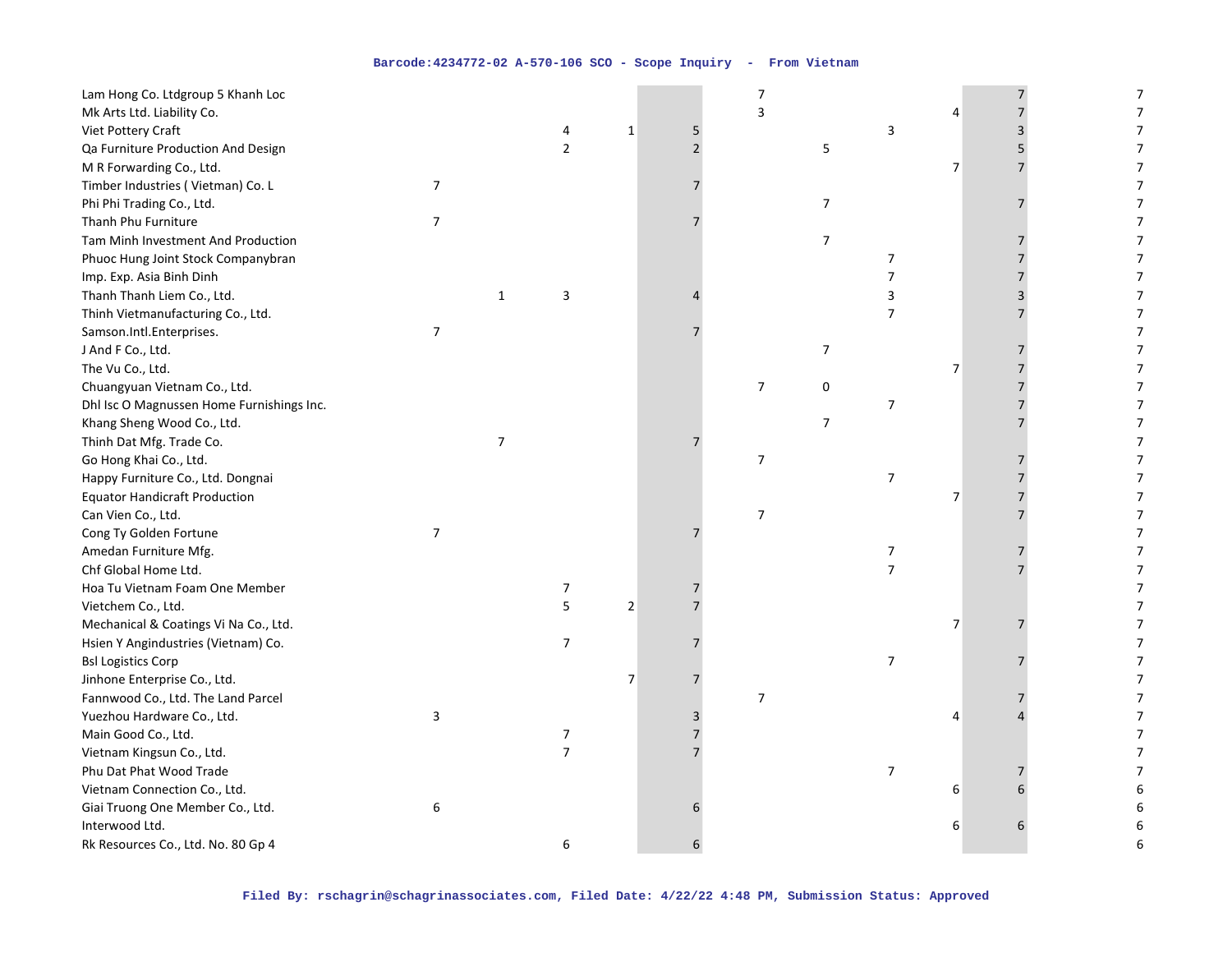| Starline Multi Trans Services Ltd.                |   |   | $\overline{2}$ | 5              | 6 |   |   |                |   |   | 6 |
|---------------------------------------------------|---|---|----------------|----------------|---|---|---|----------------|---|---|---|
| Hang Xuyen Co. L Td                               |   |   |                | 6              | 6 |   |   |                |   |   |   |
| Tlt Wooden Trading Mfg. Co.                       | 6 |   |                |                | 6 |   |   |                |   |   |   |
| Viet Style Handicrafts Corp.                      |   |   |                |                |   |   |   |                | 6 | 6 | 6 |
| Buuchi Industries Co., Ltd.                       |   |   |                |                |   |   |   | 6              |   | 6 | 6 |
| Khanh An Jsc                                      |   |   |                |                |   | 6 |   |                |   |   | 6 |
| Firstwood Co., Ltd.                               |   |   |                |                |   | 6 |   |                |   |   |   |
| Tuan Phong Trans Co., Ltd.                        | 6 |   |                |                | 6 |   |   |                |   |   | 6 |
| Daphoco International Jsc                         |   |   |                |                |   |   |   |                | 6 | 6 | 6 |
| Dat Vinh Garment Imp. Exp. Com                    |   | 6 |                |                | 6 |   |   |                |   |   | 6 |
| Msl (Vietnam) Electronic Technology               |   |   |                |                |   | 6 |   |                |   | 6 | 6 |
| Global Star Logistics Co., Ltd.                   |   |   |                | 6              | 6 |   |   |                |   |   | 6 |
| Eclipse Group Sa                                  |   |   |                |                |   | 6 |   |                |   | 6 | 6 |
| Cds Overseas Vietnam Co., Ltd.                    |   |   |                | 4              | 4 |   |   | $\overline{2}$ |   |   | 6 |
| <b>Bronze Event International</b>                 |   |   | 6              |                | 6 |   |   |                |   |   | 6 |
| Thanhminh Mfg. Co., Ltd.                          |   | 6 |                |                | 6 |   |   |                |   |   |   |
| Duytan Precision Mold Co., Ltd.                   |   |   | 6              |                | 6 |   |   |                |   |   |   |
| An Viet Furniture Co., Ltd. (Anvifu)              |   |   |                | 6              | 6 |   |   |                |   |   |   |
| Happy Smart Furnishings (Vietnam)                 |   |   |                | 6              | 6 |   |   |                |   |   | 6 |
| V Nopnh Wood Co., Ltd.                            |   |   |                |                |   |   | 6 |                |   | 6 | 6 |
| Thien Anh Vina Imp. Exp. Tra                      |   | 6 |                |                | 6 |   |   |                |   |   | 6 |
| Apl Logistics                                     |   |   | 6              |                |   |   |   |                |   |   |   |
| B.I.L.Y Co., Ltd.                                 | 6 |   |                |                | 6 |   |   |                |   |   |   |
| Poh Huat Furniture Industriesvn                   |   |   |                |                |   |   | 6 |                |   |   |   |
| <b>Fedex Trade Networks</b>                       | 6 |   |                |                | 6 |   |   |                |   |   |   |
| Tan Gia Hung One Member Co., Ltd.                 |   |   | 1              | 5              | 6 |   |   |                |   |   |   |
| Ngoc Quy Hung Co., Ltd.                           |   | 4 |                | $\overline{2}$ | 6 |   |   |                |   |   |   |
| J.H. Furniture Mfg. Co., Ltd. 379 Ham             |   |   |                |                |   | 6 |   |                |   | 6 | 6 |
| Dhl Isc Tecong Ty Tnhh Mtv Cao Hoang Dat          | 6 |   |                |                | 6 |   |   |                |   |   | 6 |
| Pantra Vina Co., Ltd.                             |   |   |                |                |   |   |   | 6              |   |   | 6 |
| Jardine Enterprise Ltd.                           |   |   |                |                |   |   |   |                | 6 |   | 6 |
| Vietnamfurniture Resources Co., Ltd.              |   |   |                |                |   |   | 6 |                |   | 6 | 6 |
| Arin International Diamond Island                 | 6 |   |                |                | 6 |   |   |                |   |   | 6 |
| The Country Mnf And Trading Joint                 |   |   |                |                |   |   |   | 6              |   |   | 6 |
| Expeditors Cargo Management Systems 84 2839621968 |   |   |                |                |   |   | 6 |                |   |   | 6 |
| Nghe Thuat Pvt. Enterprise                        |   | 6 |                |                | 6 |   |   |                |   |   | 6 |
| Jofran Sales Incc O Gemadept                      |   |   |                | 6              | 6 |   |   |                |   |   | 6 |
| Viet My Binh Dinh Production And Tr               |   |   |                | 6              | 6 |   |   |                |   |   | 6 |
| Cuong Thanh Imp. Exp. Services                    | 6 |   |                |                | 6 |   |   |                |   |   | 6 |
| Nicholas& Co Joint Stock                          |   |   |                |                |   |   |   | 6              |   |   | 6 |
| Sun Express Corp.                                 |   |   |                |                |   |   |   | 6              |   | 6 | 6 |
| Angkor (Cambodia) Art Supply Mfg                  |   |   | 6              |                | 6 |   |   |                |   |   | 6 |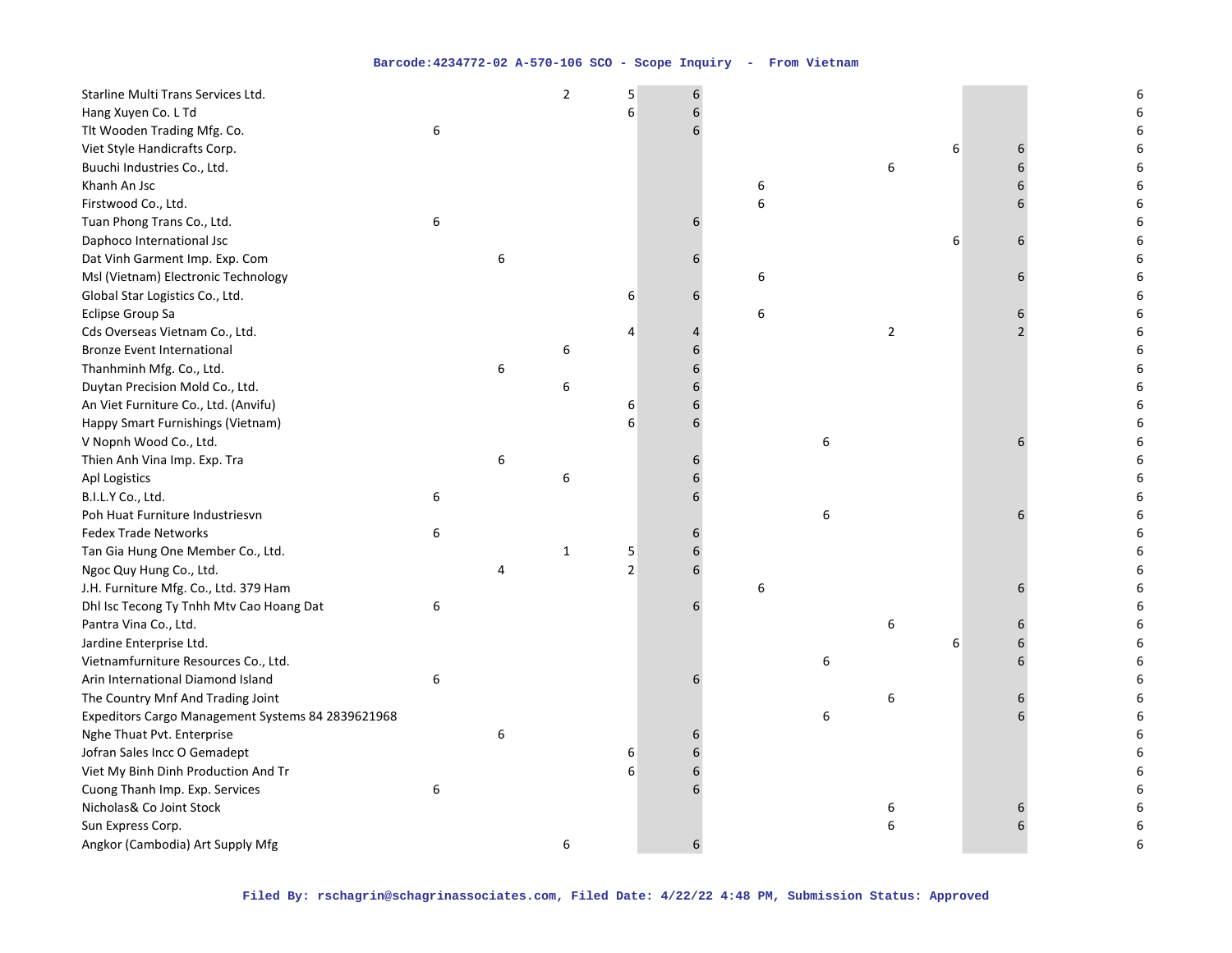| Moc Long Phat Co., Ltd.             |                |   |                | 6           | 6            |   |                |              |   |                | 6 |
|-------------------------------------|----------------|---|----------------|-------------|--------------|---|----------------|--------------|---|----------------|---|
| Cong Ty Tnhh Woodpark Furniture V   | 6              |   |                |             | 6            |   |                |              |   |                | 6 |
| Tan Hong Tai Vn Co., Ltd.           | 6              |   |                |             | 6            |   |                |              |   |                | 6 |
| Square Home Vietnam Co., Ltd.       |                |   |                | 6           | 6            |   |                |              |   |                | 6 |
| Hvtm Co., Ltd.                      |                |   |                |             |              |   |                |              | 6 | 6              | 6 |
| Tway Vietnam Furniture Solution Joi |                |   |                |             |              |   | 6              |              |   |                | 6 |
| Stark International Nhat Minh Wood  | 6              |   |                |             | 6            |   |                |              |   |                | 6 |
| <b>Expeditors Hochiminh</b>         | 6              |   |                |             | 6            |   |                |              |   |                | 6 |
| Inni Home Co., Ltd. Dh 423 Street   | 6              |   |                |             | 6            |   |                |              |   |                | 6 |
| Ipc Mfg. Co., Ltd.                  |                |   |                | $\mathbf 1$ | $\mathbf{1}$ |   | 4              |              |   |                | 6 |
| Khang Vy Furniture Co., Ltd.        |                |   | 5              |             | 5            |   |                |              |   |                | 5 |
| Diamond Producing And Trading Co.   | $\overline{2}$ |   | 3              |             | 5            |   |                |              |   |                | 5 |
| Reduxwood Vietnam Co., Ltd.         |                |   | 3              |             | 3            | 0 | $\overline{2}$ |              |   | $\mathfrak z$  | 5 |
| Vinh Thanh Garment Export Co., Ltd  |                |   | 5              |             | 5            |   |                |              |   |                | 5 |
| Xin Jian Co., Ltd.                  |                |   | 5              |             | 5            |   |                |              |   |                | 5 |
| Master Craft (Vn)                   |                |   |                |             |              |   | 5              |              |   | 5              | 5 |
| Ngo Chau Ltd. Liability Co.         |                |   |                |             |              | 5 |                |              |   | 5              | 5 |
| Jvk Indochina Movers (Vietnam)      |                |   | 4              |             | 4            |   |                |              | 2 | $\overline{2}$ | 5 |
| Pham Bao Thang                      |                |   | 5              |             | 5            |   |                |              |   |                | 5 |
| Far Eastern Apparel (Vietnam) Ltd.  |                |   |                |             |              |   |                | $\mathbf{1}$ | 4 | 5              | 5 |
| Nn Co., Ltd.                        |                |   | $\overline{2}$ | 3           | 5            |   |                |              |   |                | 5 |
| Hameco Hy Co., Ltd.                 |                |   |                | 5           | 5            |   |                |              |   |                | 5 |
| Hoang Kim Long Vina Co., Ltd.       |                |   |                |             |              |   | 5              |              |   | 5              | 5 |
| Bernhardt Furniture Co.             | 5              |   |                |             | 5            |   |                |              |   |                | 5 |
| <b>Schenker Gemadept Logistics</b>  | 5              |   |                |             | 5            |   |                |              |   |                | 5 |
| Tuan Linh Co., Ltd.                 | $\overline{2}$ |   |                | 3           | 5            |   |                |              |   |                | 5 |
| Le Khoi Crafts Co., Ltd.            |                |   |                |             |              |   | 5              |              |   | 5              | 5 |
| Bat Phuong Furniture Co., Ltd.      |                |   |                | 5           | 5            |   |                |              |   |                | 5 |
| Ngoc Son Bamboo And                 |                |   |                |             |              |   |                | 5            |   | 5              | 5 |
| Cty Cp Dau Tu Ngoi Sao The Gioi Sai |                | 5 |                |             | 5            |   |                |              |   |                | 5 |
| Segis Vietnam Co., Ltd.             |                |   |                |             |              |   |                | 5            |   | 5              | 5 |
| Alc Corp. C2 Road                   |                |   |                |             |              |   |                | 5            |   | 5              | 5 |
| Ha Thai Bamboo Lacquer Co., Ltd.    |                |   |                |             |              |   |                |              | 5 | 5              | 5 |
| Vinh Phong Indoor Fur Co., Ltd.     |                |   |                |             |              | 5 |                |              |   | 5              | 5 |
| Trung Dung International            | $\overline{2}$ | 3 |                |             | 5            |   |                |              |   |                | 5 |
| Smart                               |                |   |                |             |              |   |                |              | 5 | 5              | 5 |
| Pacific Logistics And Tradingcompa  |                |   |                |             |              |   |                | 5            |   | 5              | 5 |
| Branch Thuan An Wood Processing Joi |                |   |                |             |              | 5 |                |              |   |                | 5 |
| Cong Ty Lien Doanh Tnhh Tiep Van Va |                |   |                | 5           | 5            |   |                |              |   |                | 5 |
| Nguyen Cuong Production Trading And |                |   |                | 5           | 5            |   |                |              |   |                | 5 |
| Cong Ty Tnhh Mtv Che Bien Go Va Xay |                |   |                |             |              | 5 |                |              |   | 5              | 5 |
| Ttp Imp. Exp. Jsc                   |                |   |                |             |              | 5 |                |              |   | 5              | 5 |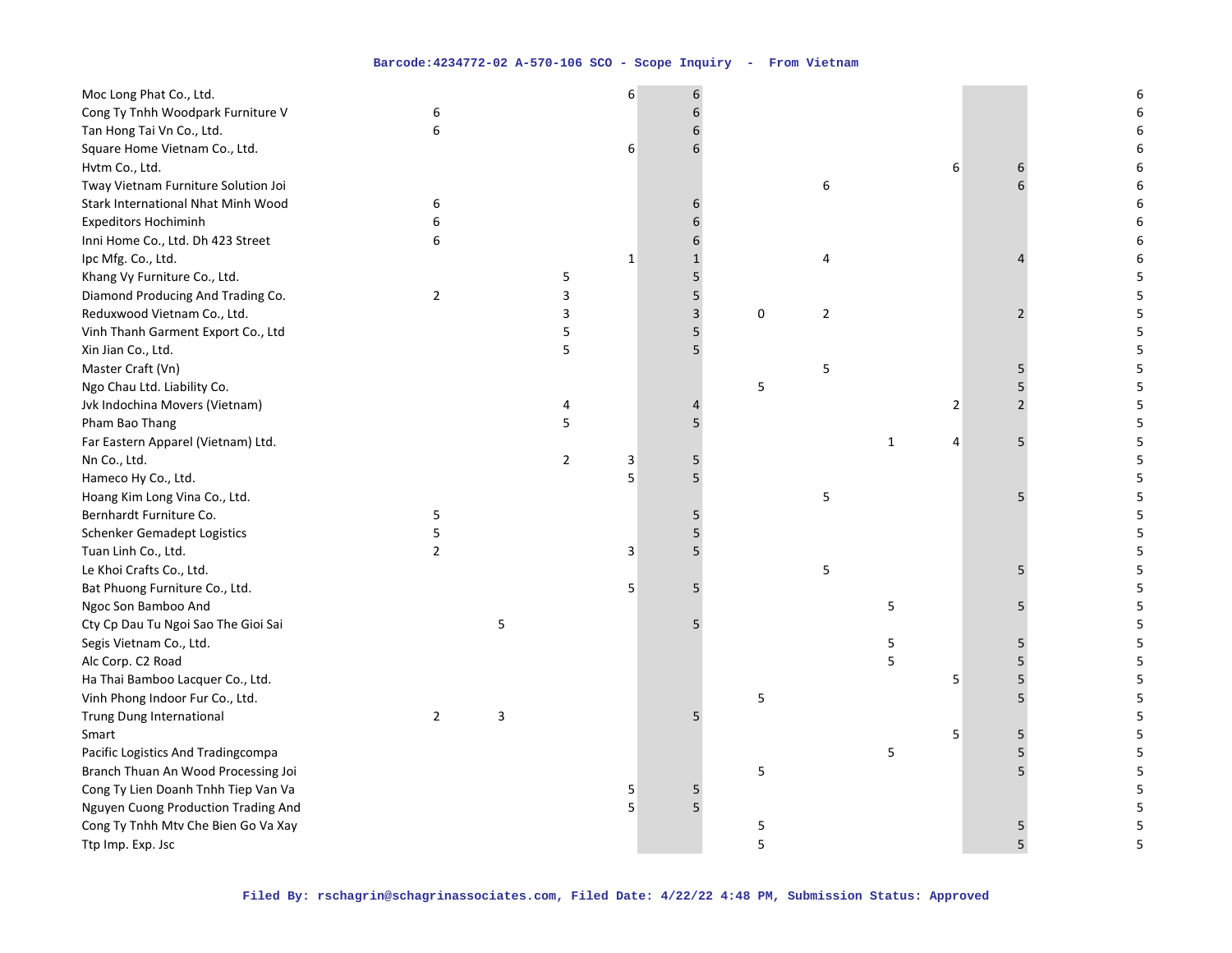| Master Sofa International Co., Ltd.      |                |                | 5            |                | 5              |                |              |              |   |   | 5 |
|------------------------------------------|----------------|----------------|--------------|----------------|----------------|----------------|--------------|--------------|---|---|---|
| Brand Of Delta International In Bin      |                |                |              |                |                |                | 5            |              |   | 5 |   |
| Thao Thanh Phat Co., Ltd.                | 5              |                |              |                |                |                |              |              |   |   |   |
| Kim Quoc Co., Ltd.                       |                |                | 5            |                | 5              |                |              |              |   |   |   |
| Saigon Wicker Co., Ltd.                  |                |                |              |                |                | 5              |              |              |   |   |   |
| Tam Phu Ltd. Co.                         | 5              |                |              |                | 5              |                |              |              |   |   |   |
| Thien An Jy One Member Co., Ltd.         |                |                |              | 5              | 5              |                |              |              |   |   |   |
| Kien Lam Handicraft Co., Ltd.            |                |                | 5            |                | 5              |                |              |              |   |   |   |
| Mai Thanh Imp. Exp. Trading Pro          |                |                |              |                |                |                | 5            |              |   | 5 | 5 |
| Hohai Co., Ltd.                          |                | 5              |              |                | 5              |                |              |              |   |   | 5 |
| C Ng Ty C Ph N Nam Vi T                  |                |                | 5            |                |                |                |              |              |   |   |   |
| Hillsdale Fure Llc                       |                |                |              |                |                |                |              | 5            |   | 5 |   |
| Tax No. 3700652655                       |                |                |              |                |                | 5              |              |              |   | 5 | 5 |
| Bella Interiors Co., Ltd.                |                |                |              |                |                | 5              |              |              |   | 5 | 5 |
| Princemate Vietnam Co., Ltd.             |                |                |              |                |                |                | 5            |              |   |   |   |
| Dai Dong Tien Investment Production      |                |                |              |                |                |                |              | 5            |   |   |   |
| Moc Thanh Manufaturing Co., Ltd.         |                |                |              |                |                |                |              | 5            |   | 5 | 5 |
| <b>Benton Llc</b>                        |                |                |              | $\overline{2}$ | $\overline{2}$ | $\mathbf{1}$   | $\mathbf{1}$ |              |   |   | 5 |
| Jusong Furniture Co. Lmited              |                |                |              |                |                |                |              | 5            |   |   |   |
| Tt&K Imp. Exp. Transport Exchan          | 5              |                |              |                | 5              |                |              |              |   |   |   |
| <b>Dimensions Furniture</b>              |                |                |              |                |                |                |              | Δ            |   |   |   |
| <b>Bigidea Advertising Service Trade</b> |                |                |              |                |                |                |              |              |   |   |   |
| Viet Products Hong Ngu Co., Ltd.         | $\overline{2}$ | $\overline{2}$ |              |                |                |                |              |              |   |   |   |
| Trieu Phu Loc Trading Svc Construct      |                |                |              |                |                |                |              |              |   |   |   |
| Mai Vietnamese Handicrafts Co., Ltd.     | $\mathbf{1}$   | $\mathbf{1}$   | $\mathbf{1}$ | $\mathbf{1}$   |                |                |              | $\mathbf{1}$ |   |   |   |
| Hoai Nhon Forest Produces Imp. Ex        | 4              |                |              |                |                |                |              |              |   |   |   |
| Longkim Bamboo Handicrafts               |                |                |              |                |                |                | 4            |              |   |   |   |
| Thang Long Fire Jsc                      |                |                |              |                |                | 4              |              |              |   |   |   |
| Shilla Bags International Co., Ltd.      |                |                |              |                |                |                |              |              | 4 |   |   |
| Rival Vietnam Co., Ltd.                  |                |                |              |                |                |                |              |              |   |   |   |
| Roma Co., Ltd.                           |                |                |              |                |                |                |              | 4            |   |   |   |
| Lien Viet Transport Imp. Exp.            |                |                |              |                |                | 4              |              |              |   |   |   |
| Sieu Nghe Co. Ltdkhanh Binh Town         |                |                |              |                |                | 4              |              |              |   |   |   |
| Tan Vinh Cat Co., Ltd.                   | 4              |                |              |                |                |                |              |              |   |   |   |
| Phuong Thuy                              |                |                |              |                |                | $\overline{2}$ | 0            | 1            | 1 |   |   |
| Truong Thinh Co., Ltd.                   |                |                |              |                |                |                |              |              |   |   |   |
| Oia Global Vietnam Co., Ltd.             |                |                |              |                |                |                |              |              | 4 |   |   |
| Yie Cherng Co., Ltd.Area 1 B Chanh P     | 4              |                |              |                |                |                |              |              |   |   |   |
| Nguyen Hoang Sang                        |                | 4              |              |                |                |                |              |              |   |   |   |
| Le Design And Interior Decoration C      |                |                |              |                |                |                | 4            |              |   |   |   |
| Anvifu Co., Ltd. Street                  | 4              |                |              |                |                |                |              |              |   |   |   |
| <b>Tmax General Jsc</b>                  |                |                |              |                |                |                |              |              | 4 |   |   |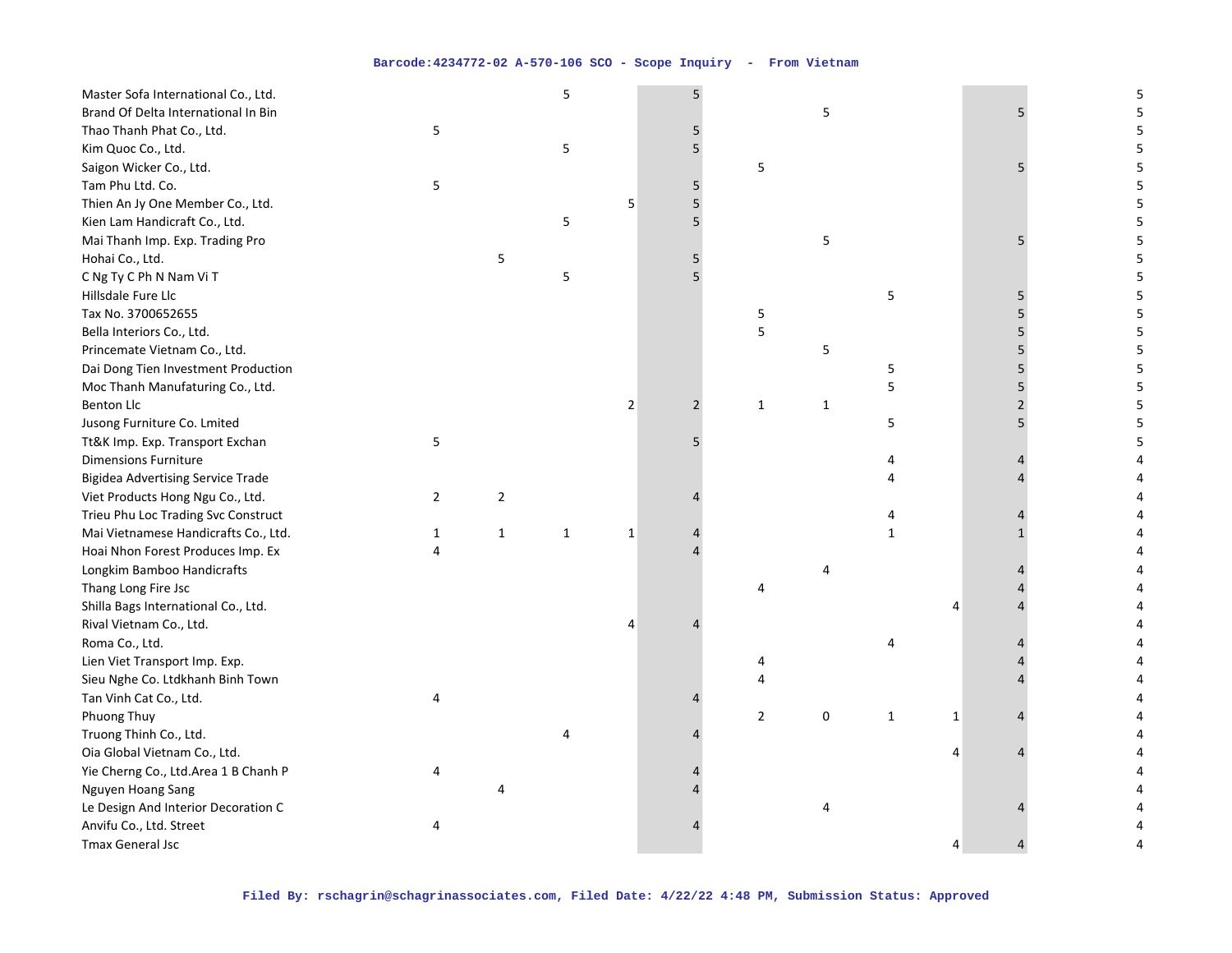| Thanh Minh Manufacturinh Trading<br>4<br>Eichholtz B V<br>0<br>4<br>0<br>Dhl Global Forwarding<br>0<br>0<br>3<br>3<br>4<br>Univogue Garments Co., Ltd.<br>4<br>Cao Phong Vietnam Superb Creation F<br>4<br>Zoe Furniture Co., Ltd.<br>$\mathbf 1$<br>$\mathbf 1$<br>$\mathbf{1}$<br>3<br>3<br>Branch Of Sedo Vina Co., Ltd.<br>4<br>Eichholtz B.V. Delfweg 52<br>4<br>Δ<br>Pangrim Neotex Co., Ltd.<br>4<br>Tax No. 3700652655 Cheng Chia Wo<br>4<br>Linh Linh Co., Ltd.<br>4<br>Bright Mfg. Imp.<br>4<br>Cong Ty Tnhh Mtv Hoang Gia Han<br>4<br>Truong Thinh Funiture Investment<br>4<br>Associate Yang Vietnam Enterprisesco. Ltd.<br>4<br>Bui Gia Interior Decoration Co. Lt<br>3<br>3<br>$\mathbf 1$<br>$\overline{2}$<br>Jgwheeler Vn Co., Ltd.<br>0<br>$\mathbf{1}$<br>$\overline{2}$<br>3<br>Bluesea Line Hcm Co., Ltd.<br>3<br>3<br>3<br>Hasa Pvt. Enterprise Branch<br>3<br>3<br>3<br>Mido Vina Co., Ltd.<br>3<br>3<br>3<br>Global Home Usa Inc.<br>3<br>3<br>3<br>3<br>Kim Duc Group Jsc<br>3<br>3<br>Datalogic Vietnam Llc<br>3<br>3<br>Dragon Star Co., Ltd.<br>3<br>3<br>Global Home<br>3<br>3<br>3<br>Dafi Tropicdane Furniture Co., Ltd.<br>3<br>3<br>3<br>3<br>Linh Linh Trading Produce<br>3<br><b>Expeditors Cargo Management Systems</b><br>3<br>3<br>3<br>Thien An Cy Co., Ltd.<br>3<br>3<br>3<br>M G Quynhon Co., Ltd.<br>3<br>3<br>3<br>Hong Duong International Co., Ltd.<br>3<br>3<br>3<br>Zon Beyond Jsc<br>Edge Amarine Worldwide Logistics<br>3<br>3<br>Ha Thanh Forwarding And<br>3<br>3<br>World Of Art Craft Co., Ltd.<br>3<br>3<br>3<br>K Line Logistics (Vietnam) Co., Ltd.<br>3<br>3<br>3<br>3<br>Bks Co., Ltd.<br>3<br>3<br>Amekai Meter (Xiamen) Co., Ltd.<br>$\overline{3}$<br>3<br>3<br>3<br>Cong Ty Tnhh American Home Vietnam<br>3<br>3<br>Cua Hang Dieu Hue<br>3<br>3<br>3 | <b>Wood Processing Jsc</b> |  |  |  | 4 |  |  |
|--------------------------------------------------------------------------------------------------------------------------------------------------------------------------------------------------------------------------------------------------------------------------------------------------------------------------------------------------------------------------------------------------------------------------------------------------------------------------------------------------------------------------------------------------------------------------------------------------------------------------------------------------------------------------------------------------------------------------------------------------------------------------------------------------------------------------------------------------------------------------------------------------------------------------------------------------------------------------------------------------------------------------------------------------------------------------------------------------------------------------------------------------------------------------------------------------------------------------------------------------------------------------------------------------------------------------------------------------------------------------------------------------------------------------------------------------------------------------------------------------------------------------------------------------------------------------------------------------------------------------------------------------------------------------------------------------------------------------------------------------------------------------------------------------------------------|----------------------------|--|--|--|---|--|--|
|                                                                                                                                                                                                                                                                                                                                                                                                                                                                                                                                                                                                                                                                                                                                                                                                                                                                                                                                                                                                                                                                                                                                                                                                                                                                                                                                                                                                                                                                                                                                                                                                                                                                                                                                                                                                                    |                            |  |  |  |   |  |  |
|                                                                                                                                                                                                                                                                                                                                                                                                                                                                                                                                                                                                                                                                                                                                                                                                                                                                                                                                                                                                                                                                                                                                                                                                                                                                                                                                                                                                                                                                                                                                                                                                                                                                                                                                                                                                                    |                            |  |  |  |   |  |  |
|                                                                                                                                                                                                                                                                                                                                                                                                                                                                                                                                                                                                                                                                                                                                                                                                                                                                                                                                                                                                                                                                                                                                                                                                                                                                                                                                                                                                                                                                                                                                                                                                                                                                                                                                                                                                                    |                            |  |  |  |   |  |  |
|                                                                                                                                                                                                                                                                                                                                                                                                                                                                                                                                                                                                                                                                                                                                                                                                                                                                                                                                                                                                                                                                                                                                                                                                                                                                                                                                                                                                                                                                                                                                                                                                                                                                                                                                                                                                                    |                            |  |  |  |   |  |  |
|                                                                                                                                                                                                                                                                                                                                                                                                                                                                                                                                                                                                                                                                                                                                                                                                                                                                                                                                                                                                                                                                                                                                                                                                                                                                                                                                                                                                                                                                                                                                                                                                                                                                                                                                                                                                                    |                            |  |  |  |   |  |  |
|                                                                                                                                                                                                                                                                                                                                                                                                                                                                                                                                                                                                                                                                                                                                                                                                                                                                                                                                                                                                                                                                                                                                                                                                                                                                                                                                                                                                                                                                                                                                                                                                                                                                                                                                                                                                                    |                            |  |  |  |   |  |  |
|                                                                                                                                                                                                                                                                                                                                                                                                                                                                                                                                                                                                                                                                                                                                                                                                                                                                                                                                                                                                                                                                                                                                                                                                                                                                                                                                                                                                                                                                                                                                                                                                                                                                                                                                                                                                                    |                            |  |  |  |   |  |  |
|                                                                                                                                                                                                                                                                                                                                                                                                                                                                                                                                                                                                                                                                                                                                                                                                                                                                                                                                                                                                                                                                                                                                                                                                                                                                                                                                                                                                                                                                                                                                                                                                                                                                                                                                                                                                                    |                            |  |  |  |   |  |  |
|                                                                                                                                                                                                                                                                                                                                                                                                                                                                                                                                                                                                                                                                                                                                                                                                                                                                                                                                                                                                                                                                                                                                                                                                                                                                                                                                                                                                                                                                                                                                                                                                                                                                                                                                                                                                                    |                            |  |  |  |   |  |  |
|                                                                                                                                                                                                                                                                                                                                                                                                                                                                                                                                                                                                                                                                                                                                                                                                                                                                                                                                                                                                                                                                                                                                                                                                                                                                                                                                                                                                                                                                                                                                                                                                                                                                                                                                                                                                                    |                            |  |  |  |   |  |  |
|                                                                                                                                                                                                                                                                                                                                                                                                                                                                                                                                                                                                                                                                                                                                                                                                                                                                                                                                                                                                                                                                                                                                                                                                                                                                                                                                                                                                                                                                                                                                                                                                                                                                                                                                                                                                                    |                            |  |  |  |   |  |  |
|                                                                                                                                                                                                                                                                                                                                                                                                                                                                                                                                                                                                                                                                                                                                                                                                                                                                                                                                                                                                                                                                                                                                                                                                                                                                                                                                                                                                                                                                                                                                                                                                                                                                                                                                                                                                                    |                            |  |  |  |   |  |  |
|                                                                                                                                                                                                                                                                                                                                                                                                                                                                                                                                                                                                                                                                                                                                                                                                                                                                                                                                                                                                                                                                                                                                                                                                                                                                                                                                                                                                                                                                                                                                                                                                                                                                                                                                                                                                                    |                            |  |  |  |   |  |  |
|                                                                                                                                                                                                                                                                                                                                                                                                                                                                                                                                                                                                                                                                                                                                                                                                                                                                                                                                                                                                                                                                                                                                                                                                                                                                                                                                                                                                                                                                                                                                                                                                                                                                                                                                                                                                                    |                            |  |  |  |   |  |  |
|                                                                                                                                                                                                                                                                                                                                                                                                                                                                                                                                                                                                                                                                                                                                                                                                                                                                                                                                                                                                                                                                                                                                                                                                                                                                                                                                                                                                                                                                                                                                                                                                                                                                                                                                                                                                                    |                            |  |  |  |   |  |  |
|                                                                                                                                                                                                                                                                                                                                                                                                                                                                                                                                                                                                                                                                                                                                                                                                                                                                                                                                                                                                                                                                                                                                                                                                                                                                                                                                                                                                                                                                                                                                                                                                                                                                                                                                                                                                                    |                            |  |  |  |   |  |  |
|                                                                                                                                                                                                                                                                                                                                                                                                                                                                                                                                                                                                                                                                                                                                                                                                                                                                                                                                                                                                                                                                                                                                                                                                                                                                                                                                                                                                                                                                                                                                                                                                                                                                                                                                                                                                                    |                            |  |  |  |   |  |  |
|                                                                                                                                                                                                                                                                                                                                                                                                                                                                                                                                                                                                                                                                                                                                                                                                                                                                                                                                                                                                                                                                                                                                                                                                                                                                                                                                                                                                                                                                                                                                                                                                                                                                                                                                                                                                                    |                            |  |  |  |   |  |  |
|                                                                                                                                                                                                                                                                                                                                                                                                                                                                                                                                                                                                                                                                                                                                                                                                                                                                                                                                                                                                                                                                                                                                                                                                                                                                                                                                                                                                                                                                                                                                                                                                                                                                                                                                                                                                                    |                            |  |  |  |   |  |  |
|                                                                                                                                                                                                                                                                                                                                                                                                                                                                                                                                                                                                                                                                                                                                                                                                                                                                                                                                                                                                                                                                                                                                                                                                                                                                                                                                                                                                                                                                                                                                                                                                                                                                                                                                                                                                                    |                            |  |  |  |   |  |  |
|                                                                                                                                                                                                                                                                                                                                                                                                                                                                                                                                                                                                                                                                                                                                                                                                                                                                                                                                                                                                                                                                                                                                                                                                                                                                                                                                                                                                                                                                                                                                                                                                                                                                                                                                                                                                                    |                            |  |  |  |   |  |  |
|                                                                                                                                                                                                                                                                                                                                                                                                                                                                                                                                                                                                                                                                                                                                                                                                                                                                                                                                                                                                                                                                                                                                                                                                                                                                                                                                                                                                                                                                                                                                                                                                                                                                                                                                                                                                                    |                            |  |  |  |   |  |  |
|                                                                                                                                                                                                                                                                                                                                                                                                                                                                                                                                                                                                                                                                                                                                                                                                                                                                                                                                                                                                                                                                                                                                                                                                                                                                                                                                                                                                                                                                                                                                                                                                                                                                                                                                                                                                                    |                            |  |  |  |   |  |  |
|                                                                                                                                                                                                                                                                                                                                                                                                                                                                                                                                                                                                                                                                                                                                                                                                                                                                                                                                                                                                                                                                                                                                                                                                                                                                                                                                                                                                                                                                                                                                                                                                                                                                                                                                                                                                                    |                            |  |  |  |   |  |  |
|                                                                                                                                                                                                                                                                                                                                                                                                                                                                                                                                                                                                                                                                                                                                                                                                                                                                                                                                                                                                                                                                                                                                                                                                                                                                                                                                                                                                                                                                                                                                                                                                                                                                                                                                                                                                                    |                            |  |  |  |   |  |  |
|                                                                                                                                                                                                                                                                                                                                                                                                                                                                                                                                                                                                                                                                                                                                                                                                                                                                                                                                                                                                                                                                                                                                                                                                                                                                                                                                                                                                                                                                                                                                                                                                                                                                                                                                                                                                                    |                            |  |  |  |   |  |  |
|                                                                                                                                                                                                                                                                                                                                                                                                                                                                                                                                                                                                                                                                                                                                                                                                                                                                                                                                                                                                                                                                                                                                                                                                                                                                                                                                                                                                                                                                                                                                                                                                                                                                                                                                                                                                                    |                            |  |  |  |   |  |  |
|                                                                                                                                                                                                                                                                                                                                                                                                                                                                                                                                                                                                                                                                                                                                                                                                                                                                                                                                                                                                                                                                                                                                                                                                                                                                                                                                                                                                                                                                                                                                                                                                                                                                                                                                                                                                                    |                            |  |  |  |   |  |  |
|                                                                                                                                                                                                                                                                                                                                                                                                                                                                                                                                                                                                                                                                                                                                                                                                                                                                                                                                                                                                                                                                                                                                                                                                                                                                                                                                                                                                                                                                                                                                                                                                                                                                                                                                                                                                                    |                            |  |  |  |   |  |  |
|                                                                                                                                                                                                                                                                                                                                                                                                                                                                                                                                                                                                                                                                                                                                                                                                                                                                                                                                                                                                                                                                                                                                                                                                                                                                                                                                                                                                                                                                                                                                                                                                                                                                                                                                                                                                                    |                            |  |  |  |   |  |  |
|                                                                                                                                                                                                                                                                                                                                                                                                                                                                                                                                                                                                                                                                                                                                                                                                                                                                                                                                                                                                                                                                                                                                                                                                                                                                                                                                                                                                                                                                                                                                                                                                                                                                                                                                                                                                                    |                            |  |  |  |   |  |  |
|                                                                                                                                                                                                                                                                                                                                                                                                                                                                                                                                                                                                                                                                                                                                                                                                                                                                                                                                                                                                                                                                                                                                                                                                                                                                                                                                                                                                                                                                                                                                                                                                                                                                                                                                                                                                                    |                            |  |  |  |   |  |  |
|                                                                                                                                                                                                                                                                                                                                                                                                                                                                                                                                                                                                                                                                                                                                                                                                                                                                                                                                                                                                                                                                                                                                                                                                                                                                                                                                                                                                                                                                                                                                                                                                                                                                                                                                                                                                                    |                            |  |  |  |   |  |  |
|                                                                                                                                                                                                                                                                                                                                                                                                                                                                                                                                                                                                                                                                                                                                                                                                                                                                                                                                                                                                                                                                                                                                                                                                                                                                                                                                                                                                                                                                                                                                                                                                                                                                                                                                                                                                                    |                            |  |  |  |   |  |  |
|                                                                                                                                                                                                                                                                                                                                                                                                                                                                                                                                                                                                                                                                                                                                                                                                                                                                                                                                                                                                                                                                                                                                                                                                                                                                                                                                                                                                                                                                                                                                                                                                                                                                                                                                                                                                                    |                            |  |  |  |   |  |  |
|                                                                                                                                                                                                                                                                                                                                                                                                                                                                                                                                                                                                                                                                                                                                                                                                                                                                                                                                                                                                                                                                                                                                                                                                                                                                                                                                                                                                                                                                                                                                                                                                                                                                                                                                                                                                                    |                            |  |  |  |   |  |  |
|                                                                                                                                                                                                                                                                                                                                                                                                                                                                                                                                                                                                                                                                                                                                                                                                                                                                                                                                                                                                                                                                                                                                                                                                                                                                                                                                                                                                                                                                                                                                                                                                                                                                                                                                                                                                                    |                            |  |  |  |   |  |  |
|                                                                                                                                                                                                                                                                                                                                                                                                                                                                                                                                                                                                                                                                                                                                                                                                                                                                                                                                                                                                                                                                                                                                                                                                                                                                                                                                                                                                                                                                                                                                                                                                                                                                                                                                                                                                                    |                            |  |  |  |   |  |  |
|                                                                                                                                                                                                                                                                                                                                                                                                                                                                                                                                                                                                                                                                                                                                                                                                                                                                                                                                                                                                                                                                                                                                                                                                                                                                                                                                                                                                                                                                                                                                                                                                                                                                                                                                                                                                                    |                            |  |  |  |   |  |  |
|                                                                                                                                                                                                                                                                                                                                                                                                                                                                                                                                                                                                                                                                                                                                                                                                                                                                                                                                                                                                                                                                                                                                                                                                                                                                                                                                                                                                                                                                                                                                                                                                                                                                                                                                                                                                                    |                            |  |  |  |   |  |  |
| $\overline{3}$<br>3<br>I Sheng Electric Wire & Cable<br>3                                                                                                                                                                                                                                                                                                                                                                                                                                                                                                                                                                                                                                                                                                                                                                                                                                                                                                                                                                                                                                                                                                                                                                                                                                                                                                                                                                                                                                                                                                                                                                                                                                                                                                                                                          |                            |  |  |  |   |  |  |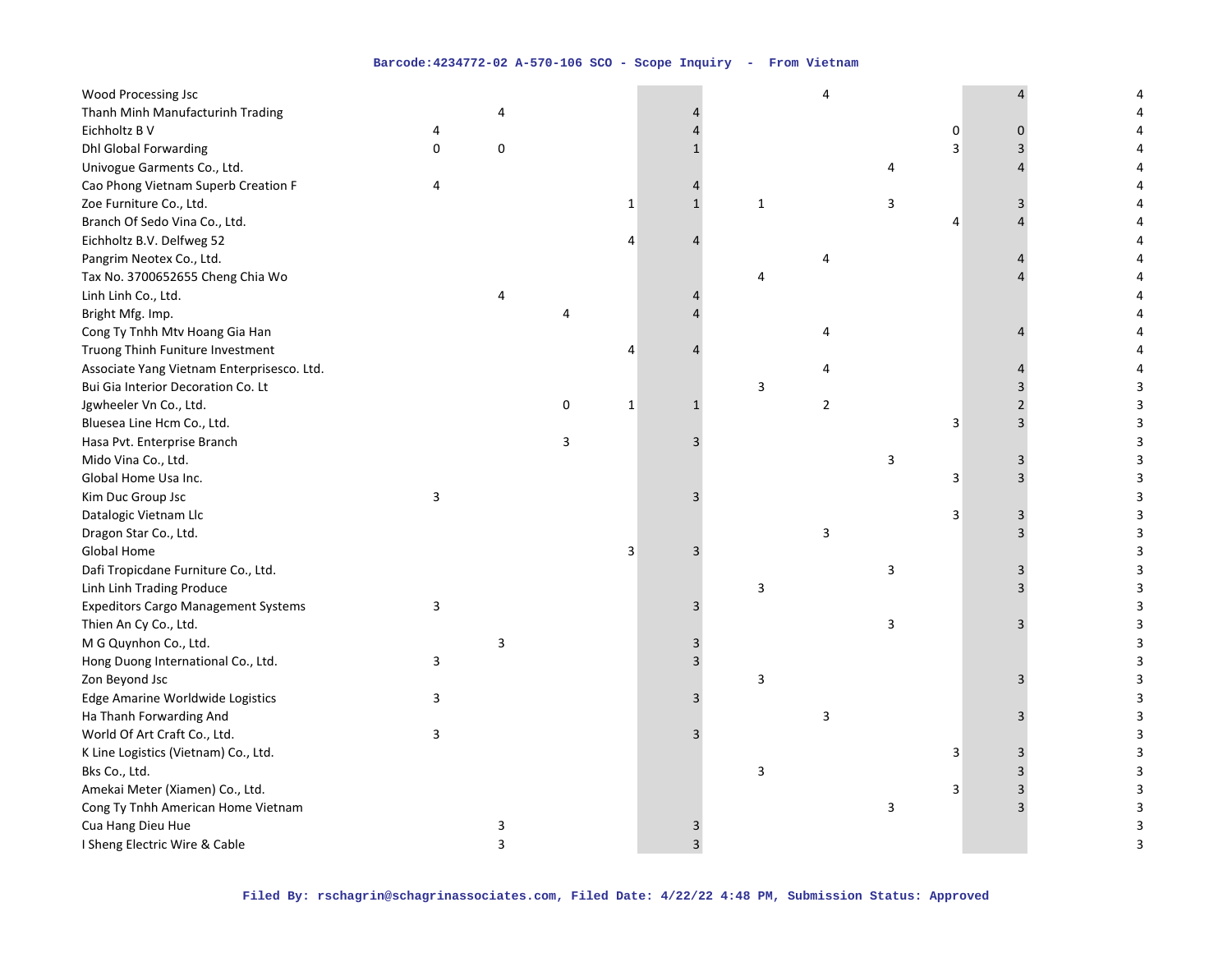| Nhan Hoa Co., Ltd.                     |                |                |                |                |                |                | 3              |                           |                | 3              | 3                       |
|----------------------------------------|----------------|----------------|----------------|----------------|----------------|----------------|----------------|---------------------------|----------------|----------------|-------------------------|
| Kim Do Wood Co., Ltd.                  |                | $\mathbf{1}$   |                | $\mathbf 2$    | 3              |                |                |                           |                |                |                         |
| <b>Sd Construction Trading</b>         |                |                |                |                |                |                | 3              |                           |                | 3              |                         |
| Ha Linh Rattan And Bamboo Co., Ltd.    |                |                | 3              |                | 3              |                |                |                           |                |                | 3                       |
| Tinh Gia Trading Co., Ltd.             |                | $\mathsf{3}$   |                |                | 3              |                |                |                           |                |                | 3                       |
| Minh Hang Nguyen Thi                   |                |                |                |                |                |                |                | $\ensuremath{\mathsf{3}}$ |                | 3              | 3                       |
| Mediusa Co., Ltd.                      |                |                |                | 3              | $\overline{3}$ |                |                |                           |                |                | 3                       |
| Thanh Tung Thinh Co., Ltd.             |                |                |                |                |                |                |                |                           | $\overline{2}$ | 2              | 2                       |
| Gia Phu Trading Co., Ltd.              |                |                |                |                |                |                | $\overline{c}$ |                           |                | $\mathfrak{p}$ | $\mathbf 2$             |
| <b>Logistics Msv Trading Service</b>   | $\overline{2}$ |                |                |                | $\overline{2}$ |                |                |                           |                |                | $\mathbf 2$             |
| Capstone Hs Inc. Co., Ltd.             |                |                |                |                |                |                |                | $\overline{2}$            |                | $\overline{2}$ | $\mathbf 2$             |
| Thien Long Engineering Co., Ltd.       | $\overline{2}$ |                |                |                | $\overline{2}$ |                |                |                           |                |                | $\mathbf 2$             |
| Tcc Trading Production Co., Ltd.       |                |                |                |                |                | $\sqrt{2}$     |                |                           |                | 2              | $\mathbf 2$             |
| Thanh Vi Co., Ltd.                     |                | $\overline{2}$ |                |                | $\overline{2}$ |                |                |                           |                |                | $\mathbf 2$             |
| Xnk Tam An Service Trading Co.         |                |                |                |                |                |                | $\overline{c}$ |                           | $\mathbf{1}$   |                | $\overline{\mathbf{c}}$ |
| Tcl International Co., Ltd.            | $\mathbf{1}$   |                | $\mathbf{1}$   | $\mathbf 1$    | $\overline{2}$ |                |                |                           |                |                | $\overline{2}$          |
| Asian Tigers Transpo International     |                |                |                |                |                |                |                |                           | 2              | $\overline{2}$ | $\overline{2}$          |
| Westland Enterprices Co., Ltd.         |                |                |                |                |                |                | $\overline{c}$ |                           | $\mathbf{1}$   | $\overline{2}$ | $\overline{2}$          |
| Thuan Viet Investment Group Joint      |                |                |                | $\mathbf 0$    | $\pmb{0}$      | $\mathbf 2$    |                |                           |                |                | $\sqrt{2}$              |
| Nguyen Anh Ngoc One Member Co.         |                |                |                | $\overline{2}$ | $\mathbf 2$    |                |                |                           |                |                | $\mathbf 2$             |
| Le Quoc Co., Ltd.                      | $\overline{2}$ |                |                |                | $\overline{2}$ |                |                |                           |                |                | $\overline{2}$          |
| Tuyen Hiep Loi Co., Ltd.               |                |                |                |                |                | $\overline{2}$ |                |                           |                | 2              | $\overline{2}$          |
| Diamond Tradingproducing Co. L         |                |                |                |                |                | $\overline{2}$ |                |                           |                |                | $\mathbf 2$             |
| Dinh Huong Furniture Co., Ltd.         |                | $\overline{2}$ |                |                | $\overline{2}$ |                |                |                           |                |                | $\mathbf 2$             |
| Peony Interior Decoration Co.          |                | $\overline{2}$ |                |                | $\overline{2}$ |                |                |                           |                |                | $\overline{2}$          |
| Viet Lao Thai Logistics                |                | $\overline{2}$ |                |                | $\overline{2}$ |                |                |                           |                |                | $\overline{2}$          |
| Vuong Thai Binh Co., Ltd.              | $\overline{2}$ |                |                |                | $\overline{2}$ |                |                |                           |                |                | $\overline{2}$          |
| Co. Ltd. By Pizarro                    |                |                |                |                |                |                | $\overline{2}$ |                           |                | 2              | $\mathbf 2$             |
| Kyobo P&B                              |                |                |                |                |                |                | $\overline{2}$ |                           |                |                | $\mathbf 2$             |
| Baodang Co., Ltd.                      |                |                |                |                |                |                |                | $\overline{2}$            |                |                | $\mathbf 2$             |
| Trans Pacific Solutions Co., Ltd.      |                |                |                |                |                | $\sqrt{2}$     |                |                           |                |                | $\overline{2}$          |
| Long Doanh Co., Ltd.                   |                |                |                | $\sqrt{2}$     | $\overline{2}$ |                |                |                           |                |                | $\sqrt{2}$              |
| Oriental Logistics (Vietnam) Co., Ltd. |                |                | $\overline{2}$ |                | $\overline{2}$ |                |                |                           |                |                | $\sqrt{2}$              |
| Phi Cong Trading Co., Ltd.             |                | $\mathbf{1}$   |                | $\mathbf{1}$   | $\overline{2}$ |                |                |                           |                |                | $\overline{2}$          |
| Tung Kuang Industries Joint Stock C    |                |                |                | $\overline{2}$ | $\overline{2}$ |                |                |                           |                |                | $\overline{2}$          |
| Happy Cook Co., Ltd.                   |                |                |                | $\overline{2}$ | $\overline{2}$ |                |                |                           |                |                | $\overline{2}$          |
| Tung Khanh Co., Ltd.                   |                |                |                |                |                |                |                | $\overline{2}$            |                |                | $\mathbf 2$             |
| Kiet Dg Imp. Exp. Co., Ltd.            | $\overline{2}$ |                |                |                | $\overline{2}$ |                |                |                           |                |                | $\mathbf 2$             |
| Lusso Furniture Co., Ltd.              | $\overline{2}$ |                |                |                | $\overline{2}$ |                |                |                           |                |                | $\sqrt{2}$              |
| Tnt Transtrading Co., Ltd.             |                |                |                | $\overline{2}$ | $\overline{2}$ |                |                |                           |                |                | $\overline{2}$          |
| Jion Vina Co., Ltd. 215 A Provincial   |                |                |                | $\sqrt{2}$     | $\overline{2}$ |                |                |                           |                |                | $\sqrt{2}$              |
| Creative Home Ltd.                     | $\overline{2}$ |                |                |                | $\overline{2}$ |                |                |                           |                |                | $\overline{2}$          |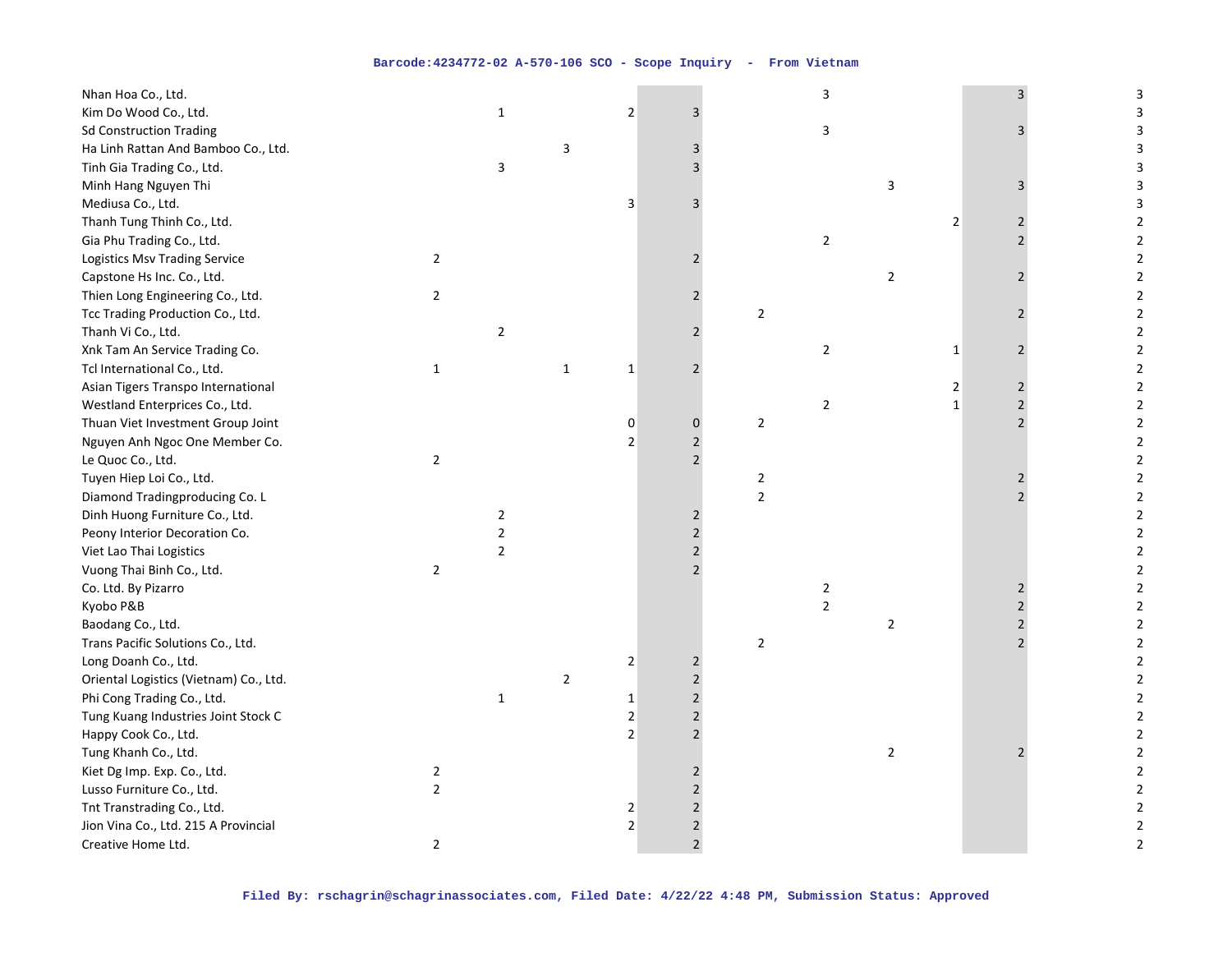| Sametex Garment (Vietnam) Co., Ltd.              |              |              | $\overline{2}$ |              | $\overline{2}$ |                |              |              |                              | 2              |
|--------------------------------------------------|--------------|--------------|----------------|--------------|----------------|----------------|--------------|--------------|------------------------------|----------------|
| M90 Co., Ltd.                                    |              |              |                |              |                | $\overline{2}$ |              |              | $\overline{2}$               | $\overline{2}$ |
| Dai Hiep Hung Co., Ltd.                          |              |              | 1              |              | $\mathbf{1}$   |                |              |              |                              | 1              |
| Vietnam Precision Industrial Joint Stock Company |              |              |                |              |                | $\mathbf{1}$   | $\mathbf{1}$ |              |                              | 1              |
| Huong Lien Co., Ltd.                             |              |              |                |              |                |                |              |              | 1<br>$\mathbf{1}$            | 1              |
| Allport Cargo Services Vietnam                   | $\mathbf{1}$ |              |                |              |                |                |              |              |                              | 1              |
| Nguyen Thai Hong Vy                              |              |              |                |              |                |                |              |              | $\mathbf{1}$<br>$\mathbf{1}$ | 1              |
| <b>Dbplus Office Interior Design</b>             |              | $\mathbf{1}$ |                |              |                |                |              |              |                              | $\mathbf{1}$   |
| Viet An Invest Co., Ltd.                         |              |              |                |              |                |                |              |              | $\mathbf{1}$<br>$\mathbf{1}$ | $\mathbf{1}$   |
| Khang Thinh Co., Ltd.                            | $\mathbf{1}$ |              |                |              |                |                |              |              |                              | $\mathbf{1}$   |
| Gold Lions International Furniture Co.           | $\mathbf{1}$ |              |                |              |                |                |              |              |                              | $\mathbf{1}$   |
| Phu Long Tan Co., Ltd.                           | $\mathbf{1}$ |              |                |              |                |                |              |              |                              | $\mathbf{1}$   |
| Ya Ko Heh Enterprise Co., Ltd.                   |              |              |                |              |                |                | 1            |              |                              | 1              |
| Le Phan Wooden Furniture Co., Ltd.               | $\mathbf{1}$ |              |                |              |                |                |              |              |                              | 1              |
| Doosan Heavy Inds Vietnam                        |              |              |                |              |                | $\mathbf 1$    |              |              |                              | 1              |
| Oriental Home Co., Ltd.                          |              |              | 1              |              | 1              |                |              |              |                              | $\mathbf{1}$   |
| V Lab Graphic And Interior Design C              |              |              |                |              |                | $\mathbf{1}$   |              |              |                              | $\mathbf{1}$   |
| Mr. Kyle G Sumrow Co Logical Moves               |              |              | $\mathbf{1}$   |              | $\mathbf{1}$   |                |              |              |                              | $\mathbf{1}$   |
| Glovimex Co., Ltd.                               |              |              |                |              |                | $\mathbf{1}$   |              |              |                              | $\mathbf{1}$   |
| Tanggroup Wooden Toys Co., Ltd.                  |              | $\mathbf{1}$ |                |              |                |                |              |              |                              | 1              |
| Inzi Vina Co., Ltd.                              |              |              |                |              |                | $\mathbf{1}$   |              |              |                              | $\mathbf{1}$   |
| S.M.I                                            |              |              |                |              |                |                |              |              | 1                            | $\mathbf{1}$   |
| Ilb Vina Co., Ltd.                               |              |              |                |              |                |                |              |              | $\mathbf{1}$<br>1            | 1              |
| Toan Phong Manufacturingco. Ltd.                 | $\mathbf{1}$ |              |                |              |                |                |              |              |                              | $\mathbf{1}$   |
| Siam Karat International Co., Ltd.               |              |              |                | $\mathbf{1}$ | $\mathbf{1}$   |                |              |              |                              | $\mathbf{1}$   |
| Mori Printing Producing                          |              |              |                |              |                | $\mathbf{1}$   |              |              |                              | $\mathbf{1}$   |
| Thong Nhat Wood Processing Co., Ltd.             |              |              |                |              |                |                |              | $\mathbf 1$  |                              | 1              |
| Vdecor Vietnam Co., Ltd.                         |              |              |                | 0            | 0              | $\mathbf{1}$   |              |              |                              | 1              |
| Dong Nai Branch Of Taeyang Vina                  |              |              |                | 1            | $\mathbf{1}$   |                |              |              |                              | $\mathbf{1}$   |
| Ocean International Transportation               | 1            |              |                |              |                |                |              |              |                              | 1              |
| Millennium Asia Vietnam Jsc                      |              | $\mathbf{1}$ |                |              |                |                |              |              |                              | 1              |
| Vietwall Co., Ltd.                               |              | $\mathbf{1}$ |                |              |                |                |              |              |                              | $\mathbf{1}$   |
| Hoang Gia 2 Enterprise                           |              |              |                |              |                |                |              | $\mathbf{1}$ |                              | $\mathbf{1}$   |
| Chia Yi Steel Co., Ltd.                          | $\mathbf{1}$ |              |                |              |                |                |              |              |                              | 1              |
| Zhong Xin Hoa Sen Co., Ltd.                      |              |              |                | $\mathbf{1}$ | $\mathbf{1}$   |                |              |              |                              | 1              |
| Vk Vietnam Furniture Co., Ltd.                   |              |              |                | $\mathbf{1}$ | $\mathbf{1}$   |                |              |              |                              | $\mathbf{1}$   |
| Nguyen Kieu Giang (Ms)                           |              |              | $\mathbf{1}$   |              |                |                |              |              |                              | 1              |
| Vina Shinkwang Sealing Co., Ltd.                 |              |              | $\mathbf 1$    |              |                |                |              |              |                              | 1              |
| Shengfang Vietnam                                | $\mathbf{1}$ |              |                |              | $\mathbf{1}$   |                |              |              |                              | 1              |
| Msafina International Co., Ltd.                  |              |              |                |              |                | $\mathbf 0$    |              | 0            |                              | $\mathbf{1}$   |
| Dinh Doc                                         |              |              |                |              |                |                | $\mathbf{1}$ |              |                              | $\mathbf{1}$   |
| Hoang Minh Hai Interior Decoration               |              | $\mathbf{1}$ |                |              |                |                |              |              |                              | $\mathbf{1}$   |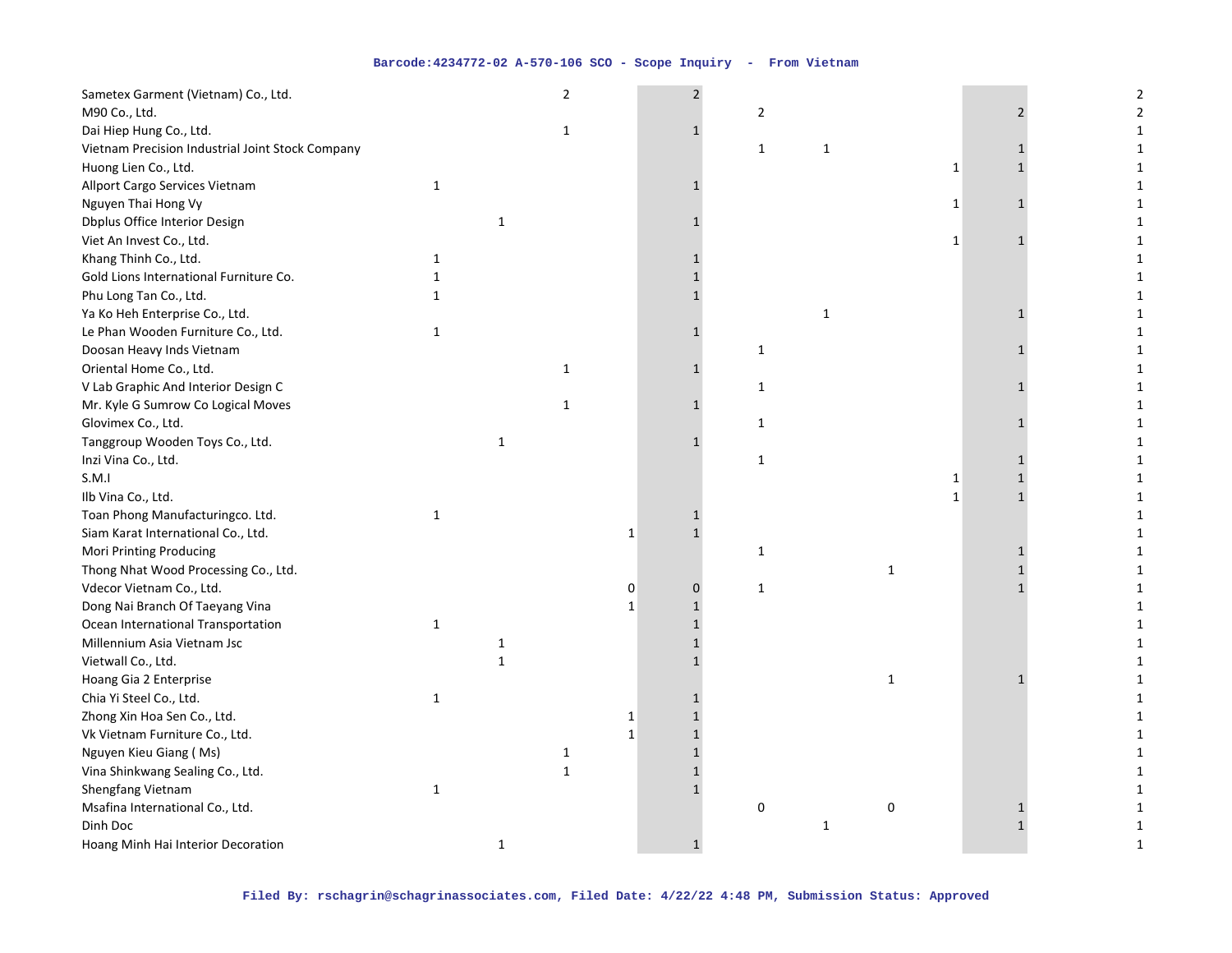| Tq Nam Tien Phat Co., Ltd.                   |              |              |   |   |                | $\mathbf 1$         |              |              |              |              | $\mathbf{1}$ |
|----------------------------------------------|--------------|--------------|---|---|----------------|---------------------|--------------|--------------|--------------|--------------|--------------|
| Craftimexco. Ltd.                            |              |              |   |   |                |                     |              | $\mathbf{1}$ |              |              | $\mathbf{1}$ |
| Truong Son Thinh Textile Co.                 |              |              |   |   |                |                     | $\mathbf{1}$ |              |              |              | 1            |
| Forest And Sea Products Co.                  | $\mathbf{1}$ |              |   |   | 1              |                     |              |              |              |              | 1            |
| Chan Thai Son Co., Ltd.                      |              | $\mathbf{1}$ |   |   | 1              |                     |              |              |              |              | 1            |
| Six Stars Cargo                              |              |              |   |   |                |                     |              |              | $\mathbf{1}$ | $\mathbf{1}$ | $\mathbf{1}$ |
| Anhduc Transport Service & Trading           |              | $\mathbf{1}$ |   |   | $\mathbf{1}$   |                     |              |              |              |              | $\mathbf{1}$ |
| Van Ba Tecy Trag Pron Co., Ltd.              |              |              |   |   |                |                     |              |              | 0            | $\Omega$     | 0            |
| Nordic Country Home Vietnam Co.              |              |              |   | 0 | 0              |                     |              |              |              |              | 0            |
| Binh Dinh Fur Pro Trading Co., Ltd.          |              |              |   | 0 | $\Omega$       |                     |              |              |              |              | 0            |
| Thang Quang Vinh Mfg.                        |              |              |   |   |                |                     | 0            |              |              |              | 0            |
| Sttrans & Services Co., Ltd.                 |              |              |   |   |                |                     | 0            |              |              |              | 0            |
| Anh Khoi Co., Ltd.                           |              |              |   |   |                |                     | 0            |              |              |              | 0            |
| Tuan Thanh Trading Co., Ltd.                 |              |              |   | 0 | 0              |                     |              |              |              |              | 0            |
| Quang Tu Cam                                 |              |              |   |   |                |                     |              | 0            |              | $\Omega$     | 0            |
| Vo Thi Le                                    |              |              |   |   |                |                     |              |              | 0            | $\Omega$     | 0            |
| Sunshineviet Co., Ltd.                       |              |              |   |   |                | 0                   |              |              |              | $\Omega$     | 0            |
| Tan Thanh Co., Ltd.                          |              |              |   |   |                | 0                   |              |              |              | $\Omega$     | 0            |
| D&C Mfg. Handicraft Co.                      |              | $\pmb{0}$    |   |   | 0              |                     |              |              |              |              | 0            |
| Thienanart                                   |              |              |   |   |                | 0                   |              |              |              | O            | 0            |
| Overseas Keys Co., Ltd.                      | 0            |              |   |   | $\Omega$       |                     |              |              |              |              | 0            |
| Co So Thanh Phong                            |              |              | 0 |   | $\Omega$       |                     |              |              |              |              | 0            |
| An Kha Construction Design Consulta          |              |              |   | 0 | 0              |                     |              |              |              |              | 0            |
| Hanex Hue Co., Ltd.                          |              |              |   |   |                |                     |              |              | 0            | $\Omega$     | 0            |
| Aa Tay Ninh Aacorporation                    | 0            |              |   |   | 0              |                     |              |              |              |              | 0            |
| Van Quang Shop                               | 0            |              |   |   | $\Omega$       |                     |              |              |              |              | $\Omega$     |
| Saigon Express 247                           | 0            |              |   |   | $\Omega$       |                     |              |              |              |              | 0            |
| Green Leaf Co., Ltd.                         |              | 0            |   |   | 0              |                     |              |              |              |              | 0            |
| Minh Dang Production Co.                     | 0            |              |   |   | $\Omega$       |                     |              |              |              |              | 0            |
| Premium Rush Co., Ltd.                       |              |              |   |   |                | 0                   |              |              |              | 0            | 0            |
| Flatseam Apparel Ltd.                        |              |              |   |   |                |                     |              |              | 0            |              | 0            |
| Heng Wei Global Co., Ltd.                    |              |              | 0 |   | 0              |                     |              |              |              |              | 0            |
| Branch Of Bnx Shipping Co., Ltd. In H        |              |              | 0 |   | $\overline{0}$ |                     |              |              |              |              | 0            |
| An Viet Thinh Co., Ltd.                      |              |              |   |   |                | 0                   |              |              |              |              | 0            |
| Elegance Co., Ltd.                           |              |              |   |   |                |                     | 0            |              |              |              | 0            |
| Dong A Co., Ltd.                             |              |              |   | 0 | 0              |                     |              |              |              |              | 0            |
| Bich Lien Shop                               |              |              |   | 0 | $\overline{0}$ |                     |              |              |              |              | 0            |
| Thanh Kim Real Estate Service Tradi          |              |              |   |   |                |                     |              |              | 0            | $\Omega$     | 0            |
| Nguyen Van So Copper Fine Art Facto          |              |              |   |   |                |                     |              | 0            |              | O            | 0            |
| Au Lac Designs                               | 0            |              |   |   | $\Omega$       |                     |              |              |              |              | 0            |
| Bao Minh Manufacturer Jsc                    |              |              |   |   |                | $\mathsf{O}\xspace$ |              |              |              | 0            | 0            |
| United Sweethearts Garment Vietnam Co., Ltd. |              |              |   |   |                |                     | 0            |              |              | $\Omega$     | 0            |